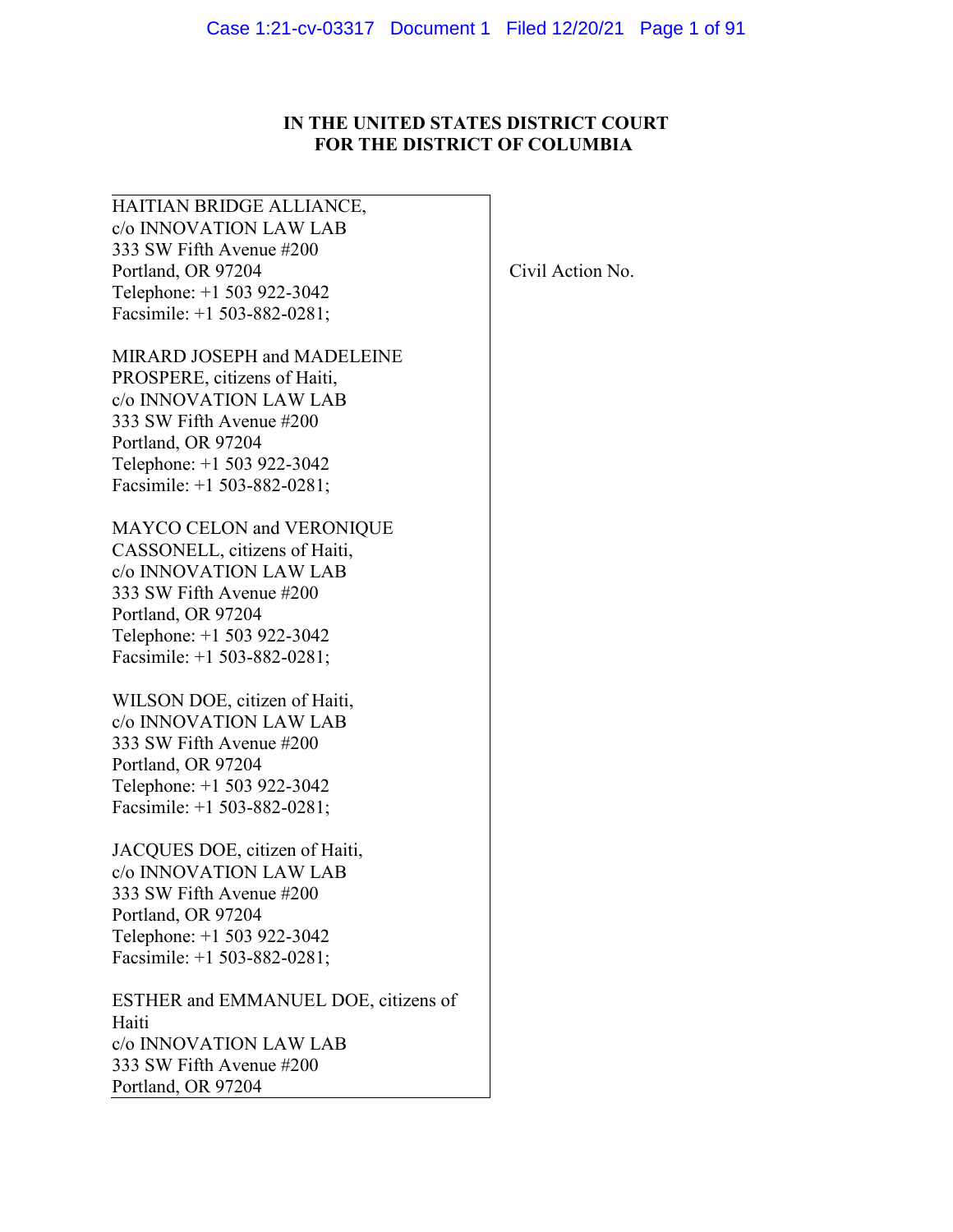Telephone: +1 503 922-3042 Facsimile: +1 [503-882-0281;](tel:5038820281)

SAMUEL and SAMENTHA DOE, citizens of Haiti, c/o INNOVATION LAW LAB 333 SW Fifth Avenue #200 Portland, OR 97204 Telephone: +1 503 922-3042 Facsimile: +1 [503-882-0281;](tel:5038820281)

PAUL DOE, citizen of Haiti, c/o INNOVATION LAW LAB 333 SW Fifth Avenue #200 Portland, OR 97204 Telephone: +1 503 922-3042 Facsimile: +1 [503-882-0281](tel:5038820281)

*Plaintiffs*,

v.

JOSEPH R. BIDEN, PRESIDENT OF THE UNITED STATES, *in his official capacity*; 1600 Pennsylvania Avenue NW Washington, DC 20500;

ALEJANDRO N. MAYORKAS, SECRETARY OF HOMELAND SECURITY*, in his official capacity*; Department of Homeland Security 245 Murray Lane SW Washington, DC 20528;

U.S. DEPARTMENT OF HOMELAND **SECURITY** 245 Murray Lane SW Washington, DC 20528;

CHRIS MAGNUS, COMMISSIONER FOR U.S. CUSTOMS AND BORDER PROTECTION, *in his official capacity*; U.S. Customs and Border Protection 1300 Pennsylvania Ave. NW Washington, DC 20229;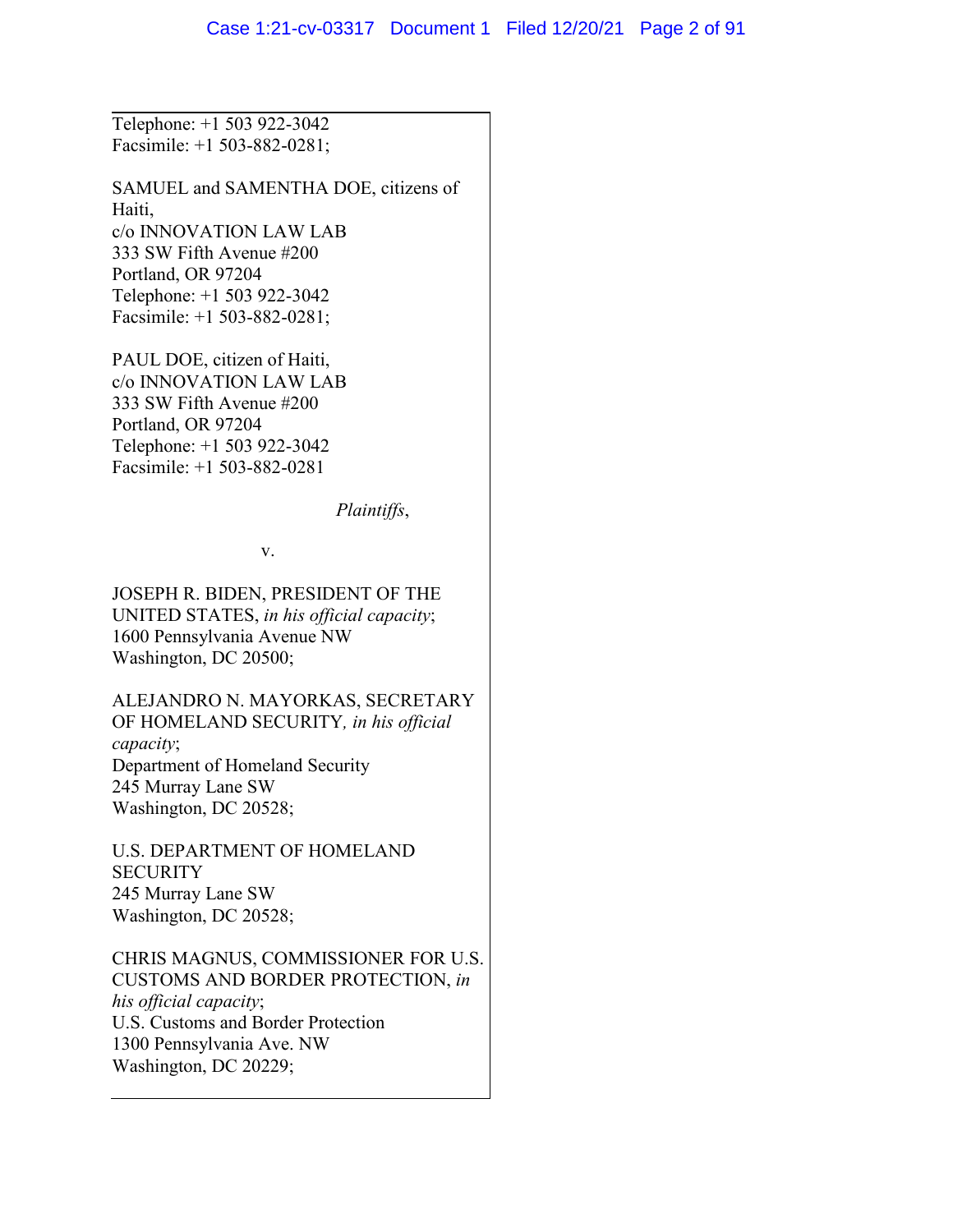WILLIAM A. FERRARA, EXECUTIVE ASSISTANT COMMISSIONER OF U.S. CUSTOMS AND BORDER PROTECTION'S OFFICE OF FIELD OPERATIONS, *in his official capacity*; CBP Office of Field Operations 1300 Pennsylvania Ave. NW Washington, DC 20229;

RAUL L. ORTIZ, CHIEF OF U.S. BORDER PATROL, *in his official capacity*; U.S. Border Patrol 1300 Pennsylvania Ave. NW Washington, DC 20229;

U.S. CUSTOMS AND BORDER PROTECTION, Office of Chief Counsel 1300 Pennsylvania Avenue, Suite 4.4-B Washington, D.C. 20229;

TAE D. JOHNSON, ACTING DIRECTOR OF U.S. IMMIGRATION AND CUSTOMS ENFORCEMENT, *in his official capacity*; U.S. Immigration and Customs Enforcement, 500 12th Street SW Washington, DC 20536;

U.S. IMMIGRATION AND CUSTOMS ENFORCEMENT, 500 12th Street SW Washington, DC 20536;

XAVIER BECERRA, SECRETARY OF HEALTH AND HUMAN SERVICES, *in his official capacity*; U.S. Department of Health and Human Services Hubert H. Humphrey Building 200 Independence Ave. SW Washington, DC 20201;

U.S. DEPARTMENT OF HEALTH AND HUMAN SERVICES, Hubert H. Humphrey Building 200 Independence Ave. SW Washington, DC 20201;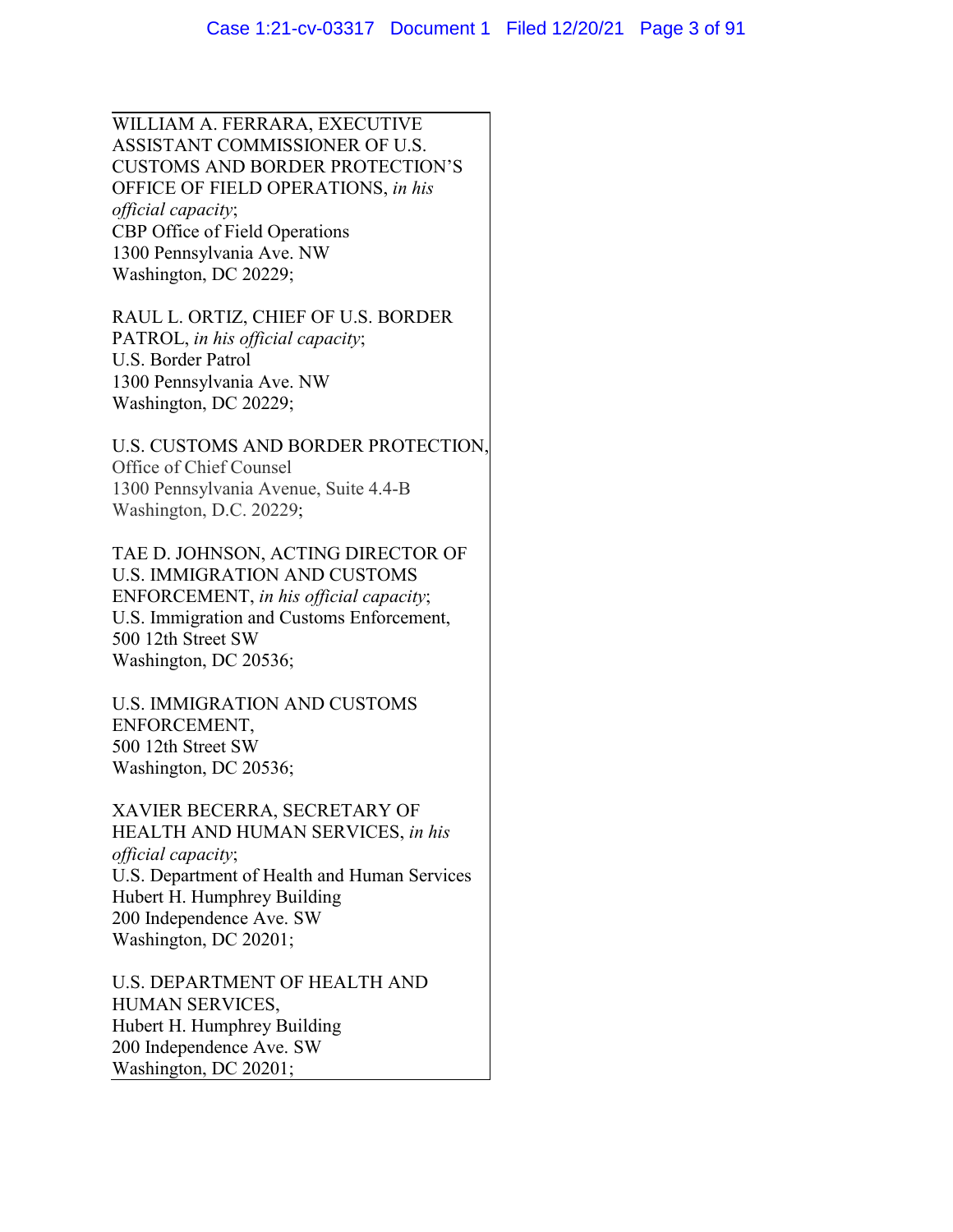ROCHELLE P. WALENSKY, DIRECTOR OF CENTERS FOR DISEASE CONTROL AND PREVENTION, *in her official capacity*; Centers for Disease Control and Prevention 1600 Clifton Road Atlanta, GA 30329;

CENTERS FOR DISEASE CONTROL AND PREVENTION, Centers for Disease Control and Prevention 1600 Clifton Road Atlanta, GA 30329;

*Defendants*.

## **CLASS ACTION COMPLAINT FOR INJUNCTIVE AND DECLARATORY RELIEF**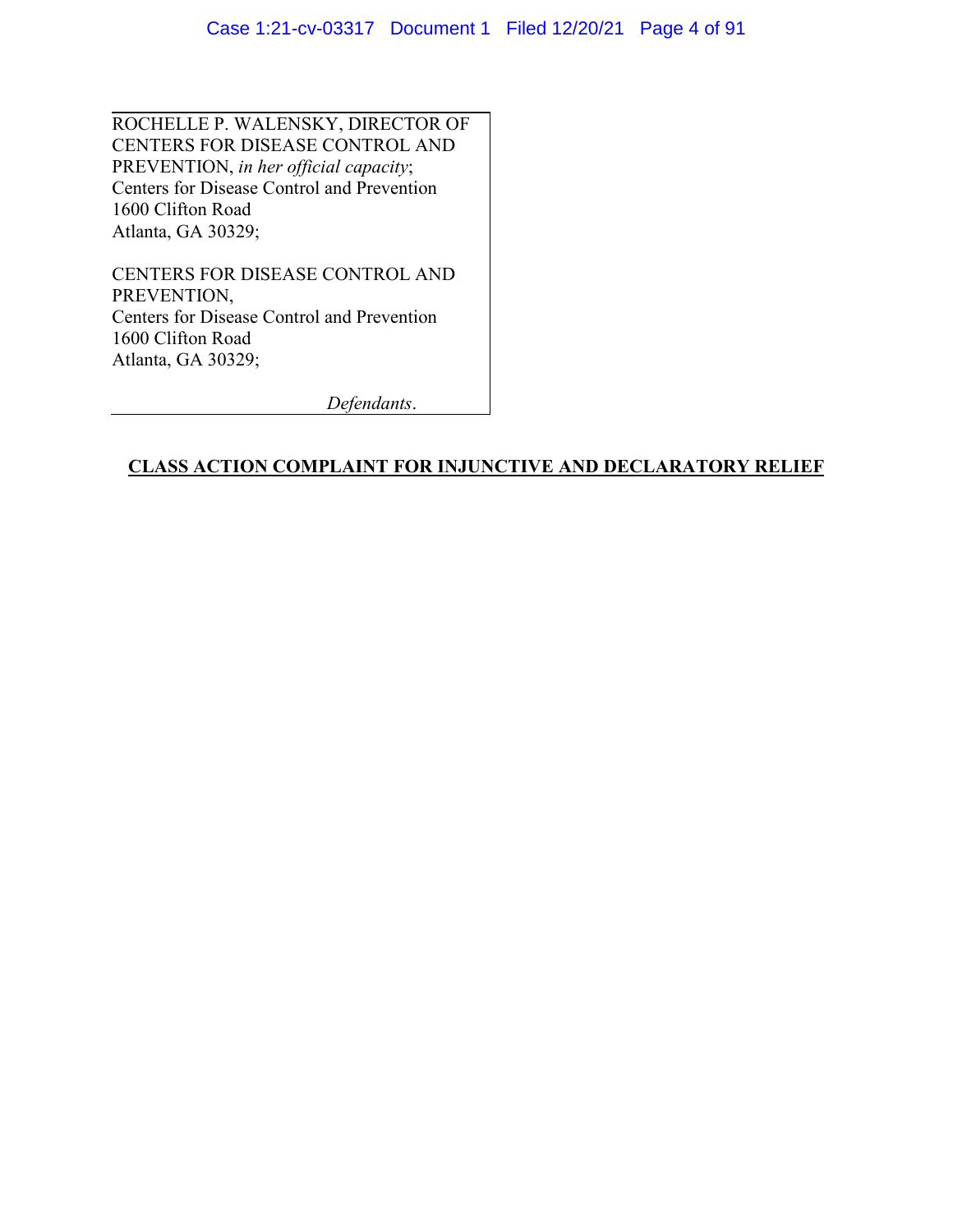# **TABLE OF CONTENTS**

# **Page**

| I. |                 |                                                                       |                                                                                 |  |  |
|----|-----------------|-----------------------------------------------------------------------|---------------------------------------------------------------------------------|--|--|
| Π. |                 |                                                                       |                                                                                 |  |  |
|    |                 |                                                                       |                                                                                 |  |  |
| I. |                 |                                                                       |                                                                                 |  |  |
|    | A.              | The United States has long supported the economic and political       |                                                                                 |  |  |
|    | <b>B.</b>       | The United States uses its immigration policy to discriminate against |                                                                                 |  |  |
|    | $\mathcal{C}$ . |                                                                       | The United States' recent Title 42 Process has been brutally deployed           |  |  |
| Π. |                 |                                                                       | DHS Defendants violate the rights of thousands of Haitian asylum seekers in Del |  |  |
|    | A.              |                                                                       | DHS Defendants take no steps to prepare for the anticipated arrival of          |  |  |
|    | <b>B.</b>       |                                                                       | Thousands of Haitian asylum seekers arrive in Del Rio in September 2021 22      |  |  |
|    | $C$ .           |                                                                       | CBP personnel abuse Haitian asylum seekers in Del Rio pursuant to the           |  |  |
|    |                 | 1.                                                                    | CBP personnel deprive thousands of asylum seekers in their                      |  |  |
|    |                 |                                                                       | CBP personnel provide inadequate food and water 26<br>(a)                       |  |  |
| D. |                 |                                                                       | (b)                                                                             |  |  |
|    |                 |                                                                       |                                                                                 |  |  |
|    |                 | 3.                                                                    | CBP personnel physically and verbally abuse asylum seekers in                   |  |  |
|    |                 |                                                                       | DHS Defendants summarily expel thousands of Haitian asylum seekers              |  |  |
|    |                 | 1.                                                                    | DHS Defendants expel thousands of asylum seekers from Del Rio                   |  |  |
|    |                 | 2.                                                                    | DHS Defendants expel thousands of asylum seekers from Del Rio                   |  |  |
|    | Ε.              |                                                                       | Asylum seekers expelled from Del Rio face danger in Haiti and Mexico 40         |  |  |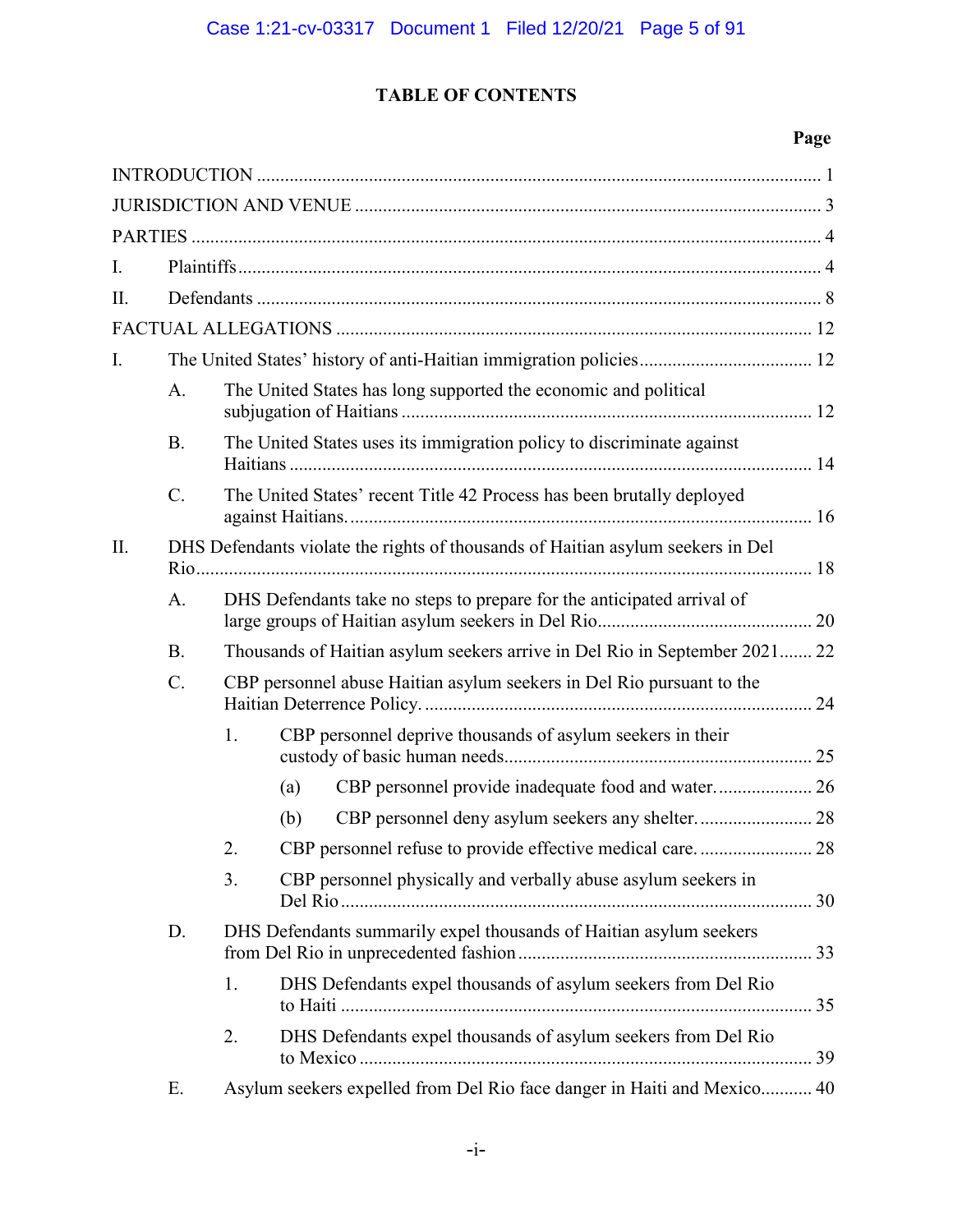# **TABLE OF CONTENTS**

# **Page**

| III. | President Biden and DHS Defendants' Haitian Deterrence Policy applied in Del Rio<br>diverges from standard practices and is driven by discriminatory purpose 42 |                                                                            |  |  |
|------|-----------------------------------------------------------------------------------------------------------------------------------------------------------------|----------------------------------------------------------------------------|--|--|
|      | A.                                                                                                                                                              | The treatment of Haitian migrants in Del Rio diverged from standard        |  |  |
|      | <b>B.</b>                                                                                                                                                       | Discriminatory intent drove the treatment of Haitian asylum seekers in Del |  |  |
| IV.  |                                                                                                                                                                 |                                                                            |  |  |
|      | A.                                                                                                                                                              | The federal government's public health powers provide no support for the   |  |  |
|      | <b>B.</b>                                                                                                                                                       | Defendants' Title 42 Process deprives asylum seekers of protections        |  |  |
|      | $C$ .                                                                                                                                                           |                                                                            |  |  |
| V.   | Defendants' Title 42 Process and Haitian Deterrence Policy continue, even as tens                                                                               |                                                                            |  |  |
| VI.  | Individual Plaintiffs were harmed by Defendants' policies implemented in Del                                                                                    |                                                                            |  |  |
|      | A.                                                                                                                                                              |                                                                            |  |  |
|      | <b>B.</b>                                                                                                                                                       |                                                                            |  |  |
|      | $\mathcal{C}$ .                                                                                                                                                 |                                                                            |  |  |
|      | D.                                                                                                                                                              |                                                                            |  |  |
|      | E.                                                                                                                                                              |                                                                            |  |  |
|      | F.                                                                                                                                                              |                                                                            |  |  |
|      | G.                                                                                                                                                              |                                                                            |  |  |
| VII. | Haitian Bridge is harmed by the application of the Title 42 Process and Haitian                                                                                 |                                                                            |  |  |
|      |                                                                                                                                                                 |                                                                            |  |  |
|      |                                                                                                                                                                 |                                                                            |  |  |
|      |                                                                                                                                                                 |                                                                            |  |  |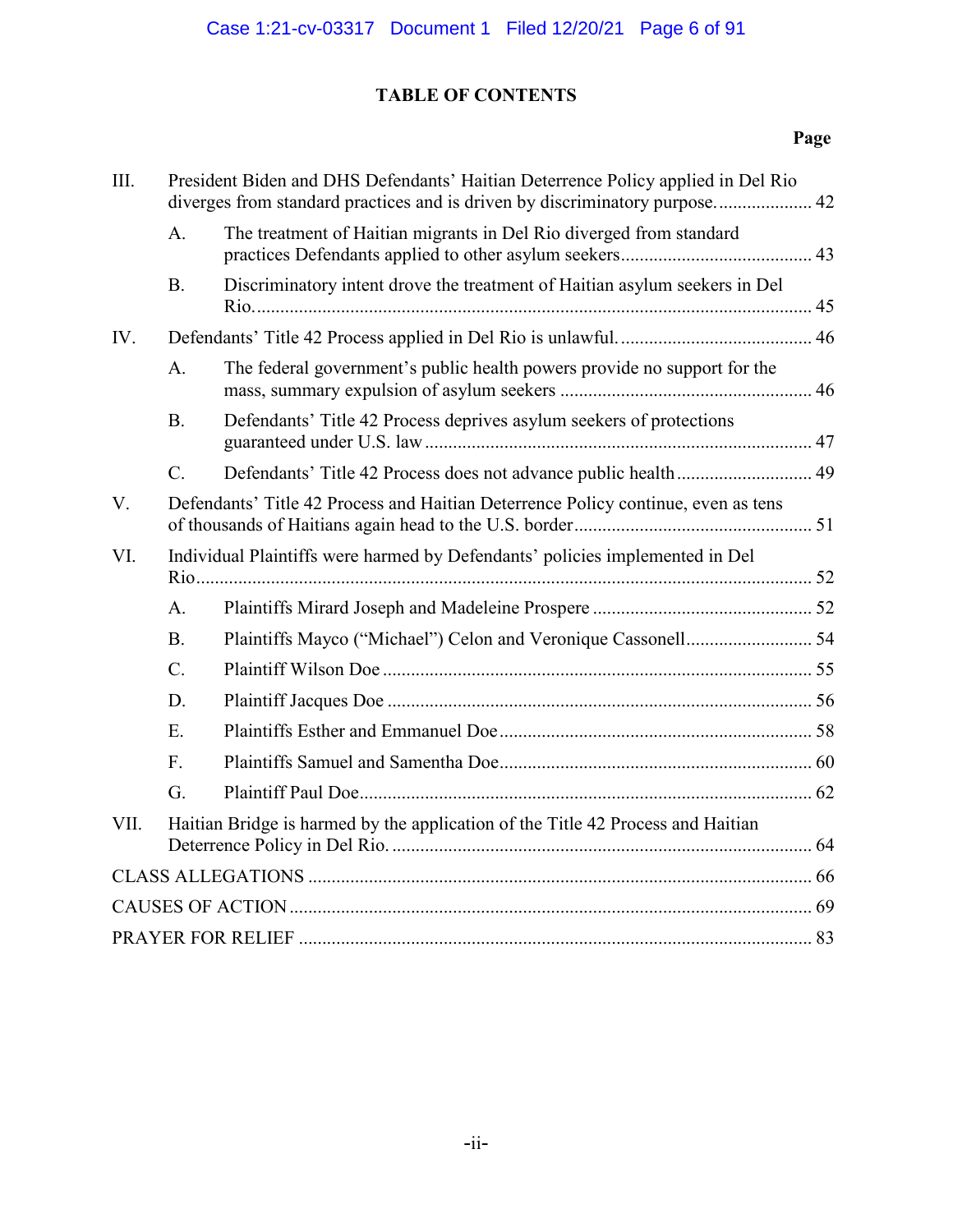#### **INTRODUCTION**

1. On a hot day in mid-September, Mirard Joseph crossed the Rio Grande with his wife Madeleine and their one-year-old daughter. As they stepped onto the riverbank in Del Rio, Texas, Mirard and Madeleine were greeted by countless others who, like them, had fled danger and instability in Haiti and traveled thousands of miles to the United States to save their own and their families' lives.

2. For days, Mirard and Madeleine waited patiently for an opportunity to seek asylum, a process they are entitled to access under U.S. law. They and at least 15,000 Haitian asylum seekers were kept in a makeshift encampment set up by U.S. Customs and Border Protection near the Del Rio International Bridge (the "CBP Encampment"). During the day, Mirard sweltered in triple-digit temperatures. At night, the family kept close as they slept on the ground, hopeful that they could soon request protection and begin new lives in the safety of the United States.

3. With each passing day, Mirard's situation became more dire. U.S. officials in the encampment distributed only bottled water and bread to his family, and not enough to sustain anyone. He watched as Madeleine and their daughter suffered from hunger and dehydration. On September 18, 2021, Mirard crossed to Mexico to buy the food and water that his family desperately needed, but which U.S. officers had repeatedly denied. While in Mexico, Mirard made a note to return the next day for a treat for his daughter's second birthday.

4. What Mirard met as he returned to Del Rio was captured in heartrending photos and video that stirred the national conscience and placed a spotlight on the treatment of Haitians in the CBP Encampment. After Mirard stepped out of the river, holding two bags of food for Madeleine and his daughter, he encountered a mounted officer. As other officers looked on—some on foot, others on horseback or in official vehicles—the mounted officer shouted at Mirard, lashed at him with split reins, grabbed his neck, and held his collar. For several minutes, the officer attempted to drag Mirard back to the river, destroying Mirard's shirt and causing his shoes to fall off in the process. The officer released Mirard only when the horse was about to trample him. Two days later, Mirard and his family were taken to a detention facility. From there, Mirard and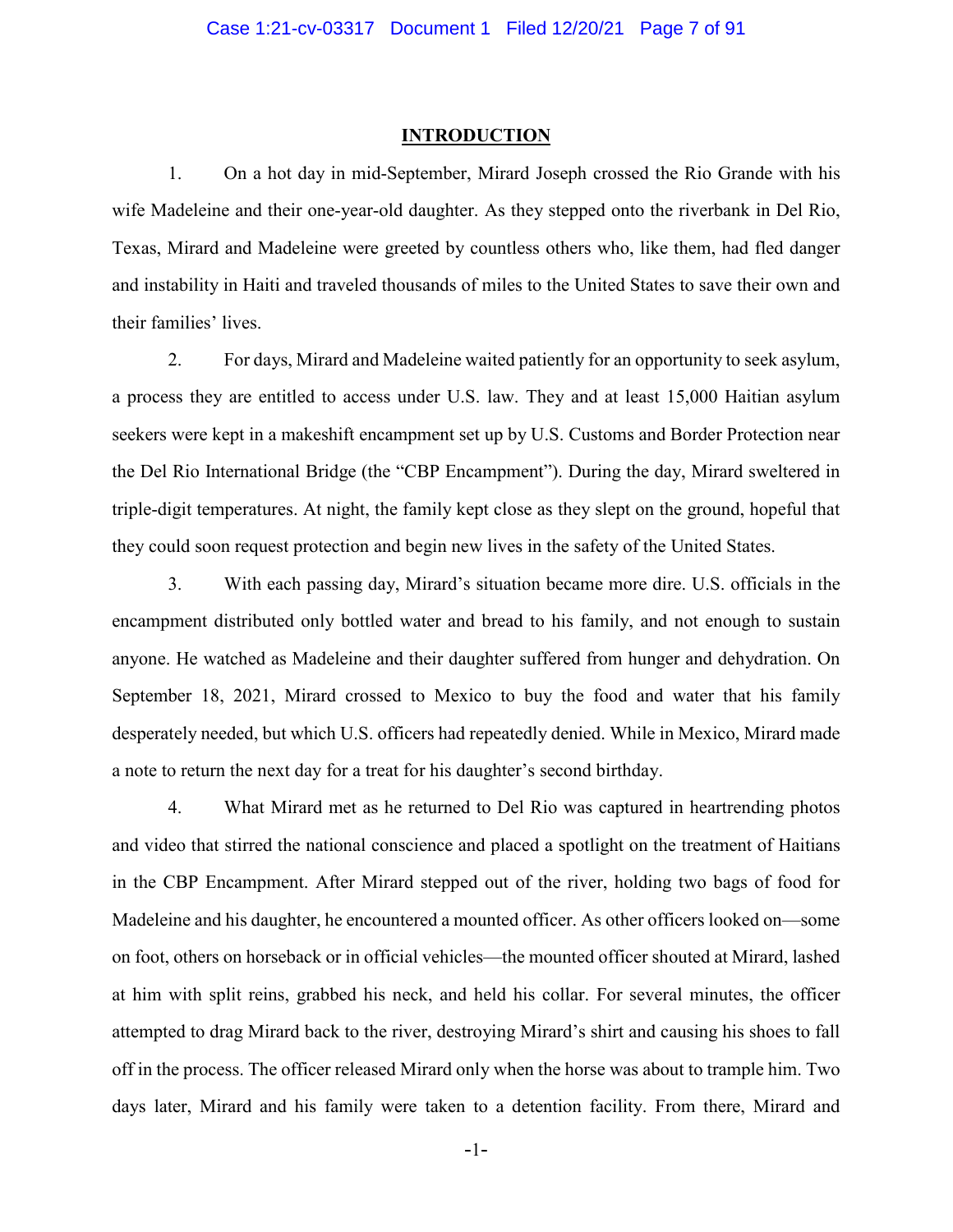#### Case 1:21-cv-03317 Document 1 Filed 12/20/21 Page 8 of 91

Madeleine were shackled, placed on a plane with their young daughter, and expelled to Haiti.

5. Mirard now reflects that when he was grabbed and dragged by the horse-mounted officer, it "was the most humiliating experience of my life. The second most humiliating moment was when they handcuffed and chained me to go back to Haiti."

\* \* \*

6. What happened to Mirard and many others was neither bad luck nor an isolated experience. It was the expected result of two policies applied by U.S. officials in Del Rio.

7. Acting pursuant to purported public health authority under Title 42 of the U.S. Code, immigration officials detained Haitian asylum seekers for field processing in the CBP Encampment and summarily expelled them—either on flights to Haiti or by forcing them back into Mexico—from the United States. When this "Title 42 Process" was introduced by former President Donald Trump in March 2020, his own Centers for Disease Control and Prevention experts objected that there was no sound public health rationale for an order expelling asylum seekers to the countries they fled. Since President Biden's inauguration, his administration has embraced Title 42. Indeed, consistent with the United States' long history of anti-Haitian and anti-Black immigration policies, the Biden Administration has used the Title 42 Process as a cudgel to deny thousands of Haitians an opportunity to access the U.S. asylum process. After witnessing Department of Homeland Security officials' mass expulsions of asylum seekers from the CBP Encampment, a senior advisor in the Biden Administration decried the Title 42 Process as "violat[ing] our legal obligation not to expel or return [ ] individuals who fear persecution, death, or torture, especially [for] migrants fleeing from Haiti."

8. But U.S. officials' abuse of Haitians in Del Rio did not stop with the Title 42 Process. Despite President Biden's promises to restore dignity and compassion to the U.S. asylum system, senior White House and Department of Homeland Security officials developed a "Haitian Deterrence Policy" to apply the Title 42 Process in a way that subjected Haitian asylum seekers in Del Rio to deplorable conditions while in government custody, was deliberately indifferent to humanitarian concerns, and focused on expelling Haitian asylum seekers as quickly as possible.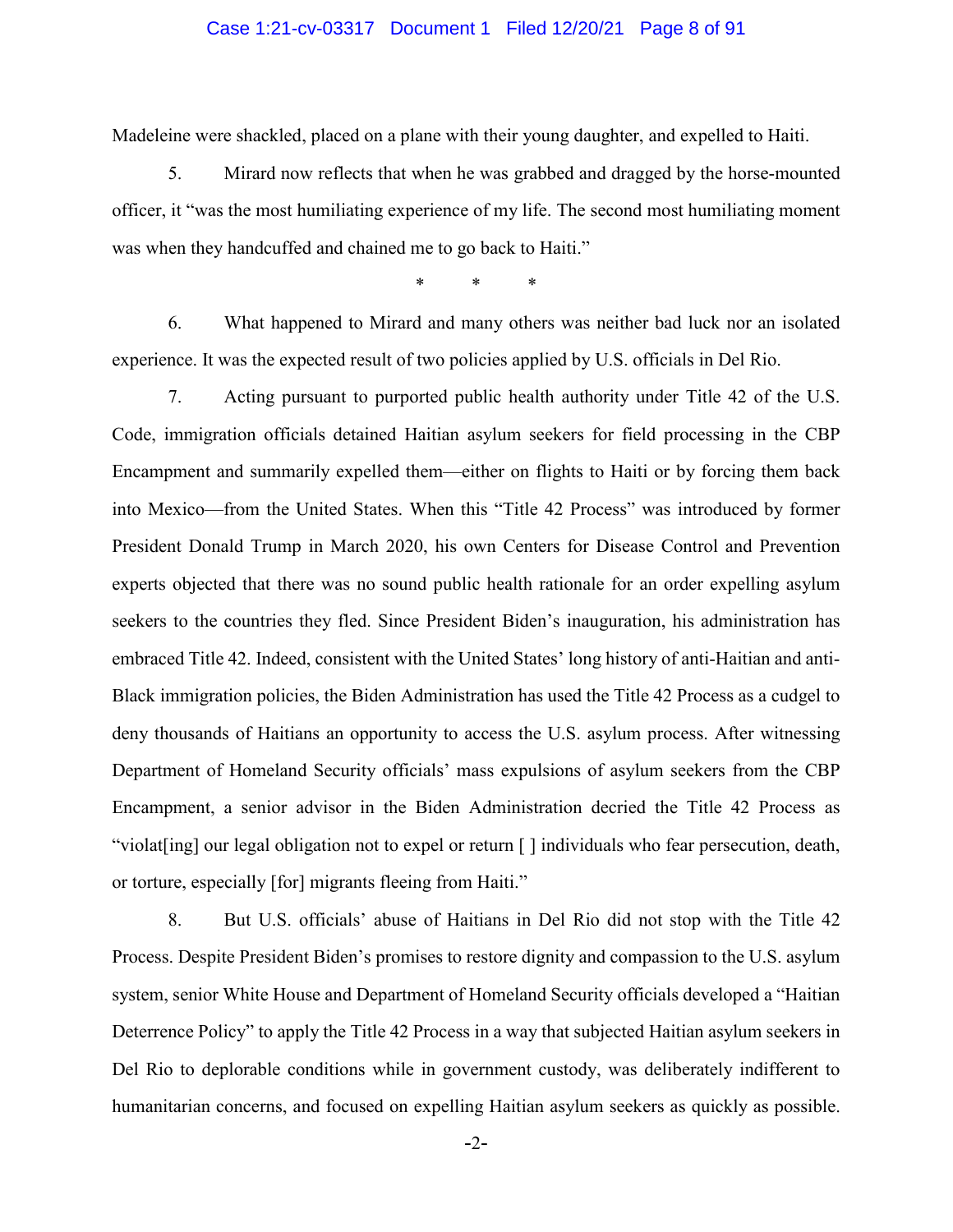#### Case 1:21-cv-03317 Document 1 Filed 12/20/21 Page 9 of 91

Pursuant to this policy, U.S. officials refused to prepare sufficient infrastructure, personnel, and resources in Del Rio to provide for migrants' basic necessities. They also directed the expedited, mass expulsions of migrants to deter other Haitians from seeking asylum in the United States.

9. Unfortunately, Mirard is not alone in the suffering he experienced in Del Rio from the Title 42 Process and the Haitian Deterrence Policy. Thousands of other Haitian asylum seekers in the CBP Encampment were similarly impacted by U.S. officials' calculated indifference. They were denied food, water, and medical care. They were physically and verbally abused. And they were summarily expelled without an opportunity to request asylum and without consideration of the danger they would face in Haiti or Mexico.

10. When the world witnessed the events unfold in Del Rio, President Biden said he "takes responsibility" for the "horrible" treatment of Haitians and promised a swift investigation. In the ensuing three months, however, there has been no accountability for these acts. Instead, U.S. officials have reaffirmed their commitment to the Title 42 Process and continue to use it to expel asylum seekers to Haiti at alarming levels—at least 99 expulsion flights to Haiti carrying more than 10,000 asylum seekers have occurred since the government began to clear the CBP Encampment in September. And the Biden Administration has shown no evidence that it has abandoned its cruel Haitian Deterrence Policy.

11. Plaintiffs—eleven Haitian asylum seekers who were victims of U.S. officials' abusive treatment in the CBP Encampment and expelled without an opportunity to access the U.S. asylum system, and Haitian Bridge Alliance, a community-based organization that has led the legal and humanitarian response to that conduct—bring this lawsuit to ensure accountability and an end to the Biden Administration's harmful, discriminatory, and unlawful policies.

#### **JURISDICTION AND VENUE**

12. This case arises under the Fifth Amendment of the U.S. Constitution; the Administrative Procedure Act, 5 U.S.C. § 701 *et seq*. ("APA"); the Immigration and Nationality Act, 8 U.S.C. § 1101 *et seq*. ("INA"), and its implementing regulations; the Convention Against Torture, 8 U.S.C. § 1231 note ("CAT"), *see also* Foreign Affairs Reform and Restructuring Act of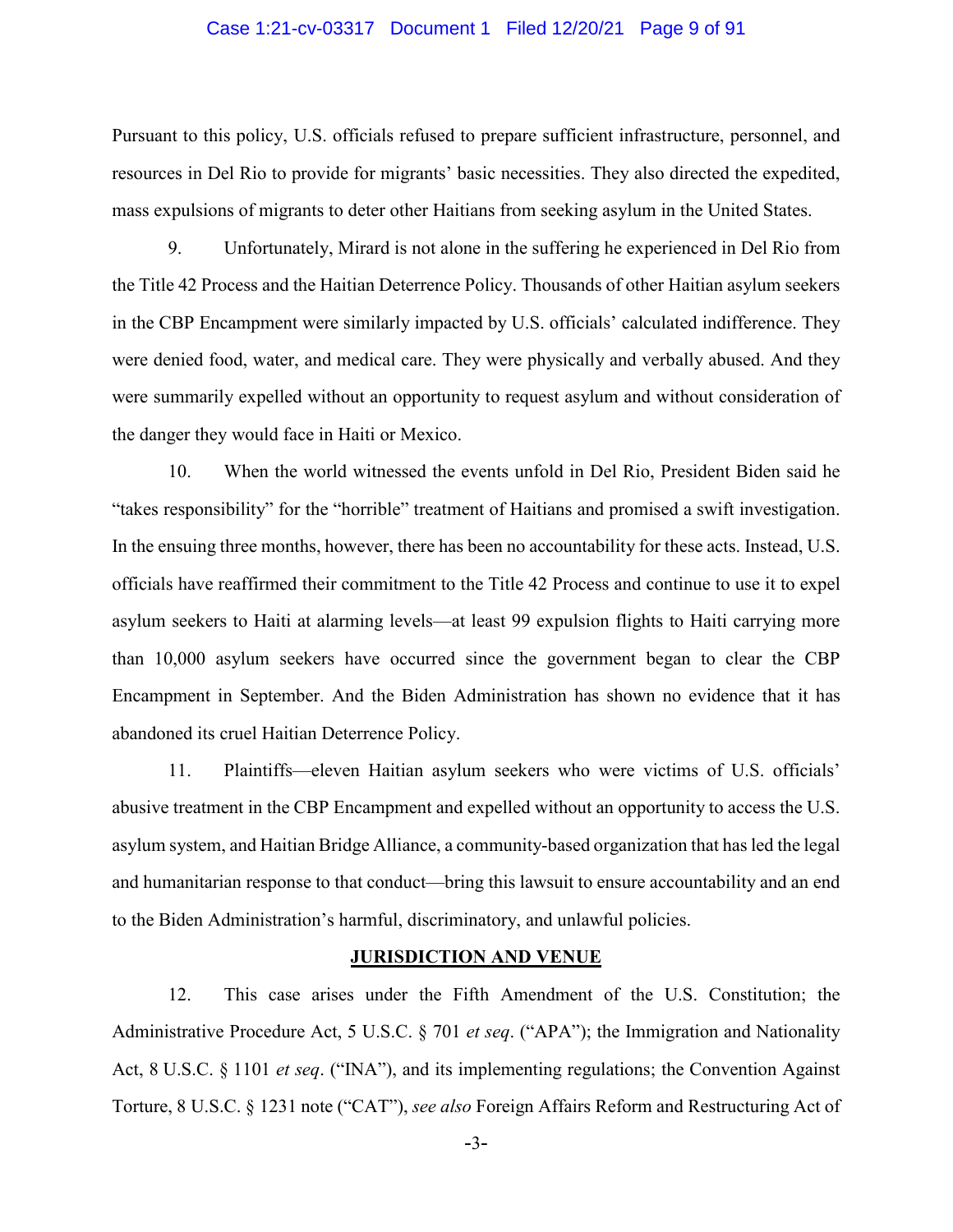#### Case 1:21-cv-03317 Document 1 Filed 12/20/21 Page 10 of 91

1998, Pub. L. No. 105-277, div. G, Title XXII, § 2242, 112 Stat. 2681, 2681-82 (1998) ("FARRA"); and the Public Health Service Act of 1944, 42 U.S.C. § 201, *et seq*.

13. This Court has subject matter jurisdiction pursuant to 28 U.S.C. § 1331. The United States has waived sovereign immunity with respect to the claims alleged in this case. *See* 5 U.S.C. § 702. This Court has jurisdiction to enter declaratory and injunctive relief under the Declaratory Judgment Act, 28 U.S.C. §§ 2201 and 2202, Federal Rules of Civil Procedure 57 and 65, and the Court's inherent equitable powers.

14. Venue is proper in this District under 28 U.S.C. §§ 1391(b)(2) and (e)(1) because defendants are agencies of the United States and federal officers of the United States acting in their official capacities and are headquartered or reside in this District and because a substantial part of the events or omissions giving rise to the claims occurred in this District.

#### **PARTIES**

#### **I. Plaintiffs**

15. Plaintiff **Haitian Bridge Alliance** ("Haitian Bridge") is a grassroots and community-based nonprofit organization incorporated in California. Its mission is to advocate for fair and humane immigration policies and to provide humanitarian, legal, and social services to migrants—particularly Black migrants, the Haitian community, and other vulnerable populations. Since 2015, Haitian Bridge has provided services to asylum seekers and other migrants at the border and throughout their U.S. immigration proceedings. As a Haitian-led, Haitian Creolespeaking organization, Haitian Bridge also provides social and humanitarian assistance to and advocacy alongside Black migrant communities at the border, across the United States, and in Mexico, and educates the public about anti-Black racism in the U.S. immigration system. Haitian Bridge provided aid and legal services to asylum seekers in the CBP Encampment in September 2021. Since the encampment was cleared, Haitian Bridge has continued to provide humanitarian assistance and legal services to Haitian asylum seekers expelled from Del Rio.

16. Plaintiffs **Mirard Joseph and Madeleine Prospere** are citizens of Haiti. They fled to Chile in 2017 because they felt unsafe in Haiti and feared they could be kidnapped every time

-4-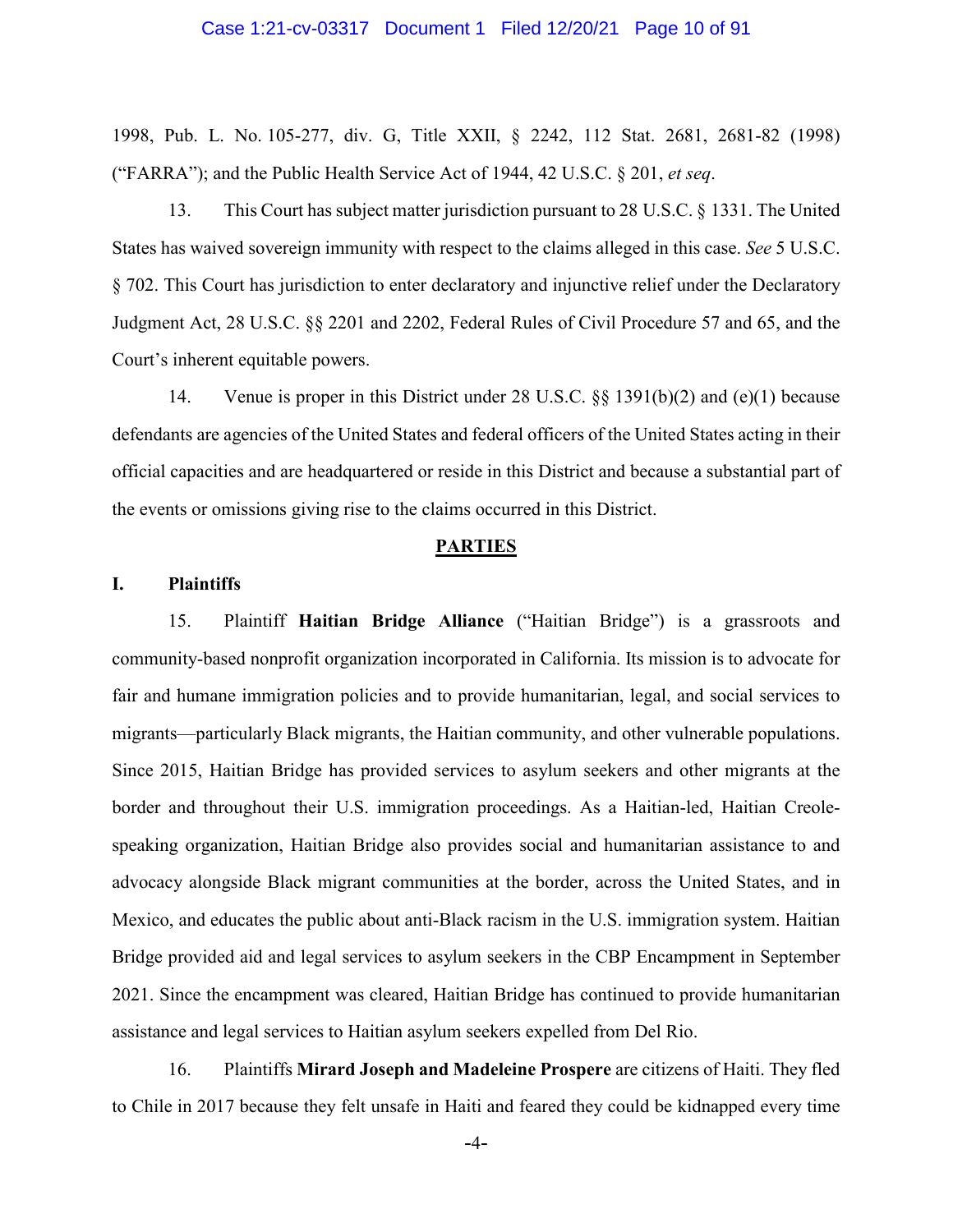#### Case 1:21-cv-03317 Document 1 Filed 12/20/21 Page 11 of 91

they left their home. Due to their lack of stability in Chile, the couple decided to travel to the United States with their one-year-old daughter to seek asylum.<sup>[1](#page-10-0)</sup> On or around September 11, 2021, Mirard, Madeleine, and their baby arrived in Del Rio, Texas, and were given a numbered ticket by U.S. officials. While waiting to seek asylum, they experienced extreme hunger because U.S. officials provided insufficient food to meet their basic needs. Mirard was thus forced to cross the Rio Grande into Mexico several times to buy food for his wife and their daughter. On September 18, 2021, as Mirard was returning to the CBP Encampment with food, U.S. officials on horseback chased and lashed Mirard, and tried to force him back to Mexico. Two days later, after Mirard and Madeleine had been in the CBP Encampment for approximately nine days, officials called their ticket number and transported the family to a detention center. After being detained there for several days, Mirard and Madeleine were shackled and—without being told where they were going—expelled with their young child to Haiti. They never received an opportunity to seek asylum or explain why they feared returning to Haiti. Mirard is currently in Haiti, where he remains in hiding out of fear of being attacked or kidnapped if he ventures outside. Madeleine has been forced to separate from their family to take their young daughter to Chile for medical care that was unavailable in Haiti for the illnesses she developed in the CBP Encampment. They plan to return to the United States to seek asylum.

17. Plaintiffs **Mayco ("Michael") Celon and Veronique Cassonell** are citizens of Haiti. Michael fled Haiti after his mother was murdered when he was fifteen years old. Because it was not safe to return to Haiti, his family remained in the Dominican Republic and Chile for over two decades. During that time he married Veronique and they had two children. After suffering discrimination in Chile and seeing multiple Haitians murdered there, Michael and Veronique traveled to the United States with their children, intending to seek asylum. In mid-September 2021,

<span id="page-10-0"></span> $<sup>1</sup>$  As used in this Complaint, references to "asylum" or the "U.S. asylum process" are understood</sup> to encompass the statutory and regulatory processes by which any noncitizen may seek all relevant forms of non-refoulement relief available under U.S. immigration laws, including asylum, withholding of removal, and relief under the Convention Against Torture. *See* 8 U.S.C. §§ 1158, 1231 & note.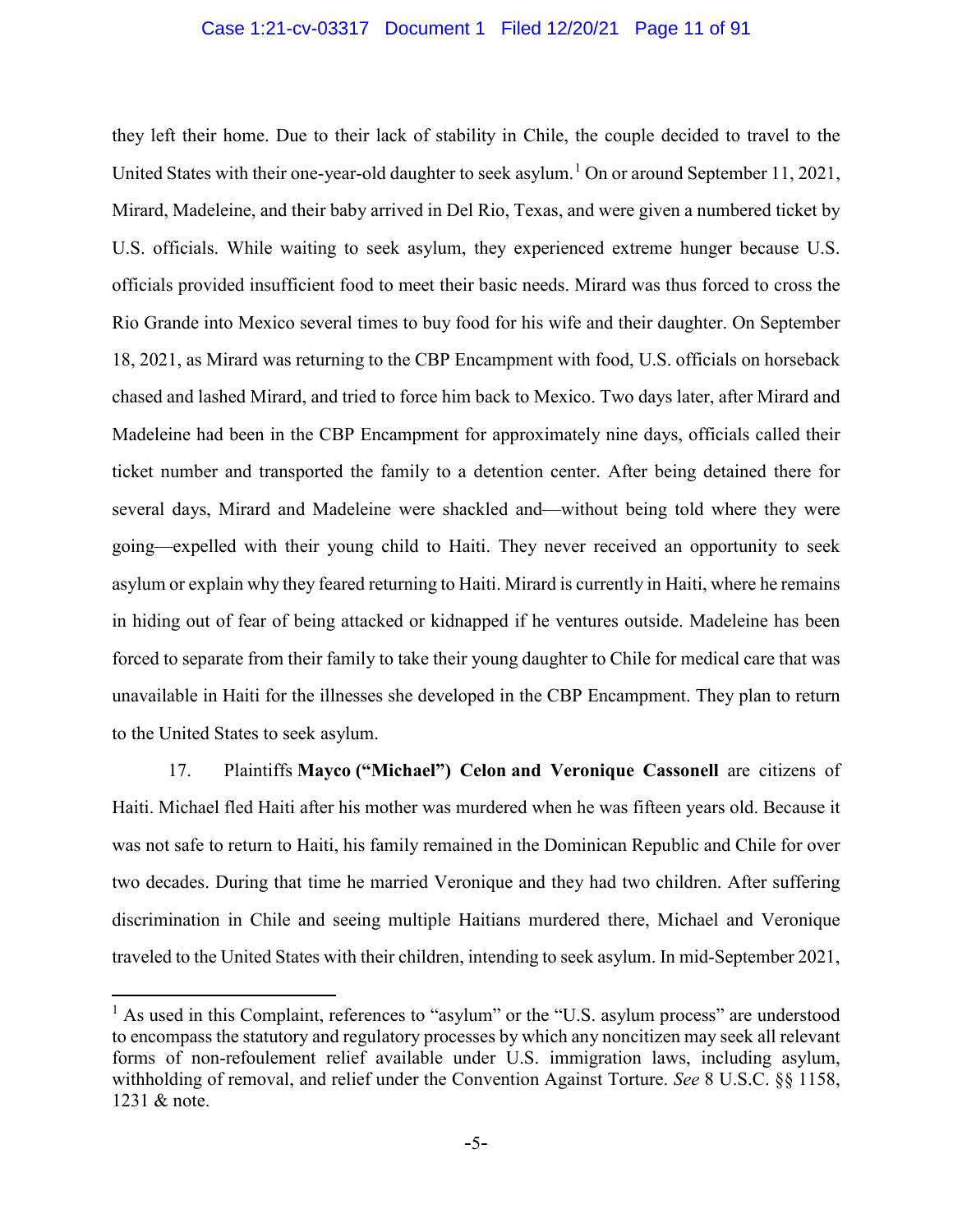#### Case 1:21-cv-03317 Document 1 Filed 12/20/21 Page 12 of 91

Michael, Veronique, and their children crossed into Del Rio and presented themselves at the CBP Encampment. They experienced terrible conditions, received very little food and water, slept on the ground, and saw officers on horseback using reins as whips against people in the river. After approximately ten days, U.S. officials sent Michael and Veronique to a detention center, where they were detained separately, each with one of their children. After approximately nine days separated in detention, Michael, Veronique, and their children were expelled in shackles to Haiti, having never been given an opportunity to seek asylum. Conditions in Haiti were so bad that the family has since returned to Chile. Although they face discrimination and threats in Chile because of their race and Haitian nationality, they are marginally safer there than in Haiti. They plan to return to the United States to seek asylum.

18. Plaintiff **Wilson Doe** and his wife Wideline are Haitian nationals who fled Haiti after Wideline was kidnapped and held for ransom. They eventually made their way to the United States with their two children to seek asylum. On or around September 11, 2021, Wilson, Wideline, and their children crossed the U.S.-Mexico border near Del Rio. They remained in the CBP Encampment for approximately four days hoping they would be given the opportunity to seek asylum. While in the encampment, Wilson, Wideline, and their children received only water, and no food. On or around September 14, 2021, U.S. officials removed Wilson and his family from the CBP Encampment and held them in a detention center for about four or five days, where they separated Wilson and his older child from each other and from the rest of the family. On or around September 19, 2021, U.S. officials expelled Wilson, Wideline, and their two children to Haiti, without giving them an opportunity to seek asylum. Wilson, Wideline, and their children are currently in Haiti, where they remain in constant fear that Wideline or others in their family will again be kidnapped. Wilson and Wideline plan to return to the United States with their children to seek asylum.

19. Plaintiff **Jacques Doe,** a citizen of Haiti, fled Haiti because a gang had targeted him for death, even following him into the countryside when he tried to escape their reach. He fled to Brazil and then made an arduous journey to the United States to seek asylum. In mid-September

-6-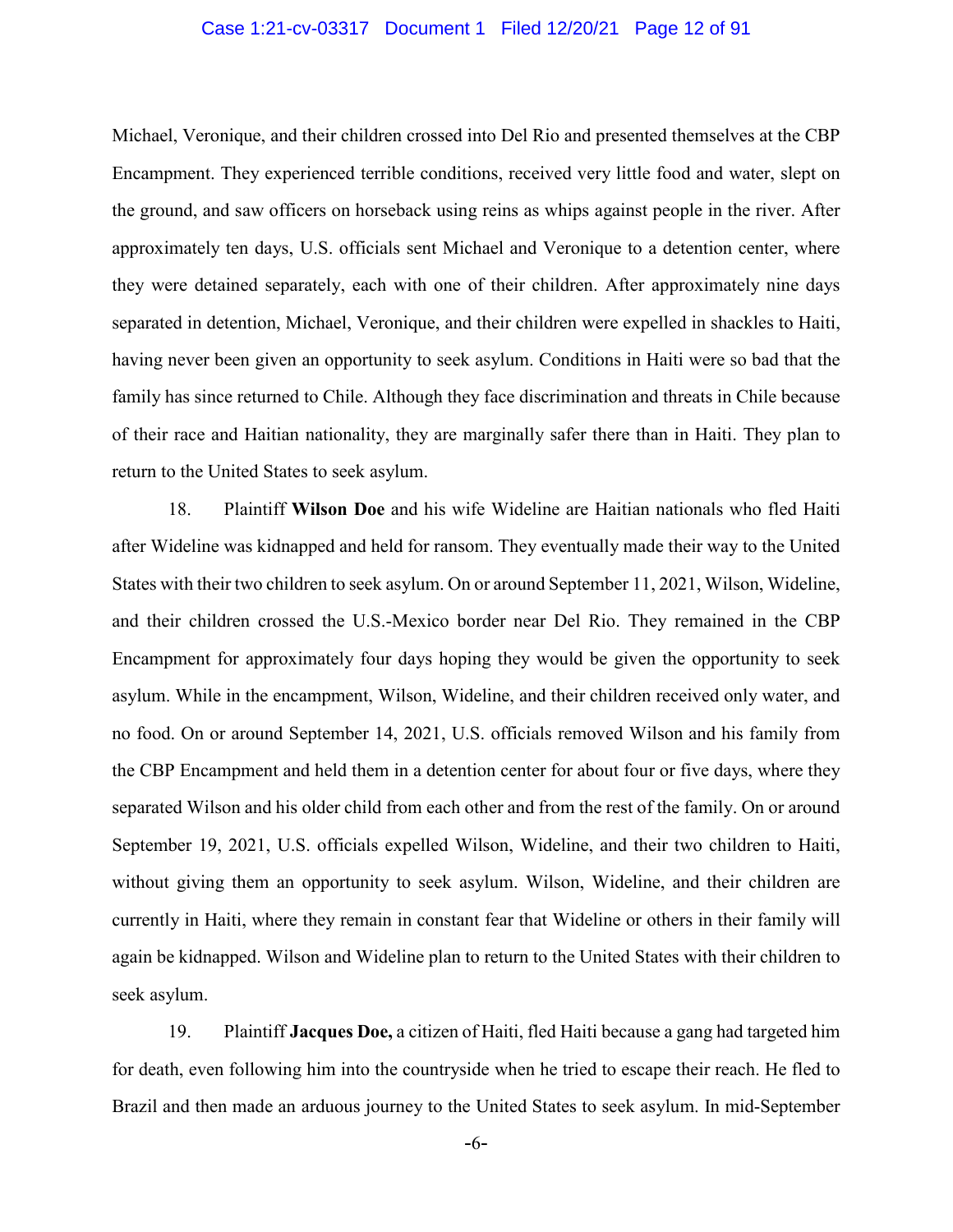#### Case 1:21-cv-03317 Document 1 Filed 12/20/21 Page 13 of 91

2021, Jacques came to the CBP Encampment, where U.S. officials gave him a numbered ticket. Jacques understood that he would need to identify himself when officials called the number, which they did around eight days later. Instead of receiving the chance to seek asylum, Jacques was taken to two different detention centers for approximately one week, after which he was expelled Haiti. On the expulsion flight, Jacques tried to tell officials that he could not return to Haiti because he faced danger there. But the officials responded only that "there were too many Haitians in the United States" and that they had to send Jacques and others back to Haiti. Jacques is currently in hiding in Haiti, hoping the gang that previously threatened his life will not learn that he is back in the country. Jacques plans to return to the United States to seek asylum.

20. Plaintiffs **Esther and Emmanuel Doe** are citizens of Haiti. They fled Haiti after receiving numerous threats of violence from a gang affiliated with the majority political party. On or around September 18, 2021, Esther, Emmanuel, and their baby son arrived in Del Rio to seek asylum in the United States. In the CBP Encampment, their baby became very sick. When Esther tried to cross the river to find food for him, she was terrorized by officers on horseback. U.S. officials attempted to expel Esther and Emmanuel back to Haiti without giving them an opportunity to seek asylum. Because they were afraid of being expelled to Haiti, Esther and Emmanuel were forced to cross with their son back into Mexico. They are currently living in precarious conditions in Mexico and intend to return to the United States to seek asylum.

21. Plaintiffs **Samuel and Samentha Doe** are Haitian nationals who fled Haiti after Samuel was attacked by a rival political party and threatened at the school where he worked by men armed with machetes. They originally escaped to Chile but struggled to survive there, eventually deciding to seek asylum in the United States. On or around September 16, 2021, Samuel, Samentha, and their two children crossed into the United States near Del Rio, where they were given a numbered ticket and told to wait until their number was called. While in the CBP Encampment, Samuel developed stomach ulcers, their daughter became very sick, and their son contracted an eye infection and a rash after falling on the ground and injuring his eye while running away from U.S. officers on horseback. Everyone in the family went hungry because there was not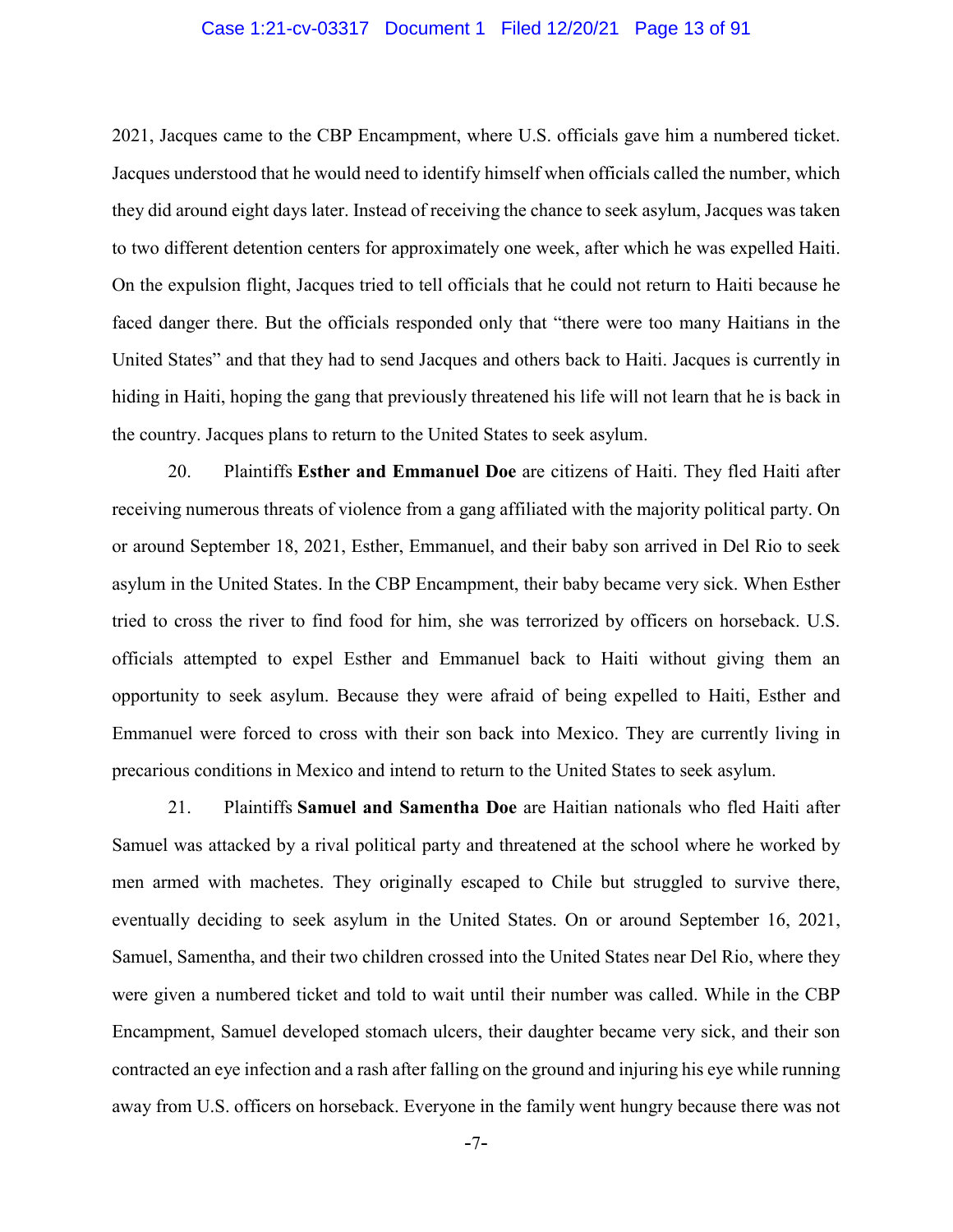#### Case 1:21-cv-03317 Document 1 Filed 12/20/21 Page 14 of 91

enough food in the encampment. Eventually, Samuel and Samentha decided they could not keep their children in such conditions and felt compelled to cross back into Mexico. They are currently in Mexico because they cannot return to Haiti and plan on returning to the United States to seek asylum.

22. Plaintiff **Paul Doe** is a citizen of Haiti. [2](#page-13-0) A gang affiliated with the dominant political party in Haiti killed his uncle after he failed to pay back money he owed, then targeted Paul for recruitment. Paul fled because he had only two options in Haiti: join the gang or die. He first escaped to Chile and then made his way to the United States, hoping he would be granted asylum. On or around September 17, 2021, Paul arrived in Del Rio. U.S. officials gave him a numbered ticket and told him to wait until his number was called. While waiting in the CBP Encampment, Paul was provided no shelter and very little food or water. He slept on the ground in the dust and went hungry for several days. He knew he could not survive much longer without adequate food and water. Eventually, Paul saw people being taken from the encampment and heard they had been sent back to Haiti. As more and more people were taken away, he realized that he had no option but to cross back to Mexico because he was weak from lack of food and knew that if he were sent back to Haiti, he was a dead man. Paul was never given an opportunity to speak with U.S. officials to seek asylum. Paul is currently in Mexico and plans to return to the United States to seek asylum.

#### **II. Defendants**

23. Defendant Joseph R. Biden, Jr., is President of the United States. He is sued in his official capacity. In that capacity, President Biden is the Chair of the National Security Council ("NSC"), a forum of the President's senior advisors, and the Domestic Policy Council ("DPC"), which is tasked with driving and implementing the President's domestic policy agenda in the White House and across the Federal Government. Under President Biden's authority, the NSC and

<span id="page-13-0"></span><sup>&</sup>lt;sup>2</sup> A motion for leave of the Court for Wilson and Wideline Doe, Jacques Doe, Esther and Emmanuel Doe, Samuel and Samentha Doe, and Paul Doe to proceed under pseudonyms will be filed separately.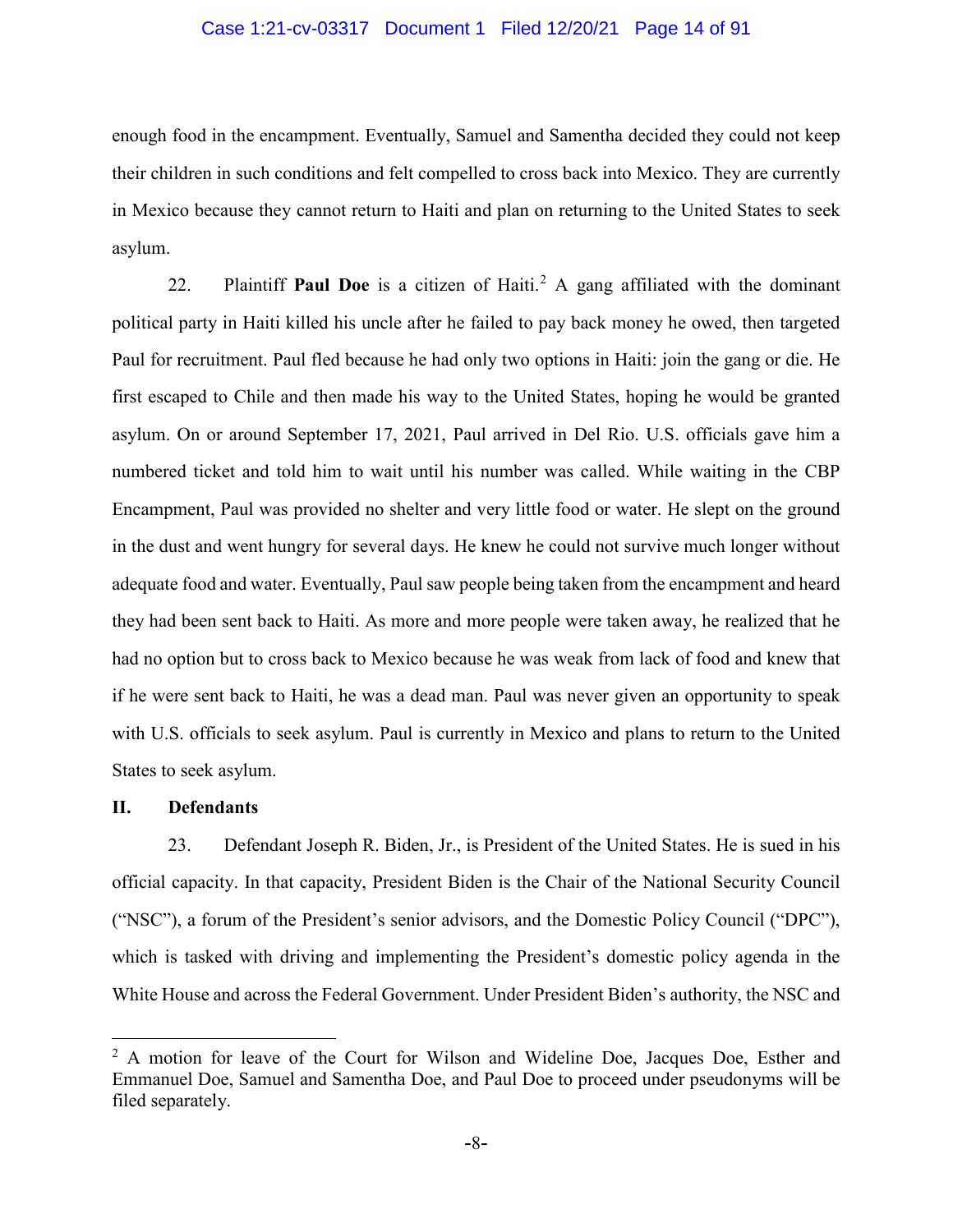#### Case 1:21-cv-03317 Document 1 Filed 12/20/21 Page 15 of 91

DPC each contributed to devising, developing, and implementing the Haitian Deterrence Policy applied to Individual Plaintiffs and others seeking asylum in Del Rio. In his official capacity, President Biden also delegated authority to the Secretary of the U.S. Department of Health and Human Services ("HHS"), the Director of the U.S. Centers for Disease Control and Prevention ("CDC"), and the Secretary of the U.S. Department of Homeland Security ("DHS") to review, determine, and implement the Title 42 Process that was used to expel Individual Plaintiffs and thousands of others from Del Rio. Pursuant to that delegation of authority and the Haitian Deterrence Policy devised by his White House senior staff, President Biden enabled DHS to prioritize the rapid expulsion of approximately 15,000 Haitian asylum seekers from Del Rio, Texas, to Haiti and Mexico without giving them access to the asylum process or screening them for a fear of return to their home country.

24. Defendant Alejandro N. Mayorkas is the Secretary of Homeland Security. He is sued in his official capacity. In that capacity, Secretary Mayorkas is responsible for the administration of U.S. immigration laws. *See* 8 U.S.C. § 1103. Secretary Mayorkas directs each of DHS's components, including the components responsible for the processing, apprehension, detention, and removal of noncitizens present at or between U.S. ports of entry and the components charged with implementing and applying the Title 42 Process and the Haitian Deterrence Policy to Individual Plaintiffs and others seeking asylum in Del Rio.

25. Defendant U.S. Department of Homeland Security is a federal cabinet-level department of the U.S. government. DHS is an "agency" within the meaning of the APA. *See* 5 U.S.C. § 551(1). It is responsible for administering U.S. immigration laws, including those relating to the processing, apprehension, detention, and removal of noncitizens present at or between U.S. ports of entry. *See* 8 U.S.C. § 1103. DHS, in coordination with HHS and CDC, is responsible for implementing the Title 42 Process. Its components include U.S. Customs and Border Protection ("CBP") and U.S. Immigration and Customs Enforcement ("ICE"), which are responsible for implementing and applying the Title 42 Process and the Haitian Deterrence Policy.

26. Defendant Chris Magnus is the Commissioner for CBP. He is sued in his official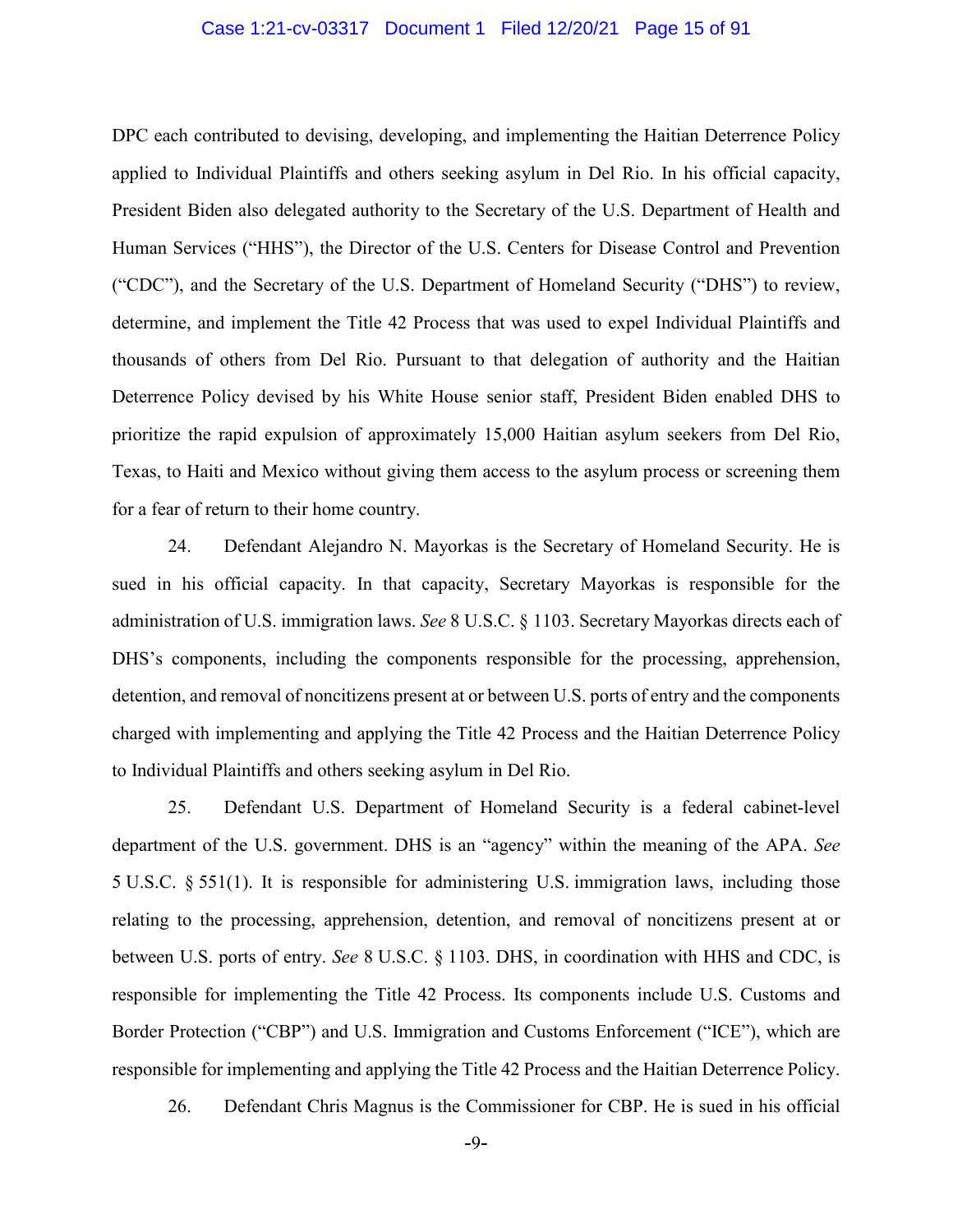#### Case 1:21-cv-03317 Document 1 Filed 12/20/21 Page 16 of 91

capacity. In that capacity, Mr. Magnus is a supervisory official responsible for overseeing the processing, apprehension, and detention of noncitizens arriving at or between U.S. ports of entry. Mr. Magnus is also responsible for implementing the Title 42 Process and the Haitian Deterrence Policy and for conducting expulsions of noncitizens subject to the Title 42 Process and the Haitian Deterrence Policy.

27. Defendant William A. Ferrara is the Executive Assistant Commissioner of CBP's Office of Field Operations ("OFO"). He is sued in his official capacity. OFO is responsible for border security, including immigration and facilitating travel through U.S. ports of entry. As Executive Assistant Commissioner, Mr. Ferrara oversees OFO personnel and the operation of 20 major field offices and 328 ports of entry along the U.S. border. He is a supervisory official responsible for implementing the Title 42 Process at U.S. ports of entry and applying the Haitian Deterrence Policy.

28. Defendant Raul L. Ortiz is the Chief of U.S. Border Patrol ("Border Patrol"), which is a sub-office of CBP. He is sued in his official capacity. Border Patrol is the mobile, uniformed law-enforcement arm of CBP and is the primary federal law enforcement agency responsible for border security and enforcement of U.S. immigration laws between U.S. ports of entry. As Chief of Border Patrol, Mr. Ortiz oversees all Border Patrol personnel and is a supervisory official responsible for implementing the Title 42 Process between U.S. ports of entry and applying the Haitian Deterrence Policy.

29. Defendant U.S. Customs and Border Protection is a sub-agency of DHS and an "agency" within the meaning of the APA. *See* 6 U.S.C. § 271; *see also* 5 U.S.C. § 551(1). It is responsible for the processing, apprehension, and detention of noncitizens present at or between U.S. ports of entry. CBP has primary responsibility for implementing the Title 42 Process and the Haitian Deterrence Policy and conducting expulsions of noncitizens subject to the Title 42 Process and the Haitian Deterrence Policy.

30. Defendant Tae D. Johnson is the Acting Director of ICE. He is sued in his official capacity. In that capacity, Mr. Johnson oversees all ICE personnel and is a supervisory official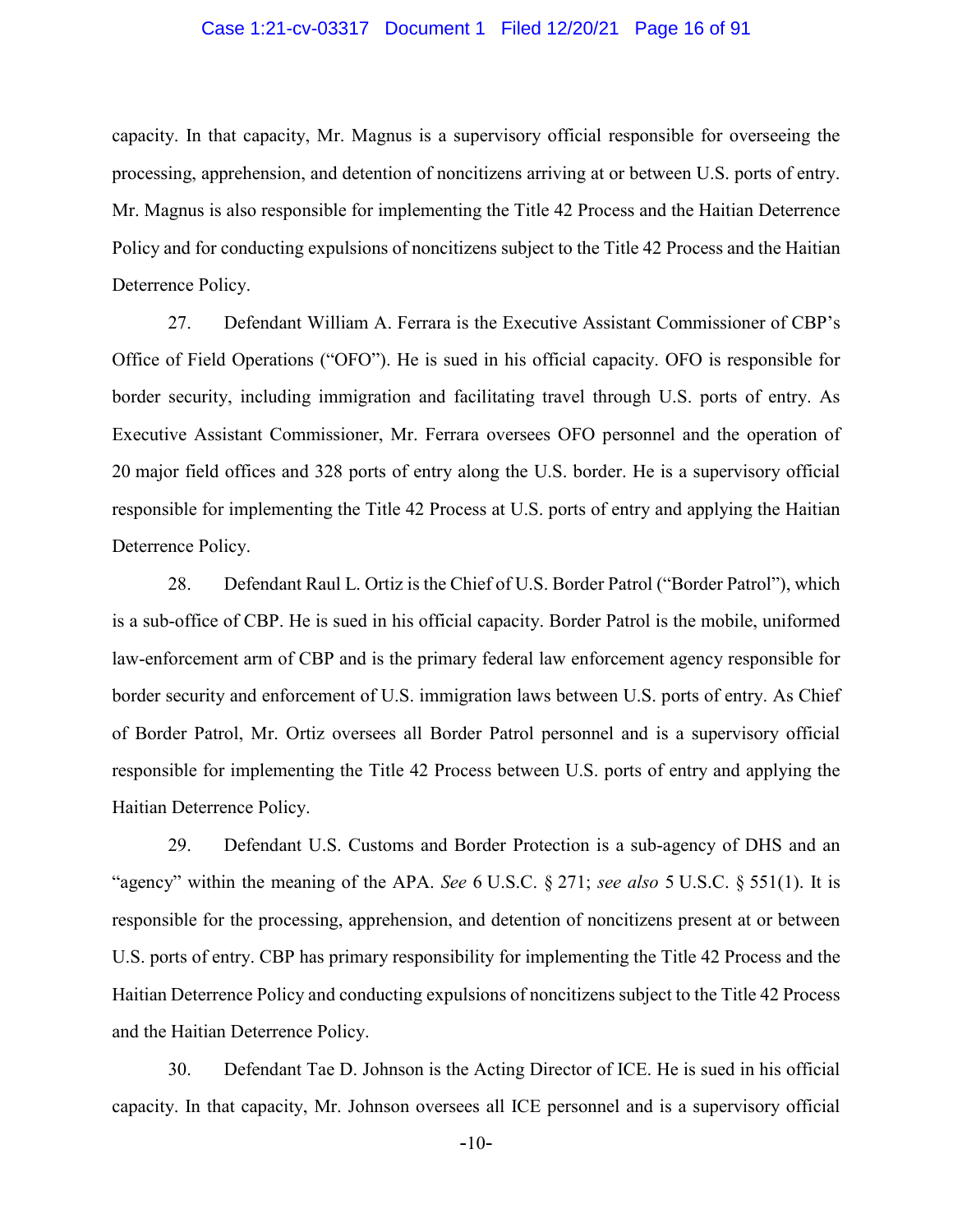#### Case 1:21-cv-03317 Document 1 Filed 12/20/21 Page 17 of 91

responsible for overseeing immigration detention, including the detention of noncitizens subject to the Title 42 Process and the Haitian Deterrence Policy, and carrying out expulsion flights of noncitizens subject to the Title 42 Process and the Haitian Deterrence Policy.

31. Defendant U.S. Immigration and Customs Enforcement is a sub-agency of DHS and an "agency" within the meaning of the APA. *See* 6 U.S.C. § 271; *see also* 5 U.S.C. § 551(1). It is responsible for executing removal orders and overseeing immigration detention, including the detention of noncitizens subject to the Title 42 Process and the Haitian Deterrence Policy. It also conducts air operations to expel or remove noncitizens from the United States through its Office of Enforcement and Removal Operations. ICE is responsible for scheduling and coordinating expulsion flights of noncitizens subject to the Title 42 Process and the Haitian Deterrence Policy who cannot be expelled directly to Mexico through a U.S. port of entry.<sup>[3](#page-16-0)</sup>

32. Defendant Xavier Becerra is the Secretary of HHS. He is sued in his official capacity. In that capacity, Secretary Becerra directs each component of HHS, including CDC.

33. Defendant U.S. Department of Health and Human Services is a federal cabinetlevel department of the U.S. government. HHS is an "agency" within the meaning of the APA. *See*  5 U.S.C. § 551(1). It is responsible for administering health and human services aimed at promoting public health. Its components include CDC. HHS, through CDC, is responsible for issuing the public health orders and regulations underlying the Title 42 Process.

34. Defendant Rochelle P. Walensky, M.D., M.P.H., is the Director of CDC. She is sued in her official capacity. In that capacity, Dr. Walensky issued the public health orders underlying the Title 42 Process in this case.

35. Defendant Centers for Disease Control and Prevention is a sub-agency of HHS and an "agency" within the meaning of the APA. *See* 5 U.S.C. § 551(1). CDC is charged with fighting

<span id="page-16-0"></span><sup>&</sup>lt;sup>3</sup> Defendants Magnus, Ferrara, Ortiz, and CBP are referred to collectively as "CBP Defendants." Defendants Johnson and ICE are referred to collectively as "ICE Defendants." CBP Defendants, ICE Defendants, and Defendants Mayorkas and DHS are referred to collectively as "DHS Defendants."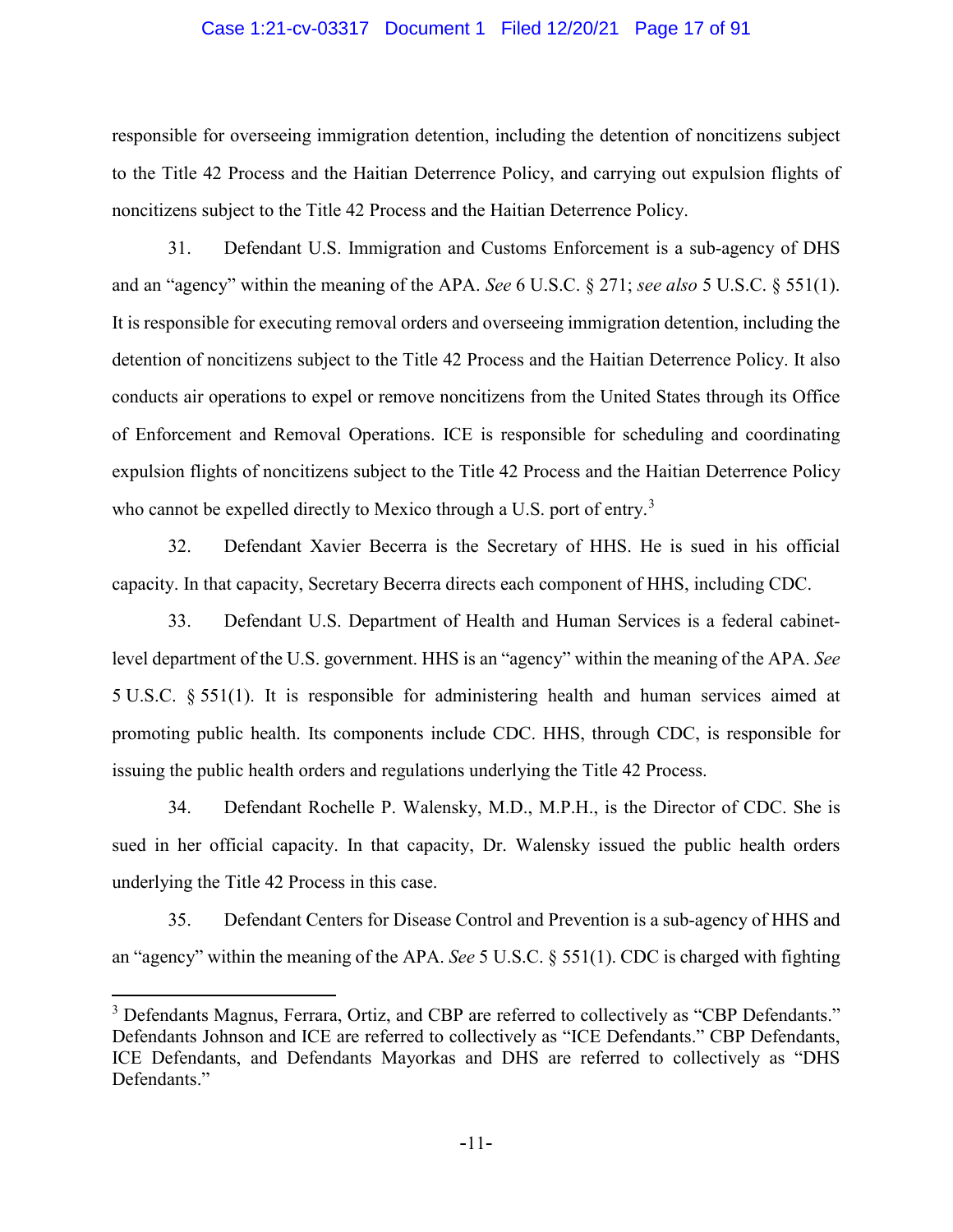public health threats, including communicable diseases. It is responsible for issuing the public health orders and regulations underlying the Title [4](#page-17-0)2 Process.<sup>4</sup>

## **FACTUAL ALLEGATIONS**

## **I. The United States' history of anti-Haitian immigration policies.**

36. Anti-Black racism and white supremacy motivated the earliest U.S. immigration policies and have continued to shape immigration laws through the present. [5](#page-17-1) Haitians have been one of the most common targets of the United States' racist, exclusionary policies.<sup>[6](#page-17-2)</sup>

37. Haiti's history as an independent country begins in the early 1800s, when Black Africans liberated themselves from slavery and colonial rule. The Haitian Revolution in 1804 marked not only the end of nearly two centuries of French control, but also the creation of the first free Black nation in the Western Hemisphere, and the only one to gain independence through the uprising of enslaved people. With this revolution, Haiti abolished slavery almost sixty years before President Abraham Lincoln's Emancipation Proclamation. Today, Haiti is at least 95% Black and has one of the highest percentages of Black nationals in the Western Hemisphere. With its independence, Haiti inspired enslaved Black people across the world and offered freedom and citizenship to all Black and indigenous people of the Americas.

### **A. The United States has long supported the economic and political subjugation of Haitians.**

38. Following the Haitian Revolution, the United States viewed the new nation as an

<span id="page-17-0"></span><sup>&</sup>lt;sup>4</sup> Defendants Becerra, HHS, Walensky, and CDC are referred to collectively as "HHS Defendants."

<span id="page-17-1"></span><sup>5</sup> *See, e.g.*, Kat Murdza and Walter Ewing, Ph.D., The Legacy of Racism within the U.S. Border Patrol, American Immigration Council (2021), https://www.americanimmigrationcouncil.org/ research/legacy-racism-within-us-border-patrol.

<span id="page-17-2"></span><sup>6</sup> *See, e.g.*, Fabiola Cineas, *Why America Keeps Turning Its Back on Haitian Migrants*, Vox (Sept. 24, 2021, 2:40 PM), https://www.vox.com/22689472/haitian-migrants-asylum-history-violence ("[E]very presidential administration since the 1970s has treated Haitians differently than other migrant groups, rejecting asylum claims, holding them longer in detention, and making it harder for them to settle down in safety.").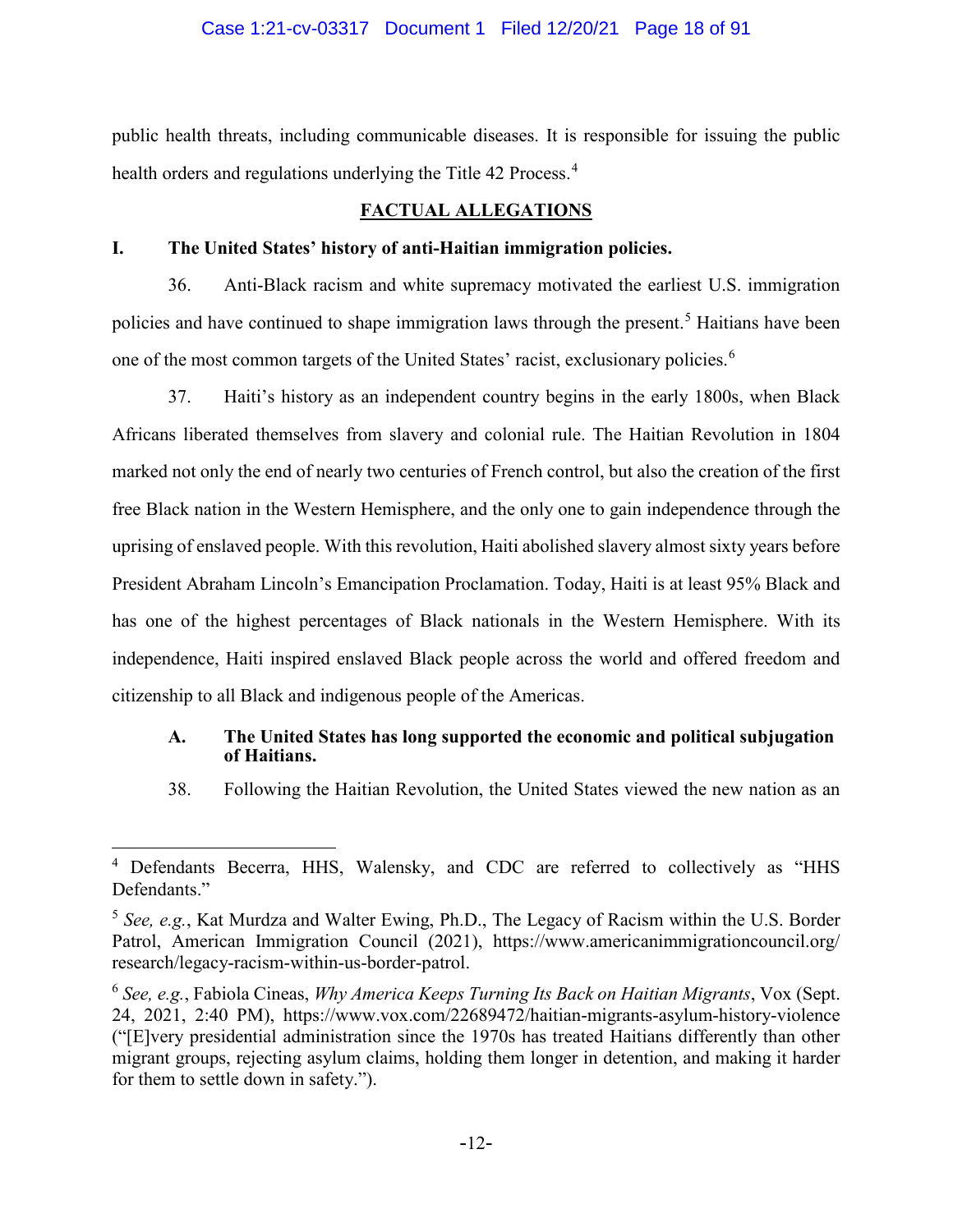#### Case 1:21-cv-03317 Document 1 Filed 12/20/21 Page 19 of 91

existential threat of Black uprising and liberation and did not diplomatically recognize Haiti for more than half a century. Throughout the subsequent 200 years, the United States has actively oppressed and discriminated against Haitians.

39. In 1825, when France demanded that Haiti pay the present-day equivalent of billions of dollars for the so-called loss of enslaved human labor, American banks lent to Haiti at usurious interest rates so the nation could avoid French reoccupation.<sup>[7](#page-18-0)</sup>

40. In part to ensure continued payment of this debt, the United States forcibly occupied Haiti from 1915 to 1934. During that period, U.S. officials engaged in violent and deadly repression of Haitians while restructuring the nation's economy and constitution to benefit American interests.<sup>[8](#page-18-1)</sup> The United States ultimately withdrew, following mass, organized resistance by the Haitian people.

41. Following this occupation, the United States continued to promote its financial and political interests in Haiti to the detriment of the Haitian people. It supported the brutal dictatorships of Francois and Jean-Claude Duvalier, which, over a thirty-year-period, contributed to inequality, impunity, destabilization, and mass poverty in Haiti and resulted in the deaths of tens of thousands of Haitians and a diaspora of thousands of others fleeing violence.

42. In more recent years, the United States has intervened to prop up corrupt leaders in Haiti, further undermining the rule of law and human rights. The United States was instrumental in the election of Michel Martelly and his hand-picked successor Jovenel Moïse, despite Martelly's increasing slide toward authoritarianism and Moïse's fraudulent election and subsequent dissolution of parliament.

<span id="page-18-0"></span> <sup>7</sup> *See* Marlene Daut, *France Pulled Off One of the Greatest Heists Ever. It Left Haiti Perpetually Impoverished*, Miami Herald (July 15, 2021), https://www.miamiherald.com/opinion/oped/article252809873.html.

<span id="page-18-1"></span><sup>8</sup> *See* Emmanuela Douyon and Alyssa Sepinwall, *Earthquakes and Storms Are Natural, but Haiti's Disasters Are Man-Made, Too*, Wash. Post (Aug. 20, 2021, 6:00 AM), https://www.washingtonpost.com/outlook/2021/08/20/earthquakes-storms-are-natural-haitisdisasters-are-man-made-too/.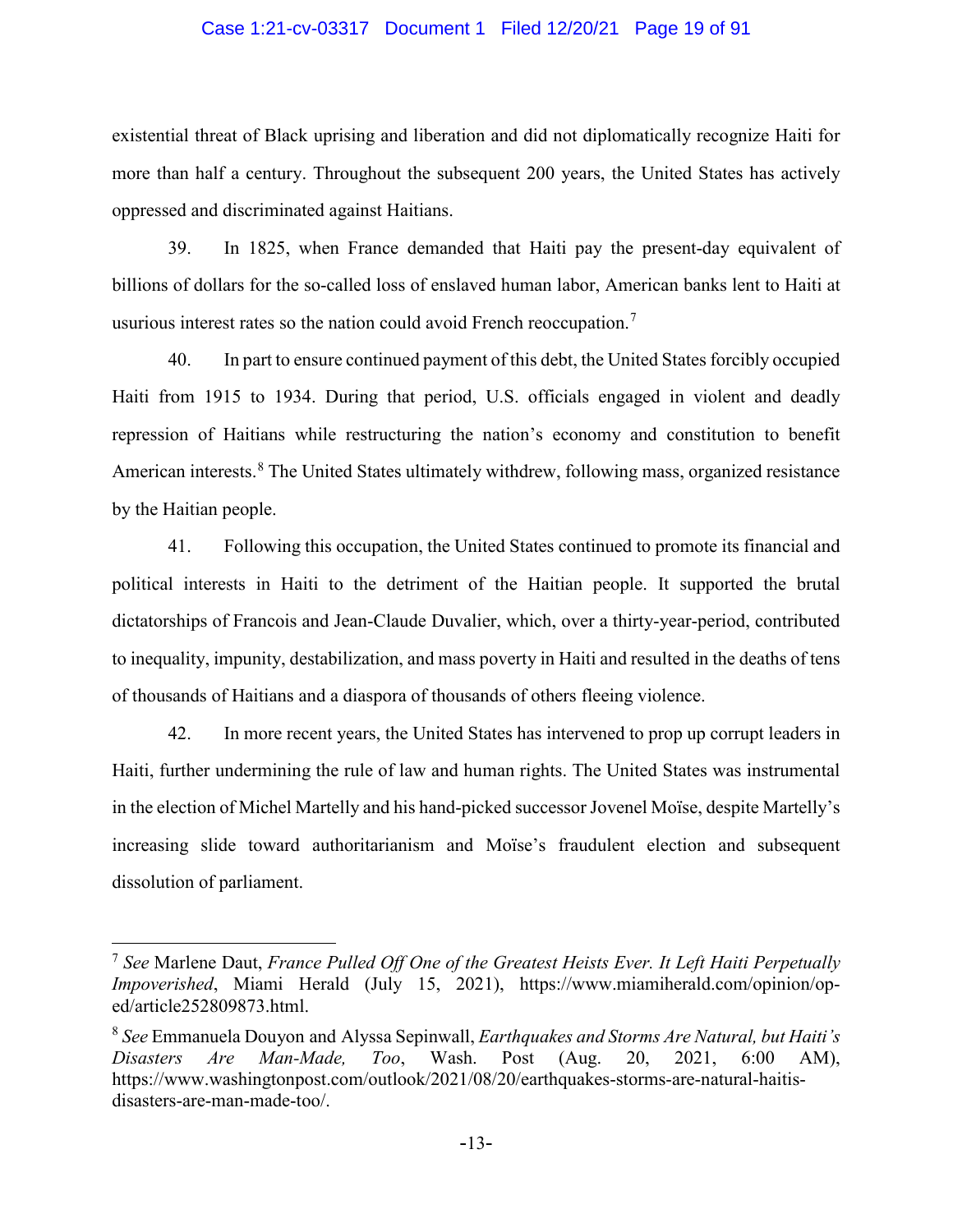#### Case 1:21-cv-03317 Document 1 Filed 12/20/21 Page 20 of 91

43. In the face of this long history of political and economic instability, Haitians have remained steadfast in their struggle for autonomy against external and internal forces seeking to exploit them. It was this resolute spirit that U.S. Special Envoy to Haiti Daniel Foote referenced in his September 22, 2021 letter resigning his post in protest of the Biden Administration's actions in Del Rio that month. Citing the United States' long history of intervention and the inhumane treatment of Haitians, Ambassador Foote remarked: "[W]hat our Haitian friends really want, and need, is the opportunity to chart their own course, without international puppeteering and favored candidates."

#### **B. The United States uses its immigration policy to discriminate against Haitians.**

44. As the United States was interfering with Haitian affairs and contributing to burgeoning political and economic unrest, it was also crafting immigration policies that specifically targeted Haitians for disparate treatment to keep them off U.S. soil.<sup>[9](#page-19-0)</sup>

45. In 1978, the United States created a policy dubbed the "Haitian Program," which jailed arriving Haitians and universally denied their asylum claims despite the known atrocities being committed by the Duvalier regime at the time.<sup>[10](#page-19-1)</sup>

46. The Haitian Program was struck down in *Haitian Refugee Center v. Civiletti*, which held the government systematically discriminated against Haitian asylum seekers. 503 F. Supp. 442, 450 (S.D. Fla. 1980) ("This case involves thousands of [B]lack Haitian nationals, the brutality of their government, and the prejudice of ours."). The United States quickly implemented a new policy requiring them to be detained without an opportunity to post bail. The policy appeared

<span id="page-19-0"></span><sup>&</sup>lt;sup>9</sup> "It is instructive to note that, despite the ideological differences between the Carter, Reagan, Bush I, Clinton, and Bush II administrations, each has persistently discriminated against Haitian entrants . . . ." Roger Daniels, *Guarding the Golden Door: American Immigration Policy and Immigrants Since 1882*, at 213-14 (2004).

<span id="page-19-1"></span><sup>10</sup> *See* Carl Lindskoog, *Violence and Racism Against Haitian Migrants Was Never Limited to Agents on Horseback*, Wash. Post (Sept. 30, 2021, 6:00 AM), https://www.washingtonpost.com/ outlook/2021/10/02/violence-racism-against-haitian-migrants-was-never-limited-horsebackriders/.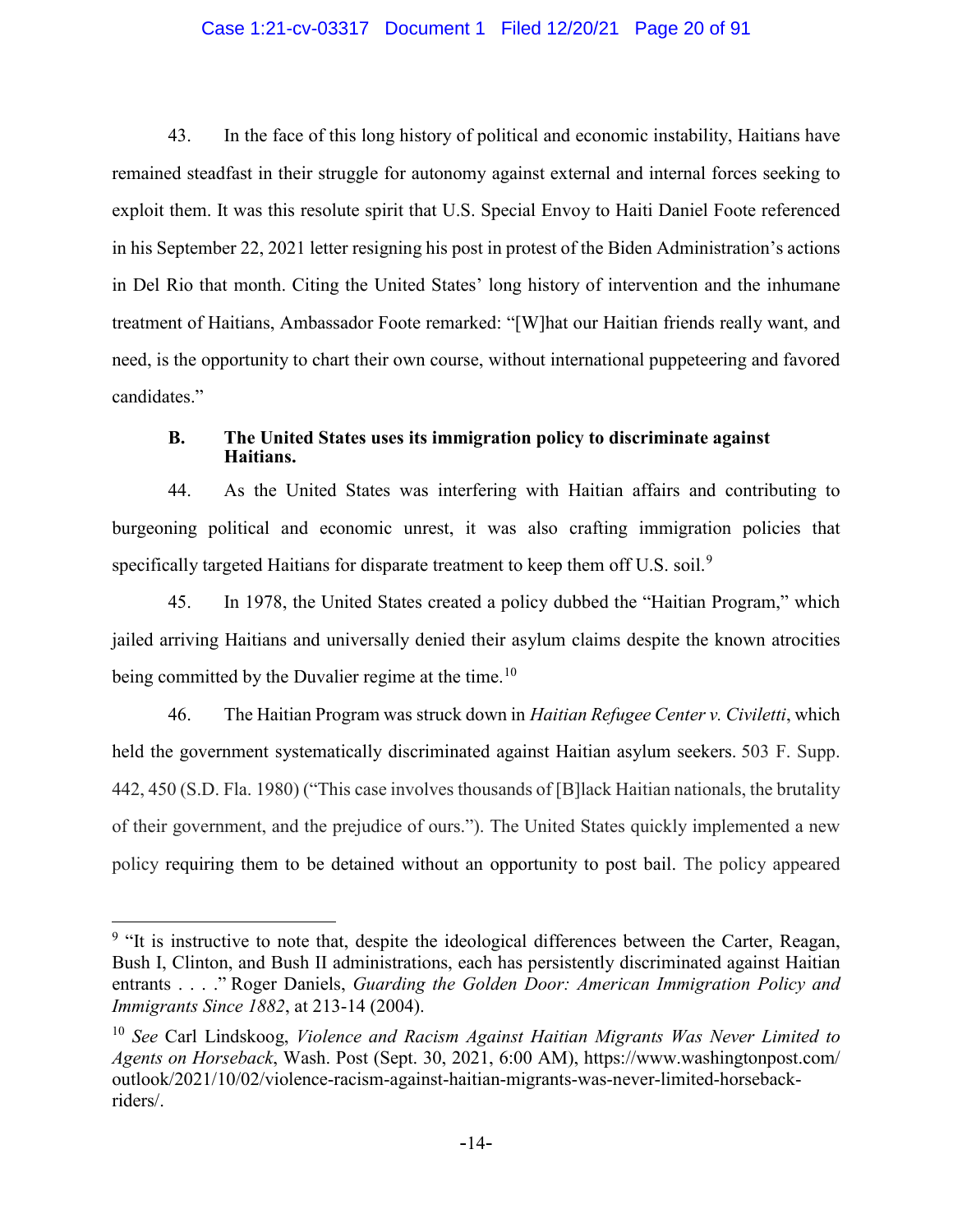#### Case 1:21-cv-03317 Document 1 Filed 12/20/21 Page 21 of 91

neutral on its face, but statistics showed selective application to Haitians and discovery sought in a legal challenge to the policy in *Jean v. Nelson* showed that the government was using this policy to continue its "Haitian Program." 711 F.2d 1455, 1493 (11th Cir. 1983), *on reh'g*, 727 F.2d 957 (11th Cir. 1984), *aff'd*, 472 U.S. 846 (1985). U.S. officials adopted this policy to deter Haitian asylum seekers, even as the then-Deputy Attorney General acknowledged it could create an appearance of "concentration camps" filled with Black people. An Eleventh Circuit panel in *Jean v. Nelson* held that the selective application of the policy to Haitians violated equal protection, particularly in light of the government's history of discriminatory policies against Haitians. *Id.*

47. During the 1980s and 1990s, the United States began an aggressive interdiction policy to intercept Haitians at sea and return them to Haiti.<sup>[11](#page-20-0)</sup> The policy was designed to prevent Haitian migrants from reaching U.S. soil, where they could request access to the U.S. asylum process and to evade its non-refoulement obligations under international law not to return asylum seekers to a country in which they would be likely to face persecution. Under this policy, U.S. authorities intercepted tens of thousands of Haitian asylum seekers at sea and prevented them from seeking relief in the United States. Indeed, from 1981 to 1991, only *twenty-eight* out of over 25,000 interdicted Haitians were allowed to enter the United States.

48. While the Haitian interdiction policy was in place, the United States singled out Haitian migrants for detention at Guantanamo Bay. At the height of this policy, at least 12,000 Haitians were held at the U.S. military prison.

49. This disproportionate use of detention continues today. Not only are Black migrants in general more likely to be held in immigration detention, but Haitians are particularly targeted. In 2020, Haitians constituted the largest nationality group in family detention. While accounting for only 1 percent of asylum decisions adjudicated in 2020, Haitians represented more than 44

<span id="page-20-0"></span> <sup>11</sup> *See Pushing Back Protection: How Offshoring and Externalization Imperil the Right to Asylum*, National Immigrant Justice Center and FWD.us, 6 (2021), https://immigrantjustice.org/sites/ default/files/content-type/commentary-item/documents/2021-09/Offshoring%20Asylum% 20Report\_Chapter4.pdf.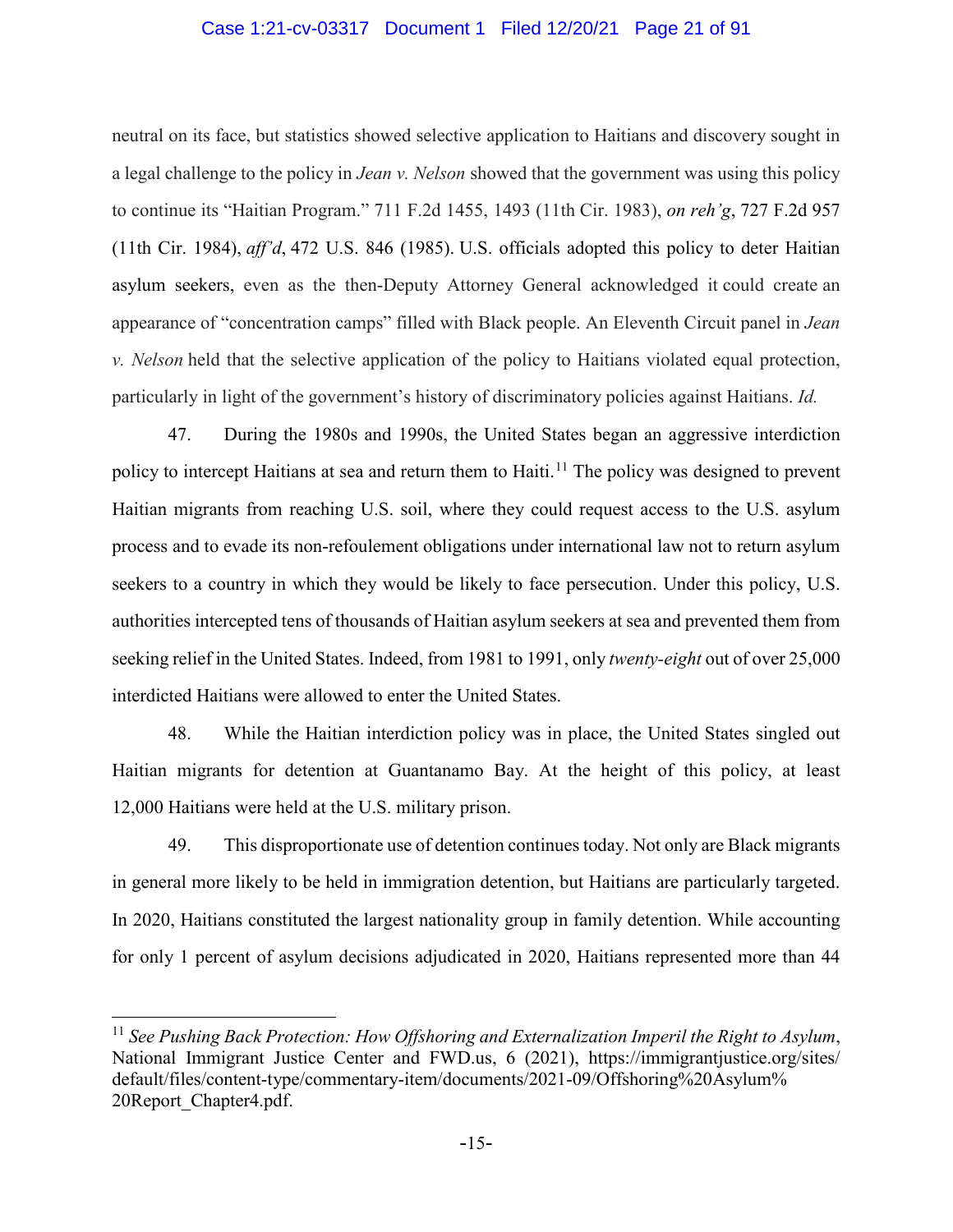#### Case 1:21-cv-03317 Document 1 Filed 12/20/21 Page 22 of 91

percent of all families locked in ICE detention during summer 2020. Throughout 2020, the U.S. consistently detained more Haitian families than any other nationality.

50. Contemporary immigration schemes have also aimed to prevent Haitian migrants from reaching the United States to seek asylum. Under a policy known as "metering," first implemented under President Barack Obama in 2016 in response to an increase in Haitian migrants seeking asylum, U.S. officials limited the number of migrants permitted to request asylum at ports of entry and turned back most asylum seekers to wait in dangerous Mexican border cities for an opportunity to request protection. The policy has since been held unlawful by a federal court, but not before it prevented thousands of Haitians from exercising their rights under U.S. law.

51. In January 2018, DHS announced the termination of Temporary Protected Status for Haitians, despite dire conditions in Haiti. The policy was enjoined after a district court found that the policy was likely "based on race and/or national origin/ethnicity against non-white immigrants in general and Haitians in particular." *Saget v. Trump*, 345 F. Supp. 3d 287, 303 (E.D.N.Y. 2018); *Saget v. Trump*, 375 F. Supp. 3d 280, 374 (E.D.N.Y. 2019) ("Based on the facts on this record, and under the factors prescribed by *Arlington Heights*, there is both direct and circumstantial evidence a discriminatory purpose of removing non-white immigrants from the United States was a motivating factor behind the decision to terminate TPS for Haiti.").

### **C. The United States' recent Title 42 Process has been brutally deployed against Haitians.**

52. The most recent example of the United States' discriminatory immigration policies is the implementation of a purported public health order under the Public Health Service Act, 42 U.S.C. § 265.

53. While the use of Title 42 began under former President Trump, President Biden has continued its use—with alarming increases against Haitians. During 2018 and 2019, former Trump Administration official Stephen Miller advocated using the government's public health powers to restrict immigration and end migrants' access to asylum. This proposal followed a history of bigoted and xenophobic policies advanced by the Trump Administration to scapegoat immigrants,

-16-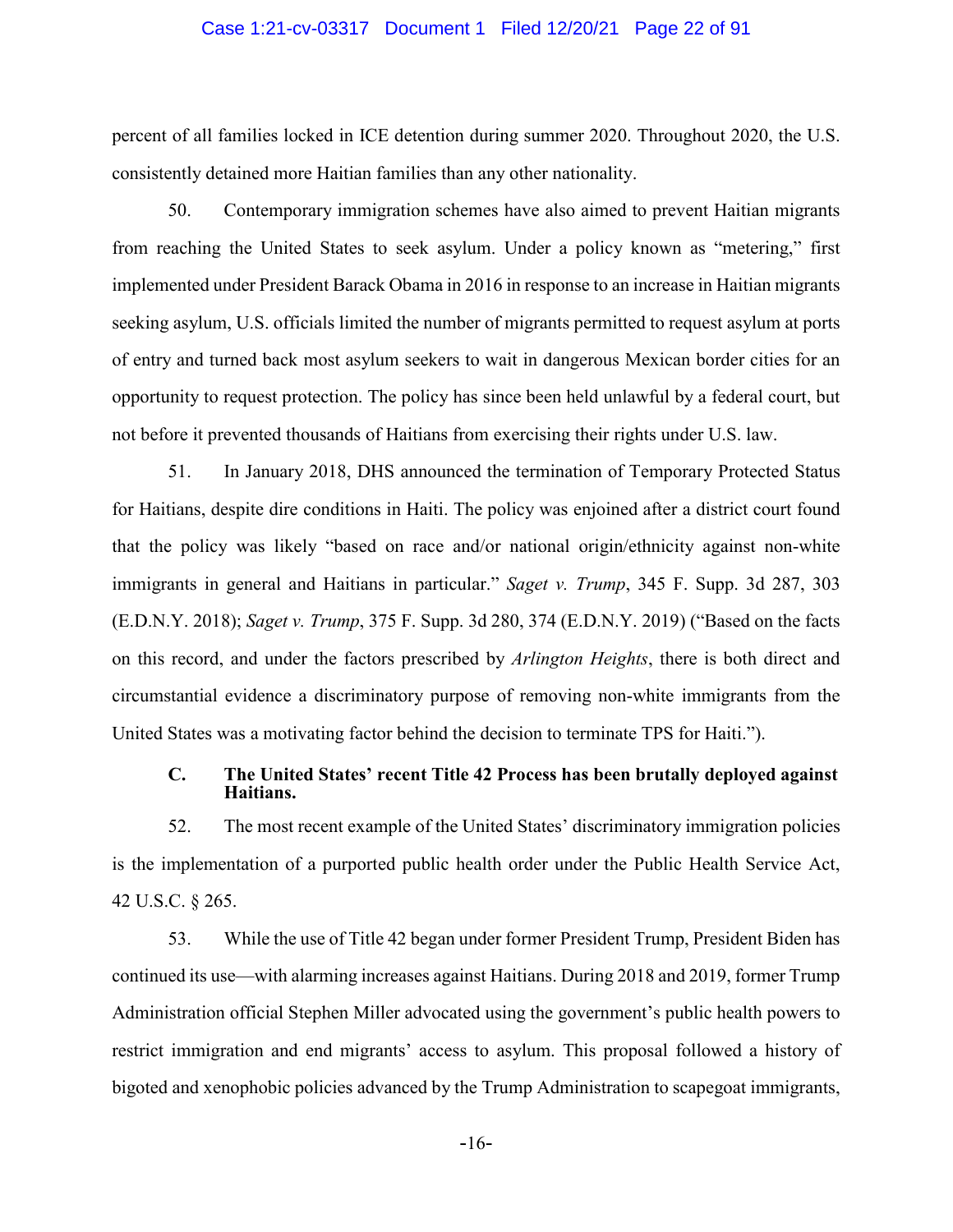#### Case 1:21-cv-03317 Document 1 Filed 12/20/21 Page 23 of 91

particularly those from predominantly Black countries like Haiti that then-President Trump referred to as "shithole countries."

54. In early 2020, the Trump Administration seized upon the global COVID-19 pandemic as an opportunity to execute Miller's proposal. Despite objections from CDC public health experts that "there was no valid public health reason" for an order under Section 265, then-President Trump announced on March 20, 2020, that Defendant CDC would issue an order "to suspend the introduction of all individuals seeking to enter the U.S. without proper travel documentation" along the U.S. border. Any migrant subject to the order would be "immediately return[ed]" "without delay."

55. To implement this immigration authority consistent with then-President Trump's direction, Defendant CDC issued a regulation, without advance notice and comment, permitting the agency to prohibit the "introduction into the United States of persons" from foreign countries. *See* 42 C.F.R. § 71.40 (the "Title 42 Regulation").

56. Pursuant to this purported regulatory authority, Defendant CDC issued an order directing the "immediate suspension of the introduction of" certain noncitizens seeking entry at ports of entry or between ports of entry without proper travel documents. Order Under Sections 362 and 365 of the Public Health Service Act Suspending Introduction of Certain Persons from Countries Where a Communicable Disease Exists, 85 Fed. Reg. 17,060, 17,061 (Mar. 26, 2020) (eff. date Mar. 20, 2020). Defendant CDC has since reissued similar orders, most recently in August 2021, that continue to prohibit covered noncitizens from entering the United States purportedly to "protect" the public "during the COVID-19 public health emergency." Public Health Assessment and Order Suspending the Right to Introduce Certain Persons from Countries Where a Quarantinable Communicable Disease Exists, 86 Fed. Reg. 42,828, 42,828 (Aug. 5, 2021). In December 2021, Defendant CDC announced that it would keep the Title 42 order in place.

57. Shortly after Defendant CDC's issuance of the Title 42 Regulation and the March 2020 public health order, Defendant CBP began developing standards implementing the order.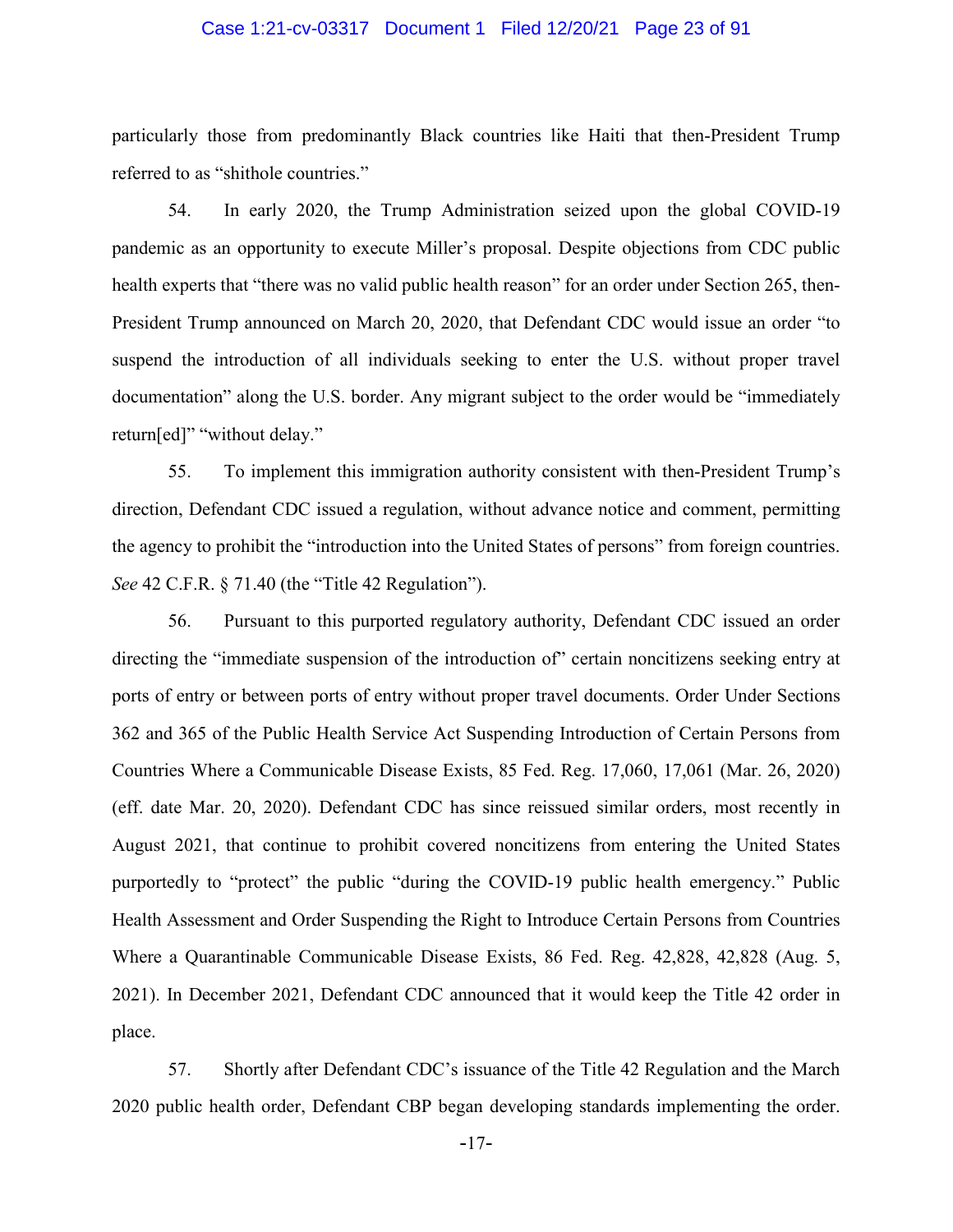#### Case 1:21-cv-03317 Document 1 Filed 12/20/21 Page 24 of 91

*Cf.* 42 C.F.R. § 71.40(d)(2). By April 2020, Defendant CBP issued an internal memorandum establishing procedures for applying Defendant CDC's order under "Operation Capio" (the "CBP Capio Memo" or the "Memo").[12](#page-23-0) The CBP Capio Memo provides that "all processing [of covered noncitizens] will be done in the field" "[t]o the maximum extent possible." It also directs that covered noncitizens should be "immediately returned to Mexico or Canada" at the nearest port of entry or transported to "a dedicated facility for limited holding prior to expulsion" to their home country. The CBP Capio Memo provides no process for covered noncitizens to seek access to the U.S. asylum process and indicates that U.S. immigration officials are purportedly "not operating pursuant to [their] authorities" under U.S. immigration laws when processing and summarily expelling covered noncitizens.

58. Since January 2021, DHS Defendants have increased the rate of expulsions for Haitians under the Title 42 Process. During the first weeks of the Biden Administration, DHS Defendants effectuated the expulsion of more Haitians under the Title 42 Process than during the entire prior fiscal year under the former Trump Administration. In the past eleven months, Defendant ICE has conducted nearly 130 expulsion flights to Haiti.

# **II. DHS Defendants violate the rights of thousands of Haitian asylum seekers in Del Rio.**

59. DHS Defendants' enforcement of the Title 42 Process against Haitians has always had devastating effects, but it has taken on additional dimensions since September 2021, when thousands of Haitian migrants began to arrive near the Del Rio Port of Entry in Del Rio, Texas.

60. President Biden, through the NSC and DPC, and DHS Defendants began receiving intelligence reports in August 2021 indicating that they could soon anticipate an increase in the number of Haitians seeking asylum in Del Rio. Since that time, their response has been to adopt a series of decisions and policies designed to suppress the growing number of Haitians arriving at the border and to deter Haitians from seeking asylum in the United States in the future

<span id="page-23-0"></span> <sup>12</sup> https://www.documentcloud.org/documents/6824221-COVID-19-CAPIO.html.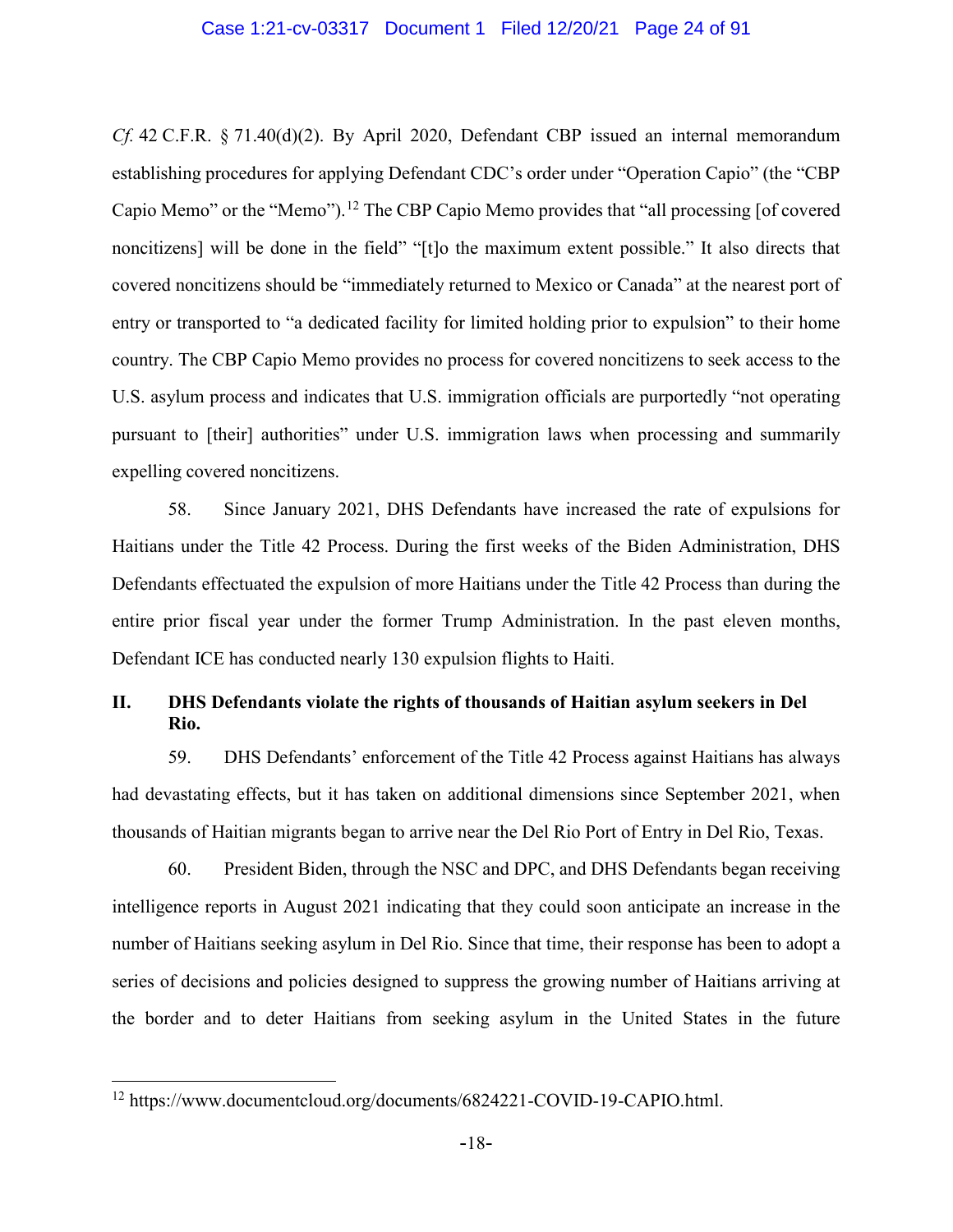(collectively, the "Haitian Deterrence Policy").

61. The Haitian Deterrence Policy resulted from a series of discrete decisions made by President Biden's senior advisors on the NSC and DPC in September 2021, under authority delegated by President Biden. From approximately September 9 to 24, 2021, at least 15,000 Haitians were held in a makeshift CBP field encampment for field processing pursuant to the CBP Capio Memo near the Del Rio International Bridge (the "CBP Encampment"). As directed by the White House and Defendant Mayorkas pursuant to the Haitian Deterrence Policy, DHS Defendants and personnel took no steps to prepare to receive thousands of asylum seekers in Del Rio—in contrast to DHS's approach to similar circumstances involving non-Haitians. As a result, CBP officers deprived individuals in the CBP Encampment of basic human necessities like sufficient food and water, ignored their medical needs, and provided no shelter to protect them from the blazing sun, triple-digit heat, and copious dust. When asylum seekers attempted to provide for such needs themselves, they were often physically or verbally assaulted by CBP officers. Upon information and belief, after allowing Haitian asylum seekers to suffer for days, DHS officers did not screen these individuals for fear of return to their home country or process them for asylum, instead acting to expel them as quickly as possible under the Haitian Deterrence Policy, either on expulsion flights to Haiti or by forcing individuals to Mexico. In the resulting series of expulsion flights to Haiti, ICE officials expelled at least one mother with a days-old-baby *born in the United States*. Some expelled individuals did not even realize they had been sent to Haiti until they got off the plane, because officers had lied about where the asylum seekers were being taken. Many individuals were expelled in shackles; upon information and belief, none were given an opportunity to request asylum or screening for fear or risk of torture and death upon return to Haiti or Mexico.

62. This brutal and rapid expulsion of asylum seekers was intentional. Under the Haitian Deterrence Policy devised by White House senior officials, DHS Defendants applied the Title 42 Process in Del Rio in a manner indifferent to humanitarian concerns and focused on removing Haitian asylum seekers as quickly as possible to discourage other Haitians from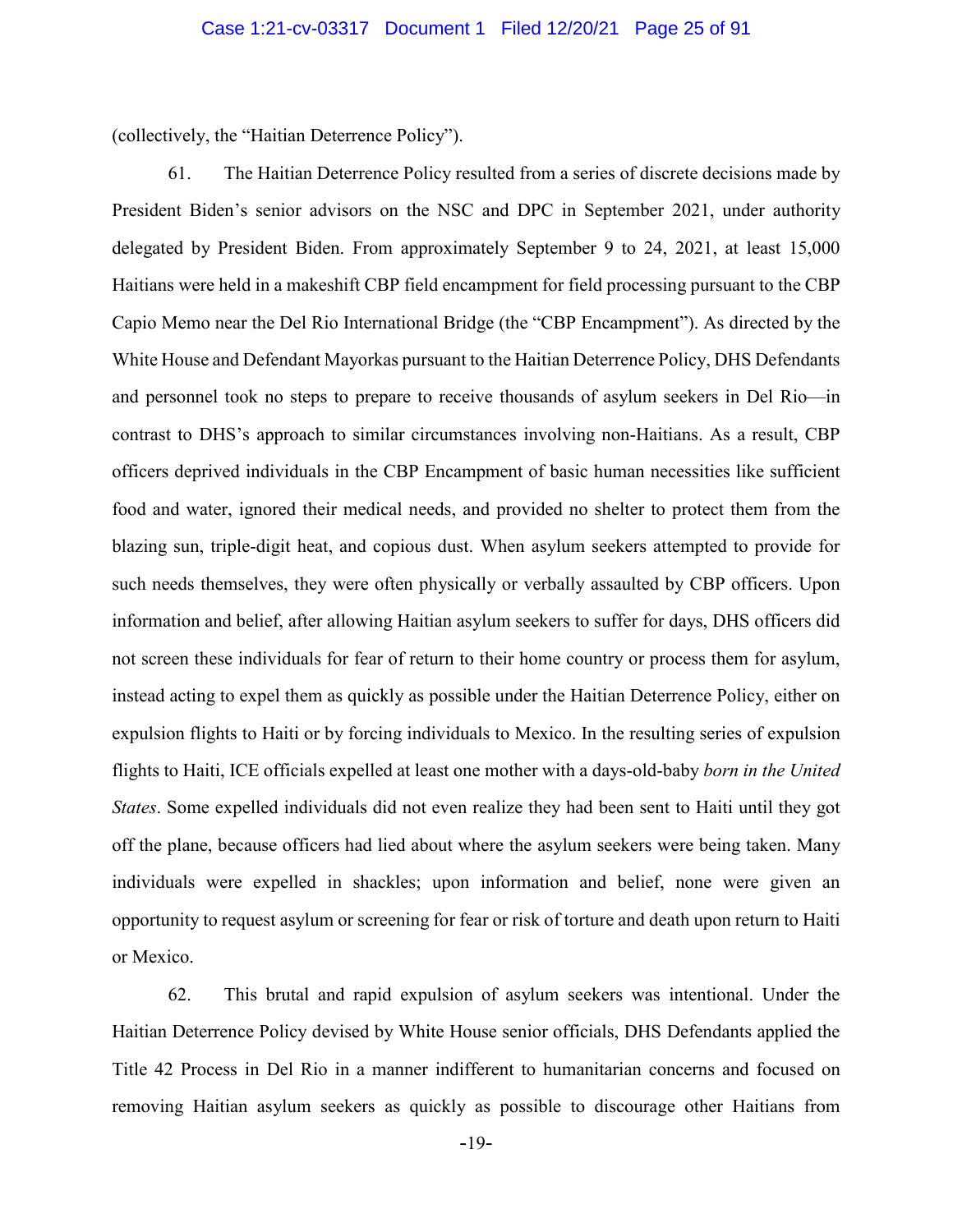#### Case 1:21-cv-03317 Document 1 Filed 12/20/21 Page 26 of 91

exercising their right to seek asylum. DHS Defendants implemented the policy while taking steps to shield their actions from accountability, including by preventing media access to the CBP Encampment, restricting the air space over the encampment, and expelling thousands of individuals before any human rights abuses could be documented, investigated, or pursued. On information and belief, the adoption and implementation of the Haitian Deterrence Policy was informed by a perception that Haitian asylum seekers are dangerous, violent and criminal; a discriminatory purpose toward Black and Haitian migrants; a desire to keep Black and Haitian migrants out of the country; and a plan to send a message to other Haitian asylum seekers not to come to the United States. For example, a senior DHS official told White House and other DHS officials, including Secretary Mayorkas, that the Haitian migrants in Del Rio were more likely to be violent—with no facts to support this statement. On information and belief, this view was adopted by the White House and DHS and resulted in their Haitian Deterrence Policy.

#### **A. DHS Defendants take no steps to prepare for the anticipated arrival of large groups of Haitian asylum seekers in Del Rio.**

63. By early 2021, President Biden's staff and DHS Defendants were aware that instability and desperate conditions in Haiti had forced numerous Haitians to flee to various Latin American countries and that many Haitians were traveling toward the U.S. border to seek asylum.

64. One month before thousands of Haitians arrived at the CBP Encampment, Defendant Secretary Mayorkas redesignated Haiti for Temporary Protected Status. *See* Designation of Haiti for Temporary Protected Status, 86 Fed. Reg. 41,863, 41,863-71 (Aug. 3, 2021). In the notice, Secretary Mayorkas concluded that protected status was appropriate because of extraordinary conditions in Haiti, including "a deteriorating political crisis, violence, and a staggering increase in human rights abuses," as well as "rising food insecurity and malnutrition, [. . .] waterborne disease epidemics, and high vulnerability of natural hazards, all of which have been further exacerbated by the [COVID-19] pandemic." 86 Fed. Reg. 41,864 (citation omitted).

65. Meanwhile, local officials in Del Rio began alerting the Biden Administration that they expected increasing arrivals of asylum seekers and lacked the resources necessary to manage

-20-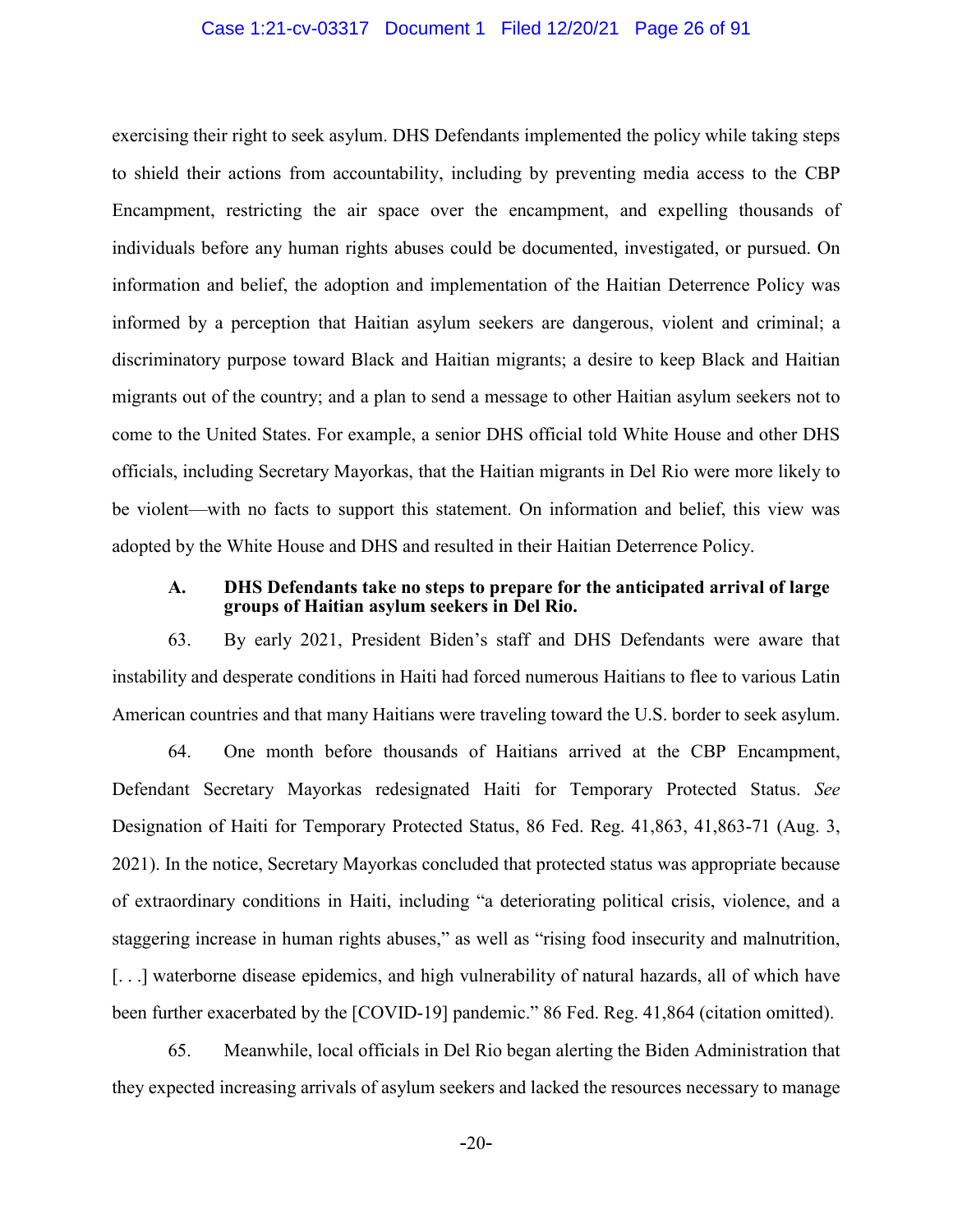#### Case 1:21-cv-03317 Document 1 Filed 12/20/21 Page 27 of 91

those arrivals. As early as February 2021, Del Rio Mayor Bruno Lozano publicly warned President Biden and DHS Defendants that Del Rio needed federal support to assist with growing numbers of border crossings; at least President Biden's senior advisors on the NSC and DPC, as well as DHS Defendants, were informed of the mayor's concerns.

66. In April 2021, President Biden's staff and DHS Defendants received data indicating that Haitian migrants disproportionately arrived and crossed into the United States in the CBP Del Rio Sector. In the following months, they continued to receive intelligence reports that migrant border crossings, particularly of single, male Haitian asylum seekers, continued to increase and that Del Rio lacked resources to meet the needs of arriving Haitians.

67. President Biden and his senior staff and DHS Defendants received regular intelligence in July and August 2021 reflecting the movement of Haitians from South and Central America toward the United States. Western Hemisphere immigration experts warned the Biden Administration of the impending arrival of thousands of Haitians. This information was corroborated by internal intelligence reports and information received from Latin American and local government officials.

68. Despite these warnings, the White House and DHS Defendants decided to take no action to plan for the arrival of these asylum seekers. Senior White House officials dismissed reports from immigration experts and local officials and prevented staff from taking steps to prepare for thousands of arriving Haitians given the known resource shortages in Del Rio.

69. The Haitian Deterrence Policy grew out of and encompassed these decisions. Neither President Biden's senior staff nor DHS Defendants attempted to arrange appropriate infrastructure, personnel, and resources to support the legal processing of the anticipated Haitian asylum seekers and the provision of necessary and appropriate food, water, shelter, and medical care. Instead, as part of the Haitian Deterrence Policy, senior White House and DHS officials blocked internal efforts to prepare humanitarian infrastructure in Del Rio. President Biden's senior staff also stopped efforts to prepare public health resources, including COVID-19 testing and vaccinations, for arriving Haitians.

-21-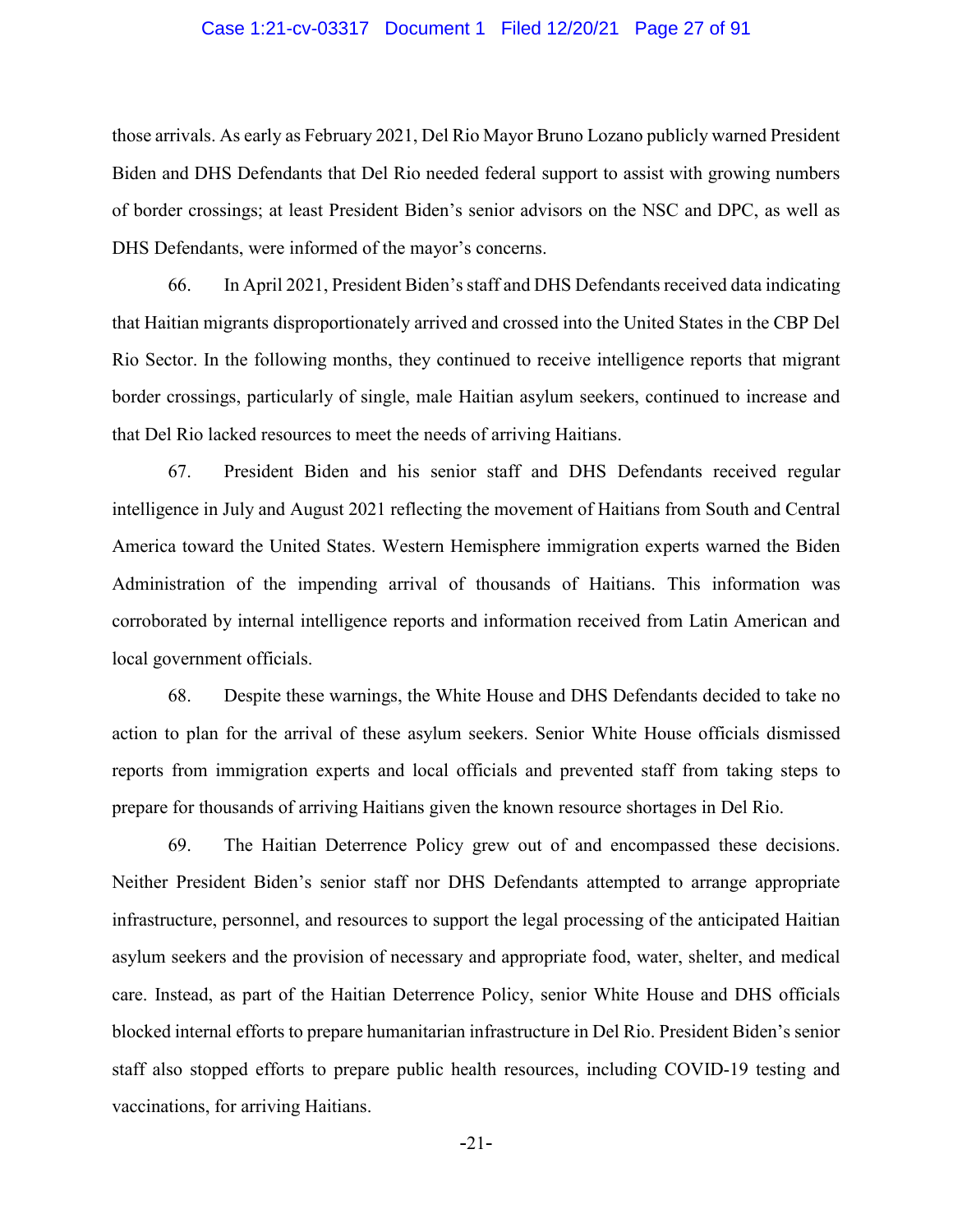#### Case 1:21-cv-03317 Document 1 Filed 12/20/21 Page 28 of 91

70. Moreover, while CBP Defendants had, in months prior, coordinated with local officials to create a respite center at a local Del Rio church for arriving migrants, they refused to leverage this additional resource as thousands of Haitians approached the border.

71. President Biden, his senior advisors, and DHS Defendants also refused to take steps to ensure appropriate infrastructure and resources to facilitate screenings for asylum or withholding of removal and protection under the INA or CAT. Senior White House and DHS officials did not make such preparations despite receiving an August 2021 memorandum from DHS's Office for Civil Rights and Civil Liberties advising against expulsions of migrants to Haiti and emphasizing a "strong risk" that such expulsions would violate DHS Defendants' nonrefoulement obligations under U.S. and international law. In addition, senior White House staff and DHS Defendants declined to take any steps to arrange for CAT screenings for the Haitians approaching Del Rio, even though they had ordered and implemented the adoption of such CAT screenings for Mexicans in San Diego in July 2021.

72. Pursuant to the Haitian Deterrence Policy, senior White House officials and DHS Defendants blocked efforts to prepare for the arrival of thousands of Haitian asylum seekers in Del Rio, including ensuring the presence of sufficient infrastructure, personnel, and resources to meet Haitians' basic needs and provide adequate screenings for relief required by law. On information and belief, senior NSC, DPC, and DHS officials believed that refusing to make appropriate preparations for arriving asylum seekers would not only deter approaching Haitians from coming to the border to seek asylum, but also deter asylum seekers already in Del Rio from attempting to return if they were expelled.

### **B. Thousands of Haitian asylum seekers arrive in Del Rio in September 2021.**

73. As President Biden, his senior staff, and DHS Defendants received reports of large groups of Haitian asylum seekers traveling to the U.S. border through the late summer, border personnel in the Del Rio Sector began to observe an increase in crossings by Haitians. Daily encounters with arriving asylum seekers grew to hundreds and eventually thousands. As the processing of migrants under the Title 42 Policy slowed, in late August 2021 CBP officials set up

-22-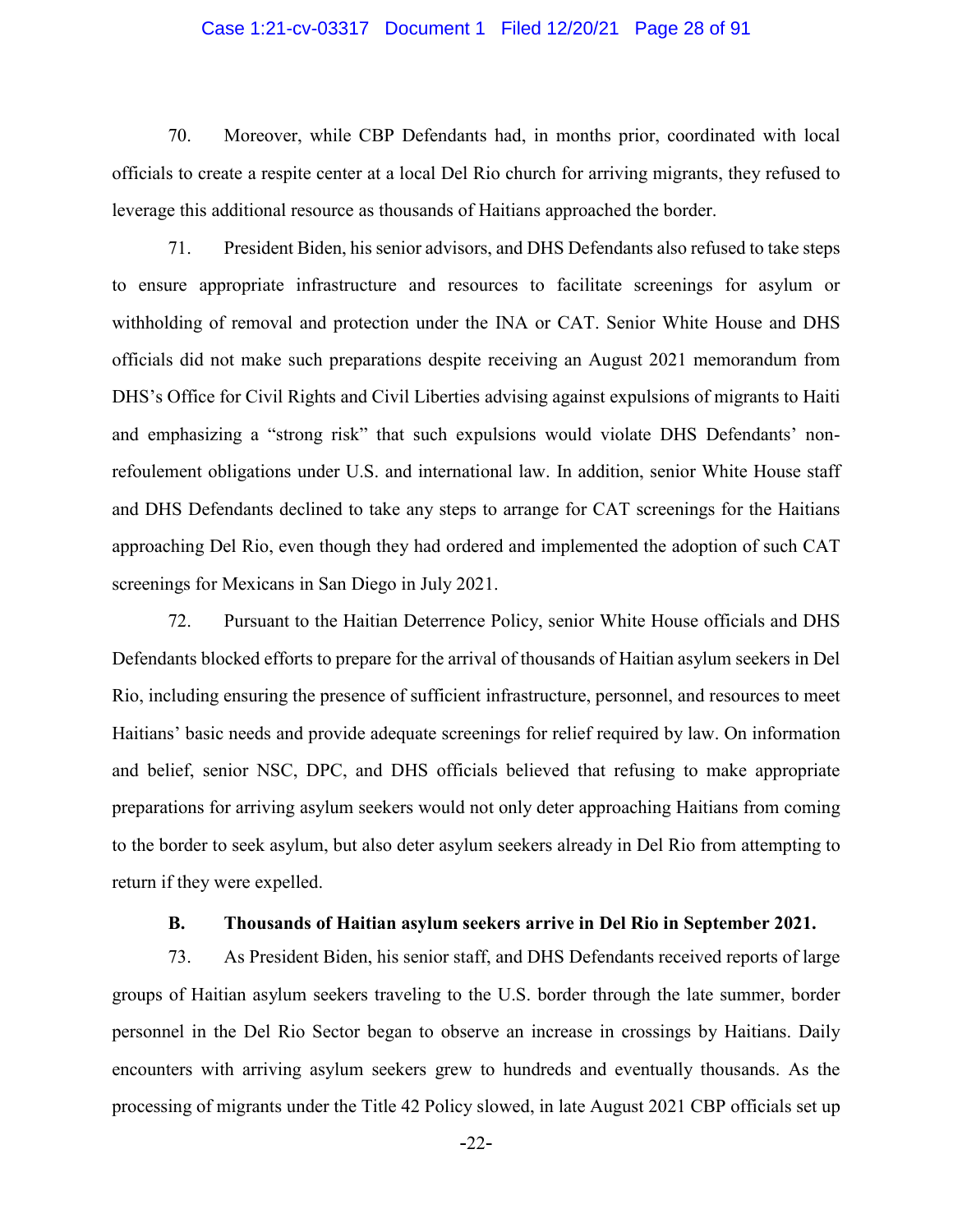#### Case 1:21-cv-03317 Document 1 Filed 12/20/21 Page 29 of 91

a "temporary intake site" near the Del Rio International Bridge, the primary port of entry in Del Rio. The site was located under the bridge to facilitate the field processing of migrants under the CBP Capio Memo.

74. The intake site, however, lacked sufficient resources to meet the basic needs of the arriving Haitian asylum seekers and to provide them adequate screenings for relief under U.S. law. The under-resourced intake station reflected the White House and DHS's steadfast refusal to organize any appropriate infrastructure to address the anticipated arrival of thousands of Haitian migrants, even as Del Rio Sector personnel continued to report a lack of processing capacity.

75. Beginning in September 2021, thousands of people began crossing the Rio Grande near the Del Rio Port of Entry to seek relief in the United States. Most of the individuals were Haitian and had come to Del Rio to request asylum.

76. According to DHS Defendants, at least 15,000 individuals crossed near the Del Rio Port of Entry by mid-September 2021. Many of the asylum seekers arriving in Del Rio at this time were part of family units. Public reports estimate that approximately 40 percent of those who arrived near the Del Rio Port of Entry in September 2021 were children.

77. As Haitian asylum seekers entered the United States in early to mid-September, the temporary intake site under the Del Rio International Bridge turned into the CBP Encampment as U.S. officials required asylum seekers to remain at the site for longer periods of time to be processed. CBP officers adopted a ticketing system to process arriving migrants, separating them into four groups that were identifiable by a numbered, color-coded ticket: families with children, pregnant women, single men, and single women. When officers called out numbers, the corresponding ticket holders were expected to identify themselves for processing. Migrants were also directed to different sections of the CBP Encampment based on the color of their tickets.

78. As the number of asylum seekers in the CBP Encampment grew, CBP increased the number of personnel monitoring and patrolling the encampment to congregate and secure arriving Haitians. These personnel prohibited asylum seekers from moving freely throughout the CBP Encampment and informed Individual Plaintiffs and other asylum seekers that they were to

-23-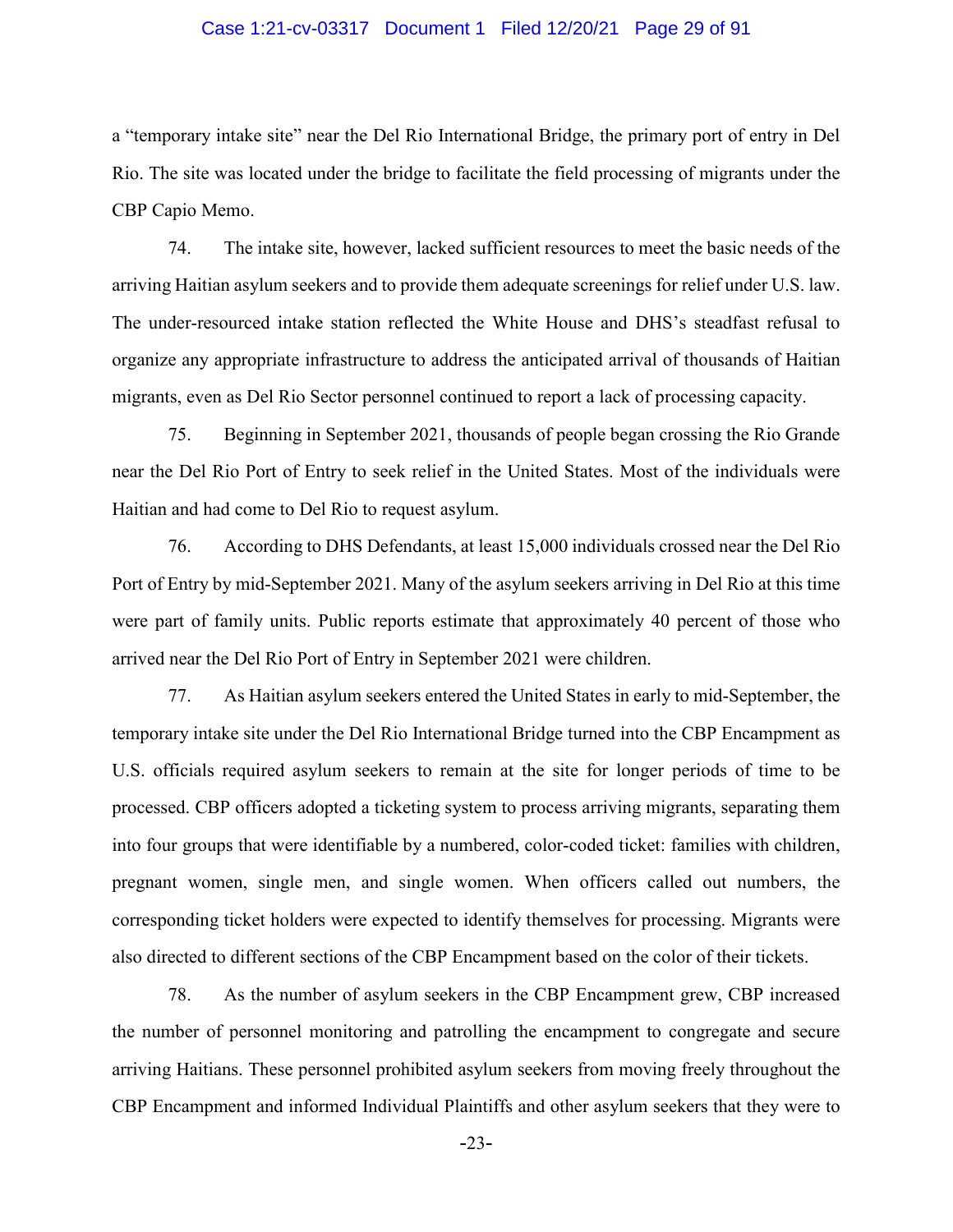#### Case 1:21-cv-03317 Document 1 Filed 12/20/21 Page 30 of 91

wait until their number was called for processing. Upon information and belief, at no point during the existence of the CBP Encampment were arriving migrants given a reasonable opportunity to present themselves to a U.S. immigration officer and request access to the asylum process. They also were not screened for a fear of return to their home country or vulnerability to persecution or torture upon return, as required under U.S. law.

#### **C. CBP personnel abuse Haitian asylum seekers in Del Rio pursuant to the Haitian Deterrence Policy.**

79. The lack of amenities near the CBP Encampment meant that any food, water, shelter, and medical care provided to Haitians would need to be provided by CBP personnel. As part of their Haitian Deterrence Policy, however, DHS Defendants made decisions that deprived Haitians in the encampment of such basic human necessities despite knowing for months that thousands of Haitian asylum seekers were approaching Del Rio.

80. Due to the DHS Defendants' deliberate lack of preparation, there was insufficient food, water, and shelter in the CBP Encampment for the thousands of Haitians arriving there in mid-September. At the same time, CBP personnel monitoring the encampment generally prevented Individual Plaintiffs and other migrants from leaving to provide for their own needs. Plaintiff Jacques Doe, for example, was in the CBP Encampment for approximately one week and suffered from severe hunger and thirst. He never tried to leave to find food in Mexico, however, because he saw that personnel patrolling the encampment would not allow it. Defendants also blocked nongovernmental and legal organizations, including Plaintiff Haitian Bridge, from entering the CBP Encampment to assist the Haitian asylum seekers or to hand out know-your-rights materials.

81. Plaintiff Samuel Doe reflects that "no human being should have been" in the CBP Encampment. The conditions in the encampment, however, were a direct result of decisions made pursuant to the Haitian Deterrence Policy by President Biden's closest advisors and DHS Defendants to deter other Haitian and Black migrants from seeking asylum in the United States.

82. For example, in a September 2021 meeting addressing how to respond to conditions at the CBP Encampment, senior DHS officials described the Haitian migrants in Del Rio as

-24-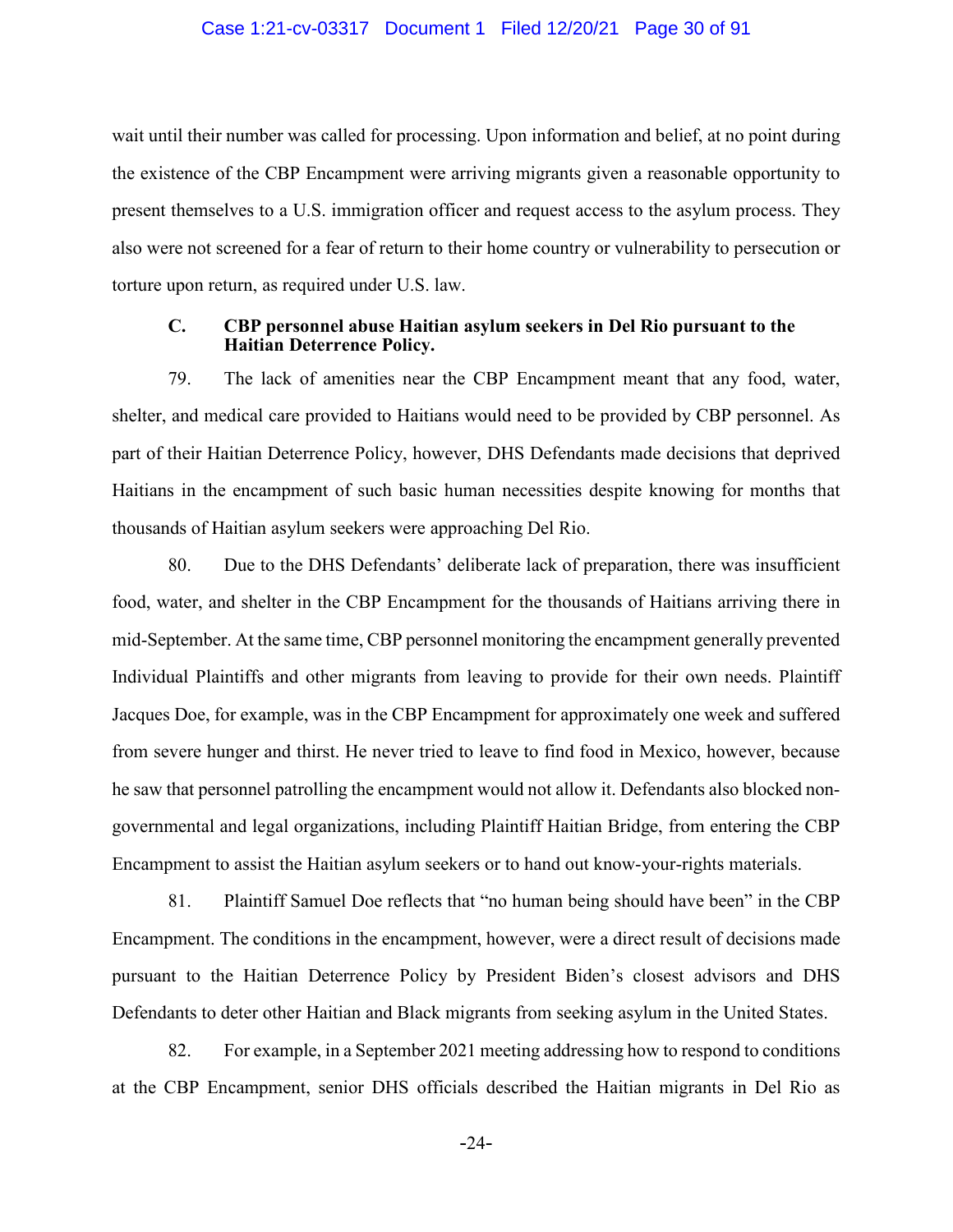#### Case 1:21-cv-03317 Document 1 Filed 12/20/21 Page 31 of 91

"particularly difficult" to deal with when implying that little could be done for the asylum seekers and discussing the need for swift and universal removal of Haitians in the encampment.

83. In a meeting including White House senior advisors to President Biden, Secretary Mayorkas, and DHS leadership, a senior DHS official made a comment implying that the Haitian migrants had engaged in criminal conduct in Mexico, without any evidence.

84. A CBP official in the Del Rio Sector leadership expressed a fear that Haitian asylum seekers would "tear through the walls" if put in detention.

85. Additionally, in internal discussions around the time of the increase in crossings in Del Rio, top DHS officials repeatedly evinced the belief that arriving Haitian asylum seekers in the CBP Encampment were uncivilized, unclean, and like animals—reflecting language and attitudes that, upon information and belief, were not used to describe non-Black migrants arriving at the U.S. border.

86. The result of President Biden and DHS Defendants' Haitian Deterrence Policy was rampant abuse in the CBP Encampment. Thousands of Haitians who fled violence and persecution were met with insufficient food, water, shelter, and medical care, and physical and verbal abuse, conditions described by one Congressman as "unacceptable by any human standard." After images of a White CBP officer on horseback assaulting a Black Haitian man went viral, President Biden said he "takes responsibility" for the "horrible" treatment of Haitians in Del Rio.<sup>[13](#page-30-0)</sup>

#### **1. CBP personnel deprive thousands of asylum seekers in their custody of basic human needs.**

87. As asylum seekers arrived in Del Rio and were given tickets for processing, they lost the ability to provide for themselves and their families. They were forced instead to rely on the CBP personnel supervising the encampment for food, water, and shelter. As a result of the Haitian Deterrence Policy, however, President Biden and DHS Defendants decided not to prepare

<span id="page-30-0"></span><sup>&</sup>lt;sup>13</sup> Marissa Dellatto, "Biden 'Takes Responsibility' for Mishandling of Haitian Migrant Crisis," Forbes (Sept. 24, 2021, 11:21 AM), https://www.forbes.com/sites/marisadellatto/2021/09/24/ biden-takes-responsibility-for-mishandling-of-haitian-migrant-crisis/?sh=5fc379fc319b.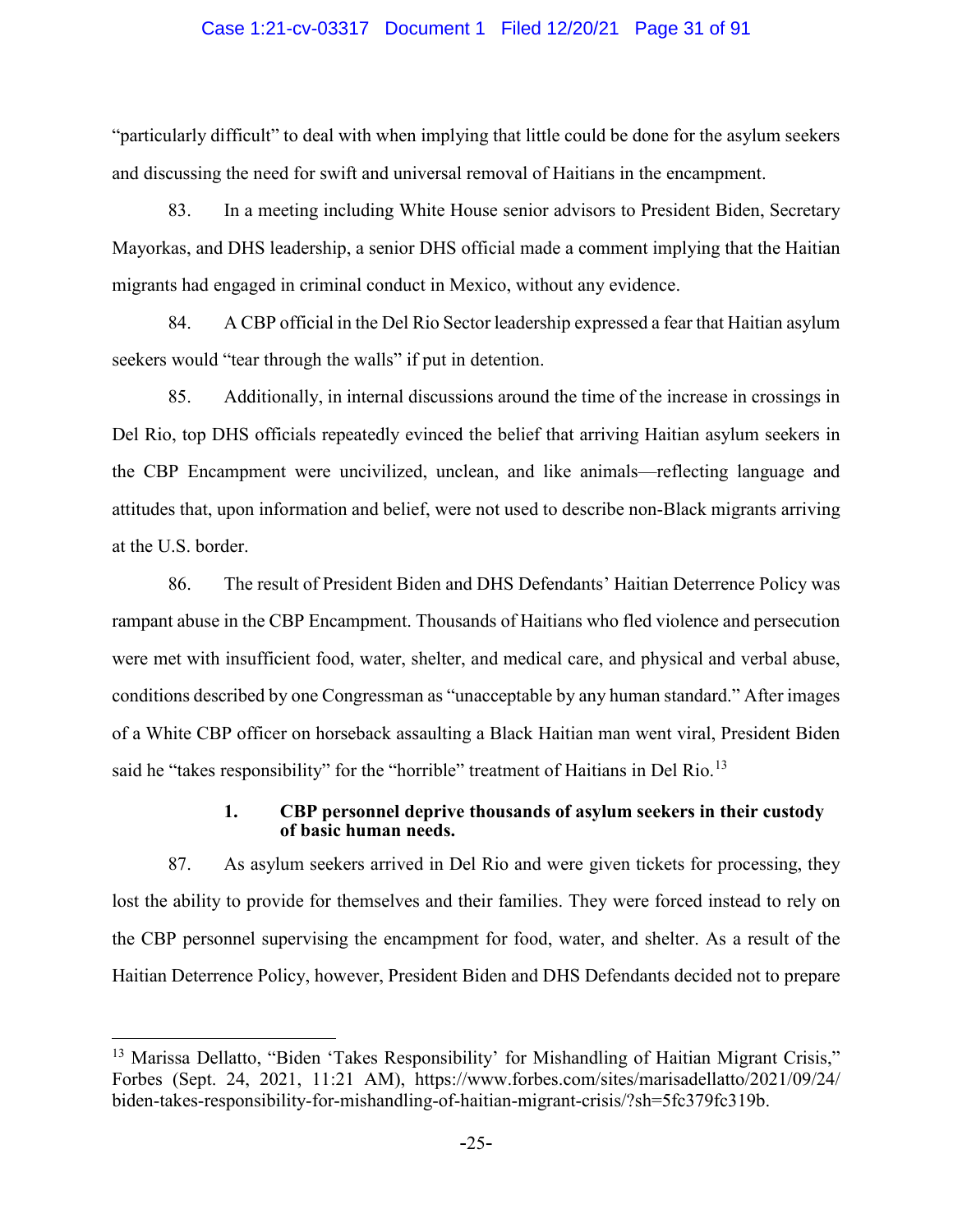#### Case 1:21-cv-03317 Document 1 Filed 12/20/21 Page 32 of 91

or provide sufficient resources to meet these most basic needs until there was a serious humanitarian crisis in the encampment.

#### **(a) CBP personnel provide inadequate food and water.**

88. Consistent with the Haitian Deterrence Policy, the distribution of food and water to migrants in the CBP Encampment was woefully inadequate.

89. CBP personnel arranged a minimal number of service stations in the CBP Encampment to distribute food and water. Anyone wishing to receive water or food was required to wait in line, often for extended periods of time. And because CBP's service stations were set up in only one section of the CBP Encampment, not all migrants could access the stations while food and water were being distributed. Many who could not receive food or water fainted from lack of nutrition or dehydration.

90. Plaintiff Paul Doe and others describe receiving only one or two pieces of bread or an equivalent and one or two bottles of water each day in the CBP Encampment. Appropriate food was not available in reasonable quantities until World Central Kitchen, a non-governmental organization, was able to negotiate access to the encampment and set up operations to begin providing meals the week of September 19, 2021. But by the time World Central Kitchen had scaled its operations, DHS Defendants had already started clearing out the CBP Encampment. For much of the period between September 9 and 24, CBP personnel denied most individuals in the encampment food and water beyond some bread and water each day.

91. The bottles of water distributed by CBP personnel were often undrinkable when hydration was most needed. They were left on containers covered in plastic with no protection from the sun. With daily temperatures hovering near triple digits, the water in the bottles became so hot that it could not be consumed when it was handed out. Some Individual Plaintiffs and other asylum seekers in the CBP Encampment were forced to drink from the Rio Grande, which is not potable. This lack of clean drinking water caused many Haitians in Del Rio to get sick, including the common development of gastrointestinal illness, particularly among babies and children.

92. CBP Defendants also failed to provide formula or age-appropriate food to migrants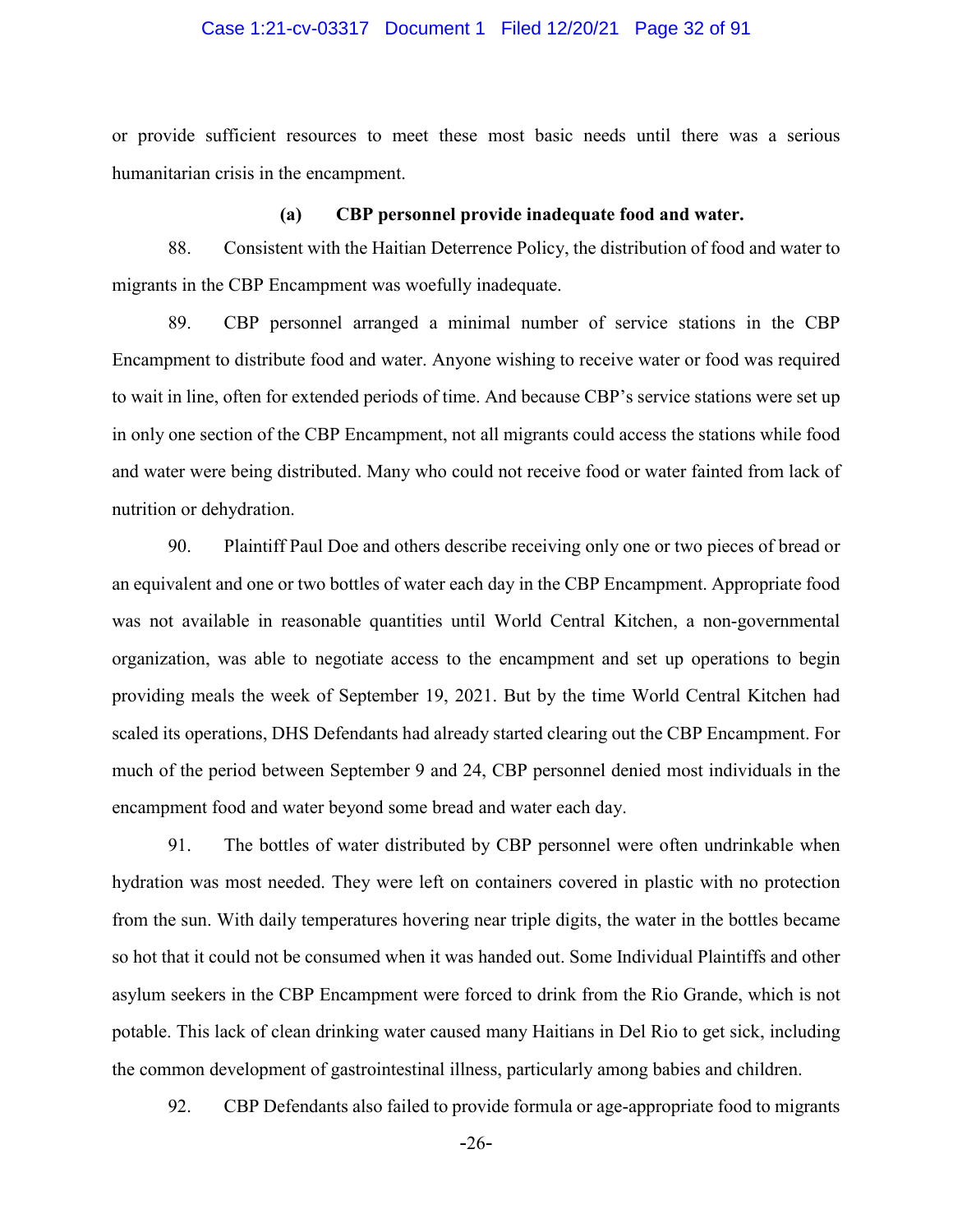#### Case 1:21-cv-03317 Document 1 Filed 12/20/21 Page 33 of 91

with young children. Plaintiff Esther Doe repeatedly requested age-appropriate food for her oneyear-old son, but was told there was only the food and water being provided to adults. When Esther pleaded for something that her baby could eat, CBP personnel refused. Esther was only able to feed her son some rice pudding, which was distributed occasionally at the CBP Encampment. Esther's baby went hungry for days because Esther could not find enough food for him.

93. As starving and dehydrated asylum seekers pleaded without success for additional food and water, many looked to the city across the river in Mexico, Ciudad Acuña, for the resources needed to save themselves, their family members, and other vulnerable people in the CBP Encampment. Pursuant to the Haitian Deterrence Policy, CBP personnel often blocked individuals from leaving the encampment to obtain their own food and water in Ciudad Acuña. This meant that individuals seeking to buy food in Mexico often had to cross the river outside the view of CBP personnel.

94. Asylum seekers wishing to cross to Mexico in search of food and water faced a variety of risks: being stopped by CBP personnel while attempting to leave the CBP Encampment, drowning in the river, and being prevented from returning to the encampment by Mexico or U.S. border officials, which could lead to separation from their families.

95. Despite these risks, many individuals risked the river crossing to secure basic necessities. Plaintiff Mirard left the encampment to find food for his family after he and his wife, Plaintiff Madeleine, received insufficient food and water and were denied age-appropriate food for their one-year-old daughter. Plaintiff Paul Doe also crossed to Mexico to get food for himself and others in the CBP Encampment after surviving several days on only a bottle of water and a tortilla per day. Plaintiff Esther Doe was in the CBP Encampment with her husband Plaintiff Emmanuel Doe and one-year-old son for at least two days during which CBP personnel provided no baby-appropriate food. Esther's son, in desperate need of nourishment, was sick with a fever and diarrhea. Watching her child suffer from sickness and hunger, Esther decided she had no other choice but to cross the river in search of food for her baby.

96. Individuals returning to the CBP Encampment often encountered resistance from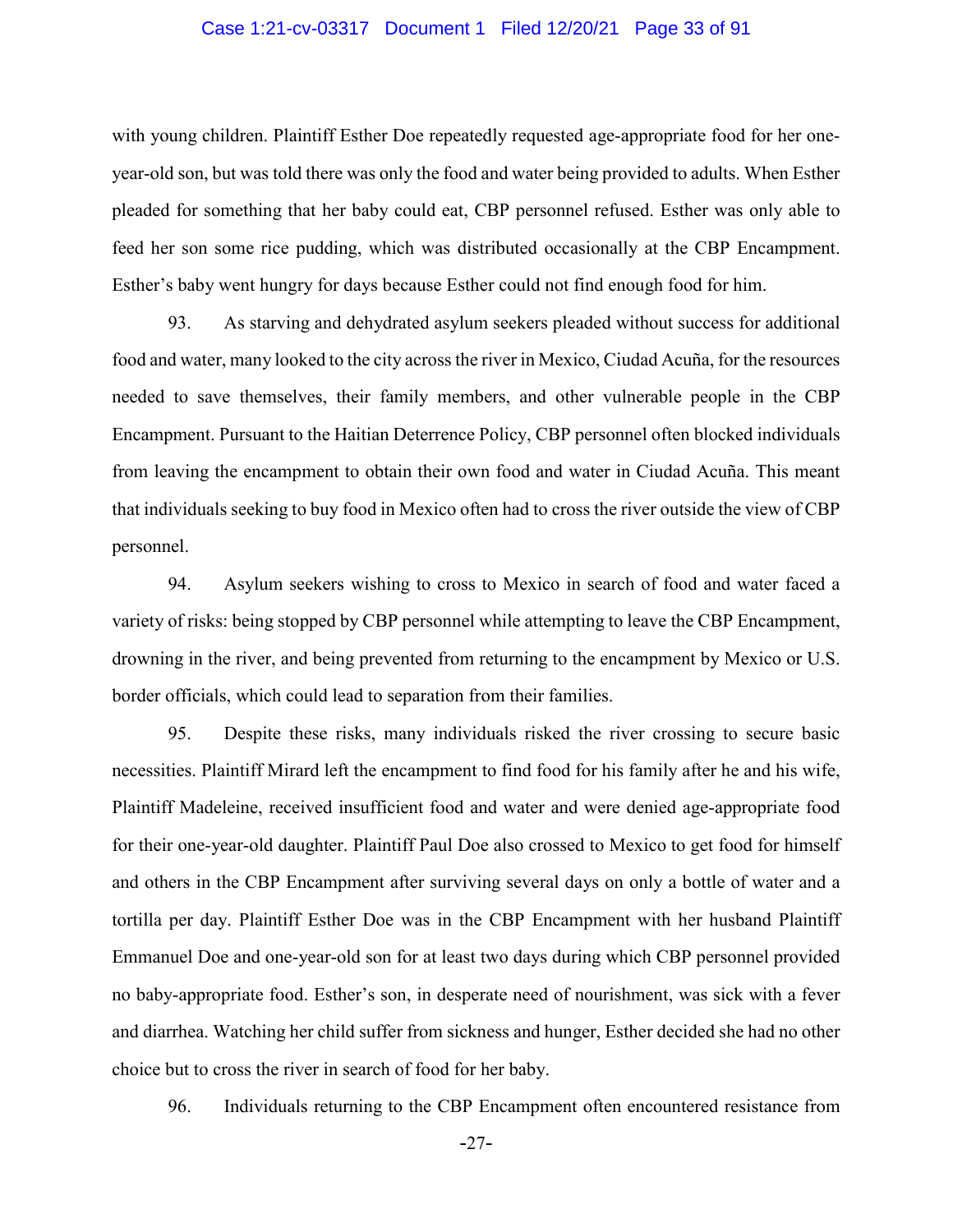#### Case 1:21-cv-03317 Document 1 Filed 12/20/21 Page 34 of 91

CBP personnel. U.S. border officials, including some on horseback, regularly patrolled the riverbank and physically tried to prevent asylum seekers from crossing the river. Moreover, CBP personnel frequently confiscated and deliberately disposed of the food that starving individuals had brought from Mexico.

#### **(b) CBP personnel deny asylum seekers any shelter.**

97. Pursuant to the Haitian Deterrence Policy, CBP personnel also failed to meet the basic shelter needs of the migrants in the CBP Encampment. As Haitian asylum seekers first entered the United States and were processed into the encampment, CBP personnel refused to provide beds, cots, blankets, tents, or shelters of any kind.

98. With no shelter, migrants in Del Rio were left fully exposed to the elements. The CBP Encampment was extremely dusty, and the wind—as well as the arrival and departure of helicopters near the bridge—kicked up dirt that gave many individuals, including children, respiratory problems, eye infections, and rashes. Most migrants in the CBP Encampment were held adjacent to the Del Rio International Bridge rather than under it, meaning they were left with no protection from the sun as daily high temperatures reached from 90 to over 100 degrees Fahrenheit. Although some migrants were fortunate to have their own tents, others made makeshift shelters from reeds pulled from the nearby riverbank to offer shade. Plaintiff Samuel Doe recalls seeing pregnant women suffering in the heat and the dirt under the bridge because they had nowhere else to go: "I have never seen anything more horrible in my life."

99. Asylum seekers with their own tents became targets of CBP searches, with officers regularly opening, or demanding that individuals open, their tents, in the middle of the night. These searches were alarming and disorienting for asylum seekers.

100. Having been denied bedding, most individuals in the CBP Encampment were forced to sleep directly on the ground, often in the dirt or on cardboard. Plaintiffs Esther and Emmanuel Doe and their sick baby, for example, were forced to sleep in the dirt each night.

#### **2. CBP personnel refuse to provide effective medical care.**

101. CBP personnel also refused to provide effective medical care to the thousands of

-28-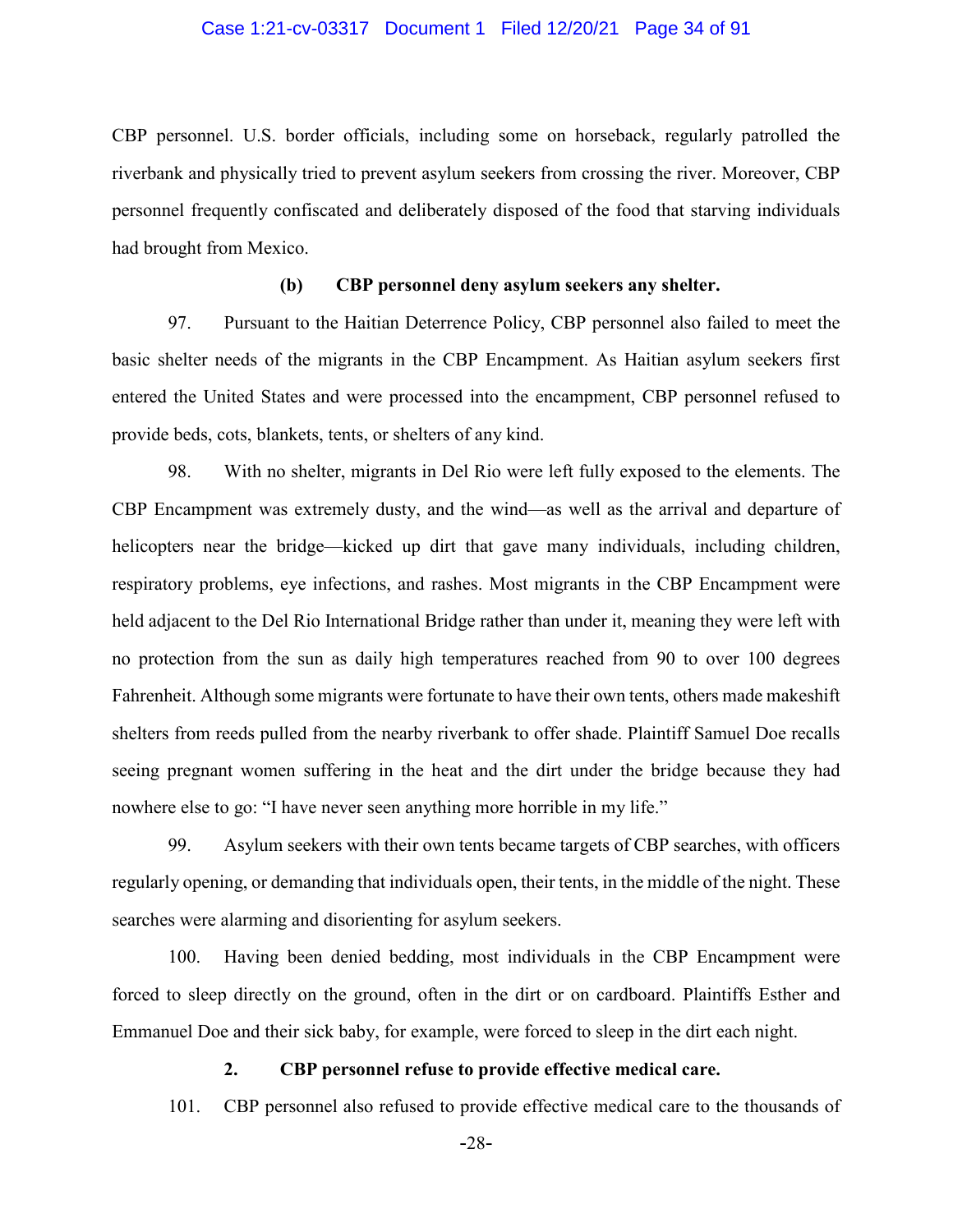#### Case 1:21-cv-03317 Document 1 Filed 12/20/21 Page 35 of 91

individuals in the CBP Encampment.

102. Pursuant to the Haitian Deterrence Policy, President Biden and DHS Defendants refused to take the steps needed to secure necessary resources and personnel to meet the anticipated and reasonable medical needs of migrants, including the large number of babies, children, and pregnant and otherwise vulnerable people in the CBP Encampment.

103. For individuals able to seek out medical attention, the care offered to sick and injured Haitians was shamefully inadequate, to the extent any was provided.

104. In some cases, CBP personnel flatly denied migrants' requests for medical care, telling migrants to go back to Mexico instead. Plaintiff Samuel Doe's one-year-old daughter was severely ill while held in the CBP Encampment. As his daughter experienced severe coughing, diarrhea, and vomiting, Samuel begged officers for help. Each time, CBP personnel denied Samuel's pleas, just telling him he should give his daughter water. It was only after Samuel and his family were forced to return to Mexico that his daughter was able to obtain medical treatment.

105. At other times, CBP personnel ignored pleas for assistance, often from pregnant people and children, only acting when the condition became an obvious medical emergency. In one situation, a pregnant Haitian asylum seeker went into labor while sitting in the dirt. CBP eventually took the woman out of the CBP Encampment, but returned her to the encampment mere hours after delivery. Plaintiff Mirard also observed a pregnant woman complain of pain. On information and belief, she went into labor in the CBP Encampment, but was not taken to another facility to deliver her child until she had suffered for hours.

106. Ms. Jozef, Founder and Executive Director of Plaintiff Haitian Bridge, encountered several infants who had been transported to hospitals after suffering dehydration in the CBP Encampment. One baby nearly died; he survived only after Haitian Bridge intervened and advocated for his admission to a hospital in Del Rio. The newborn's condition had grown so precarious that, after he was finally removed from the CBP Encampment, he had to be airlifted to a hospital in San Antonio where specialists were able to save his life.

107. The medical care others received often had no effect. Plaintiff Esther Doe's baby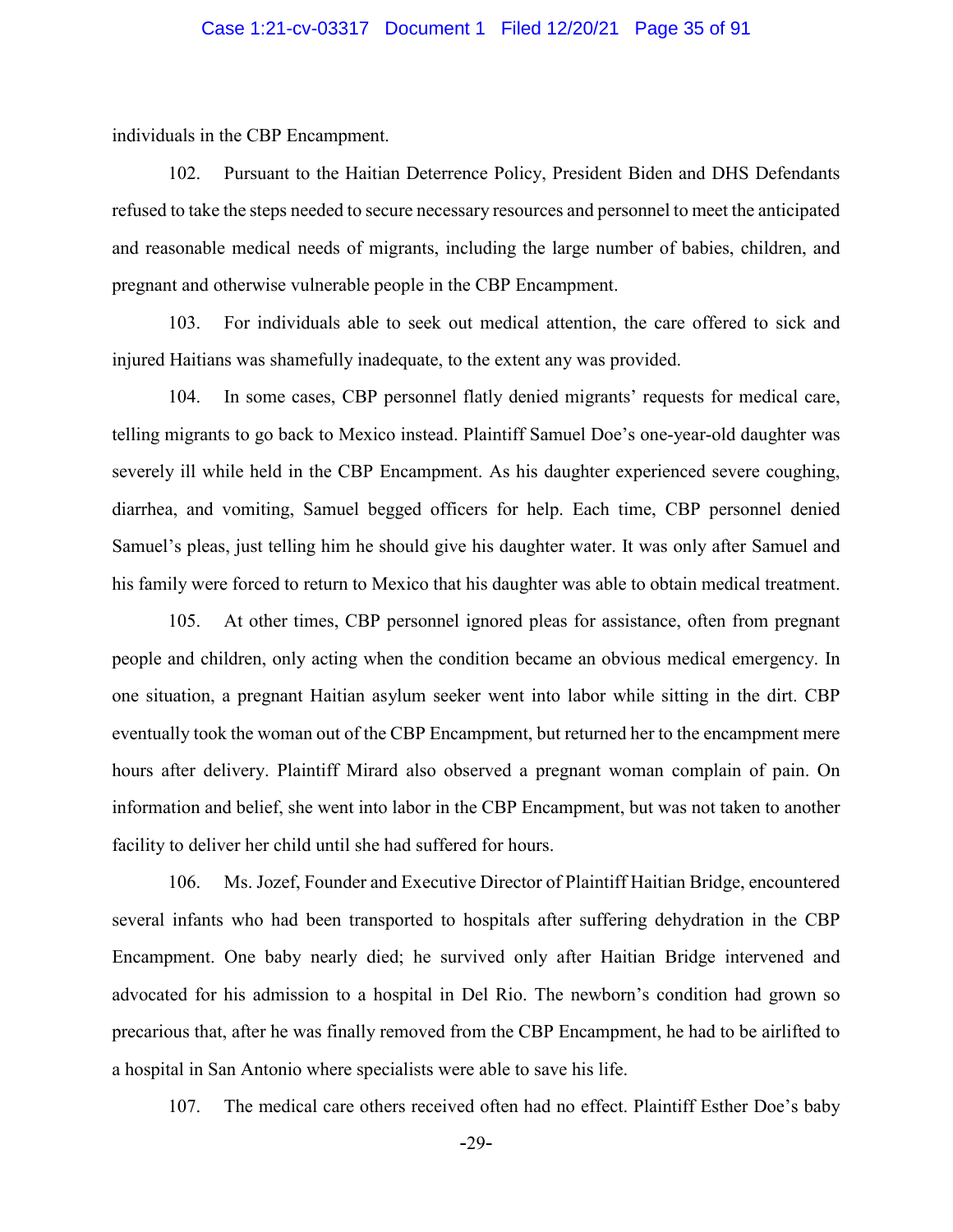#### Case 1:21-cv-03317 Document 1 Filed 12/20/21 Page 36 of 91

developed a fever and diarrhea while they were being held in the CBP Encampment. When Esther took him to the medical tent to seek help, the medical personnel appeared more focused on taunting her about being deported and going to jail than on treating her baby. They gave Esther some liquid medication and an ice pack, which did nothing to alleviate her baby's illness.

108. Similarly, Plaintiff Paul Doe suffered from bloating and diarrhea because of the inadequate food and water provided in the CBP Encampment. When Paul sought treatment, an onsite doctor provided him a single pill without explaining what the pill was. The pill did not improve Paul's symptoms, and he soon learned that others seeking medical treatment were provided the same unidentified pill, regardless of their symptoms.

109. Many asylum seekers were unaware that medical personnel were even available. After his baby daughter developed a severe cough and diarrhea in the CBP Encampment, Plaintiff Mirard was unaware that any medical treatment was potentially available for her, and CBP personnel in the encampment did not offer any assistance to Mirard as his daughter suffered. His daughter is still ailing from health conditions that developed during their time in Del Rio.

110. CBP Defendants' refusal to provide adequate medical care resulted in prolonged illness and lasting suffering for many Haitians in the CBP Encampment. Even today, months after DHS Defendants unlawfully expelled thousands of asylum seekers from the encampment, Individual Plaintiffs, their families, and others continue to experience persistent illness from their ordeal in Del Rio. On information and belief, at least one Haitian who was in the CBP Encampment died after the encampment was cleared, due in part to the poor conditions and lack of medical care.

### **3. CBP personnel physically and verbally abuse asylum seekers in Del Rio.**

111. The Haitian Deterrence Policy did not merely result in the willful deprivation of life-sustaining necessities in the CBP Encampment. Haitian asylum seekers also found themselves to be victims of physical and verbal assaults by CBP personnel who were enabled by the policy.

112. CBP personnel frequently targeted migrants for abuse when they were returning to the CBP Encampment from Mexico with desperately needed food and water. One of the most well-

-30-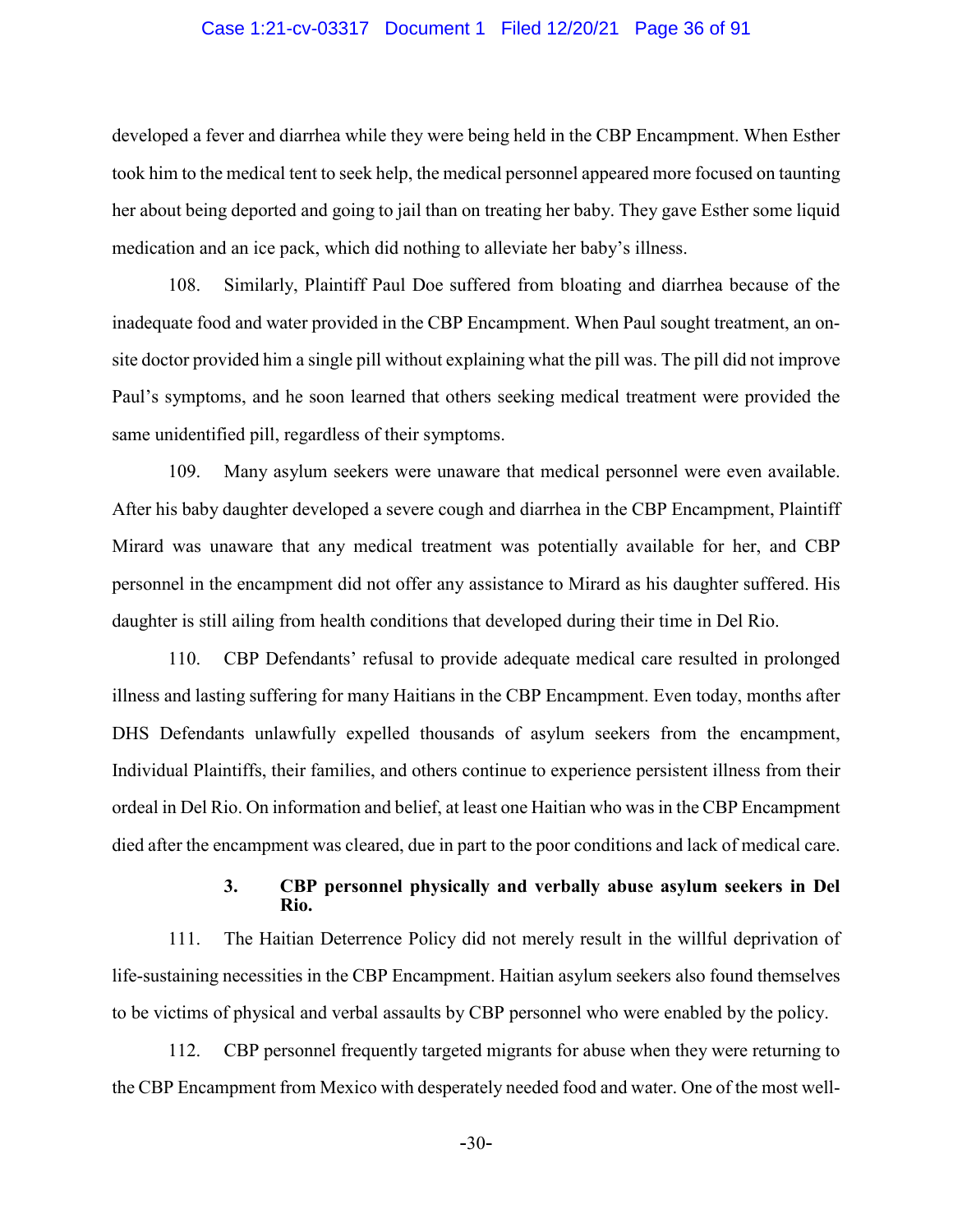#### Case 1:21-cv-03317 Document 1 Filed 12/20/21 Page 37 of 91

known examples of the Haitian Deterrence Policy occurred on or about September 18, 2021, and involved CBP personnel, supported by mounted Border Patrol officers, driving Haitian asylum seekers back into the river as they returned to the CBP Encampment.

113. Plaintiff Mirard was one of those asylum seekers. While crossing back to the CBP Encampment with food for his wife and their daughter, Mirard encountered a mounted officer who lashed at him with split reins and attempted to drag Mirard back to the river. All Mirard could think about through the ordeal was his duty to hold onto the food at all costs, and his need to return to the CBP Encampment so he could feed his sick and hungry baby. The officer released him only when his horse was about to trample Mirard.

114. Plaintiff Esther Doe was also assaulted by mounted officers after going to Mexico to get food for her sick baby. As Esther attempted to return to the CBP Encampment, she was chased back into the river by mounted officers who attempted to force her back to Mexico. As Esther pleaded in English that she was attempting to return to reach her baby in the encampment, the officers ignored her. They continued to force her deeper into the river, nearly running her down with their horses. Esther needed to get back to her husband and baby, so she tried to reach the shore in Del Rio again, slightly away from the officers on horses. When the officers turned their horses to chase other people crossing the river, she was able to pass by them and reunite with her family.

115. Officers did not merely target Haitians returning from Mexico with food. They also chased individuals who even gathered near the river, which was commonly used for bathing, washing clothes, and cooling off. For example, when Plaintiff Samuel Doe brought his eight-yearold son to the river to clean themselves, mounted officers appeared and began running after migrants. As his terrified son tried to run away from the horses, he fell and hurt himself.

116. Through this ordeal, CBP personnel spewed racist and demeaning invective at Haitian asylum seekers in the CBP Encampment. One example captured on video includes a mounted officer shouting at a group of migrants: "This is why your country's shit, because you use your women for this." The officer then reared his horse, directing it at a group of children.

-31-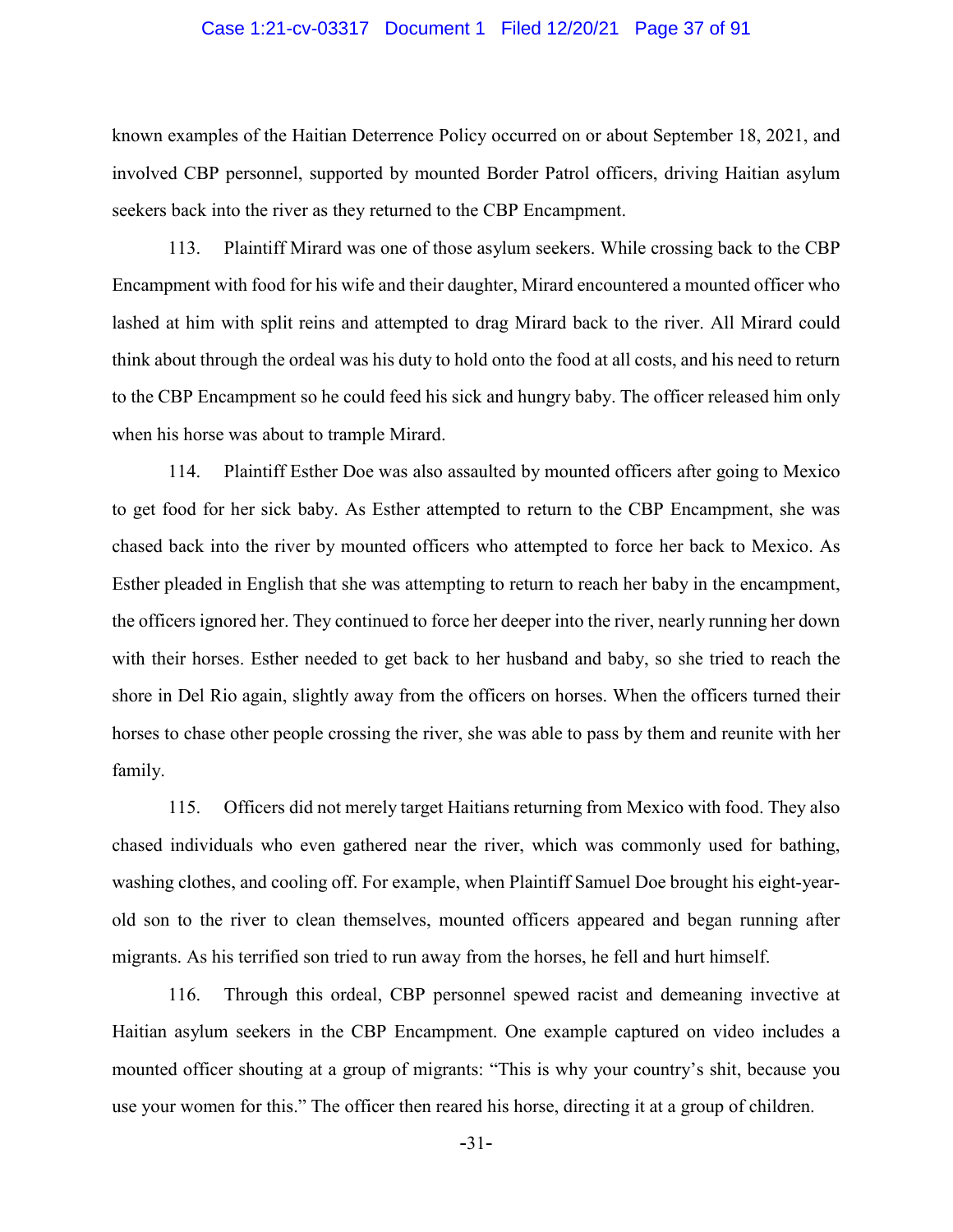#### Case 1:21-cv-03317 Document 1 Filed 12/20/21 Page 38 of 91

117. CBP officers also deliberately imperiled the safety of migrants crossing in the river in an attempt to keep them from entering the CBP Encampment.

118. As Plaintiff Paul Doe was attempting to return to the United States with food for himself and others, an officer deliberately cut a rope that had been set up to help migrants maintain balance as they traversed the river. Paul was in the middle of the Rio Grande when the officer threw the cut rope into the water and shouted to the crossing Haitians that they could not return. As the officer cut the rope, Paul watched in terror as numerous other Haitians crossing in front of him who were deeper in the water went under the water and struggled not to drown. He also saw other migrants closer to the Del Rio side of the river, including one of Paul's friends, who were hit and shoved back into the river by CBP personnel. While the CBP personnel were busy knocking Haitians into the water, Paul walked and swam downstream to find a place to cross that was not blocked by officers.

119. Haitians crossing the river observed that the water level of the river would also change throughout the day. At most times, the water level was below migrants' waists, permitting individuals to safely wade across with the assistance of a guide rope. Sometimes when individuals would cross from Mexico, the water level would inexplicably rise, often to an unsafe shoulderhigh level that risked causing drownings. On information and belief, authorities could and did manipulate the flow of water in the Rio Grande to prevent Haitian asylum seekers from crossing. On information and belief, at least three Black migrants believed to be Haitian asylum seekers drowned while attempting to cross the river and reach the CBP Encampment.

120. CBP personnel also used helicopters, motorcycles, and other official vehicles to stir up dust in areas of the CBP Encampment where Haitians were congregating and sleeping. On information and belief, this conduct created respiratory problems that persist today.

121. While these abuses occurred, DHS personnel deliberately restricted the press and humanitarian aid and legal service organizations from entering the CBP Encampment or documenting the conduct of DHS personnel therein. For example, when Haitian Bridge attempted to enter the CBP Encampment to provide Know Your Rights information and humanitarian

-32-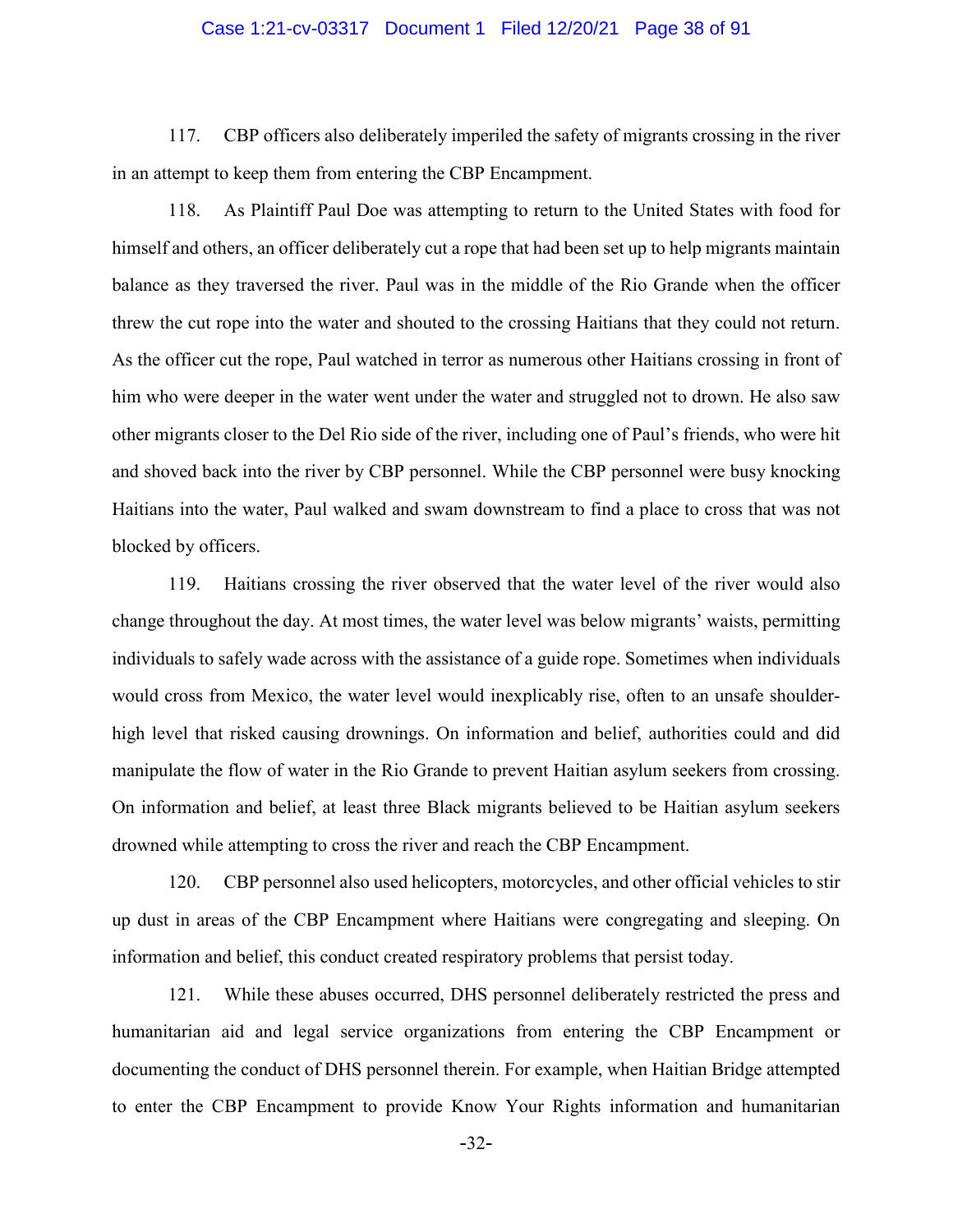assistance, CBP officials told Haitian Bridge staff they were not permitted to enter and denied their entry. The only press DHS personnel permitted to access the encampment was Fox News. DHS personnel also restricted the air space over the CBP Encampment to prevent aircraft from taking aerial footage of the encampment. On information and belief, DHS personnel prevented press and neutral observers from entering the CBP Encampment in an attempt to conceal the concerted and deliberate misconduct that occurred pursuant to the Haitian Deterrence Policy.

#### **D. DHS Defendants summarily expel thousands of Haitian asylum seekers from Del Rio in unprecedented fashion.**

122. After refusing for weeks to take action to prevent or mitigate the growing humanitarian crisis in the CBP Encampment, senior advisors in the White House and DHS Defendants suddenly switched into swift and unprecedented action in mid-September to expel thousands of Haitian asylum seekers to Haiti and Mexico. Indeed, in the final days of the CBP Encampment, DHS officials rushed to clear the camp as quickly as possible and began to force groups of people onto buses for expulsion, often by tying their hands with plastic zip ties, rather than reading their ticket numbers one by one. Many people did not want to get on the buses as they feared deportation to Haiti, but were nevertheless forced on by DHS personnel.

123. The move to rapidly expel Haitians from the CBP Encampment was likely prompted by a district court decision issued on September 16, 2021, which found that the Title 42 Process was likely unlawful and enjoined the process from being enforced against families with minor children, but temporarily stayed the injunction until September 30. *See Huisha-Huisha v. Mayorkas*, ---F. Supp. 3d---, 2021 WL 4206688 (D.D.C. Sept. 16, 2021), *appeal docketed*, No. 21- 5200 (D.C. Cir. Sept. 17, 2021). If the preliminary injunction went into effect, it would take away DHS Defendants' authority to expel Haitian families.

124. On September 15, 2021—the day *before* the district court's decision—Defendant Border Patrol stated that it would take between ten and fourteen days to set up infrastructure necessary to complete the processing of the Haitian migrants in the CBP Encampment. But within days after the day the district court issued its injunction, Defendant Ortiz, Chief of the U.S. Border

-33-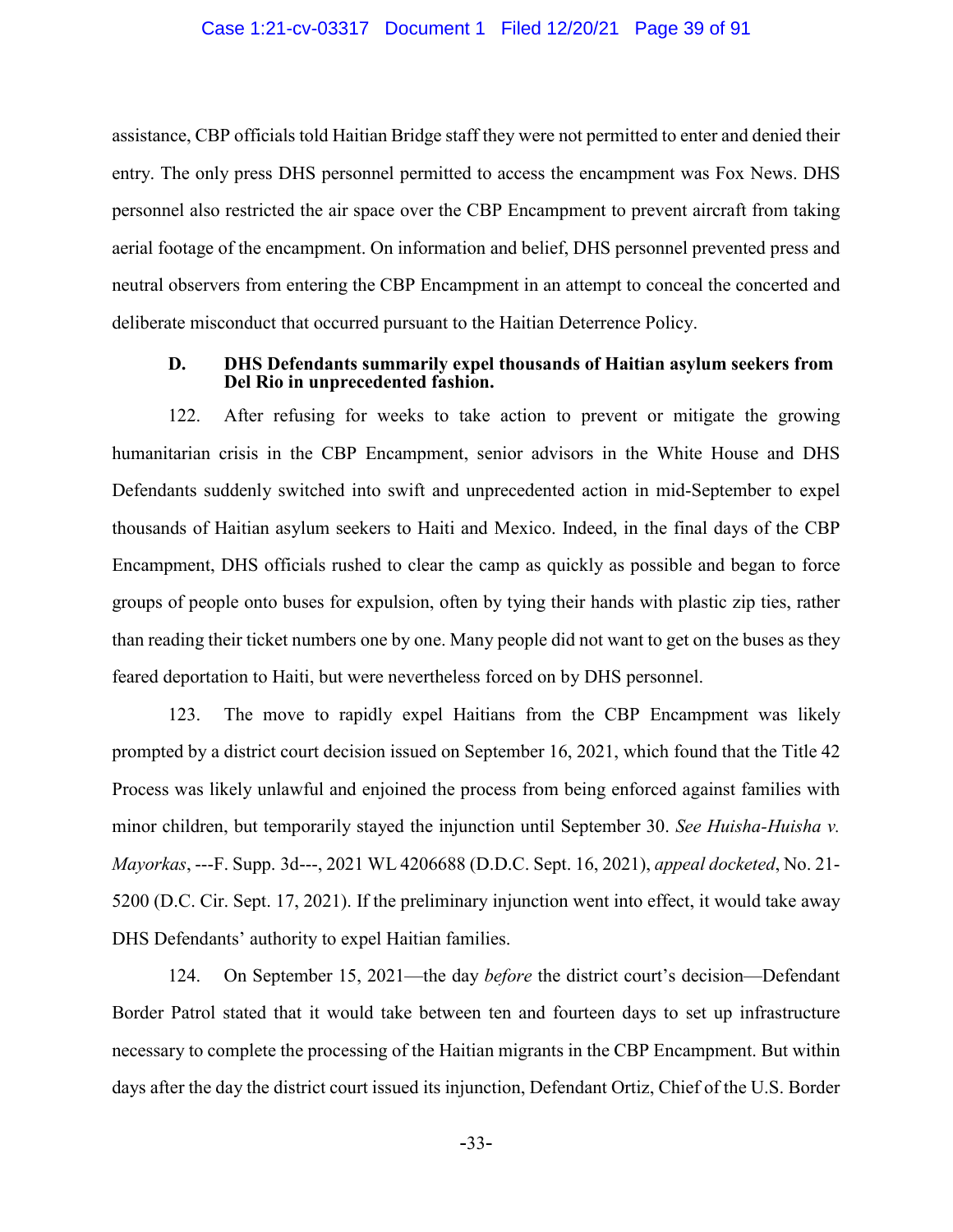#### Case 1:21-cv-03317 Document 1 Filed 12/20/21 Page 40 of 91

Patrol, stated that the CBP Encampment would be cleared within *seven days*. On information and belief, it was around this same time that senior White House and DHS officials met and expanded the Haitian Deterrence Policy to include a rapid mass expulsion strategy, and directed DHS Defendants to expel the Haitian asylum seekers in Del Rio as quickly as possible.

125. The number of daily expulsion flights to Haiti rose swiftly after September 16. After a single expulsion flight on September 15, daily flights began on September 19, increasing from three flights per day on September 19 to five flights per day on September 23, and then seven flights per day on September 30. Each flight carried at least 100 people. The number of Haitian asylum seekers in the CBP Encampment dwindled as migrants were processed and sent to detention centers to be staged for expulsion flights. Other migrants, already suffering from the conditions in the CBP Encampment, learned that fellow asylum seekers were being deported to Haiti and felt compelled to flee the CBP Encampment back to Mexico to avoid being returned to Haiti.

126. In authorizing and carrying out expulsions pursuant to the Haitian Deterrence Policy and the Title 42 Process, President Biden and DHS Defendants ignored the high risk of unlawful refoulement that their own attorneys had warned would arise from expulsions of Haitians. Upon information and belief, President Biden or DHS Defendants did not take steps to ensure that migrants were allowed to request asylum or were screened for fear or vulnerability.

127. President Biden's advisors and DHS Defendants were aware that some of the asylum seekers in the CBP Encampment either were not Haitian nationals, were adult nationals of other countries, or otherwise had no ties to Haiti, such as children of Haitian nationals who had been born and grew up in countries other than Haiti. Upon information and belief, President Biden's advisors and DHS Defendants affirmatively decided not to adopt any processes or protections to ensure that such individuals were not expelled to Haiti, a country that these individuals may have never visited in their lives. This decision was consistent with the Haitian Deterrence Policy and the desire to send a message to future Haitian and Black asylum seekers that they are not welcome in the United States.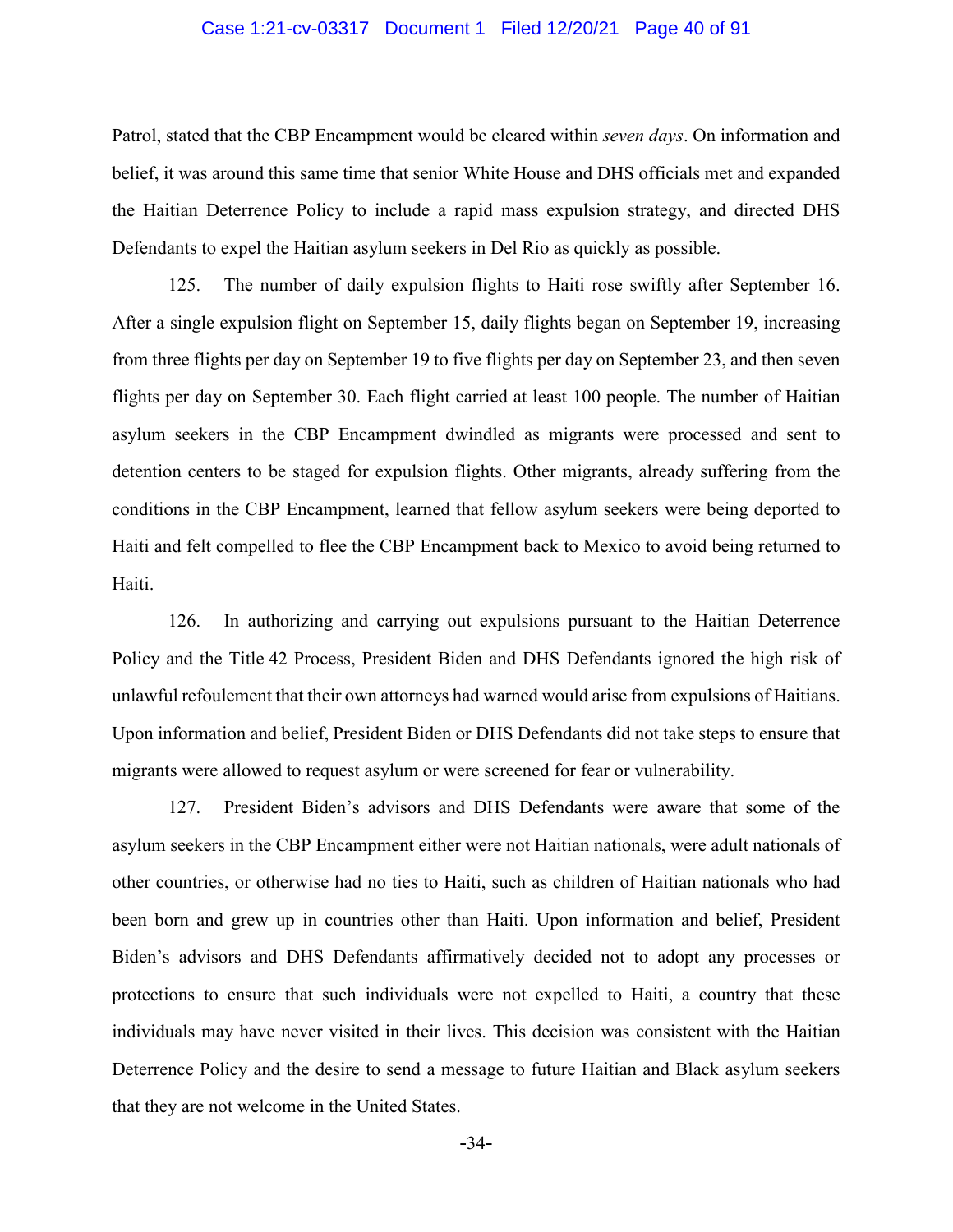### Case 1:21-cv-03317 Document 1 Filed 12/20/21 Page 41 of 91

128. When crafting and implementing the rapid mass expulsion strategy under the Haitian Deterrence Policy, a senior CBP official also stated that personnel should prioritize expelling single Haitian men because they were likely to be dangerous and violent, despite offering no evidence for the assertion.

129. In mid-September, DHS personnel expelled nearly 4,000 people to Haiti, including hundreds of families with children. By the end of the month, DHS Defendants had effectuated the expulsion of thousands of asylum seekers of Haitian descent to Haiti and Mexico. ICE had chartered close to 40 expulsion flights to Haiti in one of the largest mass expulsions in recent American history, and some 8,000 Haitian asylum seekers had fled to Mexico to avoid being returned to Haiti. The expulsion flights continued after the CBP Encampment was empty: between September 19 and October 19, 2021, DHS personnel expelled approximately 10,831 migrants to Haiti, including nearly 2,500 women and 1,800 children.

## **1. DHS Defendants expel thousands of asylum seekers from Del Rio to Haiti.**

130. As DHS Defendants began implementing their unprecedented expulsion plan, CBP officers were charged with summoning asylum seekers in the CBP Encampment at all hours of the day and night for expulsion. CBP personnel would make loud announcements on speakers throughout the CBP Encampment, broadcasting numbers on the color-coded tickets that each migrant had received after arriving in the encampment.

131. Individuals whose numbers were announced were placed onto buses. Once the buses were full, DHS personnel transported the asylum seekers to formal detention facilities to await expulsion.

132. At DHS detention facilities, guards continued to harass and abuse migrants. Some guards taunted the migrants, calling them "pigs" and saying they would "trash this place like they trashed their country." Migrants were denied adequate food, medical care and sanitation, and sleeping provisions. Plaintiff Jacques Doe, for example, was only given two small pieces of bread

-35-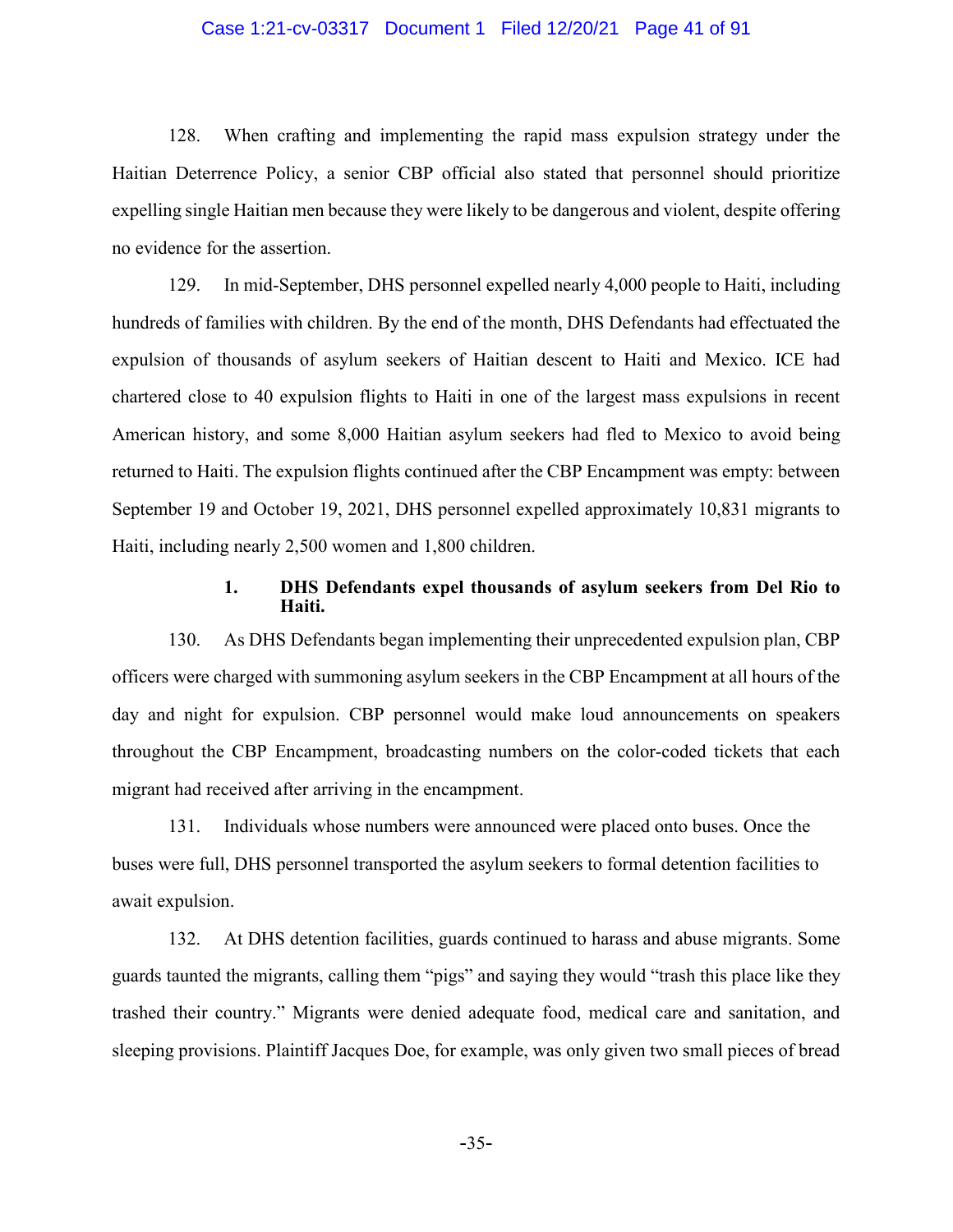### Case 1:21-cv-03317 Document 1 Filed 12/20/21 Page 42 of 91

and two bottles of water per day and was forced to sleep on the ground in a holding cell with approximately 30 other men before he was eventually expelled.

133. DHS personnel also separated some family units and prevented family members from contacting each other. For example, on or about September 14, 2021, officers took Plaintiff Wilson Doe, and his wife Wideline, and their family to a detention facility, where they remained for four or five days. Wilson and his sixteen-year-old son were separated from each other and from the rest of the family. U.S. authorities did not allow Wilson to speak to anyone. When he asked a guard what they were planning to do to the detained migrants, the guard answered that Wilson had to wait to be called upon to speak. Every time Wilson tried to see anyone in his family, the guards would yell at him and prevent him from doing so. At one point, an officer screamed at Wilson, yelling that "no one told you to come to the U.S." Wilson and his family were unable to shower, wash their faces, or brush their teeth at this facility. When Wilson asked for a painkiller for a toothache, an official laughed, responded that he, too, had a toothache, and provided no medication.

134. Plaintiff Michael and his family experienced similarly abusive conditions. When his family arrived, officers told Michael and others that they smelled because they were Haitian. Michael and his wife Veronique were detained separately, with each keeping one of their two children with them. When Michael requested milk for his child, he was handcuffed, told to "shut up," and separated from his child for an hour. The experience brought Michael and his family to tears. No one in Michael's family was provided an opportunity to bathe while detained.

135. After spending at least a few days in more formal detention settings, Haitian asylum seekers subject to expulsion were transported to airports in large groups, made to board airplanes, and returned to Haiti. Upon information and belief, they were given no opportunity to access the U.S. asylum process, request the assistance of counsel, or receive any legal information. If asylum seekers asked where they were being transported, DHS officers not only withheld information but sometimes lied, stating that they were being transferred to another detention facility and were not

-36-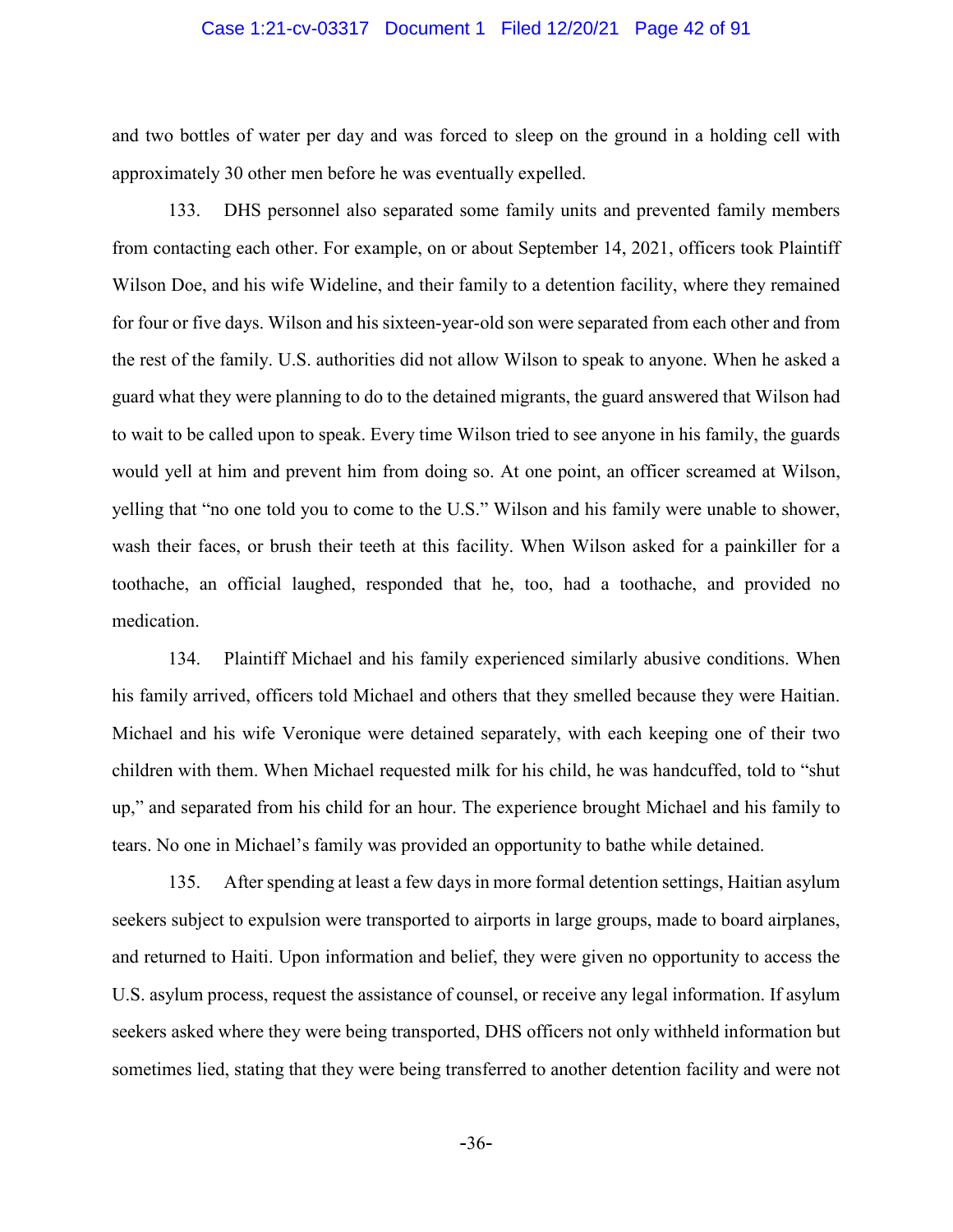#### Case 1:21-cv-03317 Document 1 Filed 12/20/21 Page 43 of 91

going to be deported. Compounding the trauma and abuse they inflicted, DHS personnel indiscriminately handcuffed and shackled nearly all adults during the long flights to Haiti.

136. For example, on or about September 19, 2021, officers woke Plaintiff Wilson Doe and his family in their detention cells in the middle of the night and placed them on a bus with other migrants. When Wilson asked where they were going, officers lied and said they were transferring Wilson and his family to another "prison" in Florida. After the bus drove for approximately two hours, Wilson realized that they were arriving at an airport.

137. When the bus parked at the airport, none of the migrants wanted to get off the bus because it was clear they were going to board a plane. Wilson and others tried to stay on the bus, stating that they did not want to leave the United States and get on the plane without knowing where they were going. In response, officers boarded the bus and beat Wilson and several others. In front of Wideline and their children, the officers beat Wilson so savagely that they ripped his clothes off and he lost his shoes. Eventually the officers forced Wilson off the bus. Wilson saw officers strike at least four other migrants.

138. When Wilson got to the steps to board the plane, he said he would not board the plane without knowing where it was going. The officers beat Wilson again, and at one point, an officer placed a foot on Wilson's neck, while pinning his arms against his back. As the officer continued to apply pressure, Wilson tried to say, "I can't breathe."

139. After beating Wilson, officers handcuffed him. The restraints were placed so tightly that they cut into his wrists and drew blood. Officers forced Wilson on the plane. They also threatened a sobbing Wideline that they would arrest Wilson if she did not get on the plane. Wilson sat through the entire flight without a shirt or shoes. Wilson and Wideline's family, and everyone else on the plane, were expelled to Haiti.

140. Now in Haiti, Wilson has scars on his wrists from the handcuffs. His oldest child, who once dreamed of living in the United States and joining the U.S. Army, cries every day. His younger child keeps repeating "they hurt you, they hurt you." The entire family is devastated to be back in Haiti after all that they endured to seek asylum in the United States.

-37-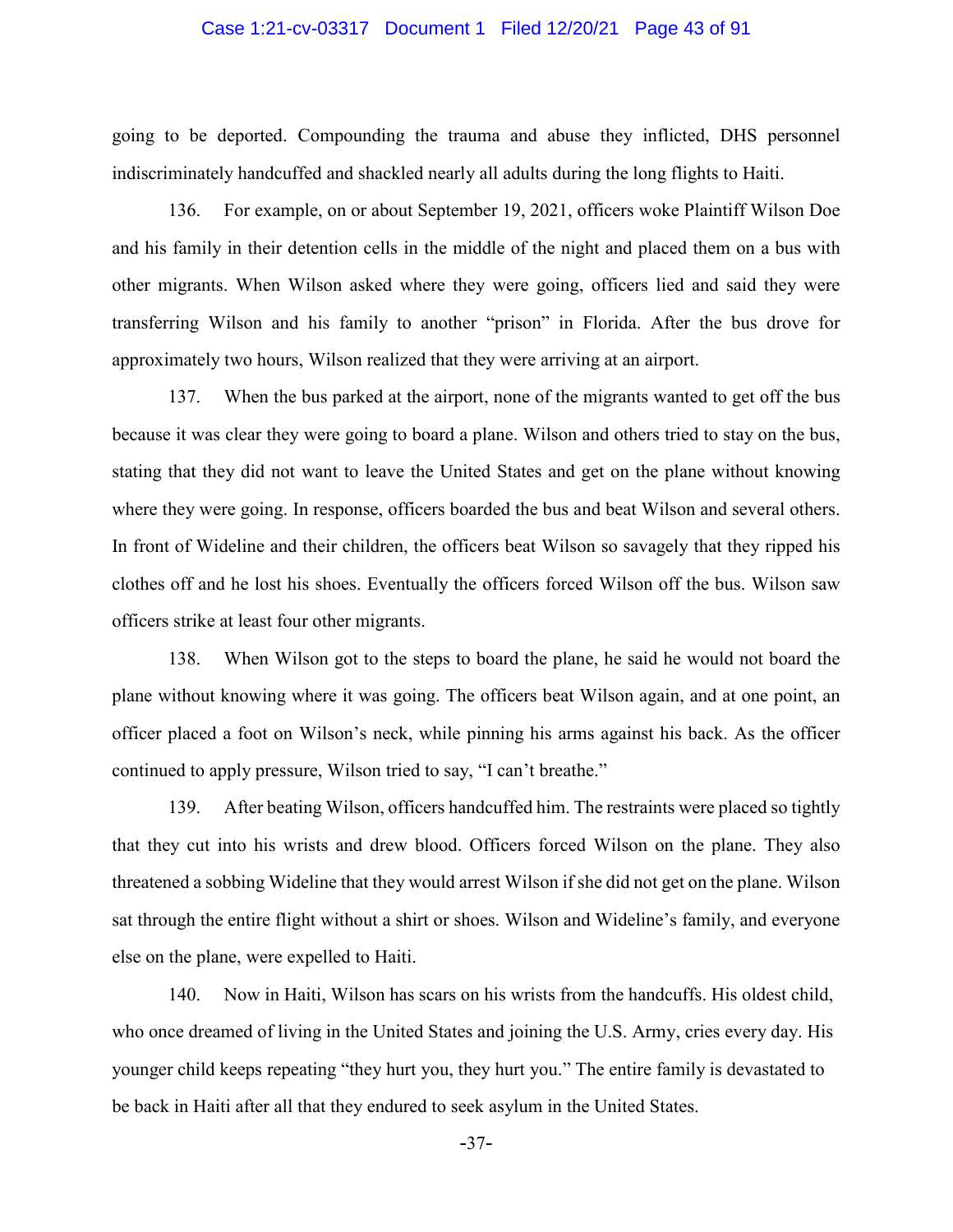### Case 1:21-cv-03317 Document 1 Filed 12/20/21 Page 44 of 91

141. Similarly, after approximately nine days at a detention facility, Plaintiffs Michael and Veronique's names were called. Michael asked an officer if they were being sent back to Haiti. The officer replied that Michael, Veronique, and the others were being transferred to a different detention facility. U.S. officials then handcuffed the adults on waists, legs, and hands before loading them onto a bus. Seeing Michael being handcuffed made his daughter cry. The bus left the detention facility with a police escort.

142. On the bus, Michael again asked another officer if they were being returned to Haiti. He told the officer that sending them to Haiti would be the equivalent of a death sentence—"You might as well just kill us." The officer replied that they were not being returned to Haiti, but instead being transferred to another detention facility.

143. Veronique had the couple's two-year old daughter on her lap during the bus trip. At one point, their daughter fell off her lap and became stuck under the seat. Veronique was unable to pick up her child because she was handcuffed. In tears, Michael and Veronique pleaded with the officers for help, saying: "Our baby is under there, we need to get the baby out. Please help us." The officers did not respond until other migrants also began shouting that there was a baby stuck under the seat. An officer eventually released one of Veronique's hands so she was able to reach down and pull her child back into her lap.

144. It was not until they arrived at the airport that Michael and Veronique realized they were being expelled to Haiti. They remained handcuffed on the waist, legs, and hands during the duration of the flight to Haiti. Although Michael asked for his handcuffs to be removed so he could use the restroom, officers refused to remove them for the entire trip from the detention facility to Haiti, preventing him from using the restroom.

145. Michael saw a woman on the bus who had given birth to a baby a few days earlier while in the CBP Encampment. That woman was also handcuffed, and she and her newborn were expelled to Haiti on the same flight as Michael and Veronique's family.

146. Similarly, when Plaintiffs Mirard and Madeleine and their two-year-old daughter were expelled, all the adults on their flight were shackled at the waist and legs. Any adult who did

-38-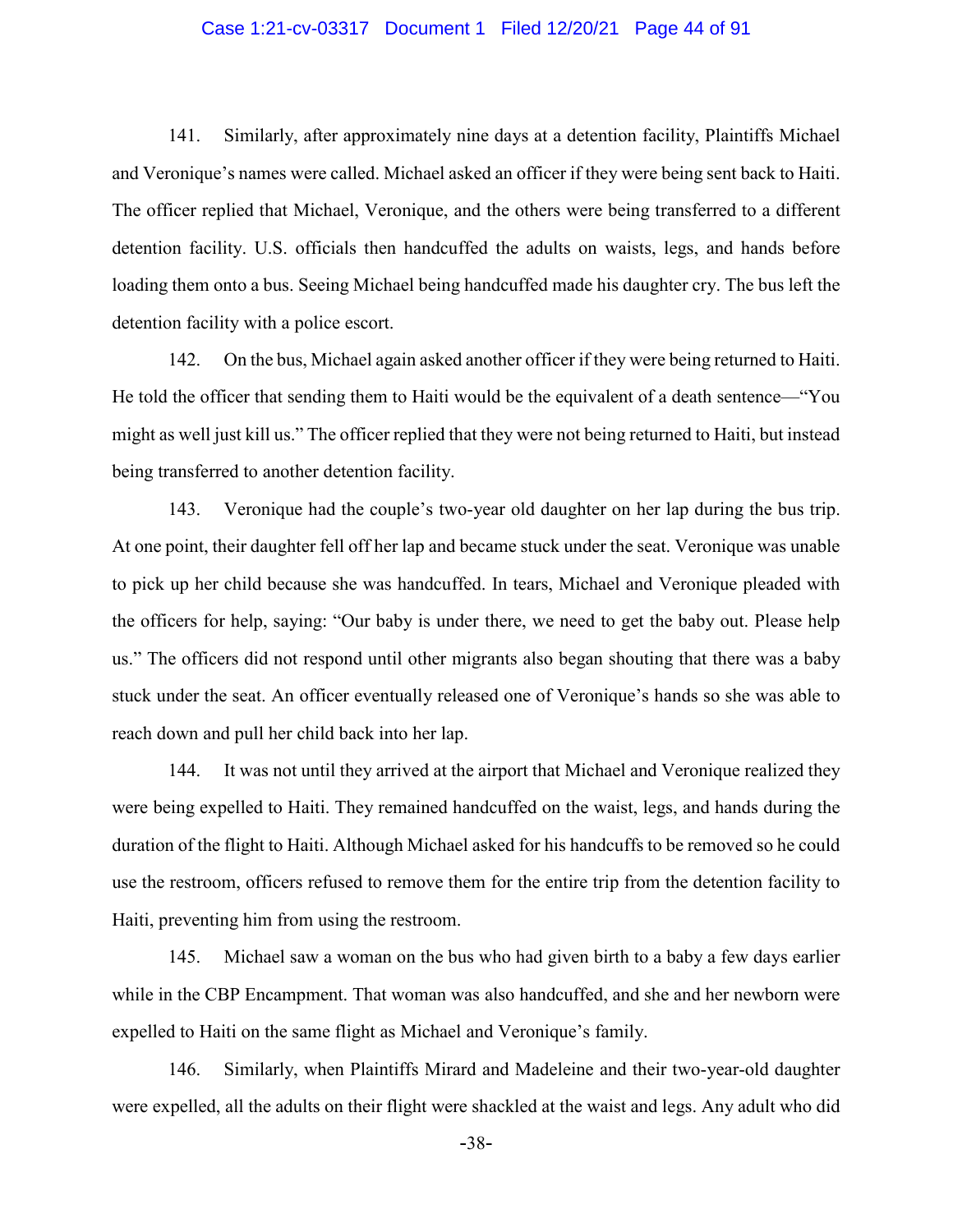#### Case 1:21-cv-03317 Document 1 Filed 12/20/21 Page 45 of 91

not have to hold a small child was also handcuffed, including Mirard. The humiliation alone caused Mirard, a proud father and man of faith, to break down in tears. At no time did Defendants inform Mirard or Madeleine that they were being returned to Haiti. Only when they landed in Port-au-Prince did Mirard realize that they were being sent back to the country that he and Madeleine had fled and his daughter had never known.

147. Upon information and belief, at no time during the entire expulsion process—from processing at the CBP Encampment to holding at the detention facility to being transported to the airport and expelled to Haiti—did U.S. officials ever ask if Individual Plaintiffs or any other asylum seeker had a fear of returning to Haiti or wished to seek asylum.

148. Officers' refusal to screen for fear or vulnerability to refoulement was not a mistake. In authorizing and enabling mass expulsions under the Haitian Deterrence Policy, President Biden and DHS Defendants understood that asylum seekers would be expelled without further access to the statutory or procedural protections required under U.S. law.

149. DHS Defendants' failure to abide by their statutory obligations resulted in erroneous expulsions. In at least one case, a Black migrant from Angola was expelled to Haiti on the presumption that he was Haitian, despite repeatedly explaining to officers that he was not Haitian and had never been to Haiti. On information and belief, such errors were reported to senior DHS officials and President Biden and DHS Defendants took no action to prevent similar erroneous expulsions from occurring.

## **2. DHS Defendants expel thousands of asylum seekers from Del Rio to Mexico.**

150. Through their conduct taken pursuant to the Haitian Deterrence Policy, DHS Defendants also effectuated the expulsion of approximately 8,000 asylum seekers to Mexico. These asylum seekers were compelled to cross back to Mexico because despite the dangerous conditions they would face there, many believed that being summarily expelled to Haiti posed an even graver threat.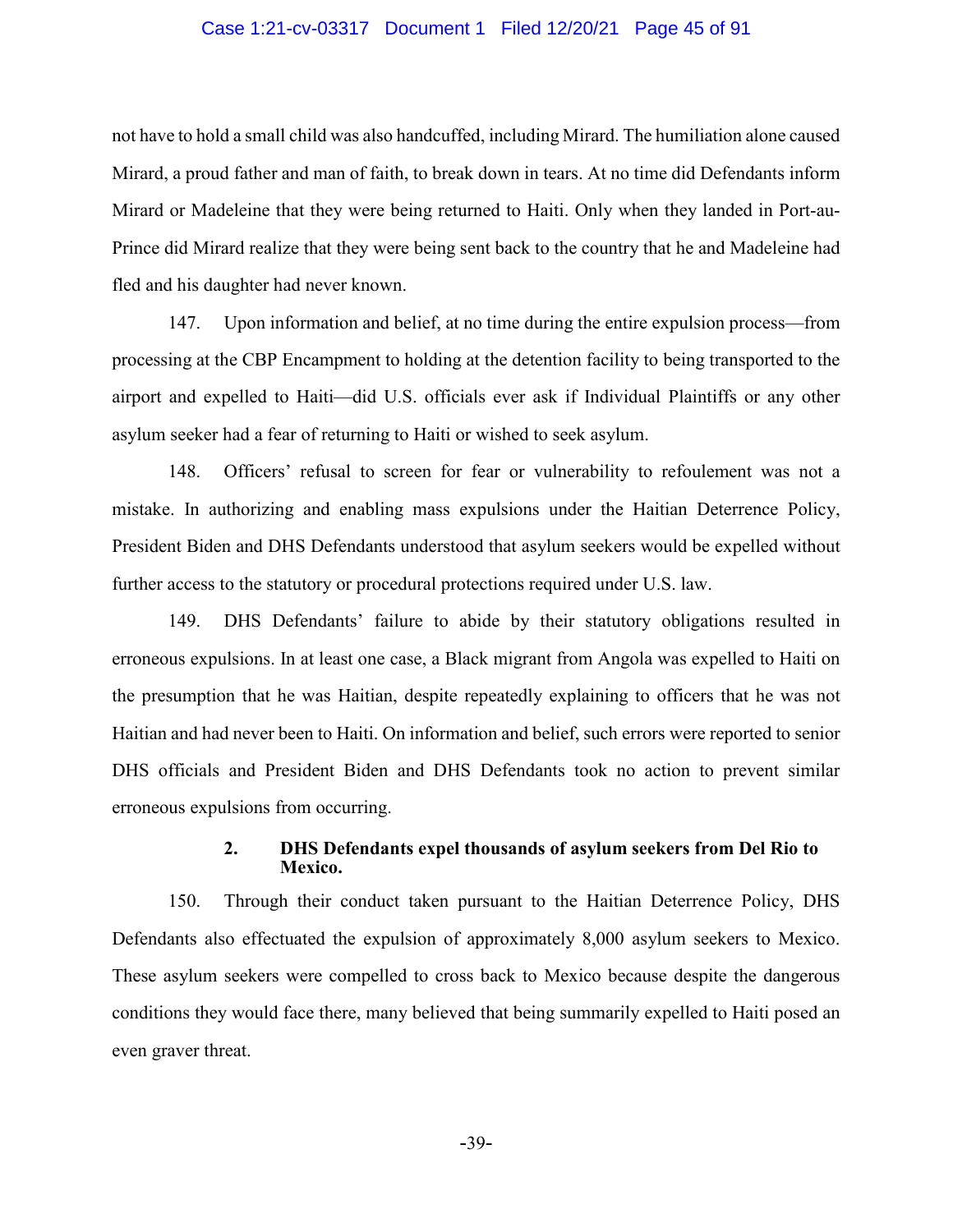### Case 1:21-cv-03317 Document 1 Filed 12/20/21 Page 46 of 91

151. For example, Plaintiffs Samuel and Samentha Doe were unwilling to risk being sent back to Haiti because they knew if they went back, they would die there. In addition, their children were sick, their son had been injured after running away from a mounted CBP officer chasing Haitians in the river, and they were starving from lack of food. Samuel describes the CBP Encampment as "the worst thing in my life that I can describe." Because Samuel feared the family would be returned to Haiti, they took their children back to Mexico.

152. Similarly, after Plaintiffs Esther and Emmanuel Doe had spent about one week suffering in the CBP Encampment waiting to seek asylum, they were awoken early in the morning by U.S. officials and told to get on the "last" bus. Because they were afraid of being sent back to Haiti if they got on the bus, Esther and Emmanuel crossed into Mexico with their son. Although Esther and her family had come to the CBP Encampment to request asylum, they were never asked if they wanted to seek asylum and were not given the chance to express a fear of return to Mexico or Haiti. "They never asked me that. Even if you wanted to, they didn't give you the chance to talk to them."

# **E. Asylum seekers expelled from Del Rio face danger in Haiti and Mexico.**

153. The common consequence of Defendants' implementation of the Title 42 Process and Haitian Deterrence Policy is that thousands of Haitian asylum seekers now live under constant threat in Haiti and Mexico. The danger faced by these asylum seekers is the predictable result of deliberate choices by President Biden's senior staff and DHS Defendants to expel Individual Plaintiffs and other vulnerable individuals without first affording them any access to the U.S. asylum process or required non-refoulement screenings.

154. Individuals expelled to Haiti face constant threats to their safety due to that country's political instability, violent crime by gangs and cartels, and acute food insecurity. Years of devastating natural disasters have crippled critical infrastructure and local economies, while progressively brutal feuds among cartels and political factions have left the government unable to provide basic services or to prevent violence and kidnappings.

 $-40-$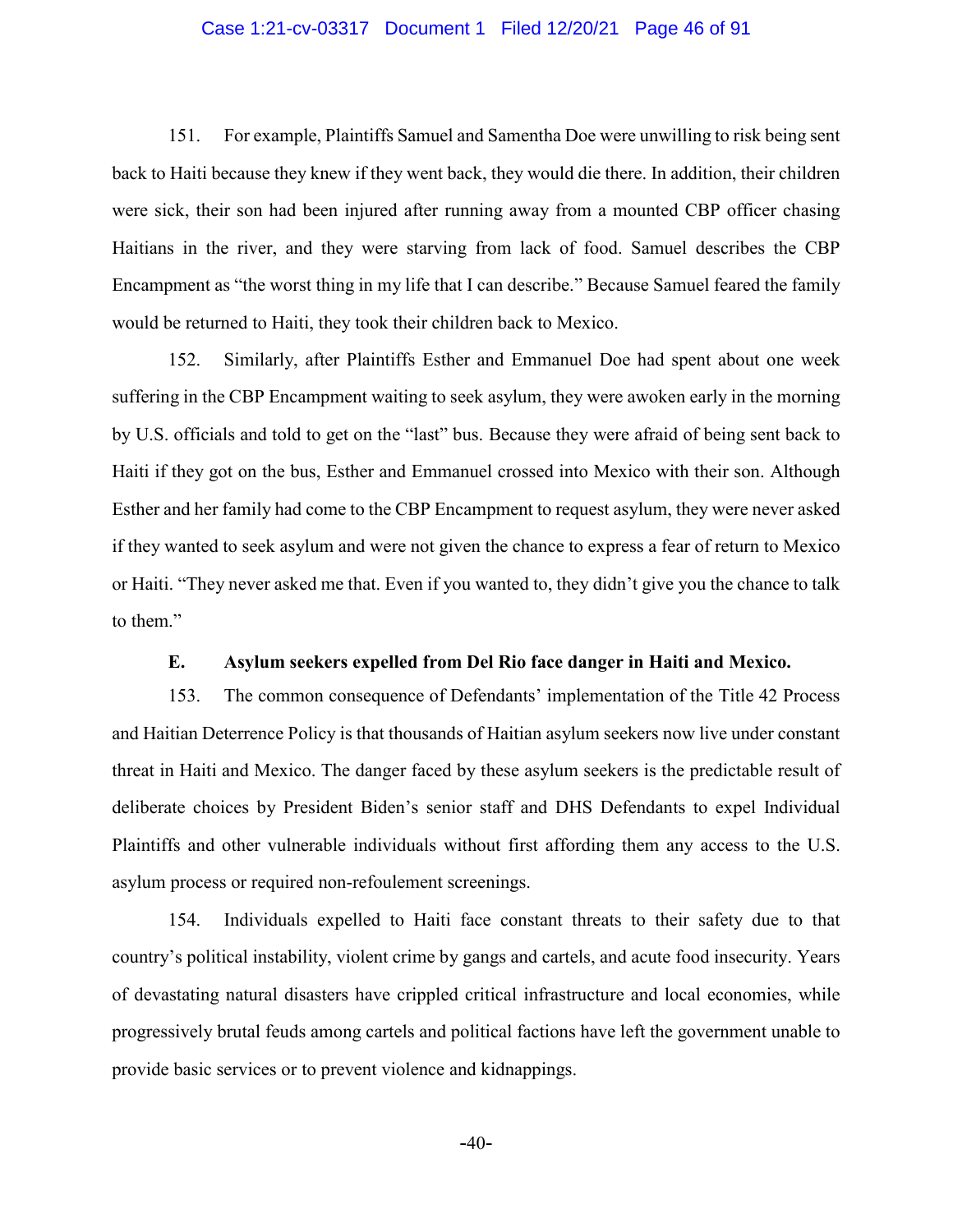### Case 1:21-cv-03317 Document 1 Filed 12/20/21 Page 47 of 91

155. This situation has deteriorated in recent months following the assassination of President Jovenel Moïse and the 7.2 magnitude earthquake that debilitated the country's south. Aid groups in Haiti believe that the insecurity is the worst they have seen in decades. The State Department has issued a "Level 4" Travel Advisory for Haiti, advising U.S. citizens not to travel there because "kidnapping is widespread" and "violent crime, such as armed robbery and carjacking, is common." U.S. government employees are encouraged not to walk in the capital city of Port-au-Prince at any time and must receive approval to visit certain parts of the city.

156. Fearing the escalating violence, many expelled migrants in Haiti have gone into hiding. Plaintiff Jacques Doe is currently in hiding from the gangs that forced him to flee Haiti originally. Plaintiff Wilson Doe and Wideline likewise do not venture far beyond their front porch, fearful that Wideline or others in their family could be kidnapped again. Other individuals have no choice but to live on the street or sleep in temporary shelters. Most migrants struggle to find food, housing, and jobs in a country they had fled and no longer recognize. They spend their days trying to survive amidst rampant robberies, murders, and kidnappings.

157. President Biden and DHS Defendants were aware of these circumstances and the danger that awaited Individual Plaintiffs and asylum seekers in Haiti when they were expelled.

158. One month before thousands of Haitians arrived at the CBP Encampment, around the same time Secretary Mayorkas redesignated Haiti for TPS because of the extraordinary conditions there, DHS's civil rights office confirmed that there would be a strong risk of unlawful refoulement if DHS were to expel asylum seekers to Haiti.

159. President Biden and DHS Defendants nonetheless ignored these warnings and authorized and effectuated the expulsion of thousands to Haiti where there is no infrastructure in place to receive and provide resources to expelled individuals. Many individuals had not been to Haiti for years and have no network, family members, or place to call home. In fact, the head of Haiti's National Migration Office protested in mid-September that Haiti was unable to receive expelled migrants. As DHS personnel were expelling Haitians from the CBP Encampment, U.S. Special Envoy for Haiti Daniel Foote resigned, declaring that he refused "to be associated with the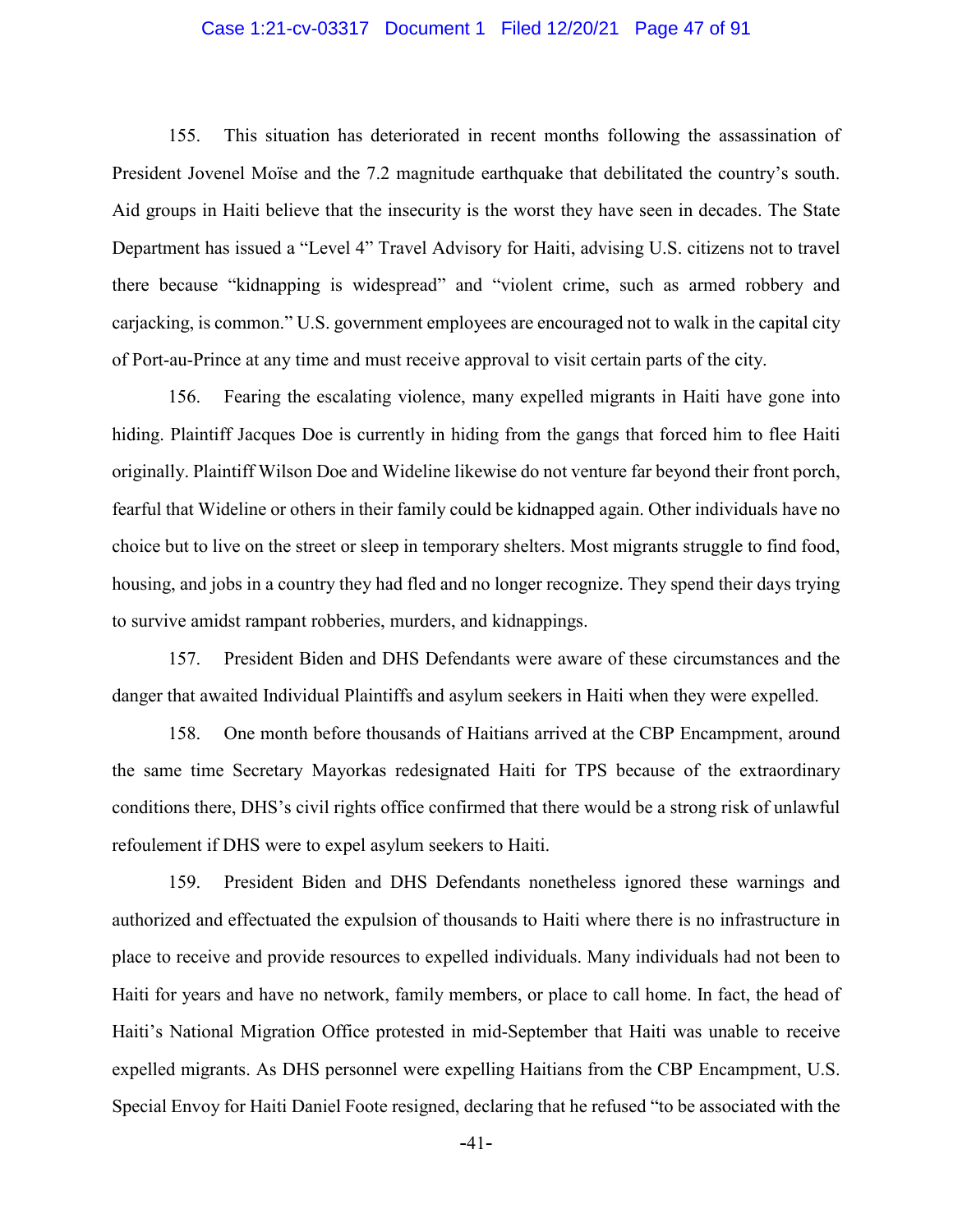#### Case 1:21-cv-03317 Document 1 Filed 12/20/21 Page 48 of 91

United States<sup>[']</sup> inhumane, counterproductive decision to deport thousands of Haitian refugees" to Haiti. Ambassador Foote noted that the "collapsed state is unable to provide security or basic services" and "simply cannot support the forced infusion of thousands of returned migrants lacking food, shelter, and money without additional, avoidable human tragedy."

160. Individual Plaintiffs and other Haitian asylum seekers expelled from Del Rio to Mexico also face insecurity and experience harm. Black migrants encounter increased challenges in Mexico due to pervasive anti-Black racism from Mexican immigration authorities, the police, and the local community. For example, after fleeing to Mexico to avoid being expelled to Haiti, Plaintiff Paul Doe had difficulty finding a room to rent and still has not been able to find a job, despite making multiple applications. He has also been stopped multiple times by the police, who question him about who he is and where he is going. To avoid being targeted this way, he now remains at home as much as possible.

161. These migrants are regularly denied adequate medical care, housing, and employment in Mexico. Vendors frequently refuse to serve Haitians and other Black migrants food or water and Mexican police officials are known to extort these migrants, threatening to deport them to their country of persecution. Scores of Haitian migrants have been kidnapped and held for ransom as they traveled to the United States and after being expelled by U.S. officials. Because of these dangers, many migrants are in hiding in Mexico.

## **III. President Biden and DHS Defendants' Haitian Deterrence Policy applied in Del Rio diverges from standard practices and is driven by discriminatory purpose.**

162. The suffering and harm experienced by Individual Plaintiffs and thousands of others in the CBP Encampment and during their subsequent detention and expulsions are a direct result of President Biden and DHS Defendants' Haitian Deterrence Policy. This overarching policy, which aimed to remove Haitians from the United States and prevent others from coming to seek protection under the U.S. asylum system, resulted from a series of discrete decisions that departed from standard practices and were made by senior White House and DHS officials as the situation in the CBP Encampment evolved.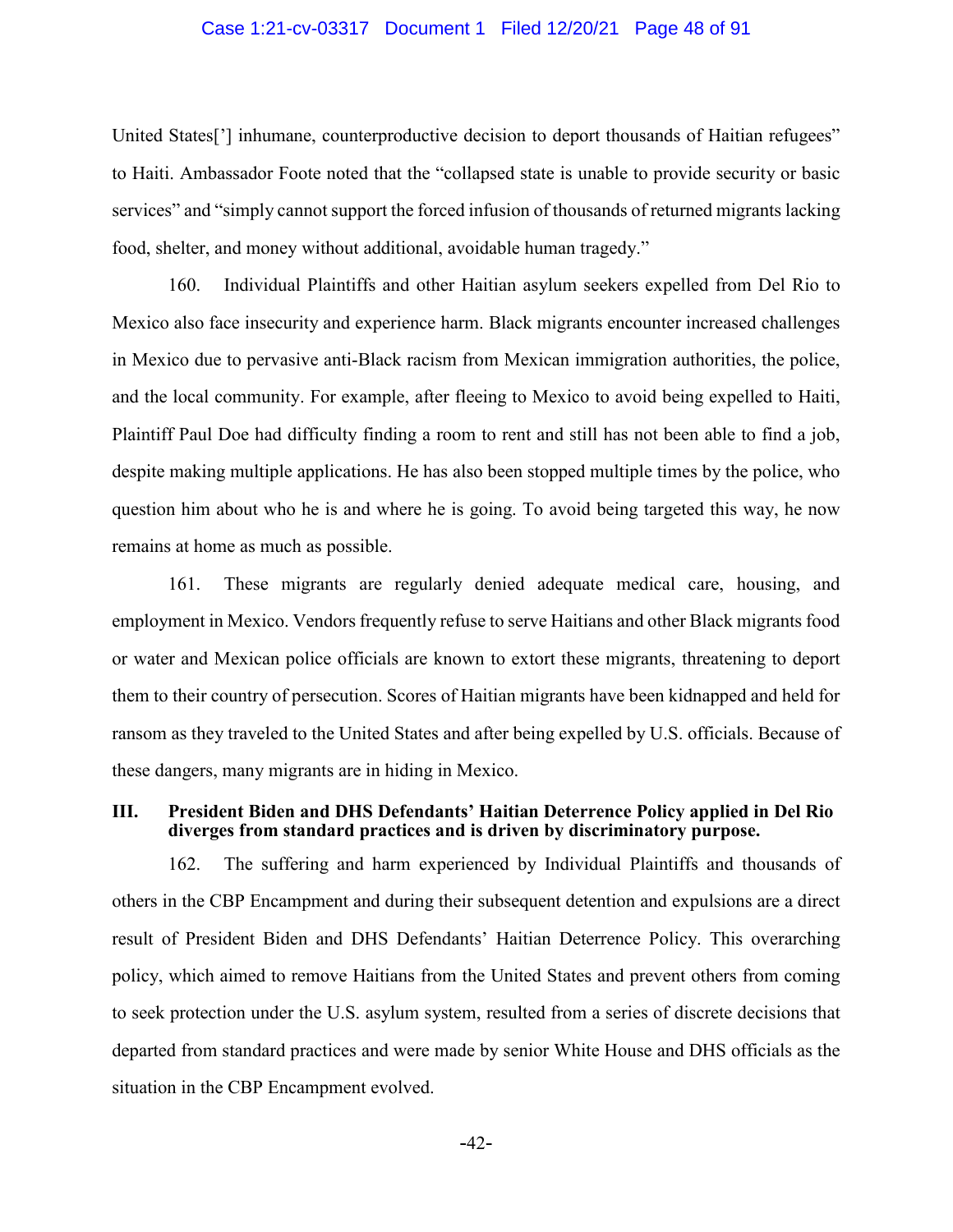## **A. The treatment of Haitian migrants in Del Rio diverged from standard practices Defendants applied to other asylum seekers.**

163. The decision to deprive Haitian asylum seekers of necessities like food, water, shelter, and medical care departed from DHS Defendants' typical procedures for processing asylum seekers pursuant to the Title 42 Process and for providing humanitarian aid to large groups of arriving migrants in several ways.

164. First, the high level of involvement by top White House and agency officials in decision-making relating to the treatment of asylum seekers in Del Rio was unusual. On information and belief, senior and Cabinet-level officials do not generally take an active role deciding how aid and necessities are provided at field processing centers like the CBP Encampment.

165. Second, President Biden, his senior advisors in the NSC and DPC, and DHS Defendants disregarded months of intelligence indicating that thousands of Haitian asylum seekers were traveling to the U.S. border and stopped internal efforts to discuss and organize necessary infrastructure, personnel, and resources to prepare for their arrival. It is uncommon for an agency to ignore its own intelligence and the recommendations of its experts, particularly where, as here, the intelligence is corroborated by reports from sources and partners with first-hand knowledge.

166. Third, despite the insufficient resources available at the CBP Encampment to meet the needs of Haitian asylum seekers, DHS Defendants did not seek out assistance from nongovernmental organizations("NGOs"). In similar situations, agencies like DHS and CBP generally engage with humanitarian aid organizations when circumstances prevent the agency from meeting reasonably anticipated needs.

167. Fourth, Defendants diverged from their typical practice of accounting for people in CBP custody and tracking important information about them, including the existence of fear-based claims. On information and belief, DHS Defendants lacked information regarding the number of fear-based claims Haitians in the CBP Encampment had raised, did not know how many people were in their custody, and lost at least one child for hours. On information and belief, this lack of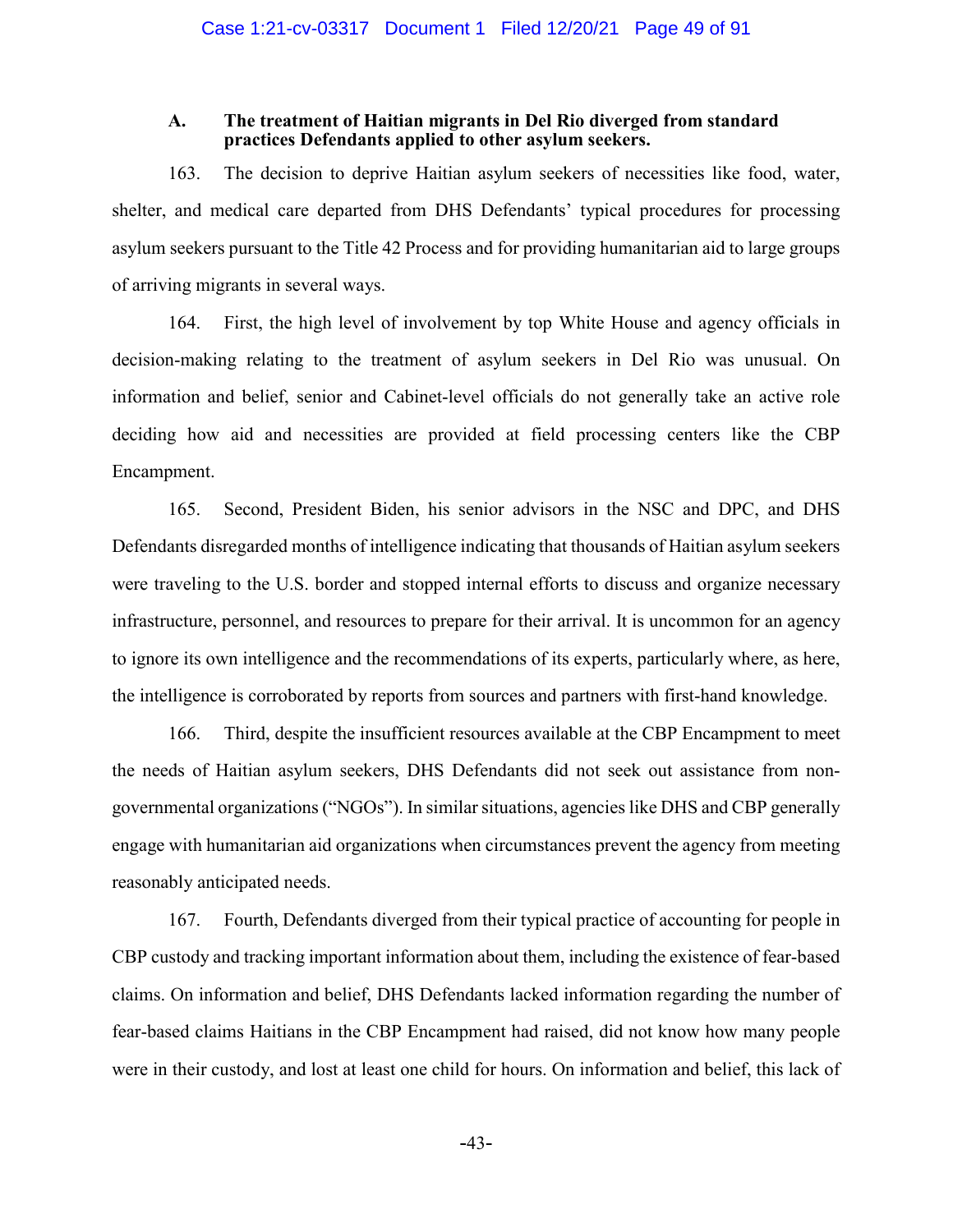#### Case 1:21-cv-03317 Document 1 Filed 12/20/21 Page 50 of 91

information represented a marked departure from DHS Defendants' protocols and processing of other large groups of asylum seekers at the border.

168. The decision to expel Haitians in the CBP Encampment as quickly as possible was also inconsistent with DHS Defendants' standard practice in similar situations.

169. First, DHS Defendants departed from how they typically addressed the needs of groups of asylum seekers arriving at the border, including other large and fast-growing groups. For example, when thousands of people were severely overcrowded without food or other necessities in a temporary outdoor processing site under the Anzalduas International Bridge in Mission, Texas, in spring 2021, DHS personnel relocated individuals to other sites for processing to alleviate the humanitarian crisis near the port of entry. They also engaged local NGOs and provided greater resources to asylum seekers, including food, cots, benches, and water misters.

170. Second, despite being informed in advance that expulsions of Haitian asylum seekers would create a "high risk of refoulement" in violation of U.S. and international law, President Biden and DHS Defendants did not take this risk into account and failed to ensure that any non-refoulement screenings or interviews were offered to asylum seekers prior to expulsion. This lack of screenings is a departure from general practice, mandated by law, to ensure adequate safeguards against unlawful refoulement of asylum seekers.

171. Third, DHS Defendants expelled asylum seekers to Haiti despite knowing that there was no infrastructure set up to receive and process them. Only days after the expulsion flights began, on or about September 20, 2021, did White House officials and DHS Defendants discuss the lack of infrastructure and any steps to be taken to remedy it. These actions are inconsistent with standard procedures, which call for reception infrastructure prior to expulsions on the scale that DHS Defendants were conducting.

172. Fourth, DHS Defendants and personnel did not discuss or take any steps to mitigate the health risks of expulsion, including COVID-19, to vulnerable asylum seekers who were sick, tender-aged, or pregnant, even though Defendants generally consider health vulnerabilities of

-44-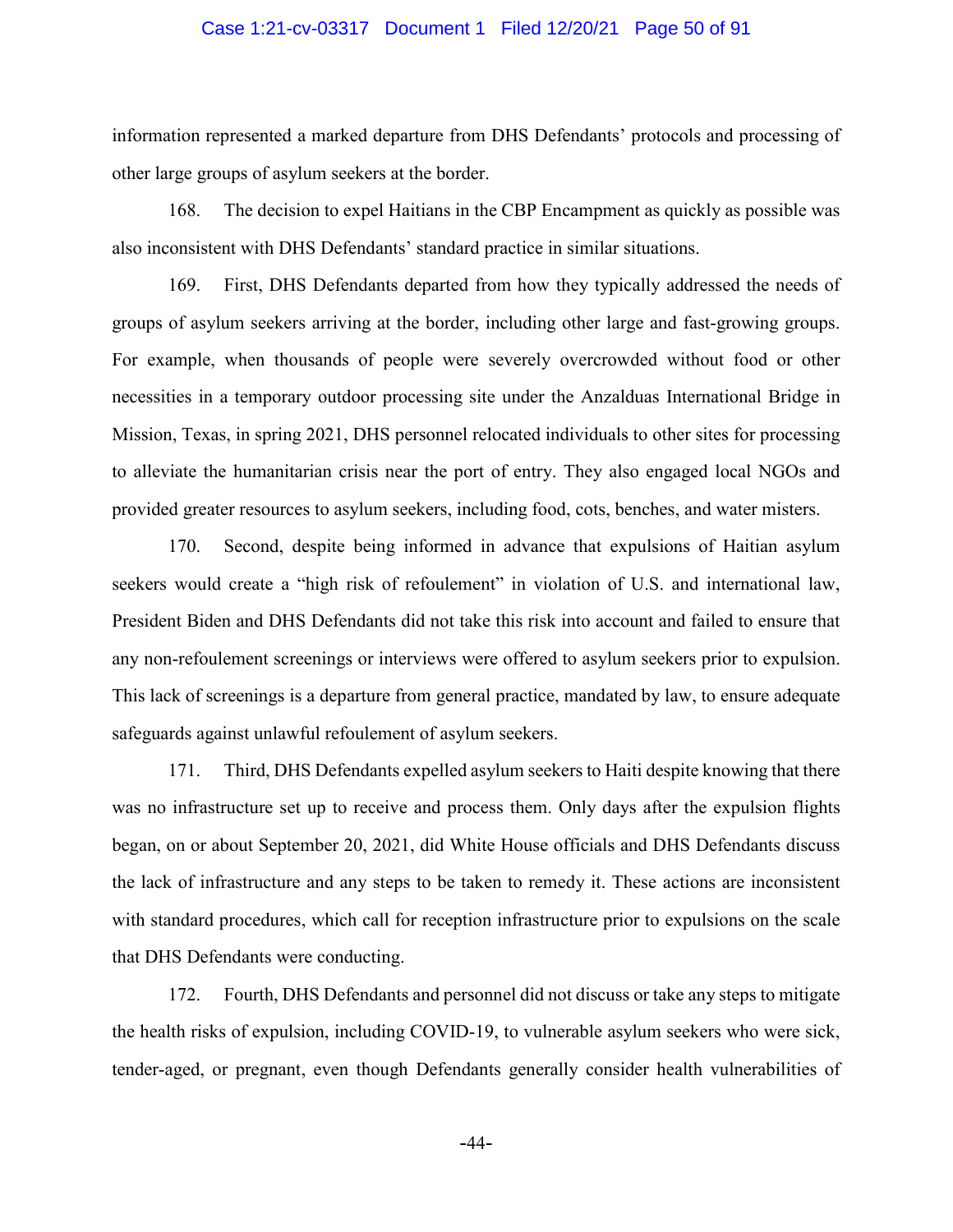### Case 1:21-cv-03317 Document 1 Filed 12/20/21 Page 51 of 91

migrants when making expulsion decisions under the Title 42 Process. At least one woman went into labor while on the tarmac awaiting expulsion.

173. Fifth, DHS Defendants had a default policy not to subject families from Central America and Mexico to the Title 42 Process. This policy included screening families for vulnerability and providing family units with minor children with humanitarian exemptions to the Title 42 Process. DHS Defendants departed from this default policy specifically for Haitian families in Del Rio, expelling large numbers of families, including those with infants, and including at least one family with a days-old U.S. citizen child born in the CBP Encampment, without screening them for vulnerability or exemptions.

### **B. Discriminatory intent drove the treatment of Haitian asylum seekers in Del Rio.**

174. The Haitian Deterrence Policy also arose from discriminatory intent based on race and national origin.

175. At the direction of the White House and DHS Defendants, CBP personnel treated all asylum seekers in the CBP Encampment as presumed Haitian nationals, regardless of whether they were in fact Haitian. DHS personnel also initially miscounted the number of Haitians in the encampment because they assumed that non-Haitian Black asylum seekers were Haitian. On information and belief, DHS Defendants took no action to prevent errors in reporting the nationality of individuals in Del Rio.

176. On information and belief, DHS officials tasked with addressing the developing humanitarian crisis in Del Rio viewed Haitian and Black asylum seekers as dangerous, barbaric, and criminal. On one occasion, a CBP official in senior leadership for the Del Rio Sector remarked to DHS officials that Haitians would "tear through the walls" of a detention facility. In a meeting relating to the CBP Encampment, top DHS officials described Haitians as "particularly difficult," and a senior DHS official reported to Secretary Mayorkas, without evidence, that Haitian asylum seekers had engaged in criminal conduct in Mexico.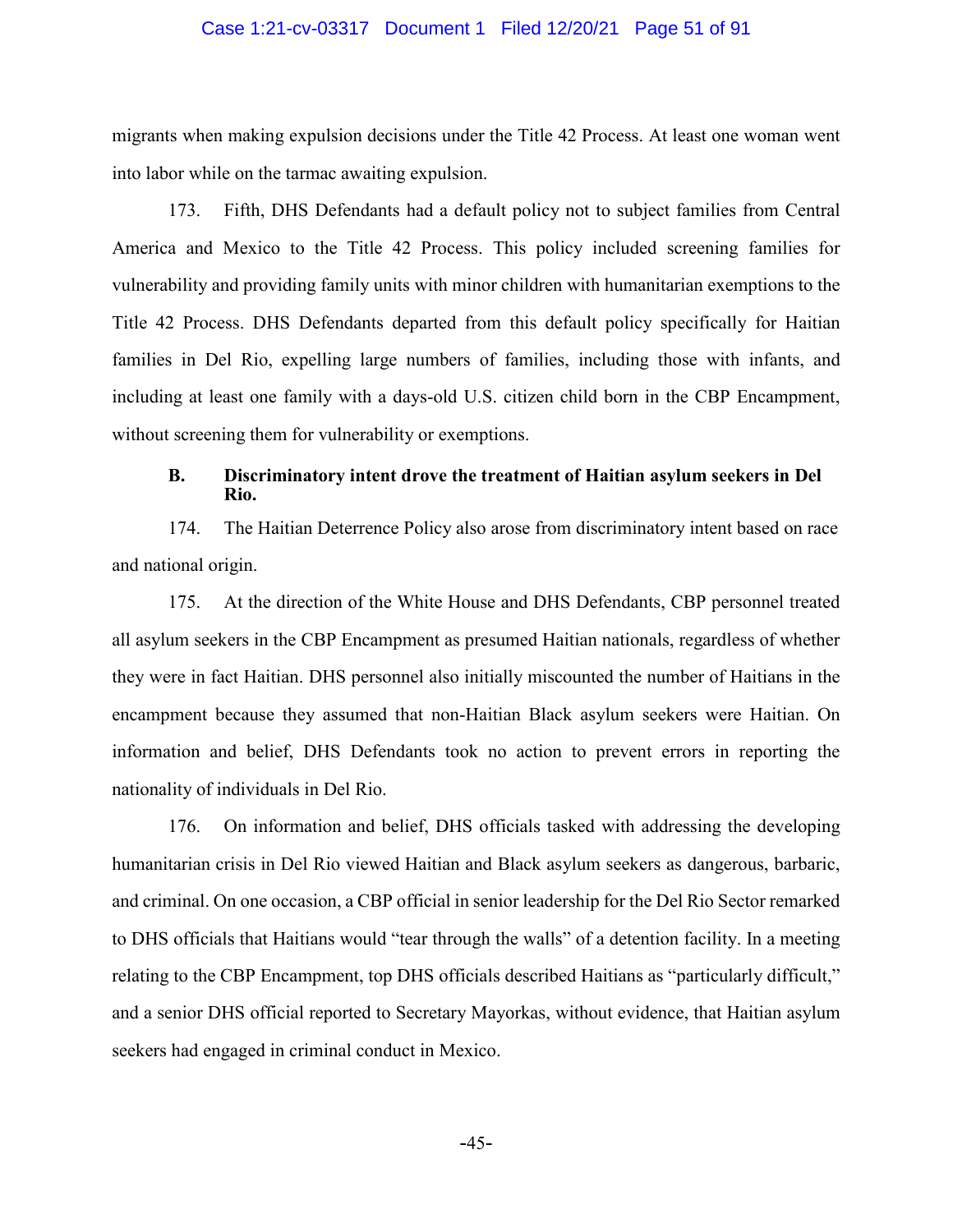### Case 1:21-cv-03317 Document 1 Filed 12/20/21 Page 52 of 91

177. On information and belief, DHS Defendants believed that Haitians were more likely to break the law, be embedded with smugglers, or move through irregular channels than other groups. On September 16, 2021, when preparing the mass expulsion strategy, a senior CBP official stated that removing single Haitian men must be a priority because they were likely to be dangerous and violent. DHS personnel also refused to allow the inclusion of toothbrushes or combs in some hygiene kits that were distributed at the CBP Encampment, out of concern that the Haitian asylum seekers might use them as weapons.

178. On information and belief, perspectives such as these shaped the decisions that senior White House and DHS officials made in adopting and implementing the Haitian Deterrence Policy. These decisions included, among others, the decision not to prepare adequate food, water, medical care, or shelter for asylum seekers arriving in the CBP Encampment; the decision that DHS personnel effectuating the expulsions of Haitians should lie about where such Haitians were being transported; the decision that DHS personnel should shackle Haitians, including mothers with children, on expulsion flights; and the decision to expel Haitians swiftly, without access to non-refoulement screenings, in one of the largest mass expulsions in U.S. history.

### **IV. Defendants' Title 42 Process applied in Del Rio is unlawful.**

179. Beyond the abuses described above, the procedures ostensibly being applied to Individual Plaintiffs and Haitians in Del Rio in connection with the Haitian Deterrence Policy the Title 42 Process—are themselves unlawful. The Title 42 Process deprives asylum seekers of their statutory and procedural protections under U.S. law despite lacking any authority to do so. Moreover, although Defendants pretextually portray the Title 42 Process as a public health measure, it instead undermines public health.

### **A. The federal government's public health powers provide no support for the mass, summary expulsion of asylum seekers.**

180. The Title 42 Process that was used to expel thousands of Haitian asylum seekers in Del Rio is grounded in the federal government's purported public health authority.

181. These statutory public health powers have their origins in an 1893 statute

-46-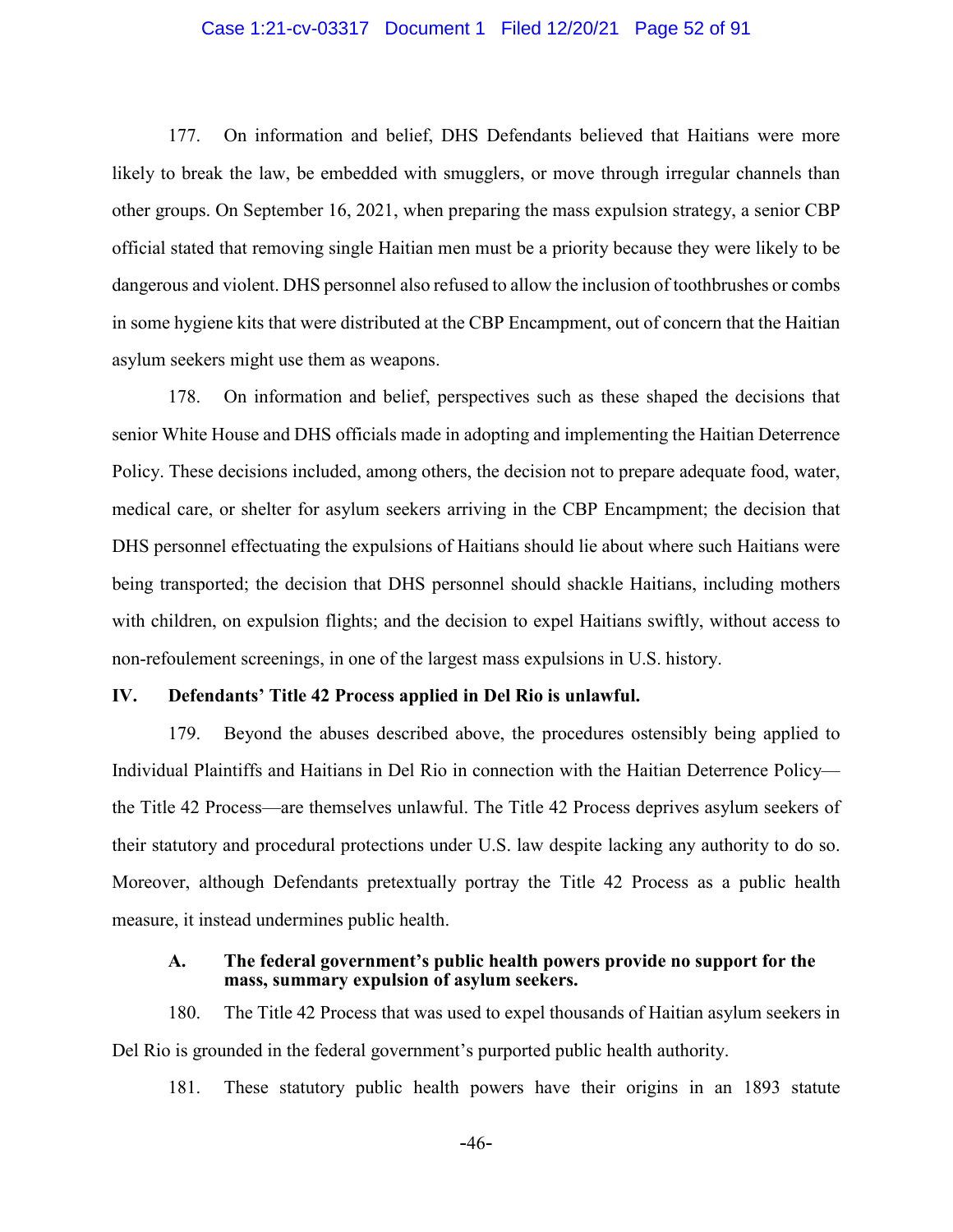### Case 1:21-cv-03317 Document 1 Filed 12/20/21 Page 53 of 91

authorizing the Executive Branch to undertake certain acts to address the spread of contagious diseases originating outside of the United States. *See* Act of Feb. 15, 1893, ch. 114, § 7, 27 Stat. 449, 452. Now codified at 42 U.S.C. § 265, the statute authorizes the CDC Director to address "a serious danger of the introduction of" a "communicable disease" from a foreign country "into the United States" by "prohibit[ing], in whole or in part, the introduction of persons or property."

182. Over the 128 years that the statute and its predecessors have been in force, this provision has never been used to expel noncitizens from the United States. Indeed, despite several infectious disease outbreaks during that period, no regulation has ever before been promulgated purporting to authorize the immigration powers asserted through the Title 42 Process.

183. This historical context fits with the framework of the Public Health Service Act, which confirms that these public health powers do not include the broad powers claimed by Defendants. Among other reasons, the statutory language expressly provides the power to prohibit "the introduction of persons and property," but makes no reference to an authority to expel individuals under the act. That Section 265 applies to U.S. citizens and noncitizens further supports the plain language interpretation that "introduction" does not mean "expulsion." Finally, the act references Section 265 as a "quarantine" provision, and provides specific penalties for its violation, none of which include expulsion. *See* 42 U.S.C. § 271(a) (violation of Section 265 "shall be punished by a fine of not more than \$1,000 or by imprisonment for not more than one year, or both").

184. In short, the sole statutory authority underlying the Title 42 Process and relied on in applying the process to Individual Plaintiffs and Haitian asylum seekers in Del Rio does not authorize the expulsion of noncitizens from the United States.

### **B. Defendants' Title 42 Process deprives asylum seekers of protections guaranteed under U.S. law.**

185. Defendants' Title 42 Process relies not only on a novel, atextual construction of Section 265, but also on the unprecedented and extraordinary claim that Defendants may ignore clear protections for asylum seekers mandated under U.S. immigration laws.

-47-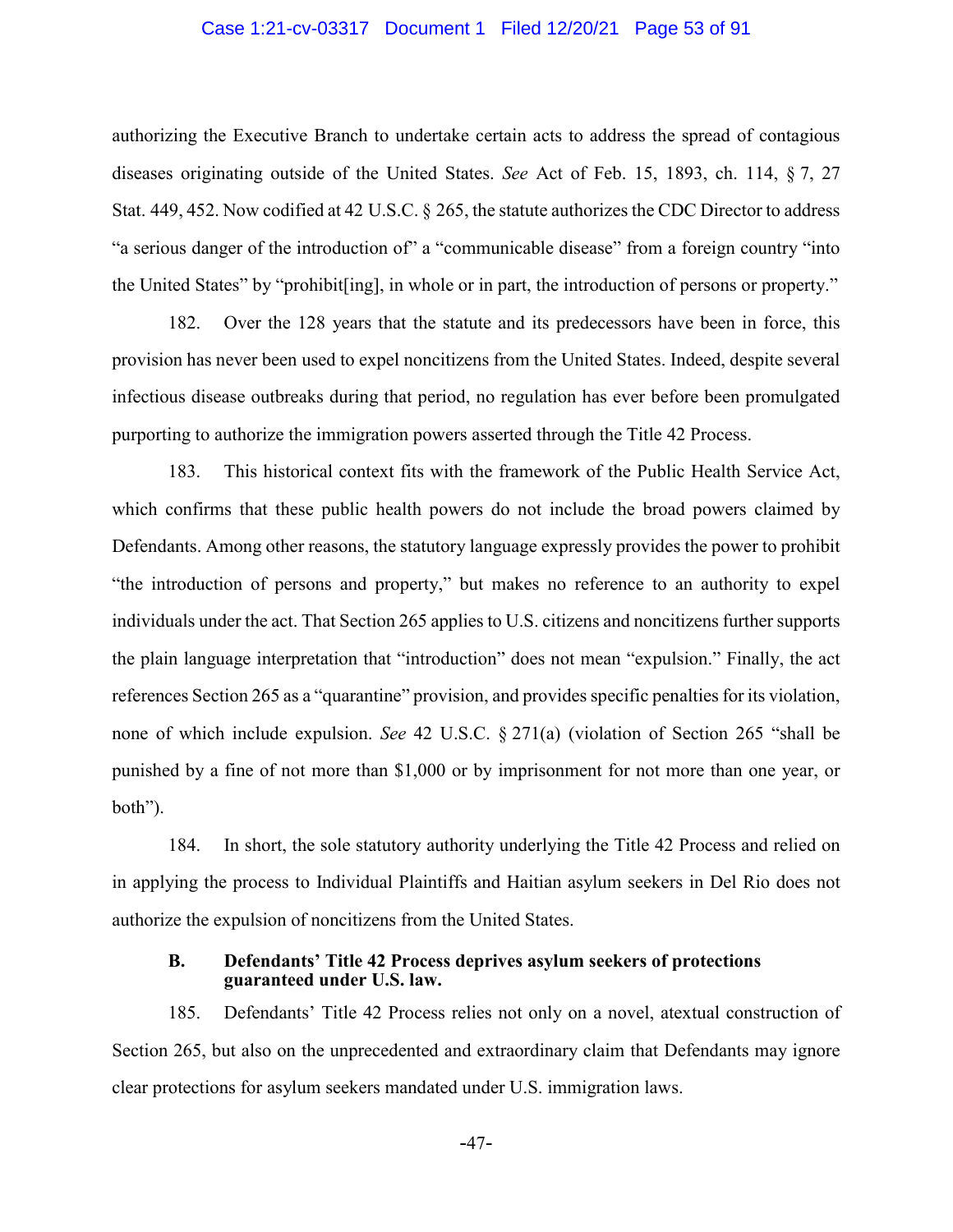### Case 1:21-cv-03317 Document 1 Filed 12/20/21 Page 54 of 91

186. The United States' modern asylum system has its roots in the aftermath of World War II, when U.S. lawmakers created the nation's first formal asylum protections to prevent a recurrence of the United States closing its borders to individuals seeking safety from Nazi persecution.

187. Currently, three primary statutory frameworks operate to protect individuals fleeing persecution and torture. Together, they provide individuals coming to the United States with a right to seek immigration relief through the specific procedures set forth in those laws.

188. First, the INA provides that "[a]ny [noncitizen] who is physically present in the United States or who arrives in the United States"—regardless of their place of entry, interdiction, or status—"may apply for asylum[.]" 8 U.S.C.  $\S$  1158(a)(1).

189. Second, the INA sets forth the duty of non-refoulement, an international law principle providing that a country may not expel or return an individual to a country where they have a well-founded fear of persecution or serious harm. Consistent with the United States' obligations under the 1951 Convention on the Rights of Refugees and the 1967 Protocol, the INA's withholding of removal provision prohibits the United States from removing any individual to a country where it is more likely than not that the individual's "life or freedom would be threatened in that country because of [their] race, religion, nationality, membership in a particular social group, or political opinion."  $8 \text{ U.S.C.} \$ § 1231(b)(3)(A).

190. Third, FARRA implements the United States' non-refoulement duties set forth in Article 3 of the U.N. Convention Against Torture and Other Cruel, Inhuman or Degrading Treatment or Punishment. In relevant part, FARRA prohibits the United States from expelling an individual to a country where it is more likely than not that they will be tortured. *See* 8 U.S.C. § 1231 note.

191. DHS Defendants and personnel have applied the Title 42 Process in a manner that violates each of these fundamental protections of the U.S. asylum system.

192. When applying the Title 42 Process to persons in the CBP Encampment, DHS personnel refused to allow Individual Plaintiffs and thousands of others to "apply for asylum" as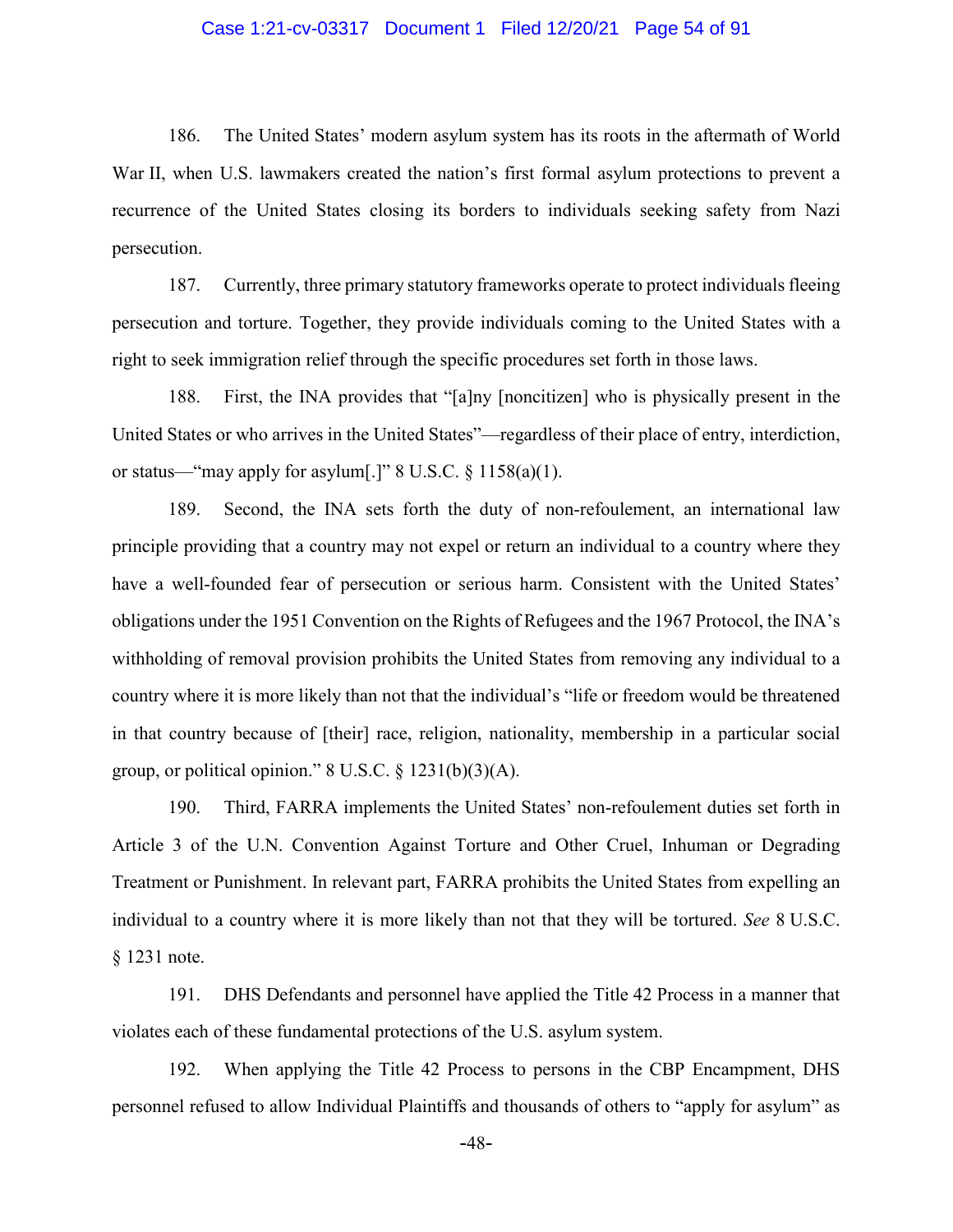### Case 1:21-cv-03317 Document 1 Filed 12/20/21 Page 55 of 91

required under the INA. 8 U.S.C.  $\S$  1158(a)(1). Rather than inspect all people in the encampment to determine whether they would "indicate[] either an intention to apply for asylum . . . or a fear of persecution," 8 U.S.C.  $\S$  1225(a)(3), (b)(1)(A)(i)-(ii), DHS personnel actively refused to engage with Individual Plaintiffs or other asylum seekers.

193. DHS Defendants also effectuated the expulsion of Individual Plaintiffs and others to Mexico and Haiti without considering whether they would likely be persecuted or tortured upon their return. DHS Defendants' refusal to provide adequate safeguards against refoulement, including screenings for withholding of removal and protection under CAT, is inconsistent with their mandatory duties under the INA and FARRA.

194. Indeed, in a memorandum dated shortly after DHS cleared the CBP Encampment, entitled "Ending Title 42 return flights to countries of origin, particularly Haiti," senior State Department advisor Harold Koh concluded that Defendants' "current implementation of the Title 42 authority continues to violate our legal obligation not to expel or return ('refouler') individuals who fear persecution, death, or torture, especially migrants fleeing from Haiti." Koh explained that the Title 42 Process, particularly as it was applied to asylum seekers in Del Rio, was inconsistent with DHS Defendants' duties under the INA and FARRA and created "an unacceptably high risk that a great many people deserving of asylum" will be unlawfully returned to countries where they fear persecution, death, or torture.

195. Finally, DHS Defendants' expulsions of Haitian asylum seekers under the Title 42 Process also conflicts with the INA's provisions governing the removal of noncitizens. With few exceptions, removal proceedings before an immigration judge are the "sole and exclusive procedure" for determining whether an individual may be removed from the United States. 8 U.S.C. §§ 1229a(a)(3); 1225(b)(1). Summary expulsions under the Title 42 Process offer none of the procedural protections mandated by the INA for noncitizens who fear removal.

# **C. Defendants' Title 42 Process does not advance public health.**

196. Although Defendants' purported goal in implementing the Title 42 Process is to promote public health, scientific experts and legal scholars have denounced the process as

-49-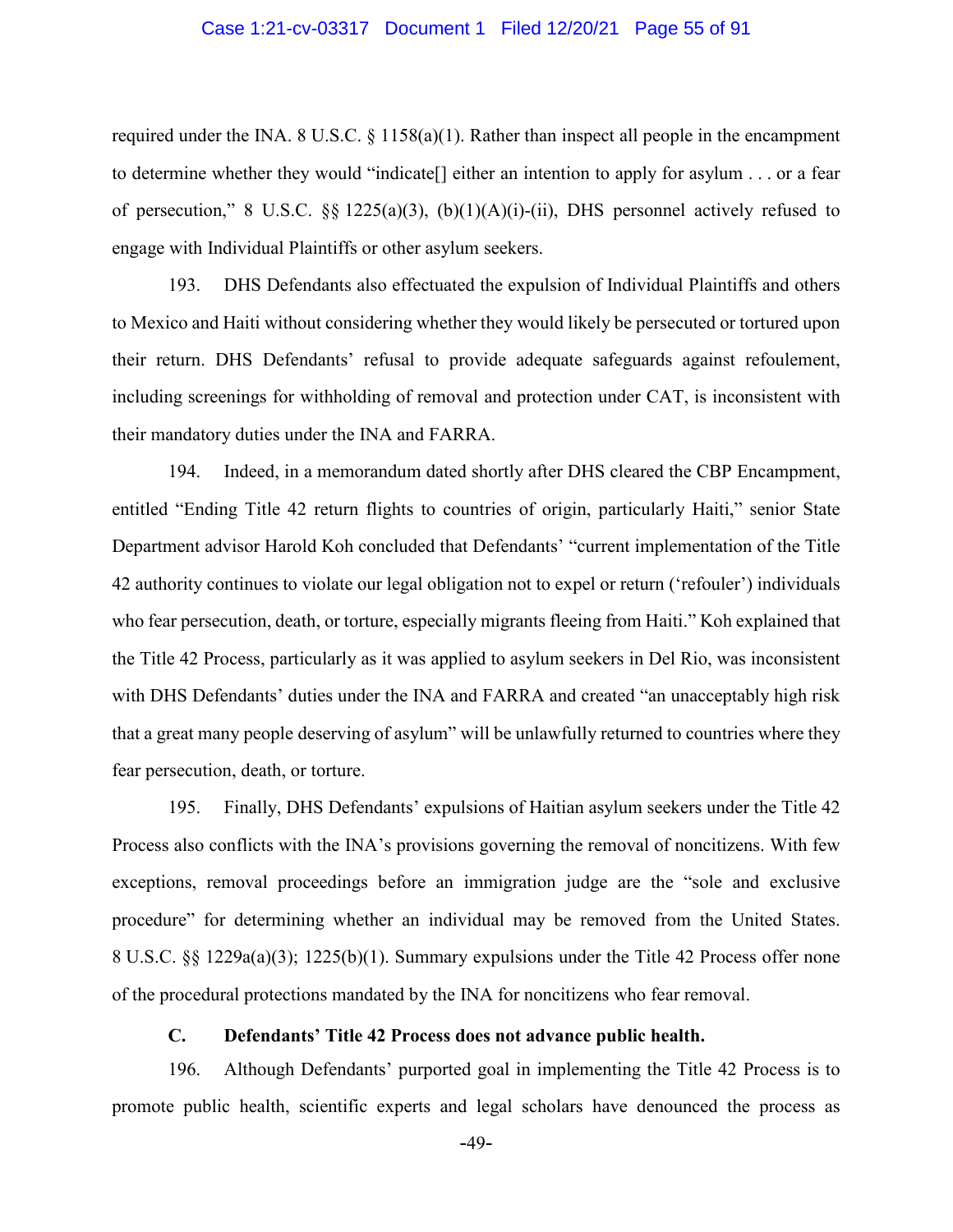### Case 1:21-cv-03317 Document 1 Filed 12/20/21 Page 56 of 91

undermining public health and welfare.

197. Defendants' Title 42 Process has never been about public health. Instead, the government's public health powers were used to serve former President Trump's political ends of restricting immigration and circumventing critical protections for asylum seekers.

198. When HHS Defendants' own public health experts initially refused to sign onto the first Title 42 health order, top Trump Administration officials ordered them to fall in line. It is widely reported that former Vice President Mike Pence directed former CDC Director Dr. Robert Redfield to issue the Title 42 order and Title 42 Regulation after Redfield expressed that there was no valid public health reason to issue such an order. In her testimony to Congress shortly after Defendants' use of the Title 42 Process at the CBP Encampment, Anne Schuchat, the former Deputy Director of CDC, testified that the issuance of the first Title 42 order "wasn't based on a public health assessment at the time."

199. The public health justifications for the Title 42 Process are no more compelling now than they were twenty months ago. Indeed, any public health justifications are weaker now due to the wide availability in the U.S. of vaccines that are highly effective in combatting the transmission and spread of COVID-19.

200. Shortly after Defendants applied the Title 42 Process to thousands of Haitians in Del Rio, Dr. Anthony Fauci, Director of the National Institute of Allergy and Infectious Diseases and the Chief Medical Advisor to the President, stated that "expelling" immigrants "is not the solution to an outbreak." He affirmed: "Certainly immigrants can get infected, but they're not the driving force of this, let's face reality here." Dr. Raul Gutierrez, co-chair of the American Academy of Pediatrics' Council on Immigrant Child and Family Health, echoed this sentiment, stating: "I don't think that there's a defensible public health reason to keep Title 42 in place."

201. After observing the expulsion of Individual Plaintiffs and thousands of Haitians "without any assessment of their safety," hundreds of Defendant Walensky's former colleagues signed a letter to oppose Defendants' Title 42 Process, calling it "a political measure to prevent legal immigration under the rhetoric of public health."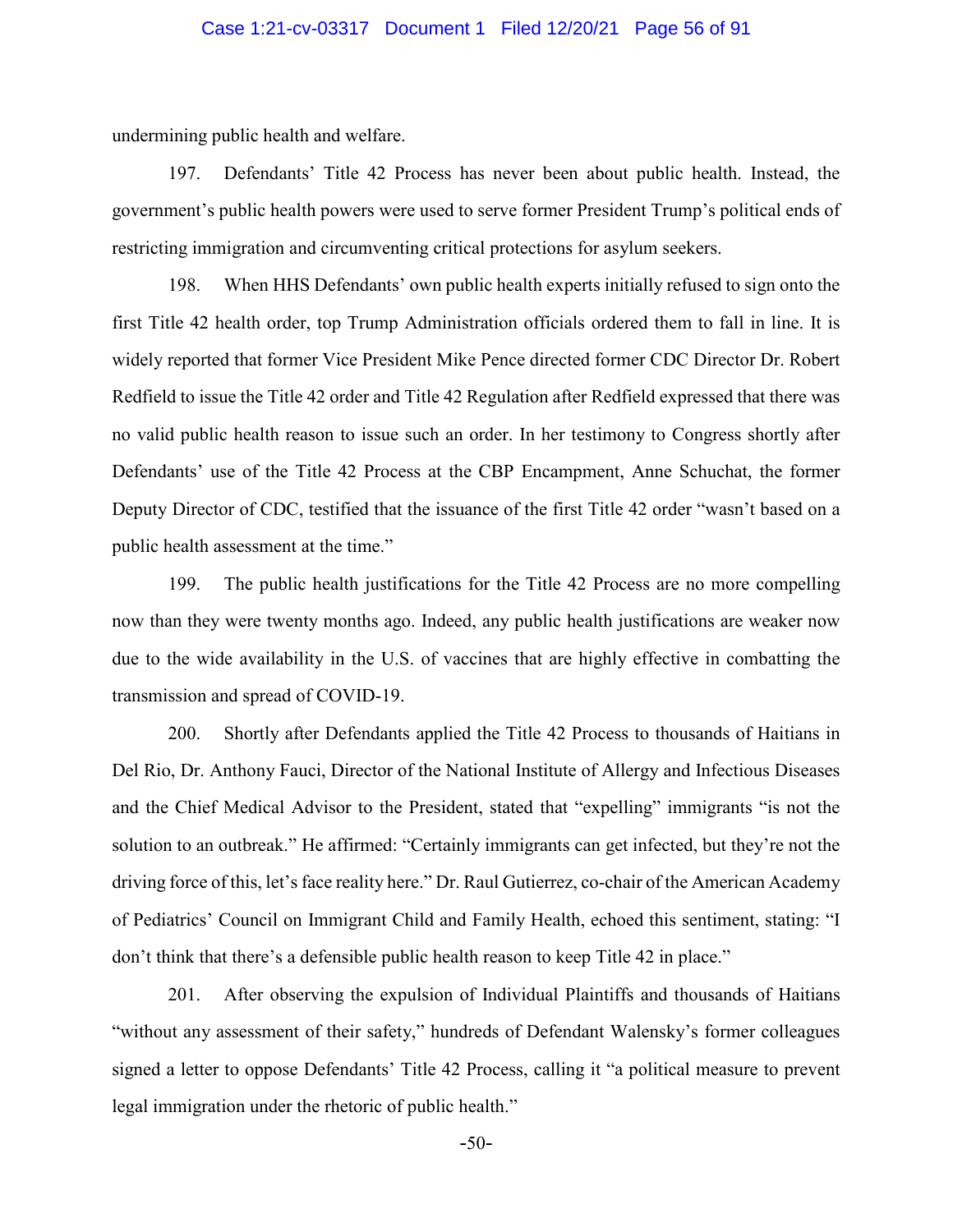### Case 1:21-cv-03317 Document 1 Filed 12/20/21 Page 57 of 91

202. A principal justification for Defendants' continued extension and application of the Title 42 Process is the "congregate nature" of CBP and Border Patrol stations along the U.S. border, which purportedly risks the introduction, transmission, and spread of COVID-19 from arriving migrants.

203. Although HHS Defendants "recognize[] the availability of testing, vaccines, and other mitigation protocols [that] can minimize risk in this area," and "anticipate[] additional lifting of restrictions" as DHS facilities employ these protocols, DHS Defendants have continued to enforce the Title 42 Process for months without taking advantage of any widely available mitigation measures. For example, the CBP Capio Memo provides no policies or procedures related to COVID-19 testing or the provision of COVID-19 vaccinations. And, although President Biden and DHS Defendants were aware for months that thousands of Haitian asylum seekers were traveling towards Del Rio, they refused to make any preparations for offering testing or vaccination to asylum seekers as they waited days or weeks in the CBP Encampment.

# **V. Defendants' Title 42 Process and Haitian Deterrence Policy continue, even as tens of thousands of Haitians again head to the U.S. border.**

204. The abuses that occurred in the CBP Encampment and in connection with the expulsion of thousands of Haitians are likely to continue under DHS Defendants' enforcement of the Title 42 Process and the Haitian Deterrence Policy.

205. Public reporting indicates that thousands of individuals, many of whom are Haitian, are traveling to the United States to seek asylum at this time. Each Individual Plaintiff has likewise expressed an intent to return to the United States to seek asylum.

206. No Defendant, however, has taken any appropriate corrective steps to ensure that the abuses and mass expulsions that happened in Del Rio are not repeated and to discontinue either the Title 42 Process or the Haitian Deterrence Policy.

207. In December 2021, CDC conducted its periodic reassessment of the circumstances underlying CDC's August 2021 order and announced that the Title 42 Process would remain in place for at least another sixty days. In addition, President Biden and DHS Defendants have

-51-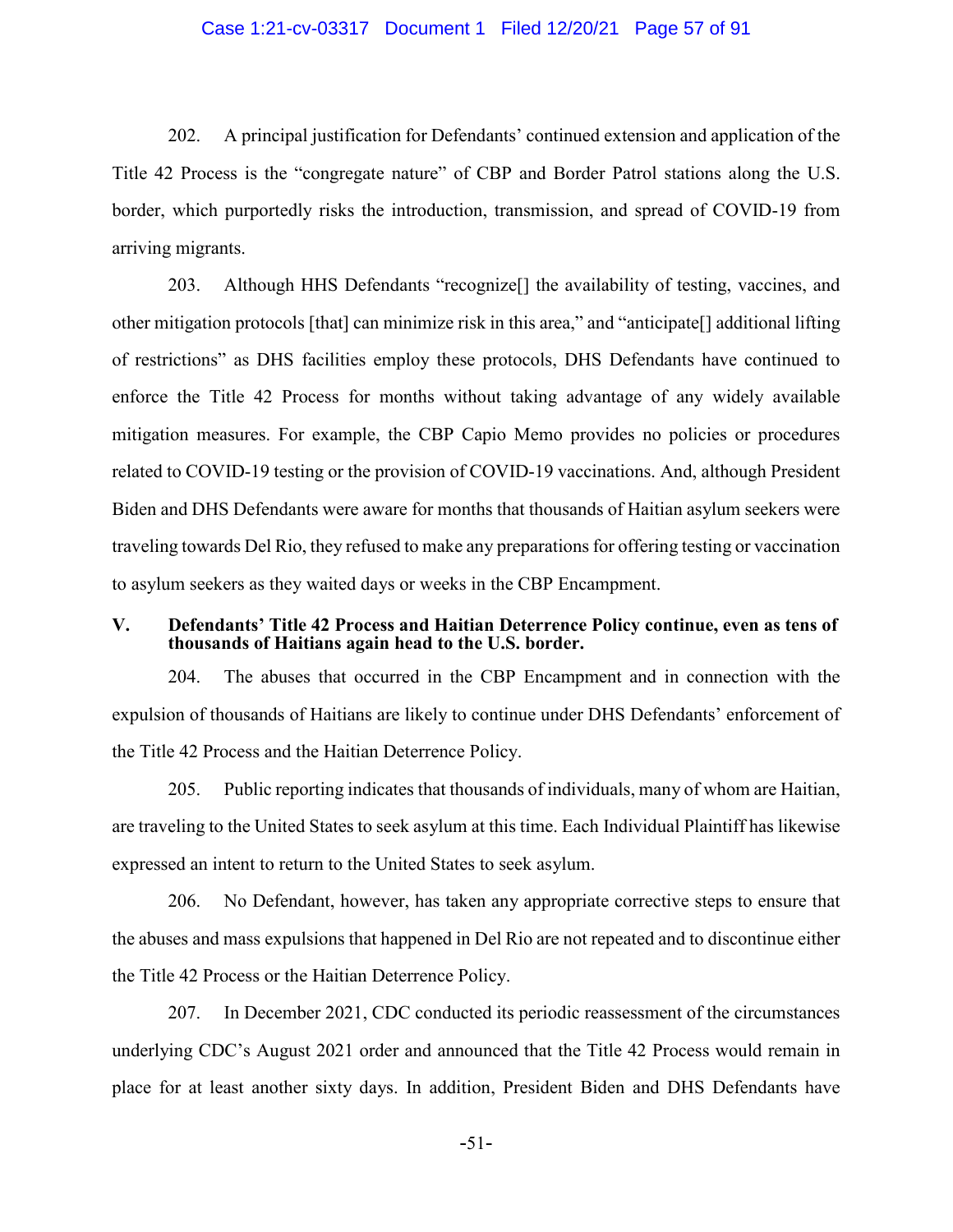### Case 1:21-cv-03317 Document 1 Filed 12/20/21 Page 58 of 91

blocked the efforts of internal staff to engage in an after-action review of the events at the encampment and DHS Defendants' treatment of Haitian asylum seekers. On information and belief, President Biden and DHS Defendants have not taken appropriate corrective action to end the Haitian Deterrence Policy.

208. With Defendants' Title 42 Process and Haitian Deterrence Policy still in place, there are no safeguards to ensure that the abuses that occurred in Del Rio will not reoccur if and when Individual Plaintiffs and other Haitians arrive at the border to seek access to the U.S. asylum process. As the local sheriff stated shortly after the CBP Encampment was cleared, "I've never seen anything like [the Del Rio Encampment], but it's going to happen again."

# **VI. Individual Plaintiffs were harmed by Defendants' policies implemented in Del Rio**

209. Defendants' adoption and implementation of the Title 42 Process and the Haitian Deterrence Policy has caused Individual Plaintiffs and all other similarly situated individuals substantial, concrete, particularized, and irreparable injury.<sup>[14](#page-57-0)</sup>

210. As Defendants' relevant policies are ongoing, so too is the harm these policies cause. As detailed below, Individual Plaintiffs suffer ongoing harm from their treatment at the CBP Encampment and their unlawful expulsions to Haiti or Mexico. Because Individual Plaintiffs intend to return to the United States to seek asylum and Defendants' policies are ongoing, the harms detailed herein are likely to continue and recur.

## **A. Plaintiffs Mirard Joseph and Madeleine Prospere**

211. Mirard and Madeleine fled Haiti around 2017 in fear for their lives, escaping to Chile. They had a baby in Chile, but Mirard could not secure residency or work authorization there. After months of instability in Chile, the family decided to travel to the United States to seek asylum. The arduous journey to Mexico took the family almost a month with their young child.

<span id="page-57-0"></span> $14$  In addition to the claims asserted in this Complaint, each Individual Plaintiff is exploring individual claims based on the Federal Tort Claims Act and reserves the right to amend this Complaint to add such claims after satisfying the necessary administrative exhaustion requirements.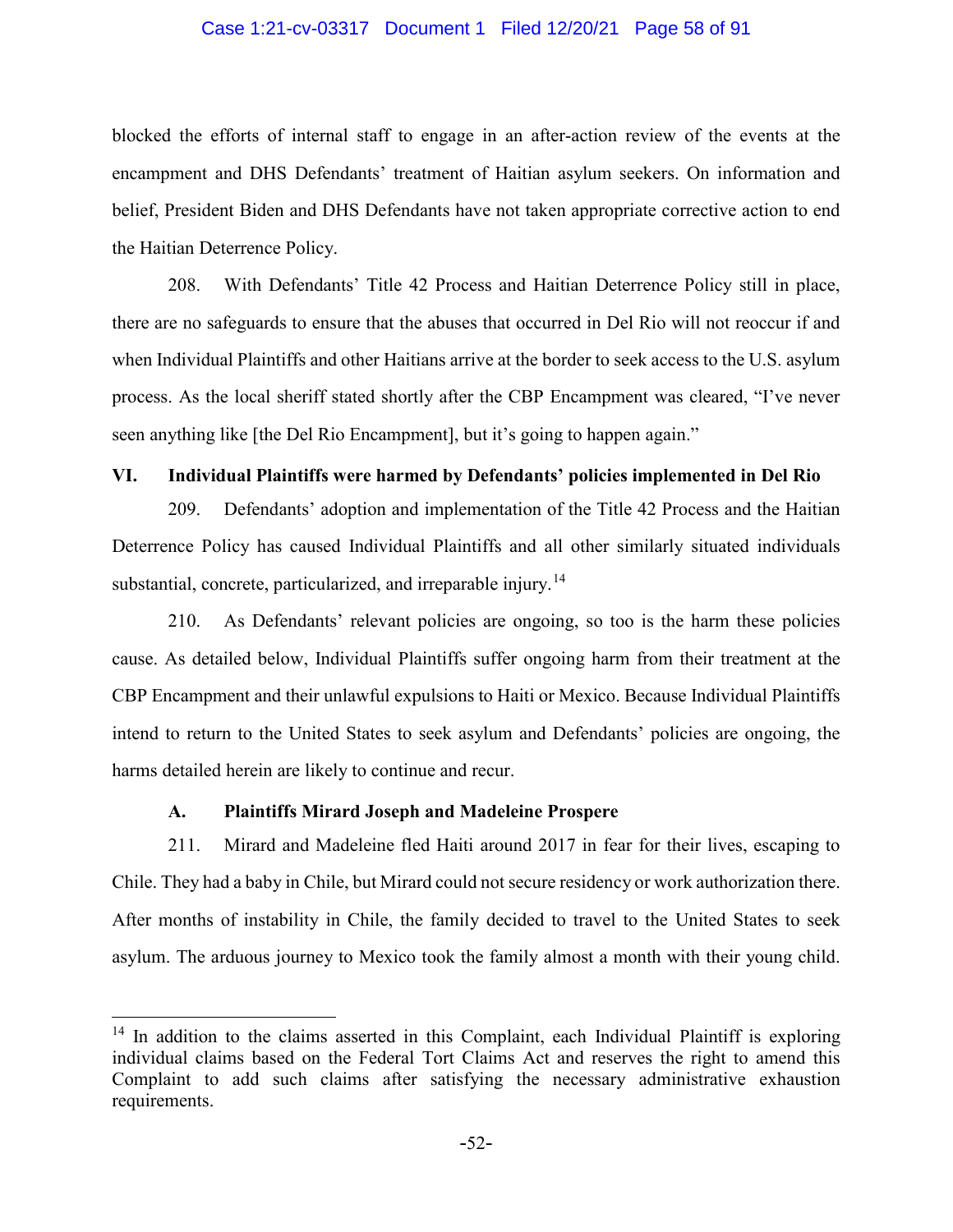### Case 1:21-cv-03317 Document 1 Filed 12/20/21 Page 59 of 91

While traveling, bandits robbed Mirard and Madeleine and took all their money and belongings.

212. On or around September 11, 2021, Mirard, Madeleine, and their young daughter finally arrived in Del Rio. U.S. officials gave Mirard a blue ticket. He understood that the blue ticket was being assigned to families and meant he should wait until his number was called.

213. In the CBP Encampment, the family was forced to sleep on cardboard. Temperatures soared during the day and there was no shade. As a result, Mirard was severely sunburnt and dehydrated. The encampment was so dirty and dusty that their daughter developed respiratory and gastrointestinal issues that persist to this day. Mirard never saw or was aware of a doctor in the encampment who might assist his daughter.

214. Mirard, Madeleine, and their daughter were given only water and bread, plus a single diaper each day. There was so little food available in the CBP Encampment that Mirard and others were forced to cross the river to Mexico to purchase food and water for their families.

215. On or about September 18, 2021, when crossing back from Mexico with food for his family, Mirard was assaulted by a horse-mounted officer who lashed at him with reins, attempted to drag him back into the water, and nearly trampled him. This abuse has left him traumatized.

216. Approximately two days after this trauma, officials transported Mirard, Madeleine, and their daughter to a detention facility. After being held there in conditions unfit for human life, U.S. immigration authorities called Mirard and his family, along with other detained Haitians, and handcuffed them and put shackles on their feet and waist. Madeleine, though shackled, was not handcuffed so that she could hold the baby. No authorities informed Mirard and Madeline where they were being taken when they were forced onto a plane and expelled to Haiti. Neither Mirard nor Madeline had ever been given an opportunity to seek asylum or otherwise explain why they feared being sent back to Haiti.

217. Mirard is now in hiding in Haiti. Madeleine and their daughter were forced to travel to Chile to access medical treatment for the illnesses their daughter developed in the CBP Encampment. If they had the means, they would come back to the United States "right this second"

-53-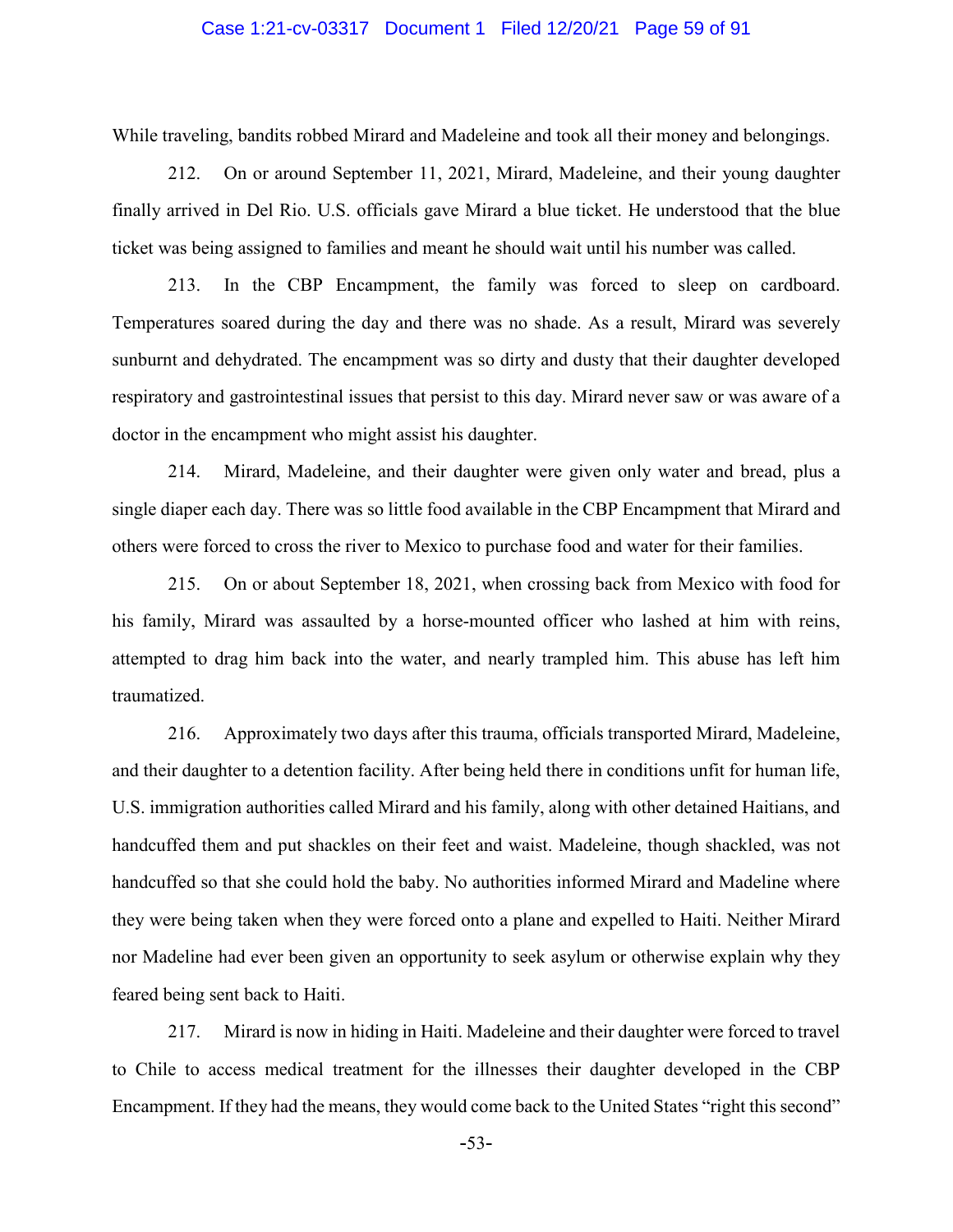### Case 1:21-cv-03317 Document 1 Filed 12/20/21 Page 60 of 91

to seek asylum. They plan to save any money they can so that they can make another journey to the U.S. border to seek asylum.

## **B. Plaintiffs Mayco ("Michael") Celon and Veronique Cassonell**

218. Michael's family fled Haiti when he was only fifteen years old after the murder of his mother and lived in the Dominican Republic and then in Chile for over two decades. During that time, Michael and Veronique married and had two children. Michael, Veronique, and their children—now ages two and eight—fled Chile after conditions became extremely difficult for Haitians, who were being targeted there for violence and discrimination.

219. After crossing the river in mid-September 2021 to seek asylum near Del Rio, Michael and his family experienced deplorable conditions at the CBP Encampment. U.S. officials provided very little food and water to Michael's family. Michael and Veronique often gave what little they received to their children. Michael saw fellow migrants pass out from thirst, heat, and hunger. "After days of being outside like that I realized I couldn't stay there anymore and thought about returning back to Mexico."

220. In the CBP Encampment, migrants were using their own clothes to shade themselves from the sun and to sleep on the ground. In the morning, officers would yell "wake up, wake up" and kick migrants to awaken them. When people complained about the sun, asked about the availability of food and water, or asked when they would be processed, officers would yell and tell them to "sit down and shut up." Michael saw U.S. officials handcuff other migrants, seemingly because they had been asking questions. He also saw mounted officers using reins as whips against people in the river. He felt like the officers did not treat the Haitians in the encampment as people.

221. After about three days in the CBP Encampment, Michael was given a numbered ticket. Other Haitians in the CBP Encampment had explained to Michael that he had to wait to receive a ticket, and then wait for his ticket number to be called in order to be interviewed about his case and either remain in the United States or be deported.

222. About a week later, Michael, Veronique, and their two children had their number called and they were taken to a detention facility. After being separated and detained for over one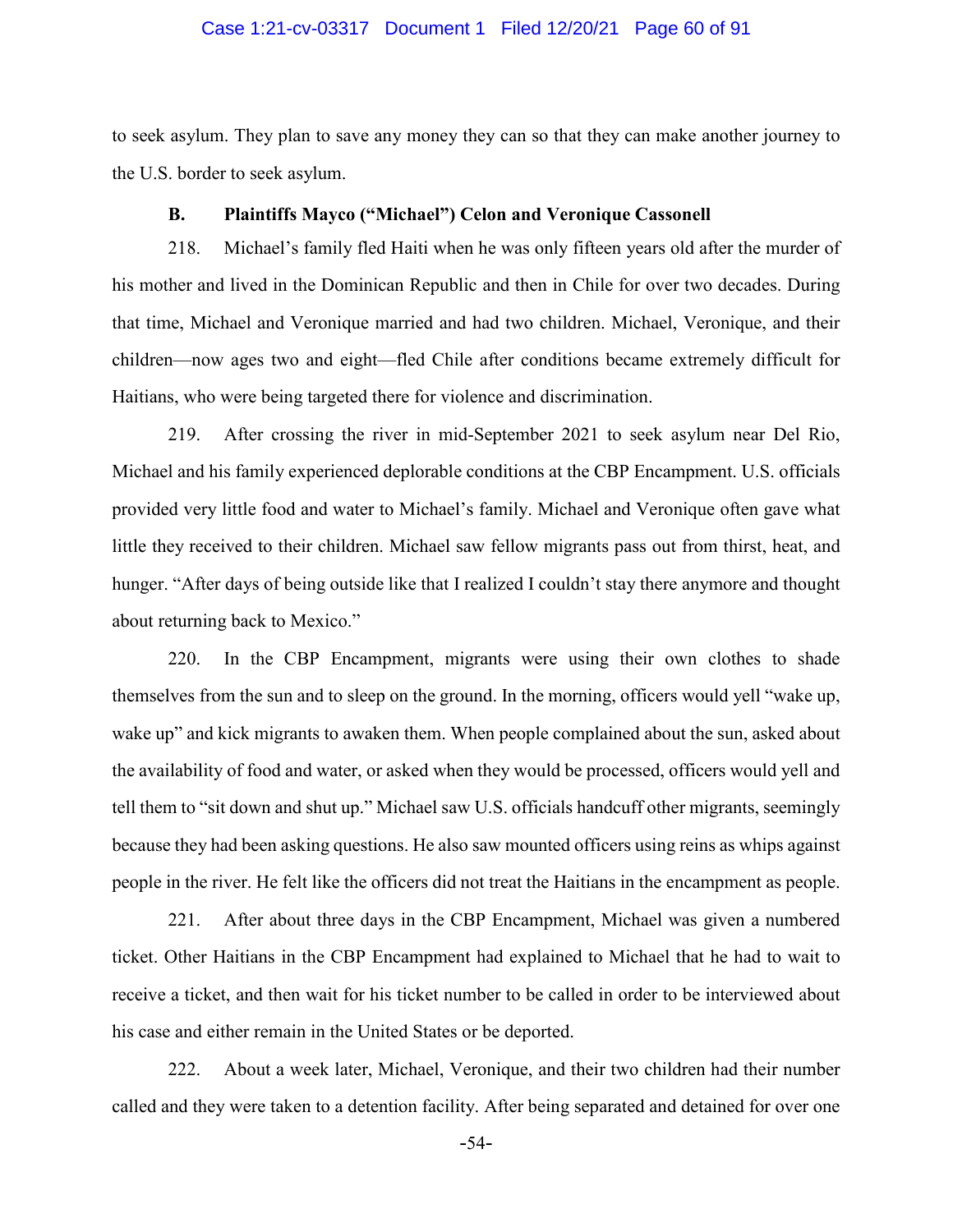### Case 1:21-cv-03317 Document 1 Filed 12/20/21 Page 61 of 91

week, Michael and Veronique were shackled and expelled to Haiti with their children.

223. After being expelled to Haiti, Michael and his wife did not have enough money to feed their family. One of their daughters became ill from drinking Haiti's contaminated water, and the family was unable to obtain medical care for her due to the country's instability. While back in Haiti, Michael expressed extreme fear for his and his family's safety. "Ever since I've been here I've been fearing for my life. I'm in hiding. I'm at risk every day."

224. Michael and his family have since returned to Chile, where they face discrimination and threats because of their race and Haitian nationality. They plan to seek asylum in the United States again.

# **C. Plaintiff Wilson Doe**

225. Plaintiff Wilson Doe and his wife Wideline fled Haiti in 2016 after Wideline was kidnapped and held for ransom. Wilson's family had to collect a great deal of money to secure her release, and they still do not know exactly who kidnapped her. After receiving more kidnapping threats, Wilson, Wideline, and their young son fled Haiti to seek safety in Chile.

226. Wilson and Wideline lived in Chile for almost five years, and their daughter was born there. As the family faced instability and Wilson and Wideline could not obtain employment documents or seek asylum, the couple decided to seek asylum in the United States.

227. On or about September 11, 2021, Wilson and Wideline arrived in Del Rio with their sixteen-year-old son and their four-year-old daughter. They spent around four days in the CBP Encampment. During this time, U.S. officials gave them only water, but no food. The family had nothing to eat for a full day and was eventually able to eat only after a friend gave them some money, which allowed Wilson to cross into Mexico to purchase food and water.

228. On or about September 14, 2021, U.S. officials took Wilson and his family to what Wilson described as a "prison," where they separated Wilson from his children and held them for what he thinks was four or five days. While in detention, Wilson was never given an opportunity to state that he had a fear of returning to Haiti. When Wilson tried to speak to a U.S. official, the official told Wilson that he had to wait to be called to speak to someone.

-55-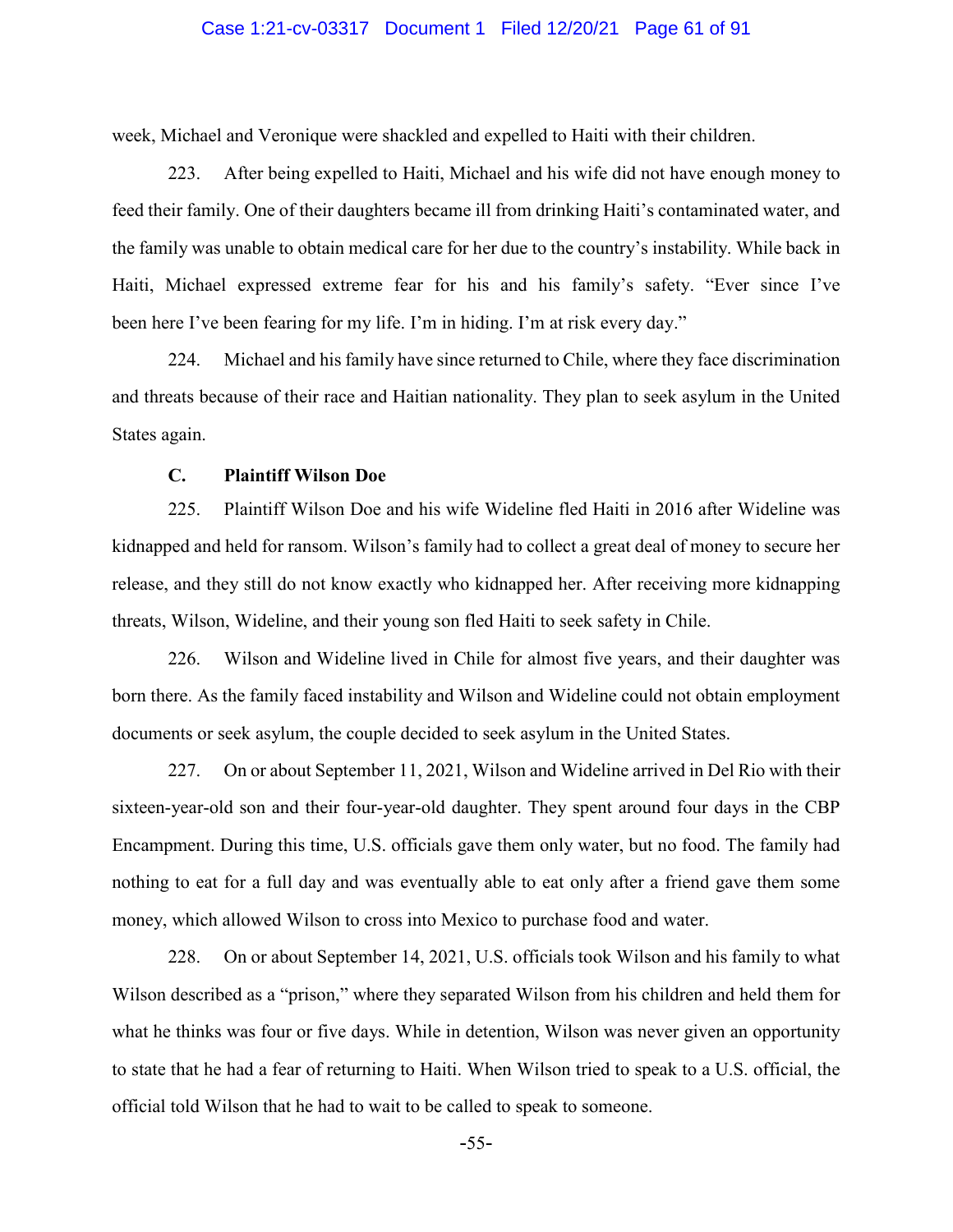### Case 1:21-cv-03317 Document 1 Filed 12/20/21 Page 62 of 91

229. On or about September 19, 2021, U.S. officials woke Wilson and his family in the middle of the night and placed them on a bus with other detained migrants. When Wilson asked where they were going, U.S. officials lied and said they were transferring Wilson and his family to another "prison" in Florida. After seeing they were brought to an airport, Wilson and others tried to stay on the bus, stating that they did not want to leave the United States and get on the plane without knowing where they were going. In response, U.S. officials boarded the bus and physically beat Wilson and several others. In front of Wideline and their children, the U.S. officials beat Wilson so savagely that they ripped his clothes off and he lost his shoes. Eventually the officials forced them off the bus and beat them further on the tarmac. Wilson tried to run on the tarmac, but an officer stopped him, threw him on the ground, and placed a foot on his neck while pinning his arms against his back, temporarily cutting off Wilson's ability to breathe.

230. U.S. officials then handcuffed Wilson so tightly that the handcuffs cut into Wilson's wrists and drew blood. Officers forcibly placed Wilson on the plane and threatened a sobbing Wideline that they would arrest Wilson if she did not get on the plane. Wilson sat through the flight without a shirt or shoes and with the handcuffs cutting into his wrists. Wilson and Wideline's family, and everyone else on the plane, was expelled to Haiti. The entire family is traumatized.

231. With nowhere else to go, Wilson, Wideline, and their family are staying with a relative, never leaving the house out of fear of being attacked or kidnapped. Haitians who have recently been deported back to Haiti are often targeted by gangs because the gangs believe that such people have money. Although Wilson and his family have no financial resources, they live in constant fear that someone will learn where they are and target them. Their plan is to save money so that they can travel back to the United States to seek asylum again. "We didn't want to go back to Haiti," Wilson has said. "My wife especially didn't want to return because of what happened to her. There was nothing left in Haiti for us. There is insecurity, kidnappings, and no money. Haiti is in a very difficult situation right now and that's why I resisted getting on the plane."

#### **D. Plaintiff Jacques Doe**

Jacques used to be a trade student and worked in construction before he was forced to flee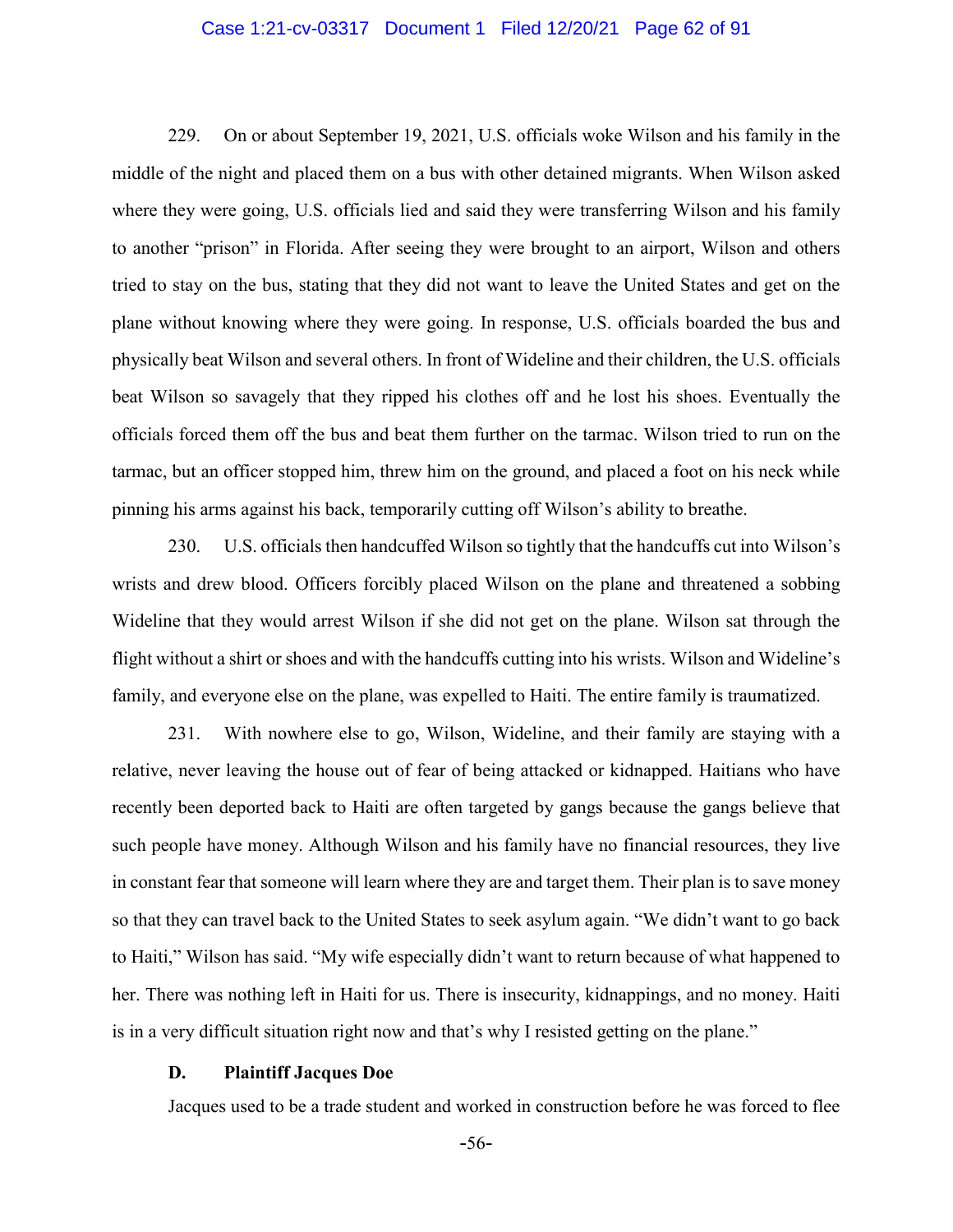#### Case 1:21-cv-03317 Document 1 Filed 12/20/21 Page 63 of 91

Haiti in 2019. A gang threatened his life after he refused their recruitment efforts and reported them to the police. Although the police arrested several gang members based on Jacques's tip, a neighbor told the gang what Jacques had done, and the gang started threatening his life. The death threats continued even when he tried to escape by moving out of the city, into the countryside.

232. Fearing for his life, Jacques fled Haiti for Brazil. He then decided to seek asylum in the United States. The journey was difficult and took many days, including some days when Jacques walked up to 40 miles at a stretch.

233. When he finally arrived in Del Rio on or about September 17, 2021, U.S. officials gave Jacques a numbered ticket. Other asylum seekers in the CBP Encampment told him that if officials called his number, he would need to identify himself to them. Although Jacques knew that people whose numbers were called were taken to prison, he thought that in prison he would be able to ask for a lawyer and get an interview with an immigration official, who would hear why he left Haiti and decide whether he could stay in the United States. He spent approximately one week in the CBP Encampment, waiting for his number to be called. Because officers called ticket numbers at all hours of the night and day, he often stayed awake at night so that he would not miss his number being called.

234. While in the CBP Encampment, Jacques and other asylum seekers had no choice but to sleep on the ground. Some resorted to cleaning themselves in the river because there was no other option, but he saw people get sick from the river water. "A lot of people were sick. That's what shocked me the most." Apart from the riverbank, U.S. officials typically did not allow Jacques or others to go anywhere else. But there was not enough food in the encampment: "People were starving there." During the week Jacques spent in Del Rio, U.S. officials gave him only two small sandwiches and two bottles of water per day. The bottles of water were left out in the hot sun, so whenever he got one, the water was so hot it burned his mouth. When Jacques asked for more food, U.S. officials turned him away.

After approximately one week in the CBP Encampment, U.S. officials called Jacques's ticket number in the middle of the night. He was relieved to have his number called, because he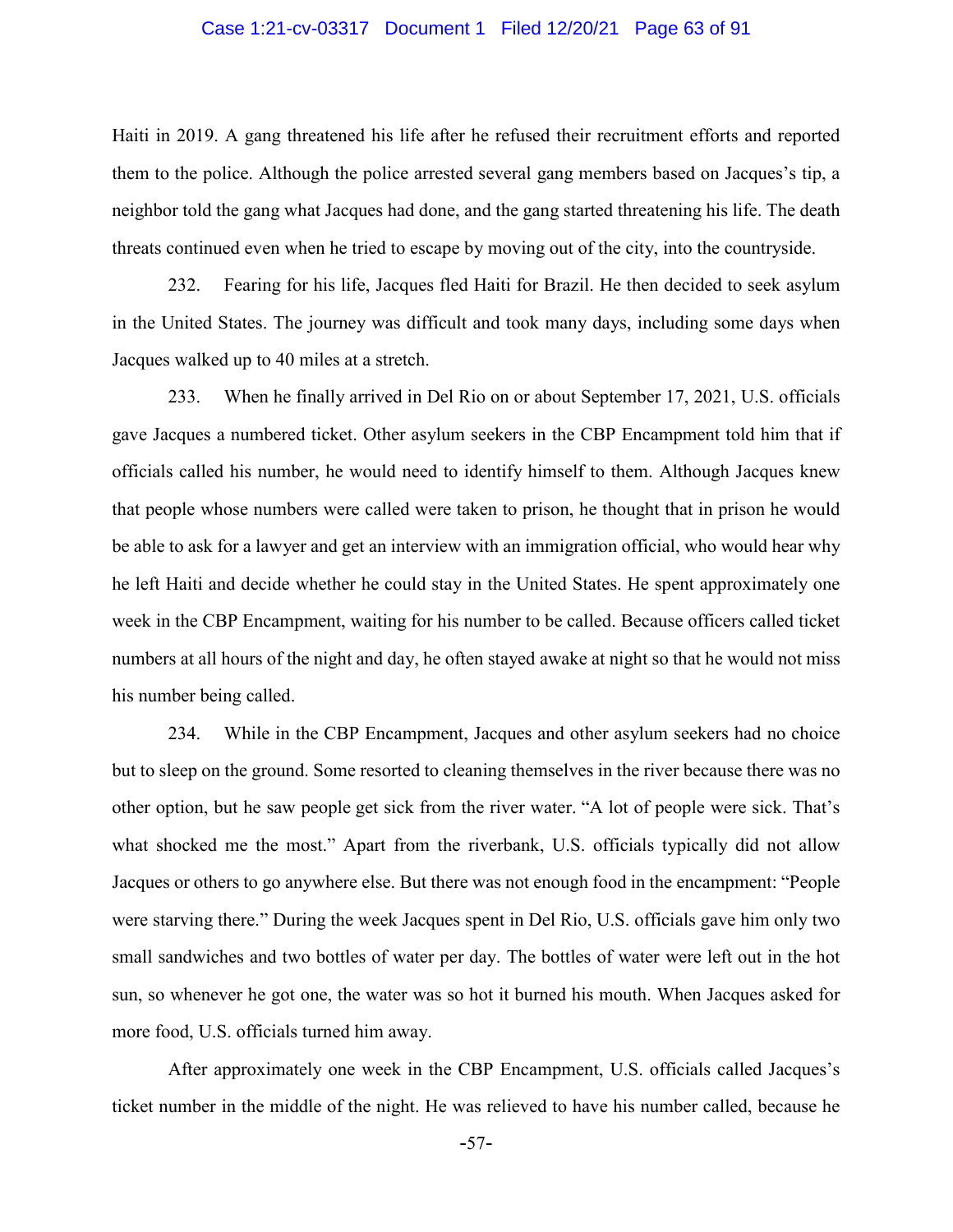### Case 1:21-cv-03317 Document 1 Filed 12/20/21 Page 64 of 91

thought his chance to ask for asylum had finally come.

235. Instead, Jacques was sent to two detention facilities. U.S. officials conducted a short interview and took his biometrics, but at no point did they ask him if he was afraid to return to Haiti or if he intended to seek asylum in the United States; nor was he allowed to ask questions or say anything other than answer the officials' questions. At the second detention facility, the officials did not provide Jacques with bedding, a change of clothing, or an opportunity to shower or brush his teeth. Jacques slept on the floor with around thirty other individuals. Generally, he was given only two pieces of bread and two water bottles each day.

236. After Jacques had been detained for approximately four days at the second facility, U.S. officials woke him up at midnight and placed him on a bus. They refused to tell Jacques where they were being taken. When Jacques asked whether he was being taken back to Haiti, U.S. officials said no. "They lied to us." Jacques did not realize he was being expelled to Haiti until he was shackled with chains across his ankles, thighs, and hands and put on the airplane. "It was absolutely terrible; I couldn't do anything. The situation made me cry. I felt helpless." When he realized that he was being deported, Jacques tried to tell officials on the plane that he could not return to Haiti because he faced danger there. But the officials said there were too many Haitians in the United States, so he had to go back.

237. When Jacques landed in Haiti, he was terrified that the gang would find out he was back and carry out their death threats. He immediately went into hiding, where he has been ever since, because he does not currently have enough money to leave Haiti. As a result, even though he got sick with a bad flu he contracted after being expelled, he has not been able to get any medical treatment. Because his life is in danger, Jacques plans to travel to the United States to seek asylum again.

#### **E. Plaintiffs Esther and Emmanuel Doe**

238. Esther fled Haiti in 2017 due to threats to her life because of her family's political connections. After Esther's family suffered home invasions and threats of violence from a gang supporting a rival political party, Esther's father decided to send her to Chile for her own safety.

-58-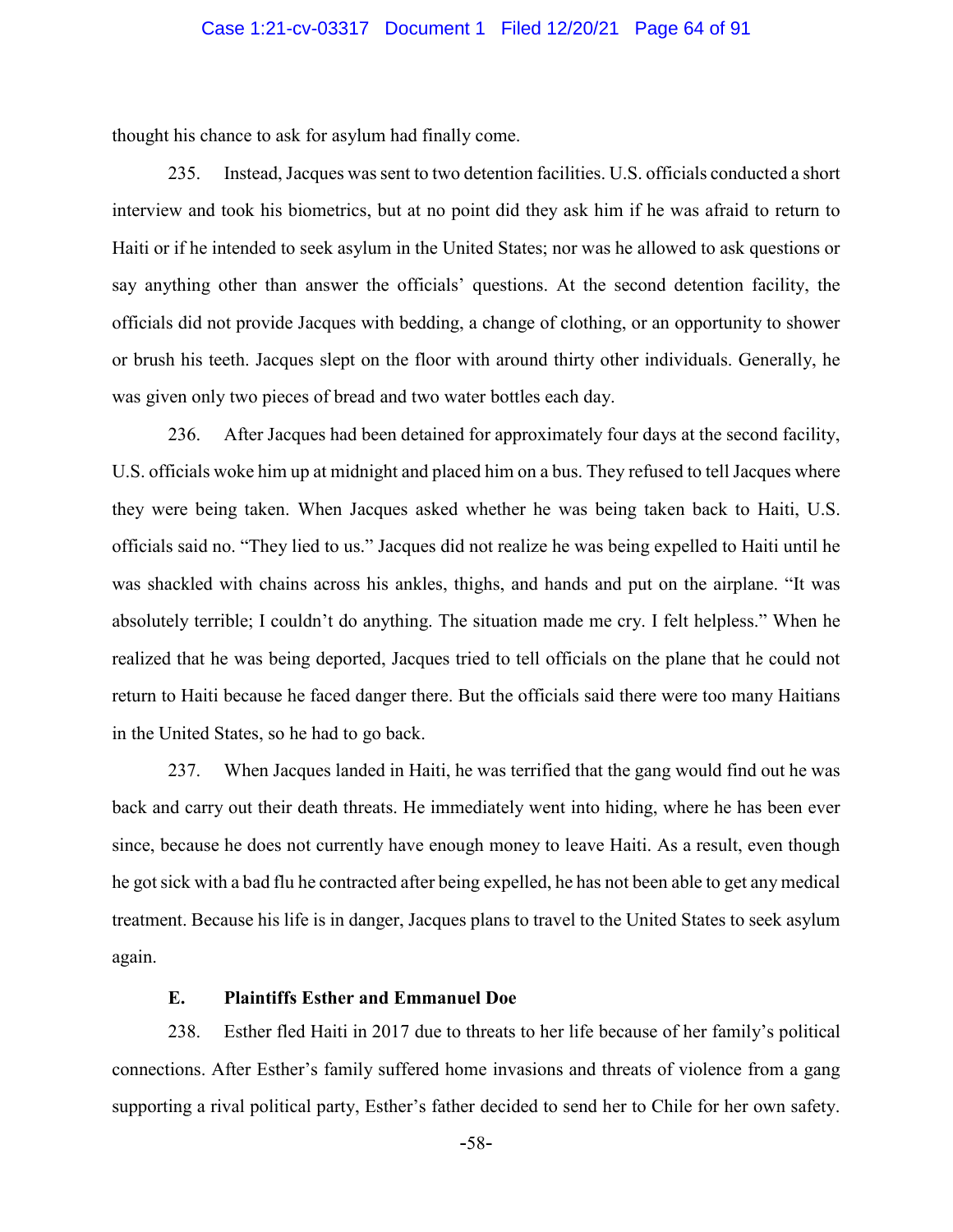Emmanuel joined her there in 2018.

239. Esther and Emmanuel lived in Chile and had a baby there. They struggled to survive in Chile, where they were unable to obtain permanent residence, and also faced repeated threats and extortion from drug dealers who targeted them because they were Haitian. Esther and Emmanuel decided to seek asylum in the United States, where they hoped that they could build a new life with their child.

240. On or about September 18, 2021, Esther, Emmanuel, and their then-fifteen monthold son crossed the U.S. border near Del Rio. When they arrived at the CBP Encampment, a U.S. immigration official gave them a numbered ticket. They observed that U.S. officials would call out numbers, and people with those numbers on their tickets would identify themselves and be taken away from the camp. Esther and Emmanuel believed that when their number was called, they could request the opportunity to remain in the United States.

241. In the CBP Encampment, the family slept on the ground and their son became sick with diarrhea and fever. U.S. officials distributed almost no baby-appropriate food, and Esther's son went hungry. Despite her fear of Mexican immigration officials, Esther crossed the river alone because she was desperate to find food for her sick and hungry son.

242. Esther bought what she could on the Mexico side of the river and tried to hurry back to the encampment. But when she was in the middle of crossing the river, she was charged by CBP officers on horseback yelling, "Go back to Mexico!" Although she shouted in English that she had a baby who was in the CBP Encampment, they told her "no, go back to Mexico." She had to run backwards towards Mexico to avoid being trampled by the horses. It was only because the officers then turned their horses to chase other migrants in the river that Esther was able to pass by them and reunite with her family.

243. For several more days in the encampment, Esther, Emmanuel, and her family slept on the ground and went hungry. Her son had constant diarrhea and developed a high fever. Eventually Esther's son was so ill that she twice sought help at a medical tent where there were personnel who appeared to be doctors. Visiting the doctors was an incredibly hurtful experience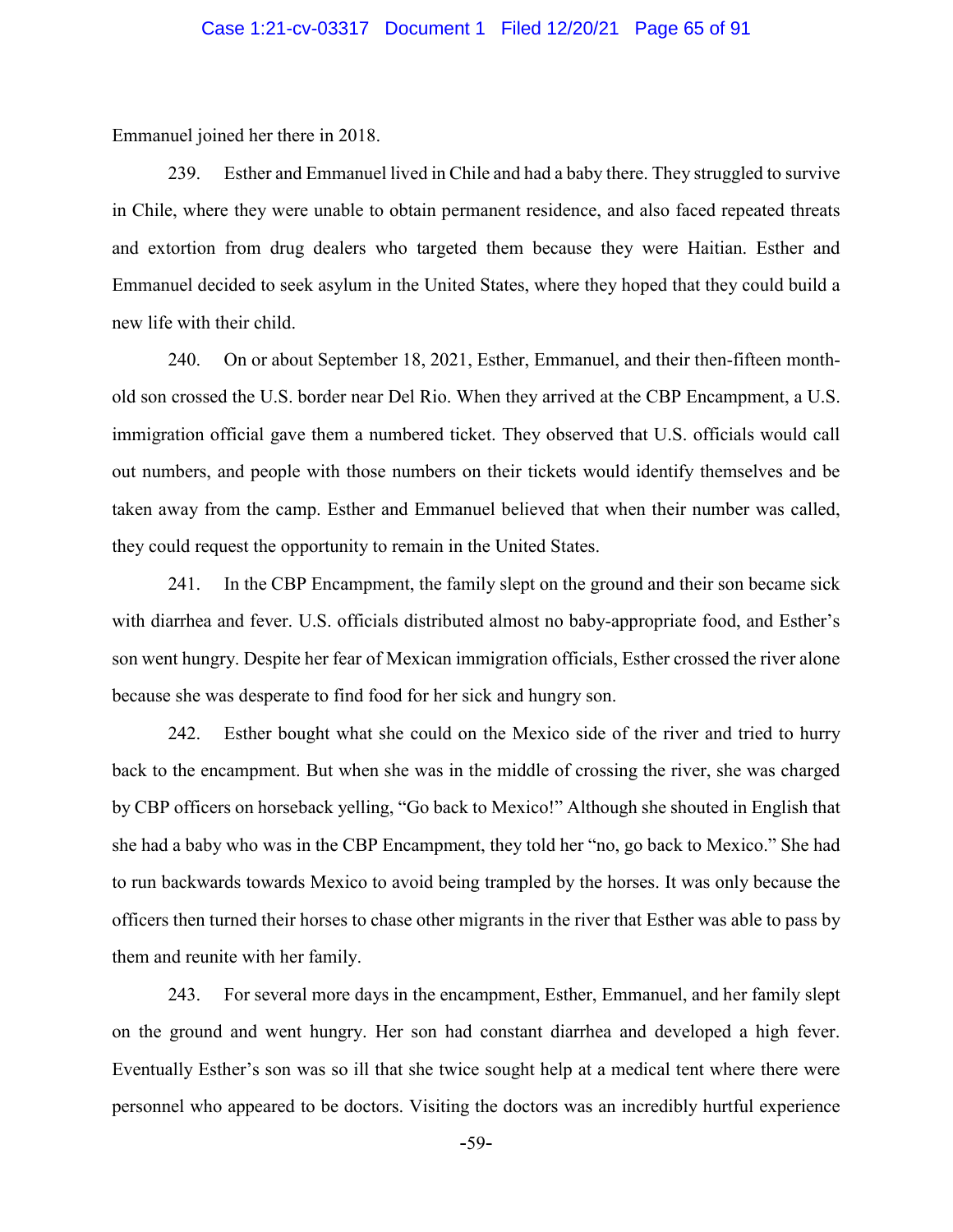### Case 1:21-cv-03317 Document 1 Filed 12/20/21 Page 66 of 91

for Esther, because the medical personnel treated her baby "like he was nothing." Instead of paying attention to and treating her son, they kept taunting her by asking Esther when her number would be called so that she would be put in jail and then deported. Eventually they gave her some liquid drops and some ice gel packs for his fever, but they did not appear to help.

244. Esther and Emmanuel saw the numbers in the encampment dwindle as people's numbers were called and they were taken away. Finally, Esther and Emmanuel were awoken early in the morning by officials calling for people to get on the "last" bus. It was clear that officials were trying to clear the encampment. But they were afraid of being sent back to Haiti because of the threats of violence made against their family, and knew it was safer for them to cross the river back to Mexico than to get on the bus and be expelled.

245. Esther, Emmanuel, and their son are currently living in precarious conditions in Mexico. Emmanuel has already been attacked a knifepoint, and Esther feels very visible, and vulnerable, as a Haitian in the Mexican town where they are renting a room. They plan on waiting until conditions are safer before returning to the United States to seek asylum.

#### **F. Plaintiffs Samuel and Samentha Doe**

246. Samuel is a primary school teacher and credit union employee who fled Haiti in 2016 after being attacked by a rival political party and receiving death threats by armed men at his workplace. After seeking safety in Chile, he saved enough money for his wife Samentha and their son to join him. Samuel, Samentha, and their family struggled in Chile, where they faced discrimination. Around July 2021, Samuel, Samentha, their eight-year-old son, and their one-yearold daughter, who was born in Chile, began their journey to the United States to seek asylum.

247. On or about September 16, 2021, the family arrived at the CBP Encampment. U.S. officials gave Samuel a numbered ticket and told him to go with the officials when his number was called. He believed that would be his opportunity to speak with U.S. immigration officials.

248. While in the CBP Encampment, Samuel, and his family struggled. Because there was no shelter from the extreme sun, wind, and large amounts of dirt in the air, people had to search for branches to create shade for themselves. His family slept on the ground.

-60-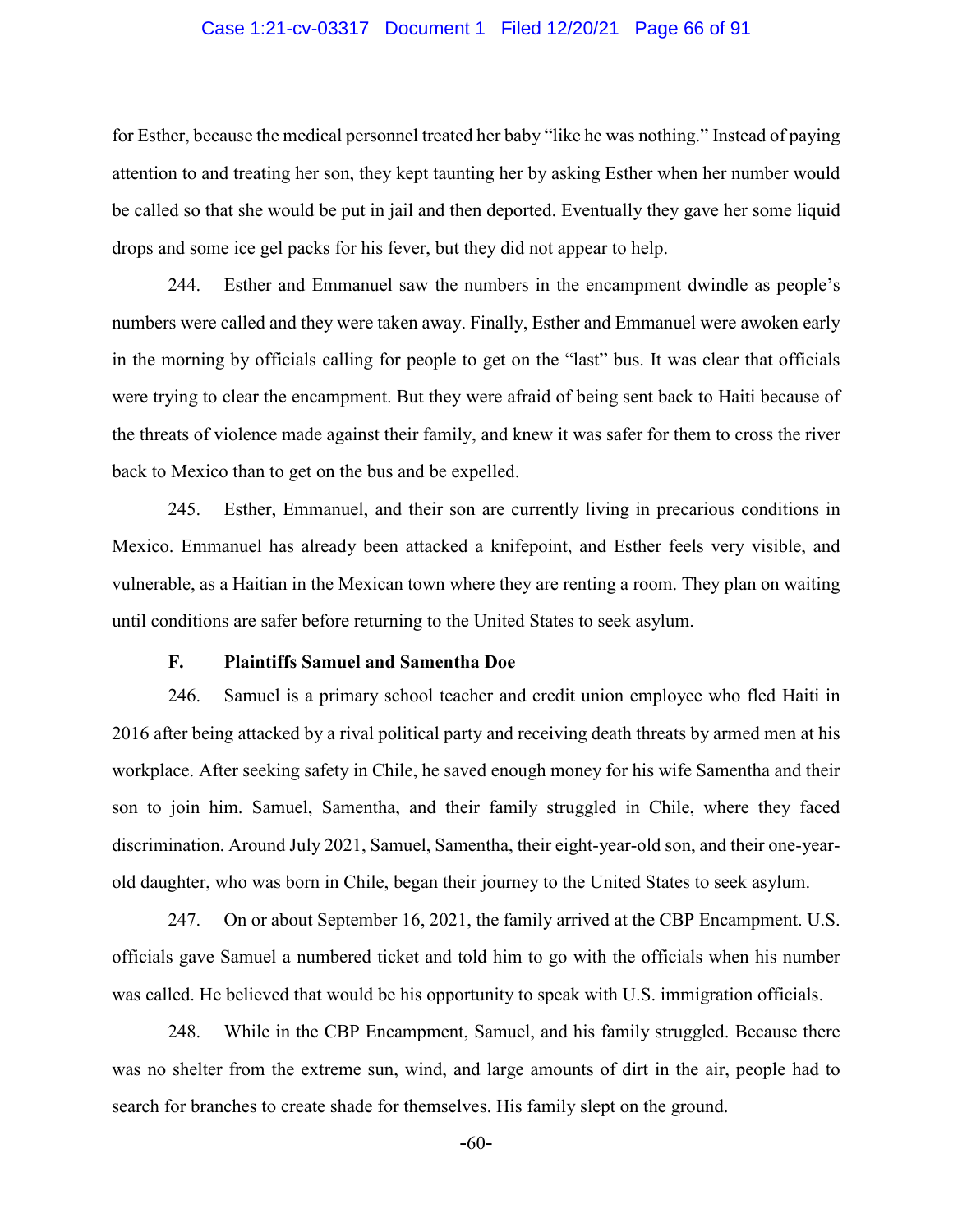### Case 1:21-cv-03317 Document 1 Filed 12/20/21 Page 67 of 91

249. The family also suffered from the lack of food at the encampment. When Samuel and his family first arrived, there was no food available for them to eat. As U.S. officials began handing out food and water, Samuel waited in line with hundreds of others to receive a bottle of water and a piece of bread or tortilla. As he waited for food, Samuel observed that the officials distributing the food taunted the asylum seekers by throwing water bottles at them. Samuel recalls, "It was humiliating. It felt like at home how you would throw food for chickens on the floor. That's how they treated us." The food that his family received in the CBP Encampment was not enough to sustain them. "It felt like they did enough so we wouldn't die but no more than that. It felt like a nightmare."

250. Because of the wind and large amounts of dirt in the air, Samuel and Samentha's young daughter became very sick with diarrhea, vomiting, and coughing. She became so ill that Samuel pleaded for help from a U.S. official at the encampment. The official said they could not help them and suggested Samuel give his daughter water.

251. As Samuel and his family waited longer in the CBP Encampment, they began to fear what would happen when their number was called. Samuel and Samentha had heard that people who had their numbers called went to be processed by immigration officials thinking that they were going to be released, but instead were sent back to Haiti. Samuel knew that if his family was returned to Haiti, they would die there.

252. Samuel took their eight-year-old son to the river to clean himself. Officers on horseback showed up and chased after the migrants by the river. Terrified, Samuel's son ran from the horses, fell, and injured his eye, which then became painfully inflamed. After seeing mounted officers charge at migrants returning from Mexico with food, Samuel knew that his family had to leave the CBP Encampment as quickly as possible to protect his children.

253. Given how ill their children were, the lack of food in the CBP Encampment, their encounter with mounted officers, and the possibility of being expelled to danger in Haiti, Samuel and Samentha felt their only choice was to cross the river back into Mexico. At no point while they were in the CBP Encampment did Samuel or Samentha have an opportunity to tell U.S.

-61-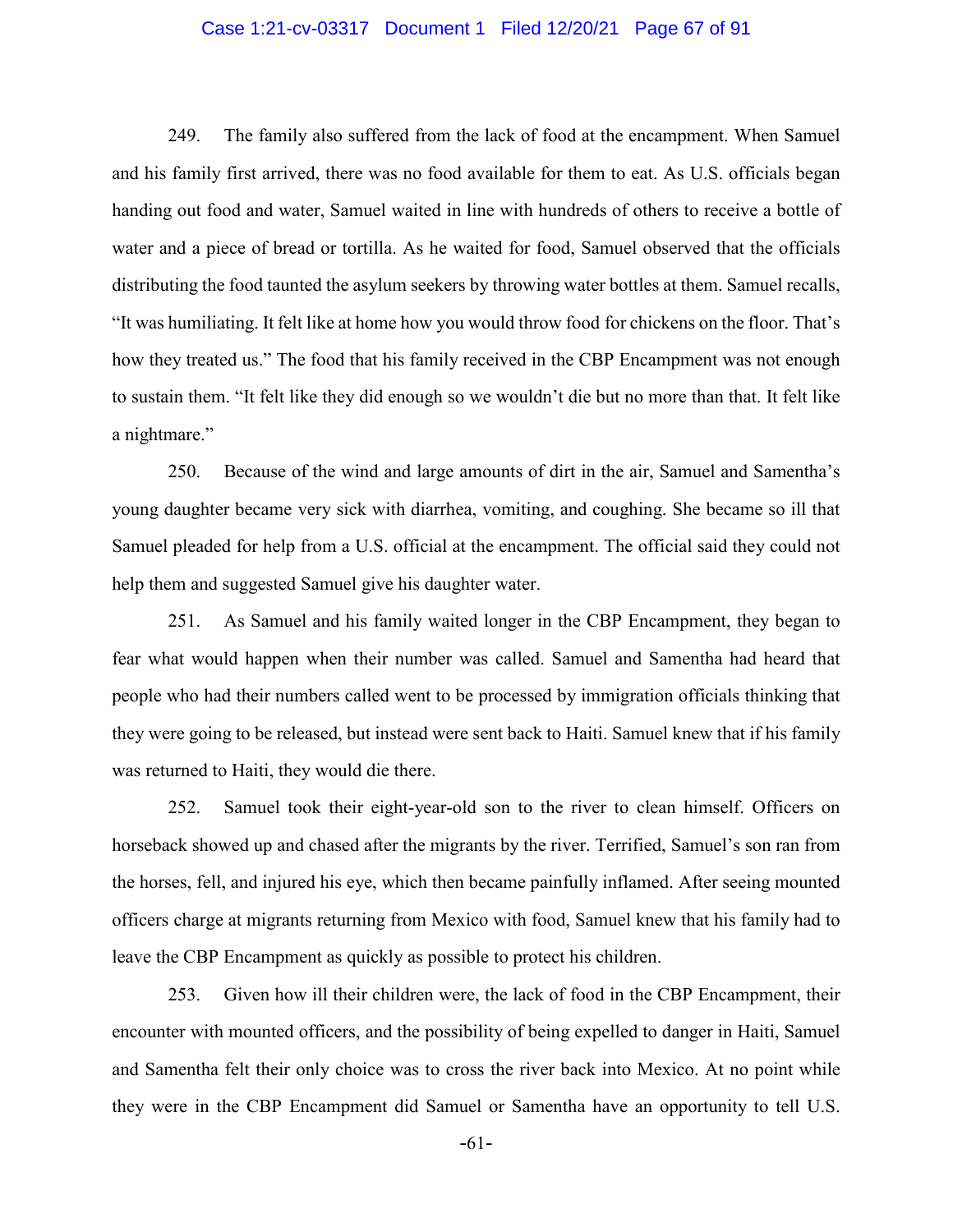### Case 1:21-cv-03317 Document 1 Filed 12/20/21 Page 68 of 91

immigration officials that they were afraid to return to Haiti and wished to seek asylum.

254. After initially staying at a shelter in Mexico, Samuel, Samentha, and their children were expelled from the shelter. They continue to live in precarious conditions in Mexico. Samuel's son suffers from the painful eye condition he developed in the CBP Encampment. Samuel and Samentha fear that if their family returns to Haiti, they will be killed. "If we were to go back to Haiti, we are 99.9 percent dead. So there was no way I would take that risk." They hope to seek asylum in the United States and plan to return to the border when they can safely do so.

#### **G. Plaintiff Paul Doe**

255. Paul was pursuing a degree in economics in Haiti but was forced to flee the country in 2017 after a gang associated with a dominant political party threatened his life because Paul refused to work for them to pay off an uncle's debt. The gang had killed Paul's uncle when he could not repay money he owed. Opposed to the gang's activities and unwilling to engage in their violence, Paul fled Haiti to seek safety in Chile. "I had to leave Haiti because I either had to be involved with the gang, or die. Those were my only two options."

256. Paul traveled from Chile to the United States to seek asylum because it remains his hope that he can live without constant fear that he or his family might be attacked or killed. On or about September 17, 2021, Paul arrived at the CBP Encampment and was directed to a tent with officers who gave him a ticket with a number on it. They told him to wait under the bridge until his number was called. Other asylum seekers explained that Paul would be taken on a bus to a detention center when his number was called.

257. For approximately the next week, Paul waited in the CBP Encampment for his number to be called. The conditions in the encampment were some of the hardest he has ever endured. Paul was forced to sleep on the ground in the dust without even a blanket. For the first several days Paul was at the CBP Encampment, officials gave him no more than a bottle of water and a tortilla each day. Often the water was undrinkable because it had been left sitting out in the sun. Around the fifth day, the officials began giving out a portion of rice and beans with the tortilla, and sometimes a box of juice. The food, however, gave him diarrhea, and when he sought medical

-62-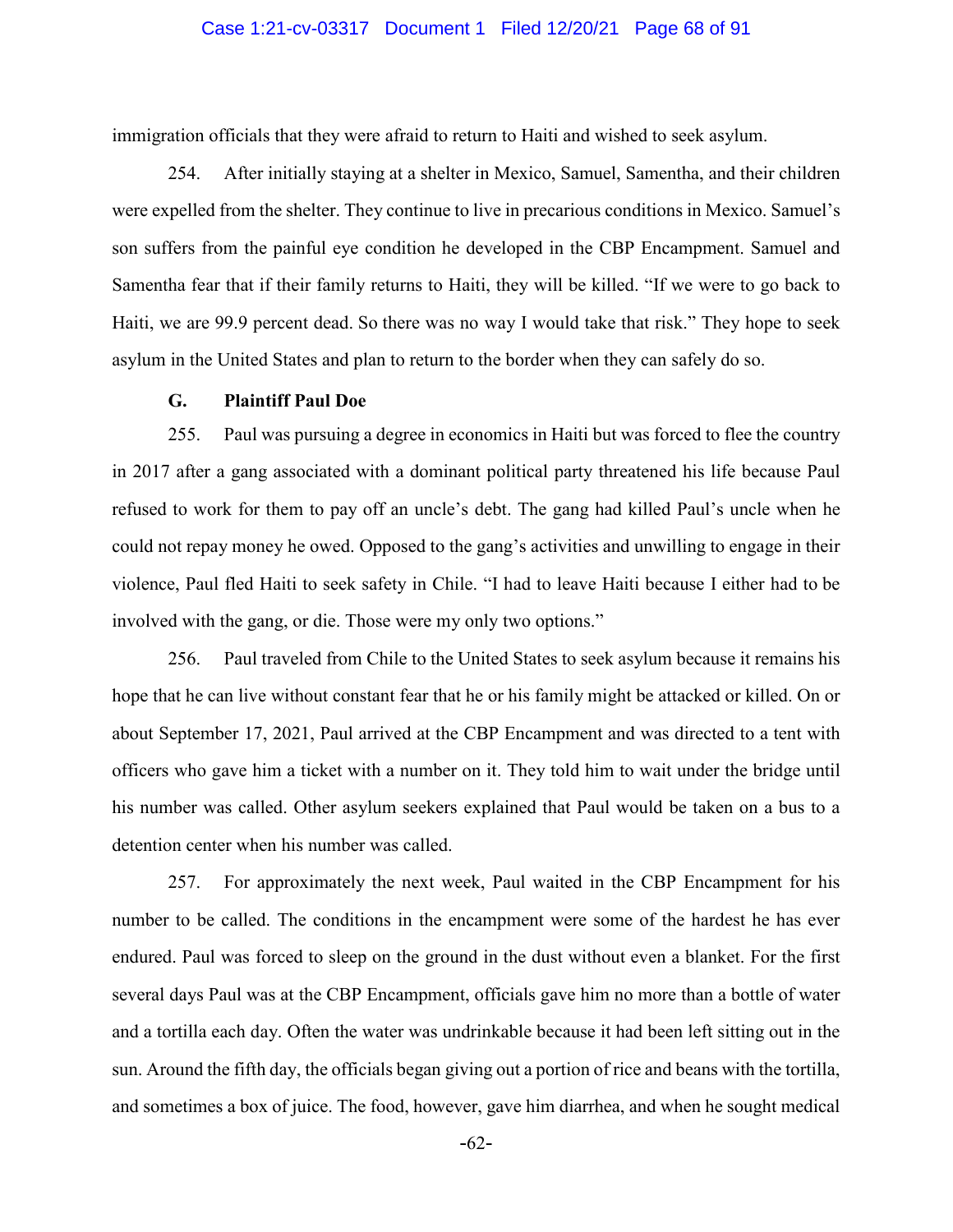#### Case 1:21-cv-03317 Document 1 Filed 12/20/21 Page 69 of 91

treatment, a doctor only gave him a pill that had no effect. Paul soon noticed it appeared to be the same pill that the doctors gave to anyone seeking care. Although he continued to feel ill, Paul did not seek medical care because everyone was given the same pill, regardless of symptoms.

258. Paul eventually became so hungry that he decided to cross the river to get food in Mexico. He also hoped to get medicine for a friend's sick baby. As Paul reached the river, he observed U.S. officers beating asylum seekers returning to the CBP Encampment and pushing them back into the river. When Paul attempted to cross using a rope that had been set up to aid migrants through the river, officers deliberately cut the rope, threw it back into the river, and told Paul and others that they could not cross. Paul was forced to walk and swim downstream until he could cross safely.

259. Paul was never asked by U.S. immigration officials if he had a fear of return to Haiti or provided an opportunity to request asylum while in the CBP Encampment. As Paul started seeing people leave the encampment, he understood that they were being deported. A U.S. official told him that "the U.S. is not a money tree – you can't just come here and get money."

260. Paul knew that if he were to be sent back to Haiti, the gang would kill him. He felt that he had no choice but to go back to Mexico and wait there for another opportunity to seek asylum in the United States. What troubles Paul most about his experience in the CBP Encampment is that a country he has dreamed about since he was child had humiliated him and so many others from his country, rather than providing them refuge.

261. In Mexico, Paul regularly encounters discrimination. It was incredibly difficult for him to find a room to rent—after being denied by approximately ten people advertising rooms for rent, he finally found someone willing to rent to him. Paul has also been unable to find work. He has applied to approximately six workplaces that advertised they were hiring, but when Paul applied, he was told they were no longer hiring. Without a job, Paul worries about how he will survive. He has been stopped by the police multiple times and questioned about who he is and where he is going. He now avoids going outside as much as possible.

-63-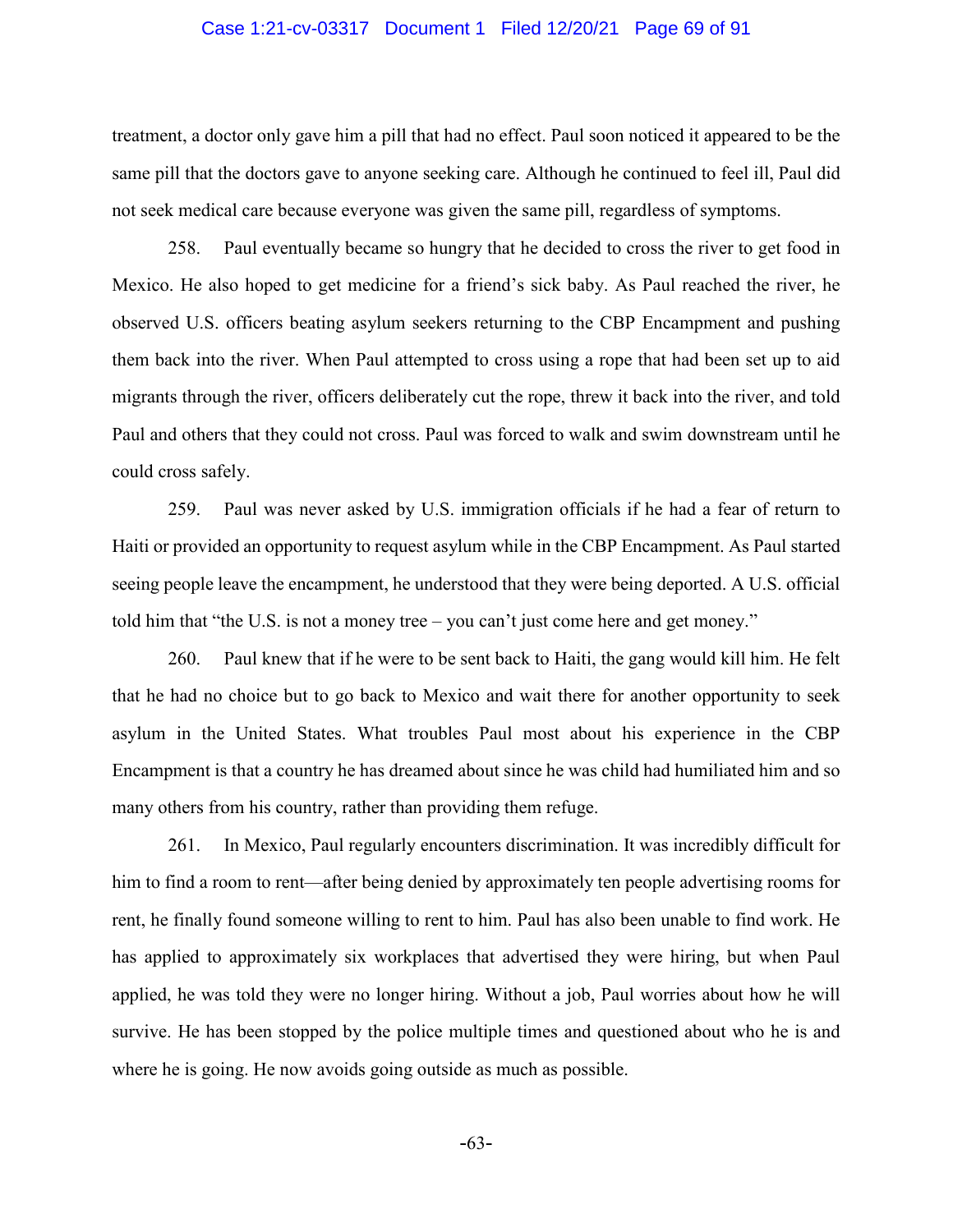### **VII. Haitian Bridge is harmed by the application of the Title 42 Process and Haitian Deterrence Policy in Del Rio.**

262. The application of the Title 42 Process and Haitian Deterrence Policy to Haitian asylum seekers in the CBP Encampment has impaired Haitian Bridge's normal programming and resulted in a diversion of organizational and programmatic resources.

263. The abuse of Haitians in Del Rio has put severe strain on Haitian Bridge's ability to carry out its work and mission. Haitian Bridge is one of the primary organizations at the center of the massive humanitarian and legal response to the detention, inhumane treatment, and unlawful expulsion of thousands of Haitian and other Black migrants in the CBP Encampment pursuant to the Title 42 Process and Haitian Deterrence Policy. Haitian Bridge diverted six of its nine fulltime staff and one full-time contractor to respond to the crisis. A majority of these staff continue to devote significant time to issues flowing from Defendants' application of these policies in Del Rio and have not been able to resume normal work on Haitian Bridge's existing projects.

264. Following media reporting that thousands of Haitians were coming to Del Rio to seek immigration relief, Haitian Bridge's Executive Director Guerline Jozef arrived in Del Rio on September 18, 2021. She was the first responder to the crisis; no other humanitarian organization was present on the ground at that time.

265. As the first responder, and as a Haitian Creole-speaking organization with Haitian staff, Haitian Bridge was compelled to devote substantial resources to provide and coordinate assistance to the thousands of migrants in Del Rio. Haitian Bridge quickly sent staff to Del Rio. Although Defendants did not allow any of these staff to enter the CBP Encampment to directly assist asylum seekers, Haitian Bridge's staff worked quickly to organize an on-the-ground emergency response. Haitian Bridge coordinated culturally sensitive humanitarian services and transportation for individuals permitted to leave Del Rio and arranged support in Haiti to receive the thousands of asylum seekers being expelled there. It also coordinated communications inquiries with the media and received members of Congress, Haitian-American elected officials, and members of Haitian consulates seeking to protect the interests of Haitian nationals. Haitian Bridge staff organized and led advocacy efforts with the federal government in an unsuccessful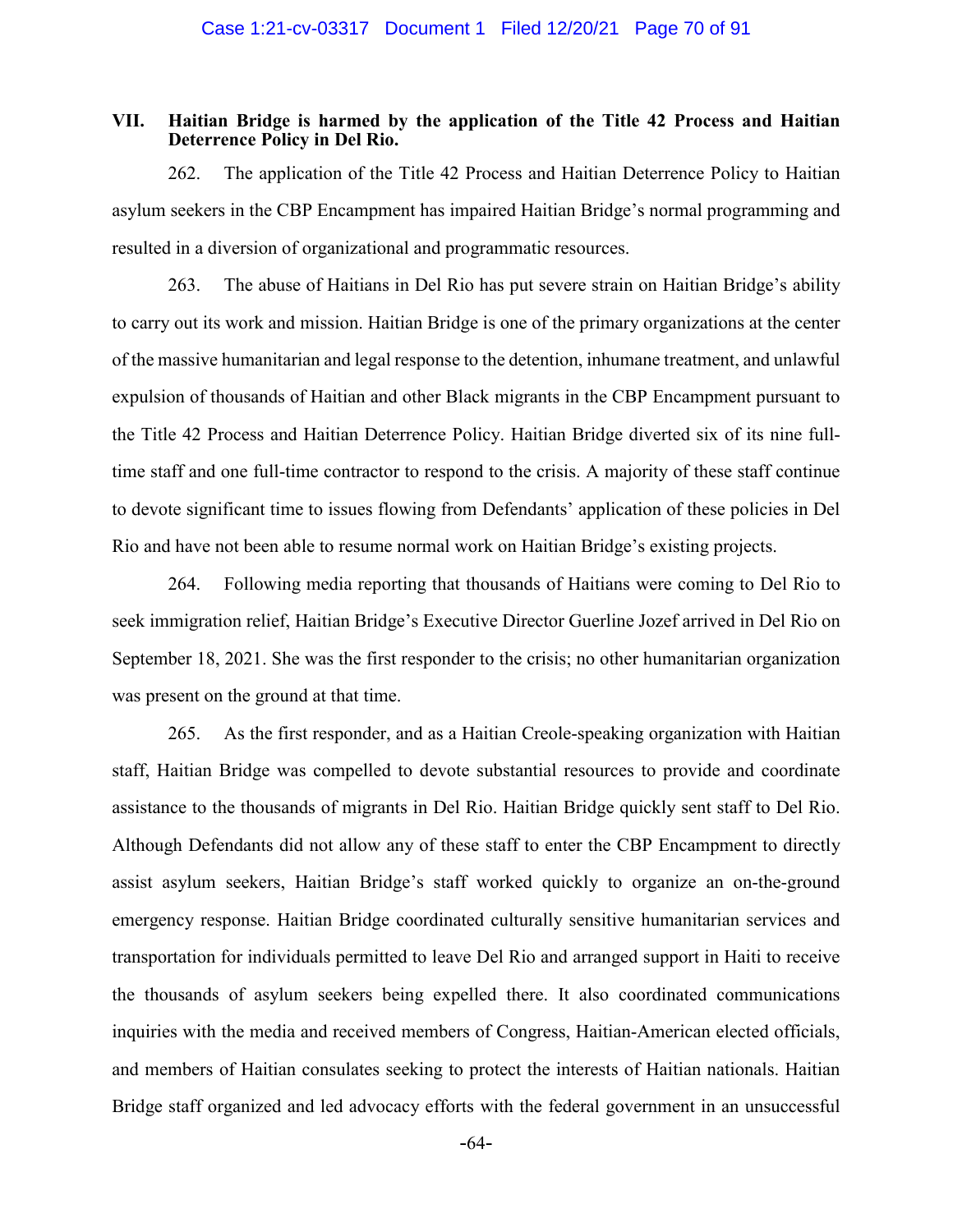#### Case 1:21-cv-03317 Document 1 Filed 12/20/21 Page 71 of 91

attempt to slow or stop expulsion flights and to develop a more humane response that safeguarded the rights of Haitians in the CBP Encampment and in detention facilities.

266. On September 24, 2021, Secretary Mayorkas announced that there were no longer any migrants in the CBP Encampment. But DHS Defendants' mass expulsion of thousands of asylum seekers did not end Haitian Bridge's response work. Even after the camp was cleared, Haitian Bridge staff continued to receive delegations of Haitians and other Black leaders in Del Rio. The numerous human rights violations that Haitian Bridge staff observed at and around the CBP Encampment, including physical assaults and the denial of basic necessities to Haitian asylum seekers, compelled Haitian Bridge staff to travel to Ciudad Acuña and elsewhere in Mexico to interview individuals and gather evidence of these human rights violations.

267. Haitian Bridge continues to divert resources in response to the government's abusive actions. Haitian Bridge continues to provide legal and humanitarian support to affected individuals and respond to media inquiries and speaking requests related to Del Rio.

268. This response effort continues to take a toll on Haitian Bridge, its staff, and their ability to advance Haitian Bridge's mission. Several Haitian Bridge staff members worked in excess of 80–100 hours a week for several weeks, and lost several nights of sleep because of additional work from the crisis in Del Rio. Many of Haitian Bridge's core projects have been delayed since the government began detaining and expelling asylum seekers from the CBP Encampment in min-September. To date, Haitian Bridge staff members responding to the abuses in Del Rio, particularly Black staff members, have suffered and continue to suffer trauma from the brutal anti-Black racist treatment and injustice they witnessed in Del Rio.

269. The need to respond on an emergency basis to the treatment of Haitian migrants at Del Rio has impaired Haitian Bridge's ability to keep up with existing demands for its services. For example, a key program component of Haitian Bridge's work involves assisting Haitians in the United States with their applications for Temporary Protected Status, which protects individuals from deportation and enables them to receive work authorization and permission to travel. But this work has largely stalled since September 2021. Haitian Bridge has had to postpone

-65-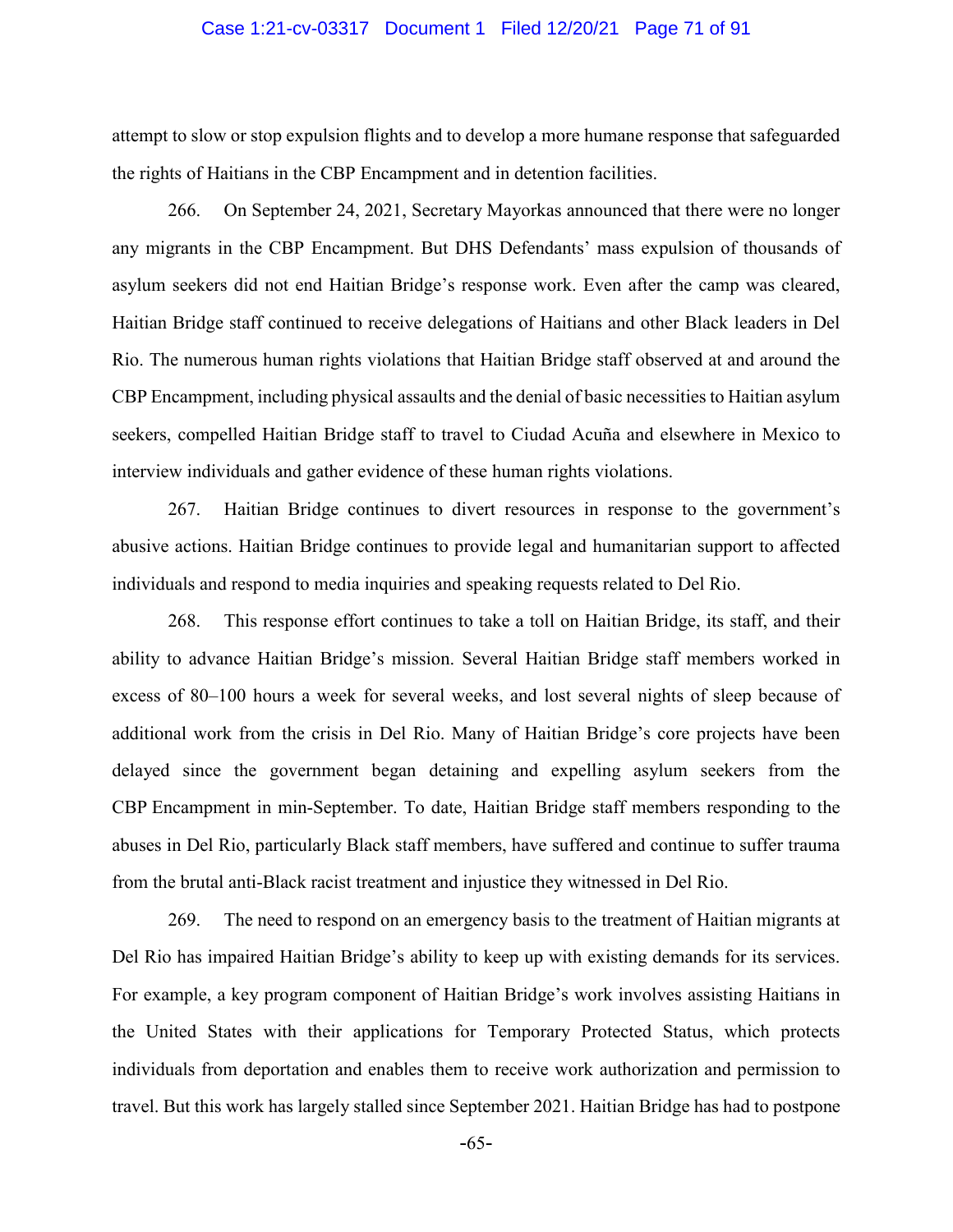#### Case 1:21-cv-03317 Document 1 Filed 12/20/21 Page 72 of 91

several clinics and has not been able to move forward work in preparing a manual and trainings to enable lawyers and law school clinics to provide this assistance around the country. Haitian Bridge has also not been able to complete dozens of TPS applications, with serious adverse consequences for their clients, who consequently have been unable to receive work authorization.

270. The events at the CBP Encampment and aftermath also strained Haitian Bridge's legal support and case management capacity. Haitian Bridge was forced to organize a national hotline to coordinate efforts and respond to hundreds of calls from Haitian asylum seekers in detention centers across the country and who had just been released from the Del Rio Encampment. In order to scale and staff this hotline, Haitian Bridge had to stall several ongoing projects.

#### **CLASS ALLEGATIONS**

271. Individual Plaintiffs bring this action pursuant to Federal Rules of Civil Procedure 23(b)(1) and (b)(2) on behalf of themselves and a class of all other persons similarly situated. The proposed class is defined as all Haitian, or presumed Haitian, individuals who (1) sought access to the U.S. asylum process<sup>[15](#page-71-0)</sup> in or around the CBP Encampment near the Del Rio Port of Entry between September 9 and 24, 2021, and (2) were denied access to the U.S. asylum process.

272. Individual Plaintiffs seek to represent the class for all claims.

273. This action meets all Rule 23(a) prerequisites for maintaining a class action.

274. The class is so numerous that joinder of all members is impracticable. *See* Fed. R. Civ. P. 23(a)(1). Between approximately September 9 to 24, 2021, at least 15,000 migrants, the vast majority of whom were Haitian or Black and seeking asylum in the United States, arrived at the U.S. border and were detained in the CBP Encampment near the Del Rio Port of Entry. DHS Defendants used the Title 42 Process to expel at least 10,000 asylum seekers in the encampment

<span id="page-71-0"></span><sup>&</sup>lt;sup>15</sup> As used in the proposed class definition, "asylum" and "asylum process" are understood to encompass the statutory and regulatory processes by which any noncitizen may seek all relevant forms of non-refoulement relief available under U.S. immigration laws, including asylum, withholding of removal, and relief under the Convention Against Torture. *See* 8 U.S.C. §§ 1158, 1231, 1231 note.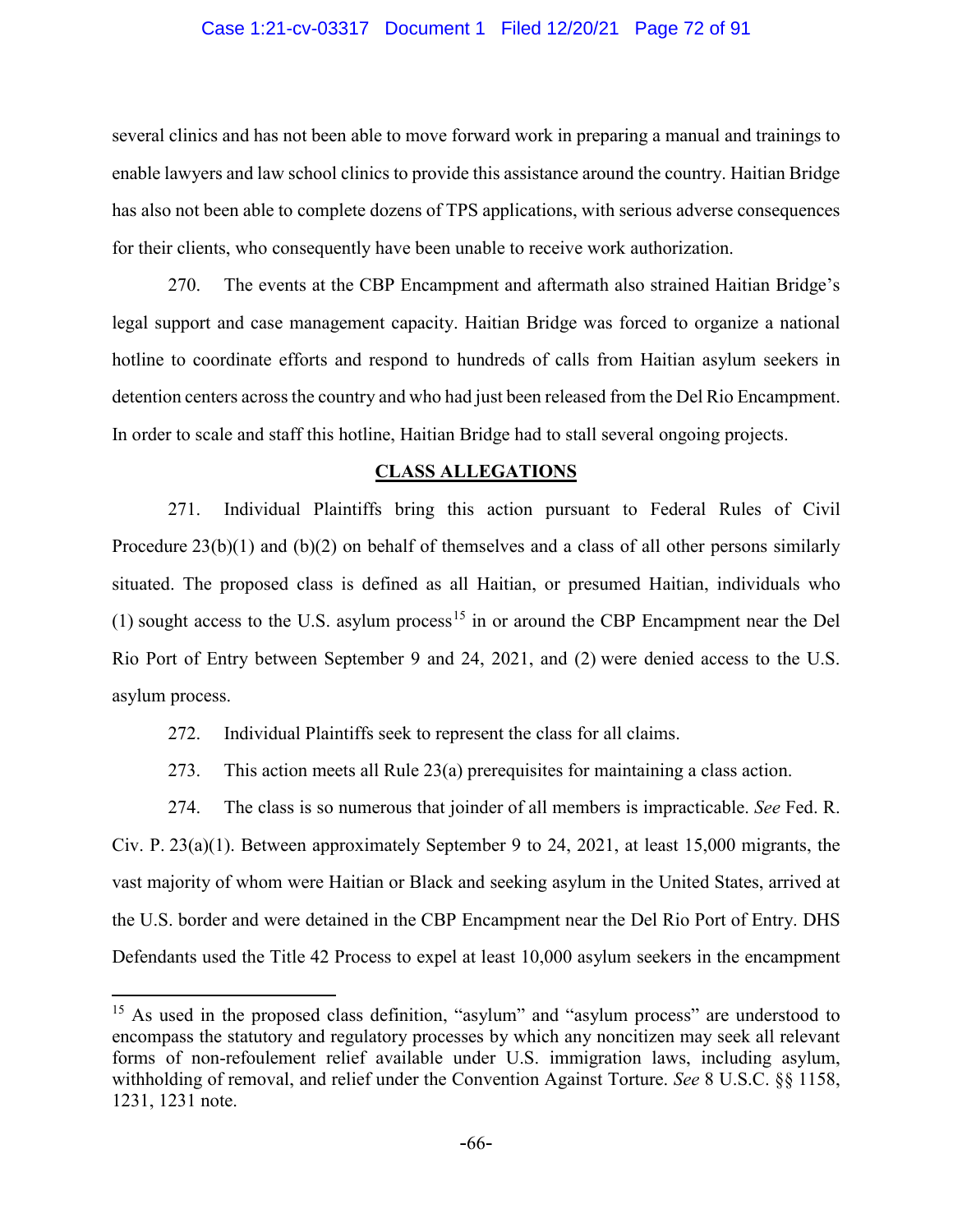### Case 1:21-cv-03317 Document 1 Filed 12/20/21 Page 73 of 91

to Haiti or Mexico. Each of these individuals was deprived of access to the U.S. asylum process by Defendants' Title 42 Process and the Haitian Deterrence Policy. Joinder is made further impracticable because class members expelled to Haiti or Mexico generally do not have stable living conditions.

275. There are questions of law and fact that are common to the class. *See* Fed. R. Civ. P. 23(a)(2). Class members allege common harms resulting from adoption and application of Defendants' Title 42 Process and the Haitian Deterrence Policy: all class members were seeking access to the U.S. asylum process, processed in the field pursuant to the CBP Capio Memo, deprived of basic necessities in the CBP Encampment, expelled to Haiti or Mexico, and denied legal rights, including their right to access the U.S. asylum process.

276. All class members assert the same legal claims. These claims raise numerous questions of fact and law common to all class members, including: whether Defendants are engaged in the conduct alleged herein; whether class members are treated differently from similarly situated asylum seekers based on class members' race or nationality in violation of the Fifth Amendment; whether the application of the Title 42 Process and Haitian Deterrence Policy to class members is motivated by discriminatory intent on the basis of race or national origin, in violation of the Fifth Amendment; whether class members are deprived of their substantive and procedural due process rights under the Fifth Amendment by Defendants' Title 42 Process and Haitian Deterrence Policy; whether Defendants fail to consider important issues, including the right to non-refoulement and the danger to human life and welfare resulting from field processing asylum seekers, when issuing and implementing the Title 42 Process and Haitian Deterrence Policy; whether Defendants fail to consider important issues or consider improper factors when applying the Title 42 Process and Haitian Deterrence Policy to class members; whether 42 U.S.C. § 265 authorizes the summary expulsion of asylum seekers; whether the Title 42 Process applied to class members conflicts with the INA; whether the Title 42 Process applied to class members conflicts with FARRA; whether the summary expulsion of class members pursuant to the Title 42 Process violates the United States' non-refoulement obligations under the INA; whether class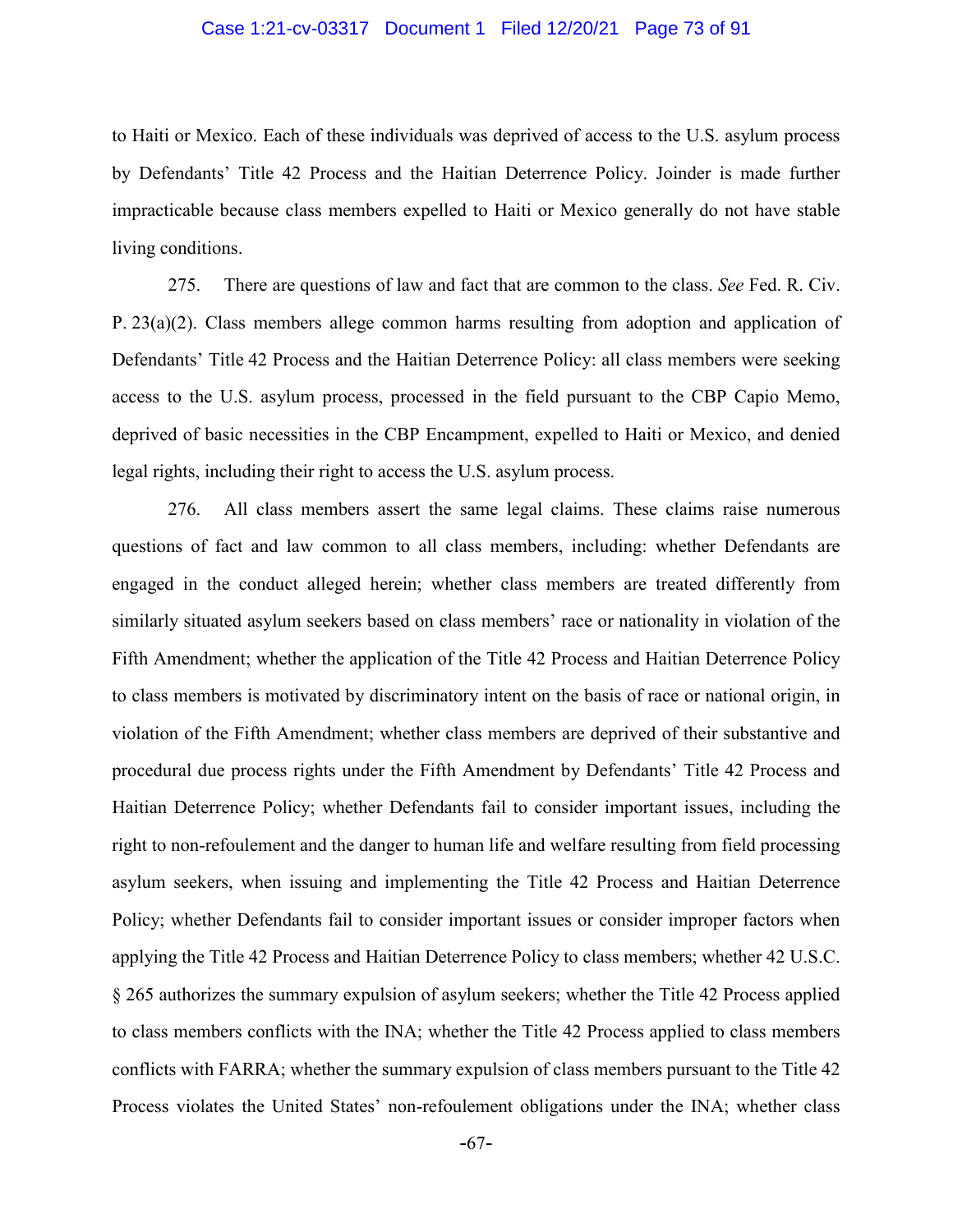### Case 1:21-cv-03317 Document 1 Filed 12/20/21 Page 74 of 91

members suffer harm as a result of Defendants' conduct; and whether class members are entitled to equitable and declaratory relief. These shared common facts will ensure that judicial findings regarding the legality of the challenged practices will be the same for all class members.

277. Individual Plaintiffs' claims are typical of the class's claims. *See* Fed. R. Civ. P. 23(a)(3). Individual Plaintiffs and class members raise common legal claims and are united in their interest and injury. All Individual Plaintiffs, like class members, are Haitians who crossed the U.S. border at Del Rio to seek asylum and were deprived of access to the U.S. asylum process by Defendants' actions. Like class members, Individual Plaintiffs were subjected to Defendants' Title 42 Process and the Haitian Deterrence Policy: they were processed in the field pursuant to the CBP Capio Memo, subjected to dire conditions and abuse in the CBP Encampment, and expelled to Haiti or Mexico without the opportunity to apply for asylum.

278. Individual Plaintiffs are also adequate representatives of the class. *See* Fed. R. Civ. P. 23(a)(4). Individual Plaintiffs and all class members share a common interest in ensuring that they are permitted to seek asylum under U.S. immigration laws without having their constitutional or statutory rights violated by Defendants. Individual Plaintiffs also seek the same relief as the members of the class they represent. Individual Plaintiffs and class members seek, among other things, an order: (1) declaring that the application of Defendants' Title 42 Process and Haitian Deterrence Policy to detain, process, and expel class members is unlawful and violates class members' constitutional and statutory rights, (2) enjoining the continued application of these policies to class members, and (3) enjoining Defendants to return unlawfully expelled class members to the United States so they can meaningfully access the U.S. asylum process. Individual Plaintiffs have no interest that is now or may be antagonistic to the interests of the class and they will fairly and adequately protect the interests of class members as they defend their own rights.

279. Individual Plaintiffs are represented by attorneys from Justice Action Center, Innovation Law Lab, and Haitian Bridge Alliance. Counsel have demonstrated a commitment to protecting the rights and interests of noncitizens and, together, have considerable experience representing immigrants in complex and class action litigation in federal court aimed at systemic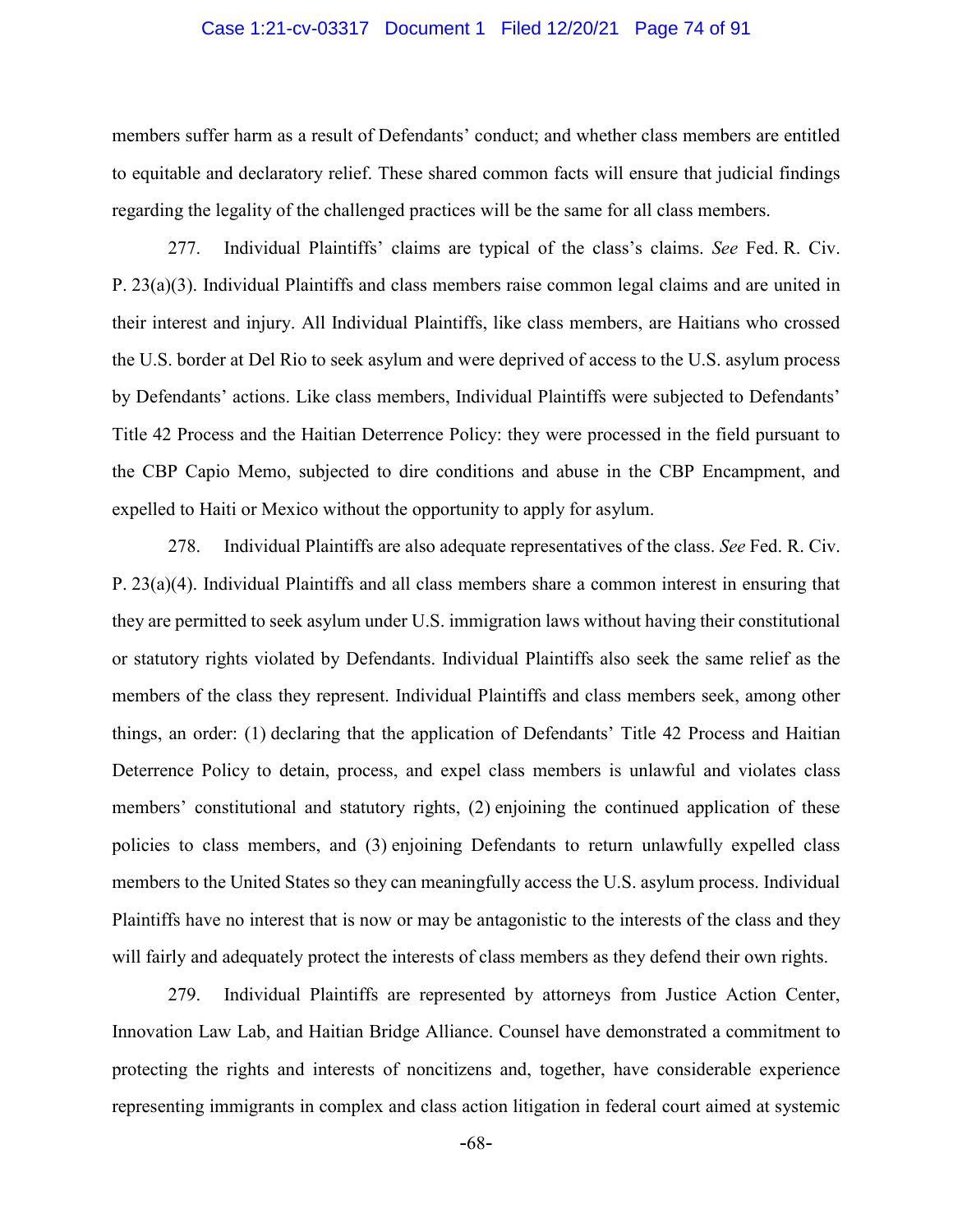### Case 1:21-cv-03317 Document 1 Filed 12/20/21 Page 75 of 91

government misconduct.

280. The class likewise meets the requirements to be certified under Rule 23(b).

281. The class may be certified under Rule 23(b)(1) because prosecution of separate actions by individual class members would create the risk of inconsistent or varying adjudications and would create incompatible standards of conduct for Defendants.

282. The class may also be certified under Rule 23(b)(2). Defendants have acted, have threatened to act, and will act on grounds generally applicable to the class by subjecting them to the unlawful application of the Title 42 Process and the Haitian Deterrence Policy, including field processing under the CBP Capio Memo, expulsion to Haiti and Mexico, and obstruction of access to the U.S. asylum process. Given Defendants' common treatment of class members, final injunctive and declaratory relief is appropriate as to the class as a whole.

## **CAUSES OF ACTION**

## **FIRST CLAIM FOR RELIEF Violation of the Due Process Clause of the Fifth Amendment (Equal Protection)** *All Plaintiffs Against President Biden and DHS Defendants*

283. Plaintiffs reallege and incorporate by reference each allegation contained in the preceding paragraphs as if set forth fully herein.

284. The Due Process Clause of the Fifth Amendment to the U.S. Constitution prohibits the federal government from denying to any person equal protection of the laws. U.S. Const. Amend. V.

285. The Due Process Clause applies to all "persons" on United States soil and thus applied to Individual Plaintiffs and similarly situated individuals during the period they were subjected to the Title 42 Process in the United States, including field processing pursuant to the CBP Capio Memo, as well as Defendants' Haitian Deterrence Policy.

286. Defendants' Title 42 Process and Haitian Deterrence Policy were implemented against Individual Plaintiffs and similarly situated individuals without regard for their health, welfare, humanitarian needs, or statutory rights. The implementation of these policies resulted in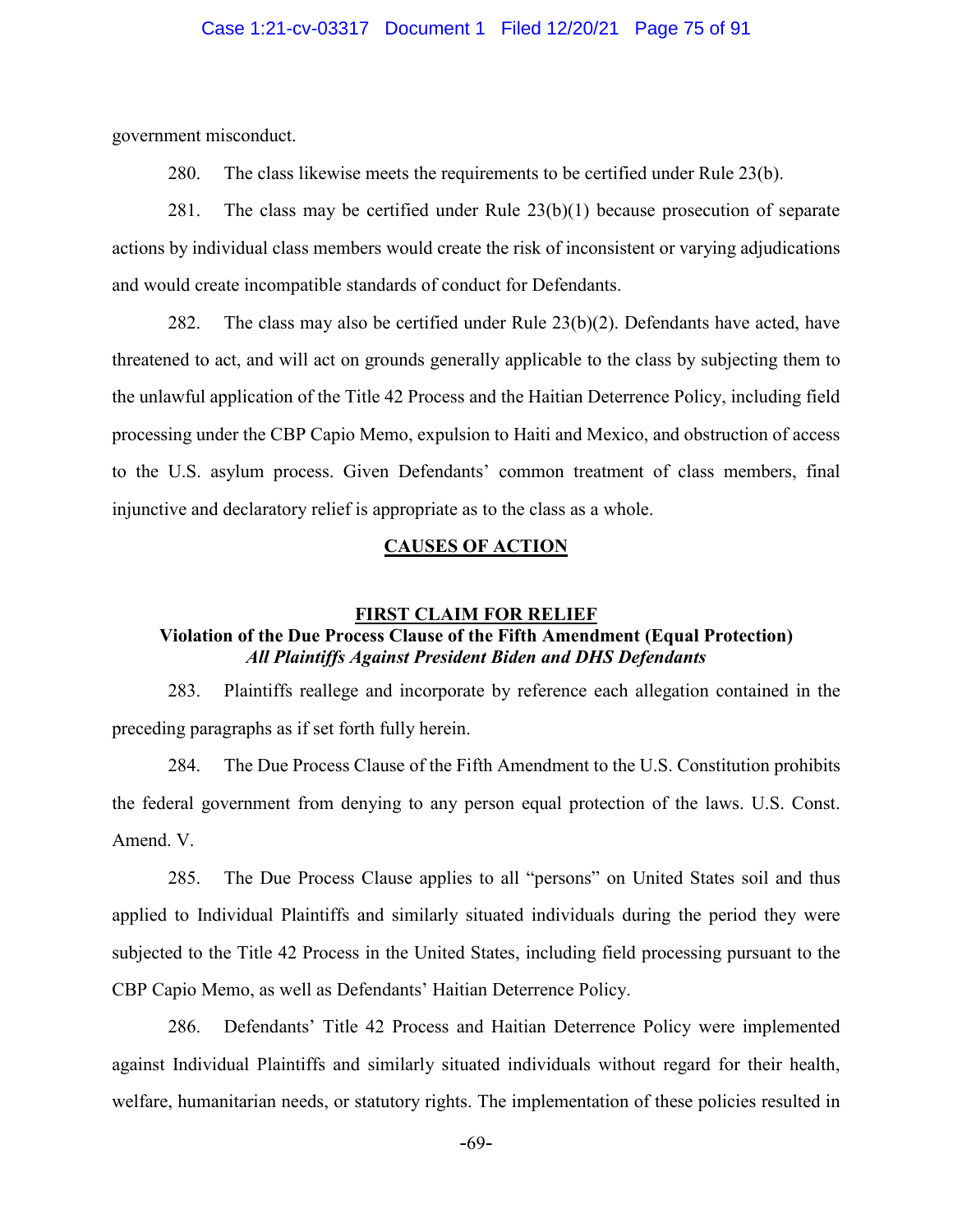### Case 1:21-cv-03317 Document 1 Filed 12/20/21 Page 76 of 91

their deprivation of basic necessities such as food, water, shelter, and medical care; the imposition of physical and psychological abuse; and the use of threats, violence, and racial slurs.

287. The adoption and implementation of the Title 42 Process and Haitian Deterrence Policy against Individual Plaintiffs and similarly situated individuals by President Biden, his staff, DHS Defendants, and DHS personnel departed from standard procedures and was motivated at least in part by discriminatory purpose based on race and presumed national origin.

288. Discrimination on the basis of race or presumed national origin in the treatment of migrants in the United States is not necessary to fulfill a compelling government interest.

289. There is a substantial risk that Individual Plaintiffs will again be subject to discriminatory treatment based on race and presumed national origin as a result of President Biden and DHS Defendants' adoption and implementation of the Title 42 Process and Haitian Deterrence Policy.

290. Defendants' conduct has impaired Haitian Bridge's programming and forced Haitian Bridge to divert resources to assist the thousands of Haitian asylum seekers harmed by Defendants' conduct.

291. Defendants' violations of the Due Process Clause cause ongoing harm to Plaintiffs.

#### **SECOND CLAIM FOR RELIEF**

## **Violation of the Due Process Clause of the Fifth Amendment (Substantive Due Process)** *All Plaintiffs Against President Biden and DHS Defendants*

292. Plaintiffs reallege and incorporate by reference each allegation contained in the preceding paragraphs as if set forth fully herein.

293. The Due Process Clause of the Fifth Amendment to the U.S. Constitution prohibits the federal government from engaging in conduct that shocks the conscience or interferes with rights implicit in the concept of ordered liberty. *See* U.S. Const. Amend. V.

294. The Due Process Clause applies to all "persons" on United States soil and thus applied to Individual Plaintiffs during the period in which they were subject to the Title 42 Process in the United States, including field processing pursuant to the CBP Capio Memo, as well as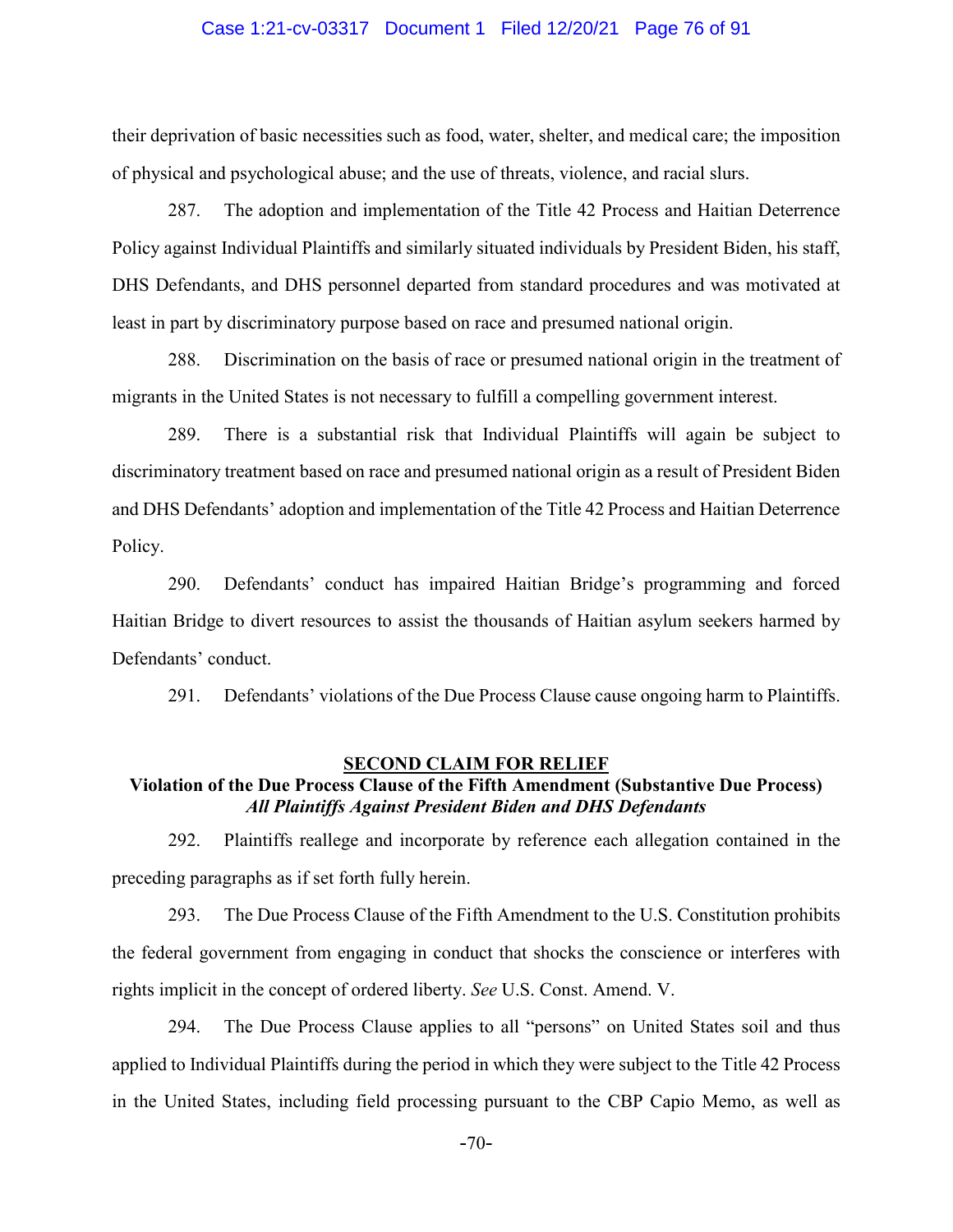Defendants' Haitian Deterrence Policy.

295. The conduct of President Biden, his staff, DHS Defendants, and DHS personnel staff in adopting and enforcing the Haitian Deterrence Policy against Individual Plaintiffs, including enforcing the Title 42 Process in Del Rio in a manner indifferent to humanitarian concerns, expelling thousands of Haitian asylum seekers as quickly as possible, and taking steps to shield such actions from accountability, was gravely unfair and so egregious and outrageous that it may fairly be said to shock the conscience.

296. DHS Defendants and President Biden therefore have violated Individual Plaintiffs' substantive due process rights.

297. There is a substantial risk that Individual Plaintiffs and similarly situated individuals will again be subject to abusive and unconscionable treatment enabled by DHS Defendants and President Biden, including in connection with Defendants' ongoing Title 42 Process and Haitian Deterrence Policy.

298. Defendants' conduct has impaired Haitian Bridge's programming and forced Haitian Bridge to divert resources to assist the thousands of Haitian asylum seekers harmed by Defendants' conduct.

299. Defendants' violations of the Due Process Clause cause ongoing harm to Plaintiffs.

### **THIRD CLAIM FOR RELIEF Violation of the Due Process Clause of the Fifth Amendment (Special Relationship)** *All Plaintiffs Against DHS Defendants*

300. Plaintiffs reallege and incorporate by reference each allegation contained in the preceding paragraphs as if set forth fully herein.

301. Under the Fifth Amendment to the U.S. Constitution, Defendants have an affirmative duty to provide for an individual's basic human needs when they "take[] that person into [their] custody and hold[] him there against his will," thereby creating a "special relationship" with that individual. *DeShaney v. Winnebago Cnty. Svcs.*, 489 U.S. 189, 199-200 (1989). When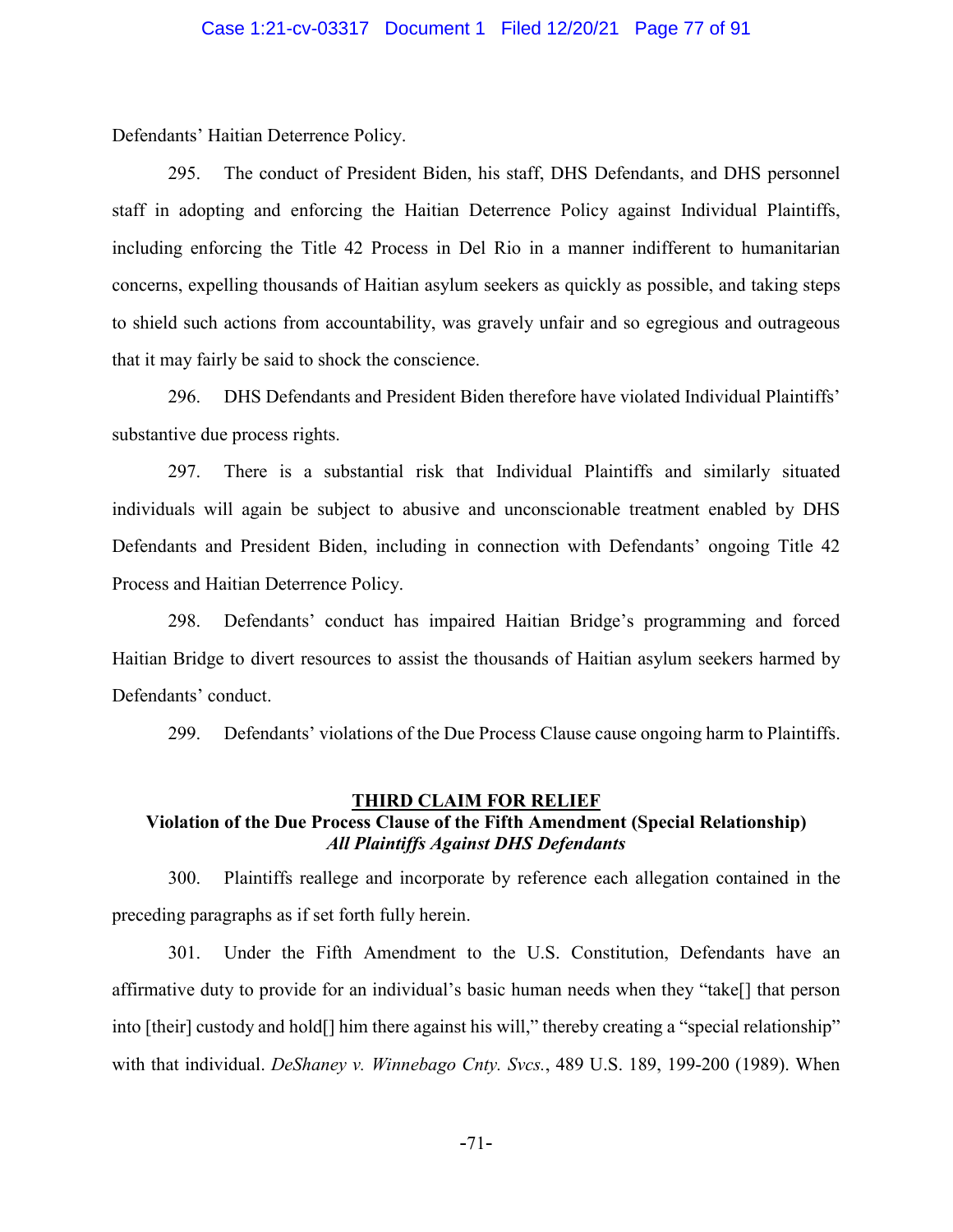### Case 1:21-cv-03317 Document 1 Filed 12/20/21 Page 78 of 91

the government "so restrains an individual's liberty that it renders him unable to care for himself," it assumes responsibility for that individual's safety and well-being. *Id.*

302. When the government has a special relationship with an individual, "'governmental "deliberate indifference" will shock the conscience sufficiently' to establish a substantive due process violation." *Harvey v. D.C.*, 798 F.3d 1042, 1050 (D.C. Cir. 2015).

303. Through their processing of Individual Plaintiffs at the CBP Encampment pursuant to the CBP Capio Memo and the Haitian Deterrence Policy, DHS Defendants and DHS personnel created a "special relationship" with Individual Plaintiffs by restraining their liberty, keeping them in DHS Defendants' custody, and rendering them unable to care for themselves. DHS Defendants therefore owed Individual Plaintiffs a heightened duty of care and protection.

304. By depriving Individual Plaintiffs in their custody of basic human needs such as adequate food, water, shelter, and medical care, as well as of the ability to act on their own behalf to meet these needs themselves, DHS Defendants and DHS personnel have acted with deliberate indifference to Plaintiffs' basic human needs and engaged in "so egregious, so outrageous, that it may fairly be said to shock the contemporary conscience." *Sacramento v. Lewis*, 523 U.S. 833, 847 n.8 (1998). The conditions in the CBP Encampment were not reasonably related to a legitimate goal and therefore unconstitutional.

305. DHS Defendants therefore have violated Individual Plaintiffs' substantive due process rights.

306. There is a substantial risk that Individual Plaintiffs will again be subject to abusive and unconscionable treatment in DHS Defendants' custody, including in connection with DHS Defendants' ongoing enforcement of the Title 42 Process and Haitian Deterrence Policy.

307. DHS Defendants' conduct has impaired Haitian Bridge's programming and forced Haitian Bridge to divert resources away from its programs to assist the thousands of Haitian asylum seekers harmed by Defendants' conduct.

308. DHS Defendants' violations of the Due Process Clause cause ongoing harm to

-72-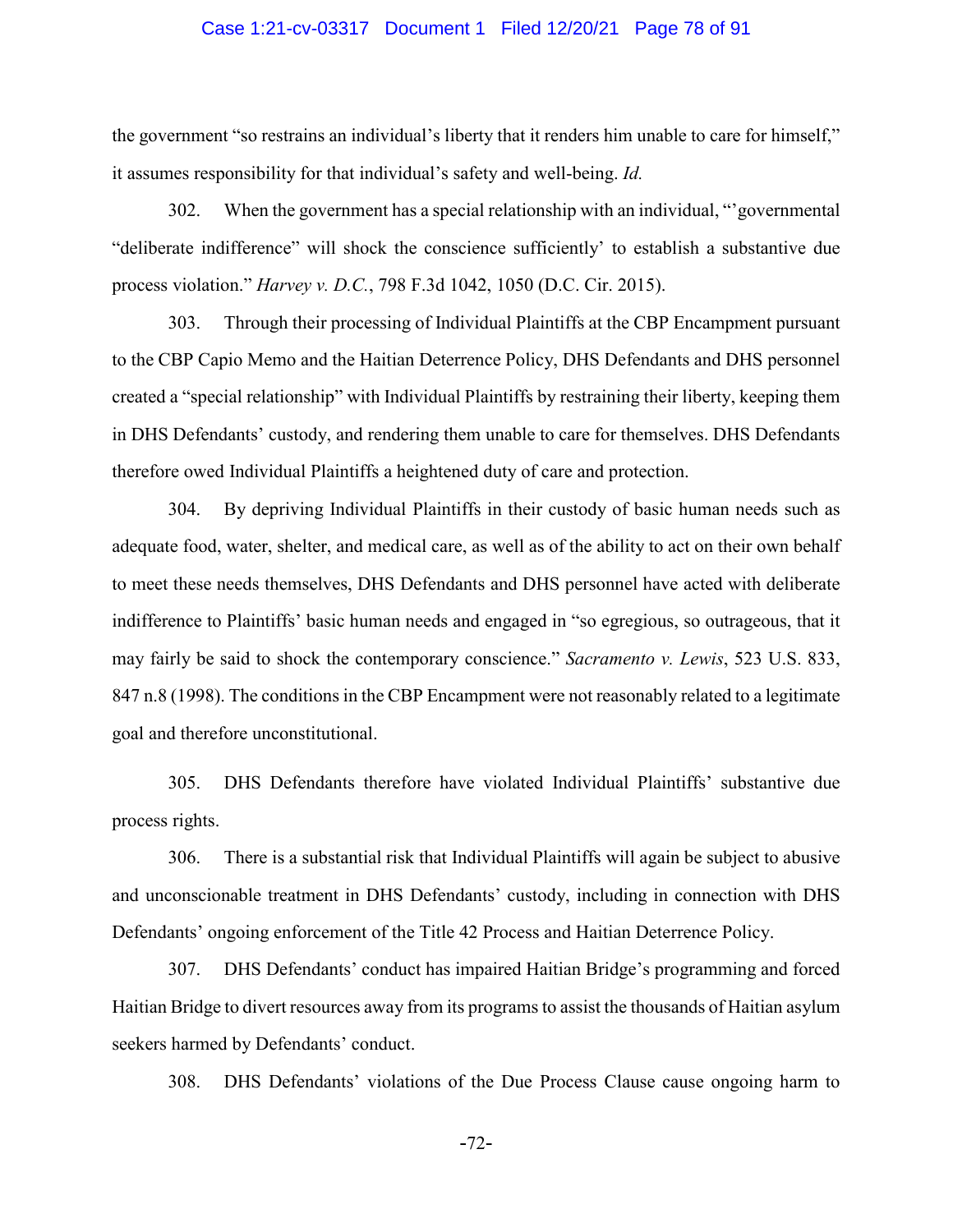Plaintiffs.

### **FOURTH CLAIM FOR RELIEF**

# **Violation of the Due Process Clause of the Fifth Amendment (Procedural Due Process)** *All Plaintiffs Against All Defendants*

309. Plaintiffs reallege and incorporate by reference each allegation contained in the preceding paragraphs as if set forth fully herein.

310. The Due Process Clause of the Fifth Amendment to the U.S. Constitution prohibits the federal government from depriving any person of "life, liberty, or property, without due process of law." U.S. Const. Amend. V.

311. Congress has guaranteed asylum seekers, including Individual Plaintiffs, a protected interest in applying for asylum, withholding of removal, and relief under the Convention Against Torture, and in not being removed to countries where they face danger, persecution, and potential loss of life. *See* 8 U.S.C. §§ 1158, 1231.

312. Individual Plaintiffs are thus entitled under the Due Process Clause of the Fifth Amendment to a meaningful opportunity to establish their potential eligibility for asylum and access other forms of relief from removal.

313. By denying Individual Plaintiffs access to the asylum process and access to other relief from removal, Defendants' conduct violates procedural due process.

314. Further, Defendants have adopted and implemented the Title 42 Process and Haitian Deterrence Policy without adequate safeguards against expulsions of asylum seekers to countries where it is more likely than not that the asylum seeker will face persecution.

315. As a result of Defendants' conduct, Individual Plaintiffs have been harmed by the denial of their access to the asylum process. Individual Plaintiffs have also been harmed by being expelled to Haiti or Mexico where they face danger.

316. Defendants' conduct has impaired Haitian Bridge's programming and forced Haitian Bridge to divert resources away from its programs to assist the thousands of Haitian asylum seekers harmed by Defendants' conduct.

-73-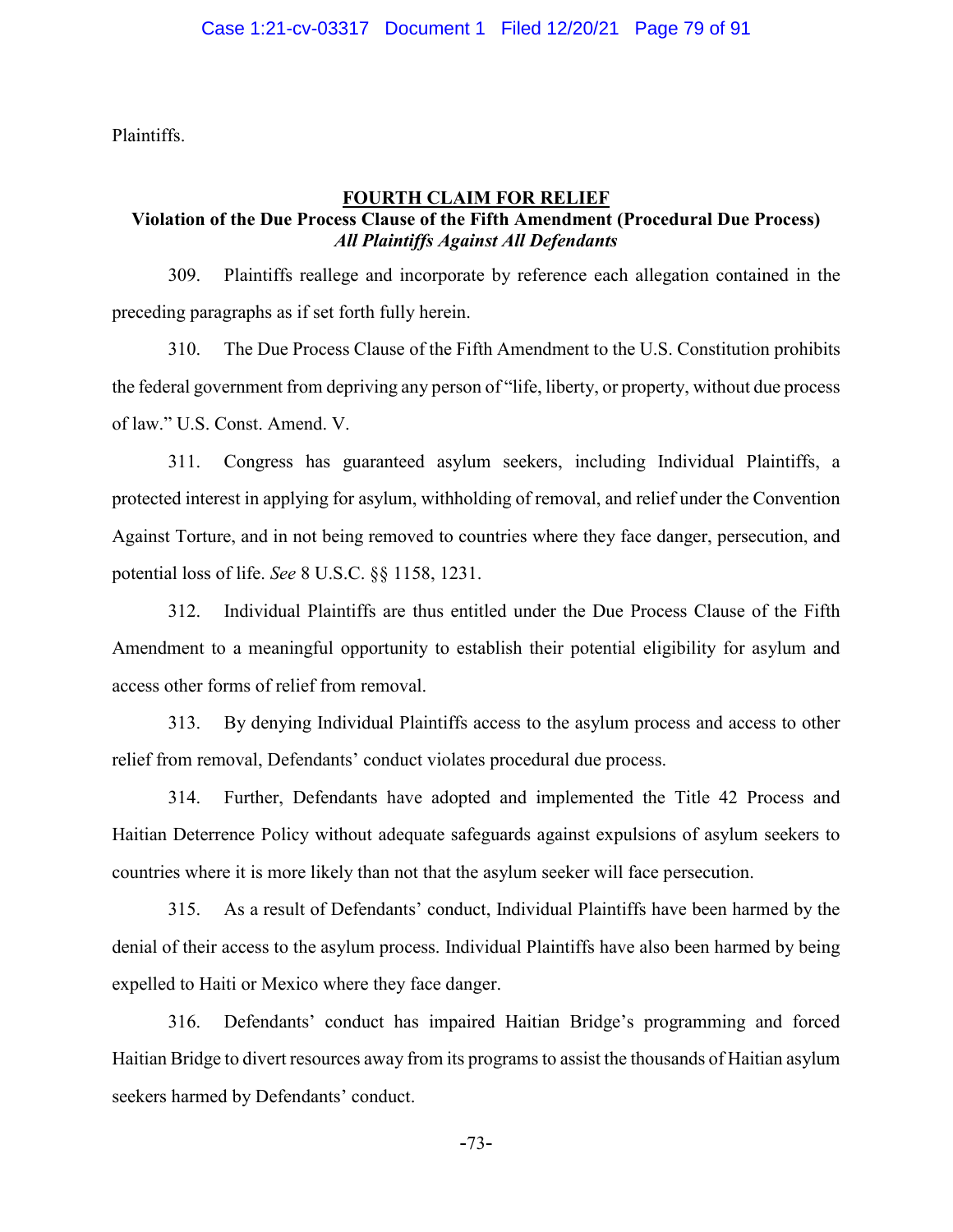### Case 1:21-cv-03317 Document 1 Filed 12/20/21 Page 80 of 91

317. Defendants' violations of the Due Process Clause cause ongoing harm to Plaintiffs.

## **FIFTH CLAIM FOR RELIEF Violation of the Administrative Procedure Act 5 U.S.C. § 706(2) Not in Accordance with Law and in Excess of Statutory Authority 42 U.S.C. § 265, 8 U.S.C. §§ 1158, 1231 (Title 42 Process)** *All Plaintiffs Against All Defendants Other Than President Biden*

318. Plaintiffs reallege and incorporate by reference each allegation contained in the preceding paragraphs as if set forth fully herein.

319. Under the APA, a court "shall . . . hold unlawful and set aside agency action" that is "not in accordance with law;" "contrary to constitutional right;" "in excess of statutory jurisdiction, authority, or limitations;" or "without observance of procedure required by law." 5 U.S.C. § 706(2)(A)-(D).

320. The Title 42 Process must be set aside because Defendants' issuance, administration, and application of the Title 42 Process is "not in accordance with law," "contrary to constitutional right," "in excess of statutory . . . authority," and "without observance of procedure required by law" in at least the following ways:

### **Contrary to the Public Health Service Act, 42 U.S.C. § 265.**

321. Defendants have relied on Title 42 of the U.S. Code, specifically Section 265, for the purported authority to issue, administer, and apply the public health orders, regulations, and memoranda underlying the Title 42 Process.

322. Title 42 of the U.S. Code and Section 265 are public health statutes and do not authorize Defendants to deny asylum seekers an opportunity to access statutory and procedural protections afforded under U.S. law, including the INA. *See* 8 U.S.C. §§ 1158, 1231.

323. Title 42 of the U.S. Code and Section 265 likewise do not authorize Defendants to expel asylum seekers from the United States or to deny asylum seekers an opportunity to access statutory and procedural protections to non-refoulement under U.S. law, including the INA.

324. Defendants have applied the Title 42 Process to expel Haitian asylum seekers in Del Rio, including Individual Plaintiffs, from the United States without affording them an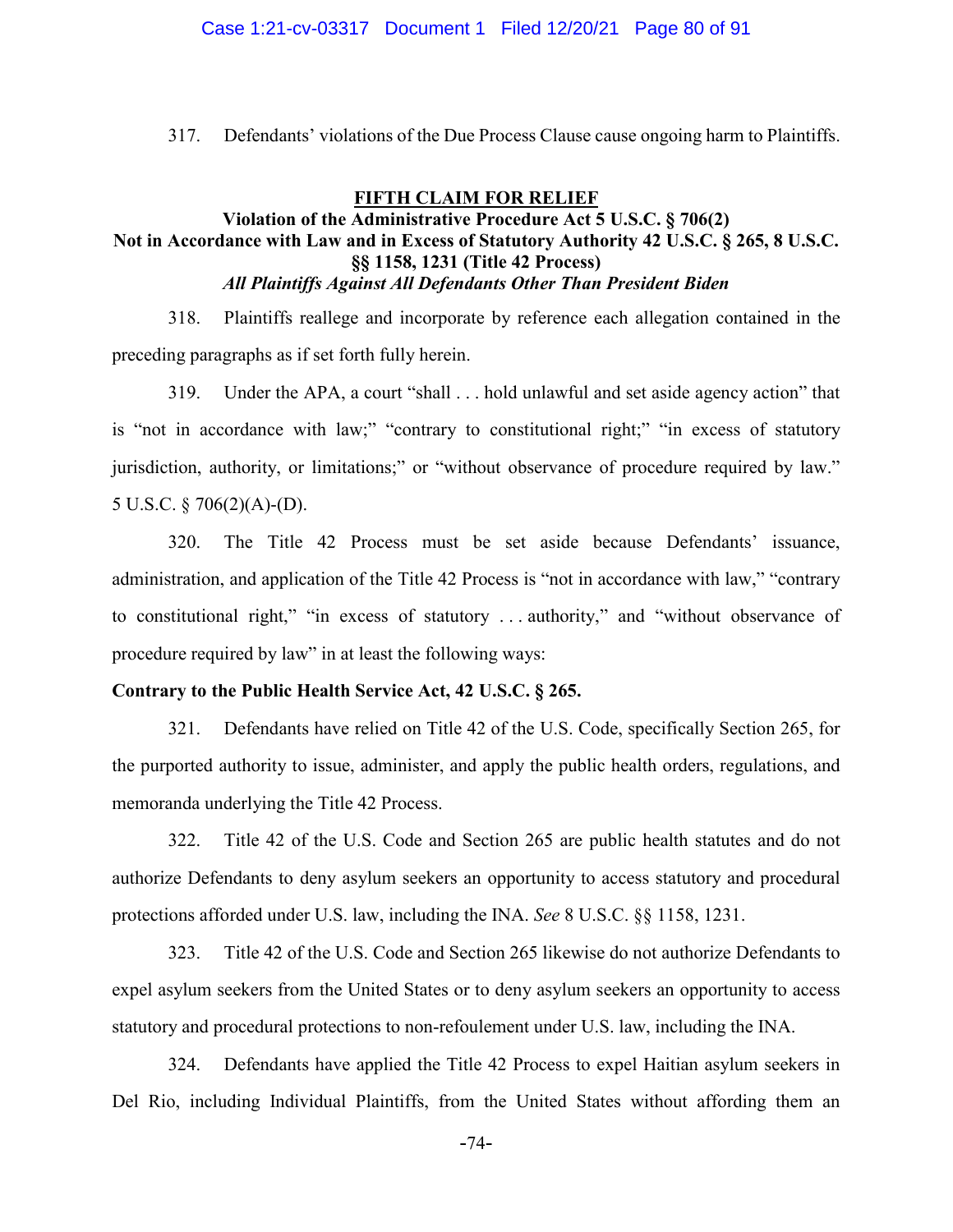### Case 1:21-cv-03317 Document 1 Filed 12/20/21 Page 81 of 91

opportunity to access statutory and procedural protections under U.S. law.

### **Contrary to the Immigration and Nationality Act, 8 U.S.C. § 1158 (Asylum).**

325. The INA provides that any noncitizen "who is physically present in the United States or who arrives in the United States (whether or not at a designated port of arrival . . .), irrespective of such [noncitizen's] status, may apply for asylum . . . ." 8 U.S.C.  $\S$  1158(a)(1).

326. Defendants have applied the Title 42 Process to prevent Haitian asylum seekers in Del Rio, including Individual Plaintiffs, from applying for asylum or otherwise accessing the statutory and procedural protections for asylum seekers under the INA and applicable U.S. law.

### **Contrary to the Immigration and Nationality Act, 8 U.S.C. § 1231 (Withholding of Removal).**

327. The international law principle of non-refoulement provides that a country has an obligation to not expel or return an individual to a country where they have a well-founded fear of persecution or serious harm.

328. The INA's withholding of removal provision codifies the United States' duty of non-refoulement. Under the INA, the United States may not remove an individual to a country where it is more likely than not that the individual's "life or freedom would be threatened in that country because of [their] race, religion, nationality, membership in a particular social group, or political opinion." 8 U.S.C. § 1231(b)(3)(A).

329. Defendants have applied the Title 42 Process to prevent Haitian asylum seekers in Del Rio, including Individual Plaintiffs, from accessing their substantive rights and any process for requesting withholding of removal under the INA and applicable U.S. law, and to expel Individual Plaintiffs without access to this mandatory safeguard. Further, Defendants have adopted and implemented the Title 42 Process without adequate safeguards against expulsions of asylum seekers to countries where it is more likely than not that they will face persecution.

# **Contrary to the Foreign Affairs Reform and Restructuring Act of 1998, 8 U.S.C. § 1231 Note (Convention Against Torture).**

330. The Foreign Affairs Reform and Restructuring Act of 1998 implements the United States' non-refoulement duties set forth in Article 3 of the Convention Against Torture. In relevant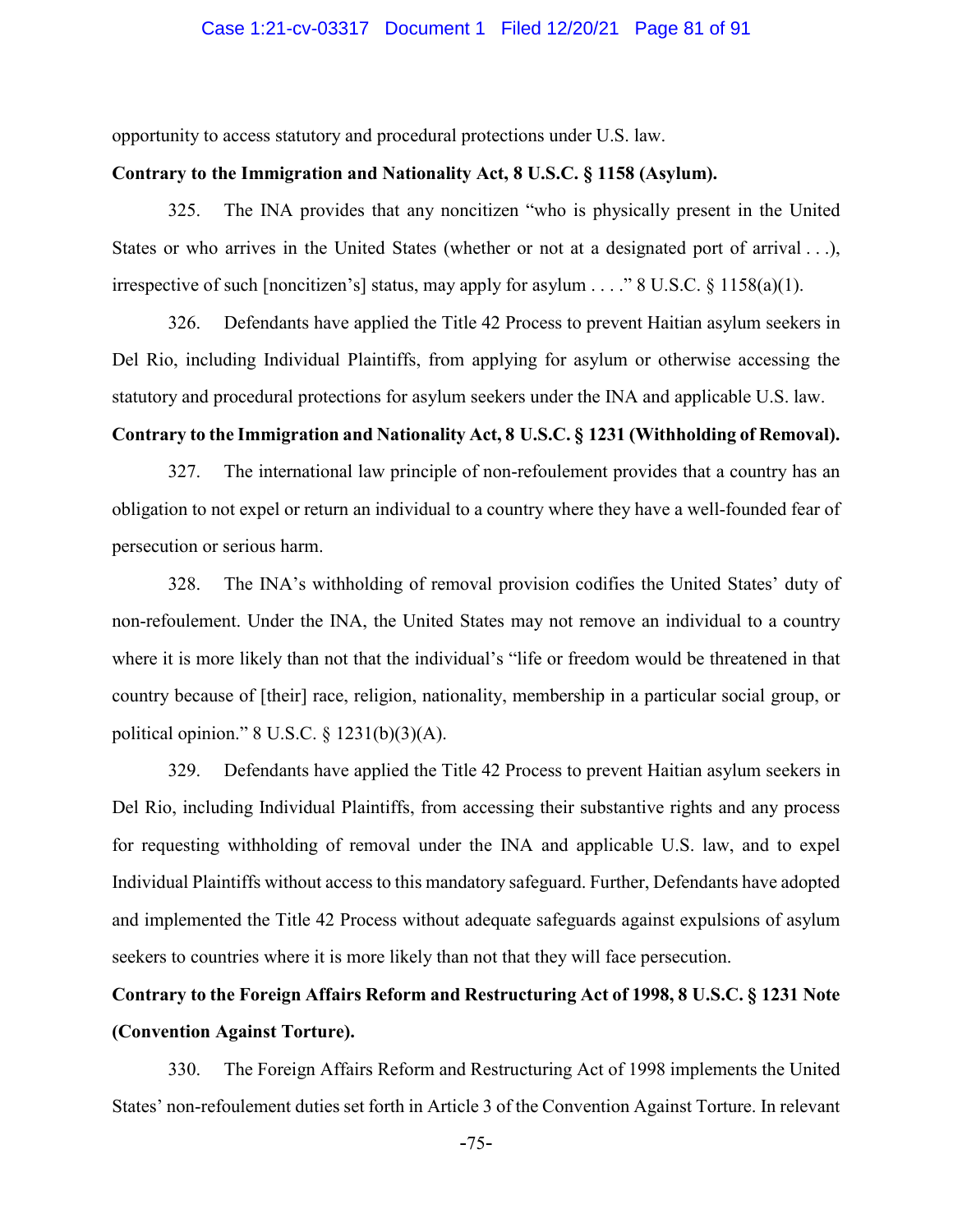### Case 1:21-cv-03317 Document 1 Filed 12/20/21 Page 82 of 91

part, FARRA prohibits the United States from expelling an individual to a country where it is more likely than not that they will be in danger of being tortured. *See* 8 U.S.C. § 1231 note.

331. Defendants have applied the Title 42 Process to prevent Haitian asylum seekers in Del Rio, including Individual Plaintiffs, from meaningfully accessing withholding of removal under FARRA. Further, Defendants have adopted and implemented the Title 42 Process without adequate safeguards against expulsions of asylum seekers to countries where it is more likely than not that the asylum seeker will face torture. Defendants have applied the Title 42 Process to expel asylum seekers, including Individual Plaintiffs, without access to this mandatory safeguard.

# *Ultra Vires* **and Contrary to the Immigration and Nationality Act, 8 U.S.C. §§ 1225, 1229a (Removal of Noncitizens).**

332. Congress created the exclusive means for removing a noncitizen from the United States in the INA.

333. As a general matter, removal proceedings before an immigration judge are the "sole and exclusive procedure" for determining whether an individual may be removed from the United States. 8 U.S.C. §§ 1229a(a)(3). These proceedings include mandatory safeguards for noncitizens who fear removal. *Id*.

334. Defendants have implemented the Title 42 Process as a means of removing noncitizens that is not set forth in or subject to the INA. Defendants purport to apply the Title 42 Process outside of U.S. immigration laws and the sole Congressionally authorized procedures for removal set forth in the INA.

335. Defendants have applied the Title 42 Process to expel Haitian asylum seekers in Del Rio, including Individual Plaintiffs, from the United States without allowing them to access the statutory and procedural protections relating to the removal of noncitizens under the INA and applicable U.S. law.

\* \* \*

336. For each of these reasons, Defendants' application of the Title 42 Process to Individual Plaintiffs is *ultra vires* and contrary to law.

-76-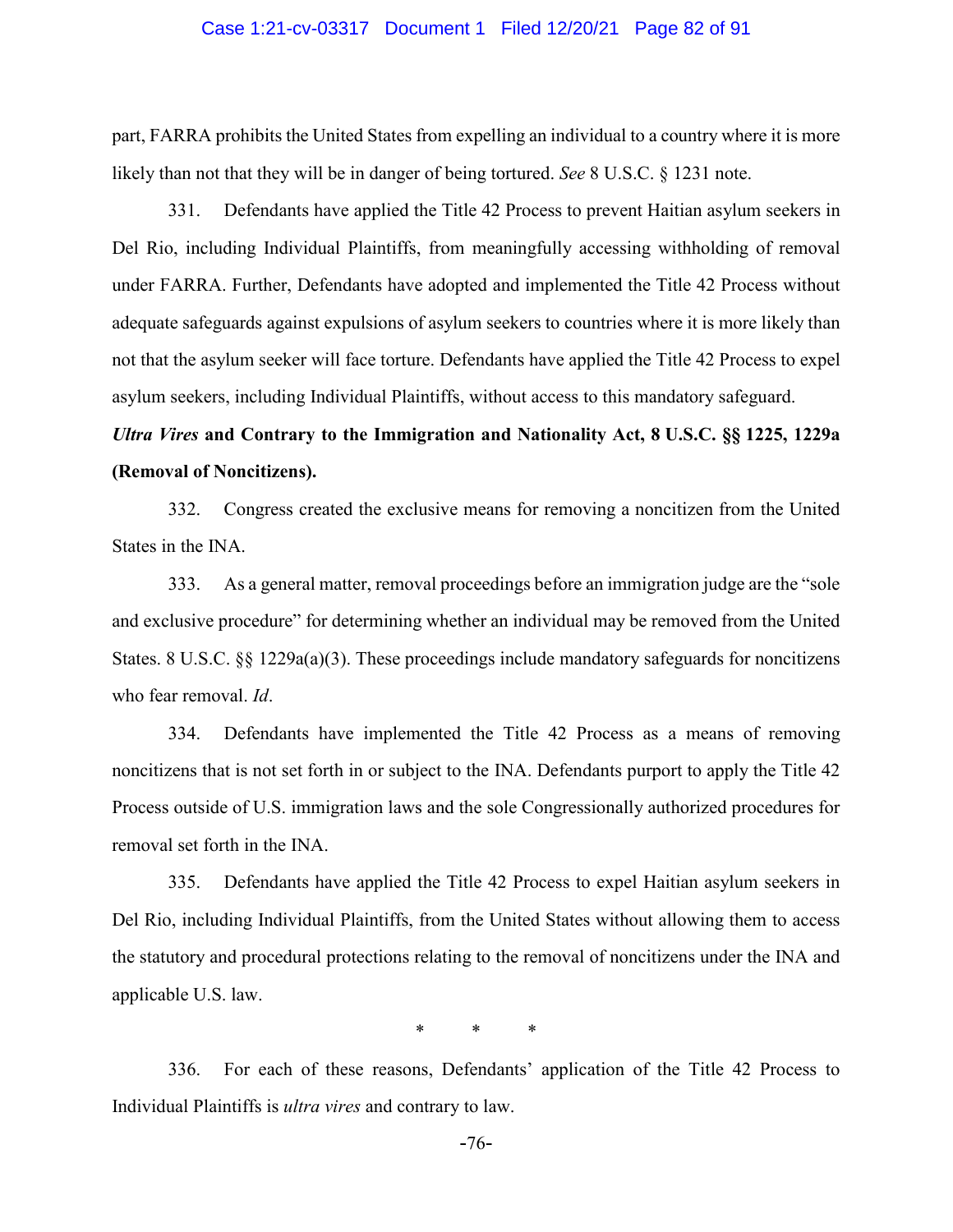### Case 1:21-cv-03317 Document 1 Filed 12/20/21 Page 83 of 91

337. Defendants' issuance, administration, and application of the Title 42 Process constitute final agency action within the meaning of the APA.

338. Defendants' actions have caused, and will continue to cause, ongoing harm to Plaintiffs. Among other things, Defendants' application of the Title 42 Process to Individual Plaintiffs has harmed them by denying them a meaningful opportunity to apply for asylum and other relief as required by U.S. law and to access procedural protections to which they and other asylum seekers are entitled under the INA, FARRA, and other applicable U.S. law.

339. Defendants' application of the Title 42 Process to Haitian and presumed Haitian asylum seekers, including Individual Plaintiffs, also harms Haitian Bridge by impairing its programming and forcing it to divert resources away from its programs to assist the thousands of Haitian asylum seekers harmed by Defendants' conduct.

340. Plaintiffs, who have no adequate remedy at law, seek immediate review under the APA and declaratory and injunctive relief restraining Defendants from continuing to implement the Title 42 Process against Individual Plaintiffs and similarly situated Haitian asylum seekers.

### **SIXTH CLAIM FOR RELIEF**

# **Violation of the Administrative Procedure Act, 5 U.S.C. § 706(2) Arbitrary and Capricious Agency Action (Title 42 Process)** *All Plaintiffs Against All Defendants Other than President Biden*

341. Plaintiffs reallege and incorporate by reference each allegation contained in the preceding paragraphs as if set forth fully herein.

342. Under the APA, a court "shall . . . hold unlawful and set aside agency action" that is "arbitrary [and] capricious."  $5 \text{ U.S.C.} \$   $706(2)(\text{A})$ .

343. Agency action is arbitrary and capricious where the agency "relied on factors which Congress has not intended it to consider, entirely failed to consider an important aspect of the problem, offered an explanation for its decision that runs counter to the evidence before the agency, or is so implausible that it could not be ascribed to a difference in view or the product of agency expertise." *Motor Vehicle Mfrs. Ass'n v. State Farm Mut. Auto. Ins. Co.*, 463 U.S. 29, 43 (1983).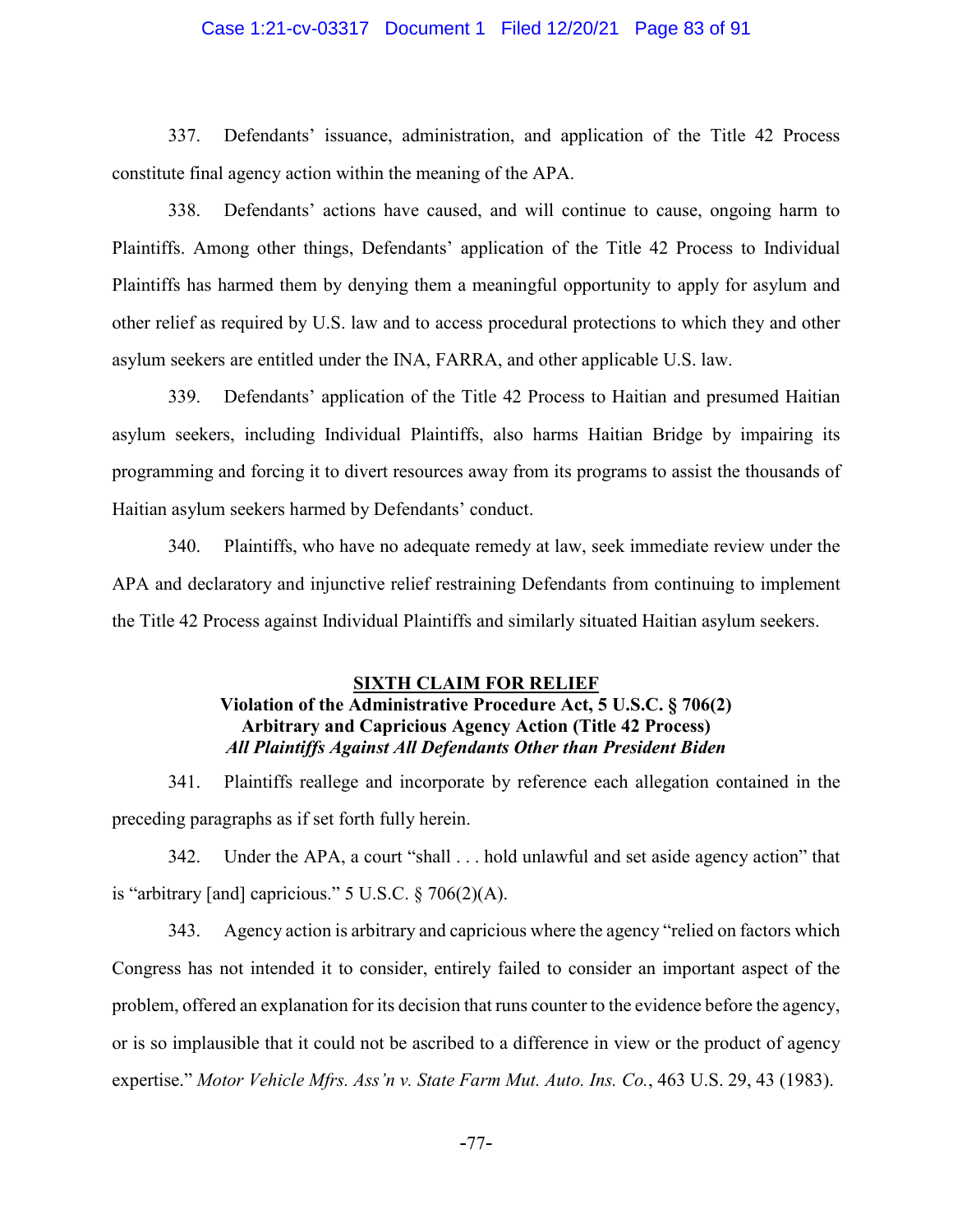### Case 1:21-cv-03317 Document 1 Filed 12/20/21 Page 84 of 91

344. Defendants' issuance, administration, and application of the Title 42 Process to Individual Plaintiffs and similarly situated asylum seekers is arbitrary and capricious, *see* 5 U.S.C.  $\S$  706(2)(A), in at least the following ways.

345. Defendants have not provided a reasoned explanation for their decision to apply the Title 42 Process to Haitian asylum seekers in Del Rio, including Individual Plaintiffs, and to expel such asylum seekers from the United States.

346. Defendants relied on improper considerations and factors Congress did not intend to be considered, including the use of a purported public health measure to deter immigration and restrict access to statutory and procedural protections guaranteed under U.S. immigration laws.

347. Defendants have entirely failed to consider important aspects of the problem when applying the Title 42 Process to Individual Plaintiffs. Among other factors, Defendants have failed to consider asylum seekers' fear of persecution or torture in the country to which they will be expelled; humanitarian exceptions to the Title 42 Process as provided for in the CDC Order; that their implementation of the Title 42 Process continues to place asylum seekers in congregate settings, contradicting its stated purpose; and the opinions of scientific experts that the Title 42 Process does not advance public health and in fact actually undermines public health.

348. Defendants also have failed to consider reasonable, less restrictive alternatives to applying the Title 42 Process to Individual Plaintiffs and Haitian asylum seekers in Del Rio. Among other alternatives, Defendants did not consider providing widely available COVID-19 testing or vaccinations to asylum seekers.

349. Defendants have also offered an explanation—public health— that runs counter to the evidence before the agency, as Defendants' own experts have warned that the Title 42 Process undermines public health.

350. Defendants' public health rationale is a pretextual means of restricting immigration and therefore is so implausible that it could not be ascribed to a difference in view or the product of agency expertise.

351. Defendants' issuance, administration, and application of the Title 42 Process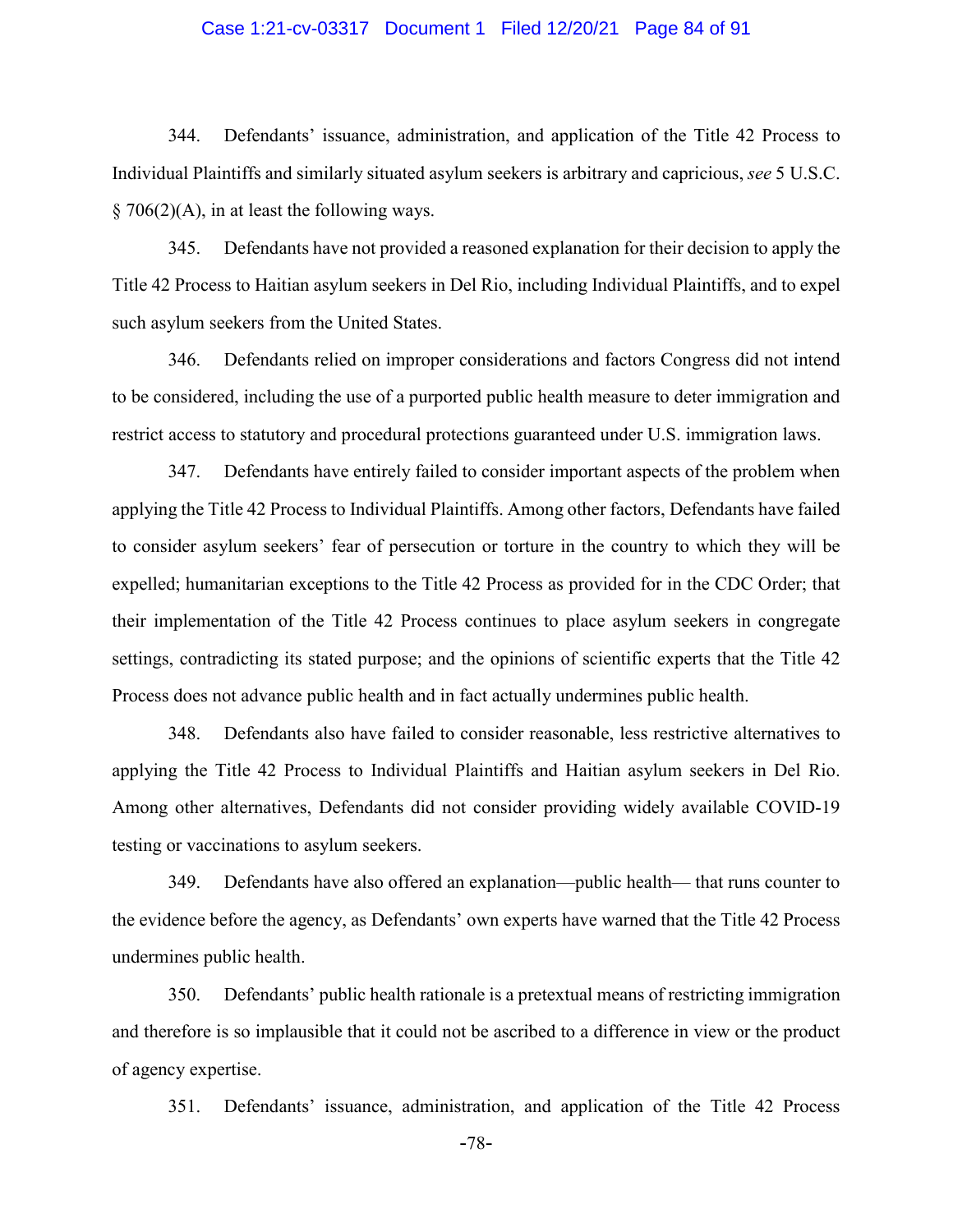### Case 1:21-cv-03317 Document 1 Filed 12/20/21 Page 85 of 91

constitute final agency action within the meaning of the APA.

352. Defendants' actions have caused, and will continue to cause, ongoing harm to Plaintiffs. Among other things, Defendants' application of the Title 42 Process to Individual Plaintiffs has harmed them by denying them a meaningful opportunity to apply for asylum and other relief as required by U.S. law and to access procedural protections to which they and other asylum seekers are entitled under the INA, FARRA, and other applicable U.S. law.

353. Defendants' application of the Title 42 Process to Haitian and presumed Haitian asylum seekers, including Individual Plaintiffs, also harms Haitian Bridge by impairing its programming and forcing it to divert resources away from its programs to assist the thousands of Haitian asylum seekers harmed by Defendants' conduct.

354. Plaintiffs, who have no adequate remedy at law, seek immediate review under the APA and declaratory and injunctive relief restraining Defendants from continuing to implement the Title 42 Process against Individual Plaintiffs and similarly situated Haitian asylum seekers.

## **SEVENTH CLAIM FOR RELIEF Violation of the Administrative Procedure Act, 5 U.S.C. § 706(1) Unlawfully Withheld or Unreasonably Delayed Agency Action**  *All Plaintiffs Against Defendants CBP and ICE*

355. Plaintiffs reallege and incorporate by reference each allegation contained in the preceding paragraphs as if set forth fully herein.

356. The APA provides that a court "shall compel agency action unlawfully withheld or unreasonably delayed." 5 U.S.C. § 706(1).

357. CBP officers have failed to take numerous discrete agency actions in connection with Defendant CBP's issuance, administration, and application of the Title 42 Process and implementation of the Haitian Deterrence Policy. Defendant CBP has unlawfully withheld or unreasonably delayed required agency action in at least the following ways:

### **Inspection and Asylum Referral Process**

358. CBP officers have a discrete, mandatory duty to inspect all noncitizens and if "the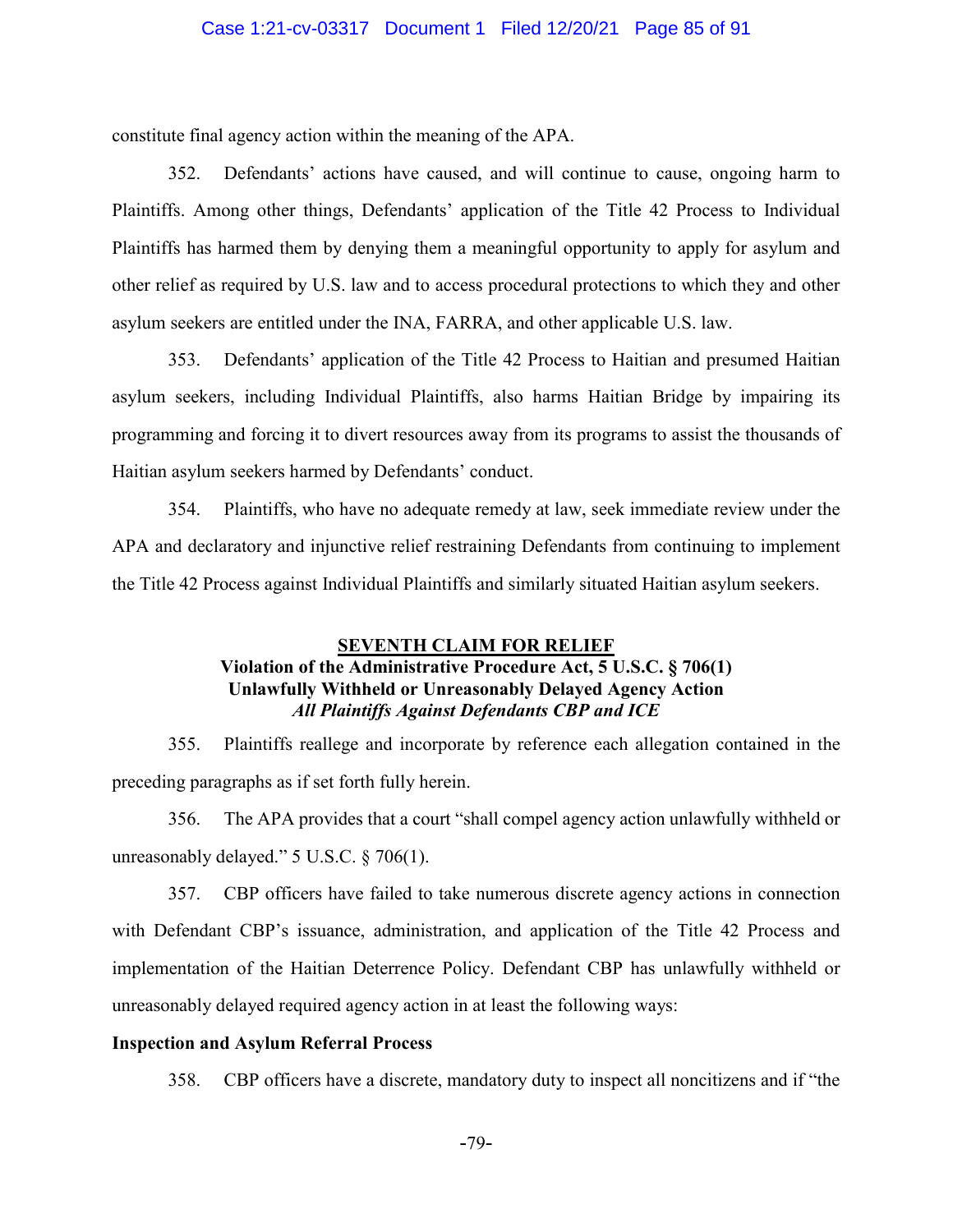### Case 1:21-cv-03317 Document 1 Filed 12/20/21 Page 86 of 91

[noncitizen] indicates either an intention to apply for asylum . . . or a fear of persecution, the officer shall refer the alien for an interview by an asylum officer." 8 U.S.C.  $\S\S 1225(a)(3)$ , (b)(1)(A)(i)-(ii); 8 C.F.R.  $\S$  235.3(b)(4).

359. CBP officers have failed to inspect Individual Plaintiffs and similarly situated Haitian and presumed Haitian asylum seekers in Del Rio. CBP and ICE personnel have also failed to refer Individual Plaintiffs and similarly situated asylum seekers in Del Rio for asylum interviews.

360. By refusing to allow asylum seekers, including Individual Plaintiffs, a meaningful opportunity to apply for asylum or to access any statutory and procedural protections afforded under the INA and applicable U.S. law to which they are entitled, Defendant CBP has unlawfully withheld and unreasonably delayed discrete agency actions mandated by statute.

### **Withholding of Removal**

361. The INA and FARRA prohibit the United States from removing an individual to a country where it is more likely than not that they will face persecution or torture. *See* 8 U.S.C.  $§$  1231(b)(3), note.

362. CBP officers have a discrete, mandatory duty to follow the procedures required by 8 U.S.C. § 1231(b)(3) and FARRA, *see* 8 U.S.C. § 1231 note, to determine whether a noncitizen faces a risk of persecution or torture and is therefore entitled to withholding of removal after full removal proceedings.

363. By refusing to follow those procedures, and thus refusing to allow asylum seekers, including Individual Plaintiffs, meaningful access to procedural protections mandated under the INA and FARRA withholding of removal provisions to which they are entitled, Defendant CBP has unlawfully withheld and unreasonably delayed discrete agency actions mandated by statute.

## **Removal under the INA**

364. The INA sets forth the only processes established by Congress to remove noncitizens from the United States. *See* 8 U.S.C. §§ 1225(b)(1); 1229a; *see generally* 8 U.S.C. § 1101, *et seq*.

-80-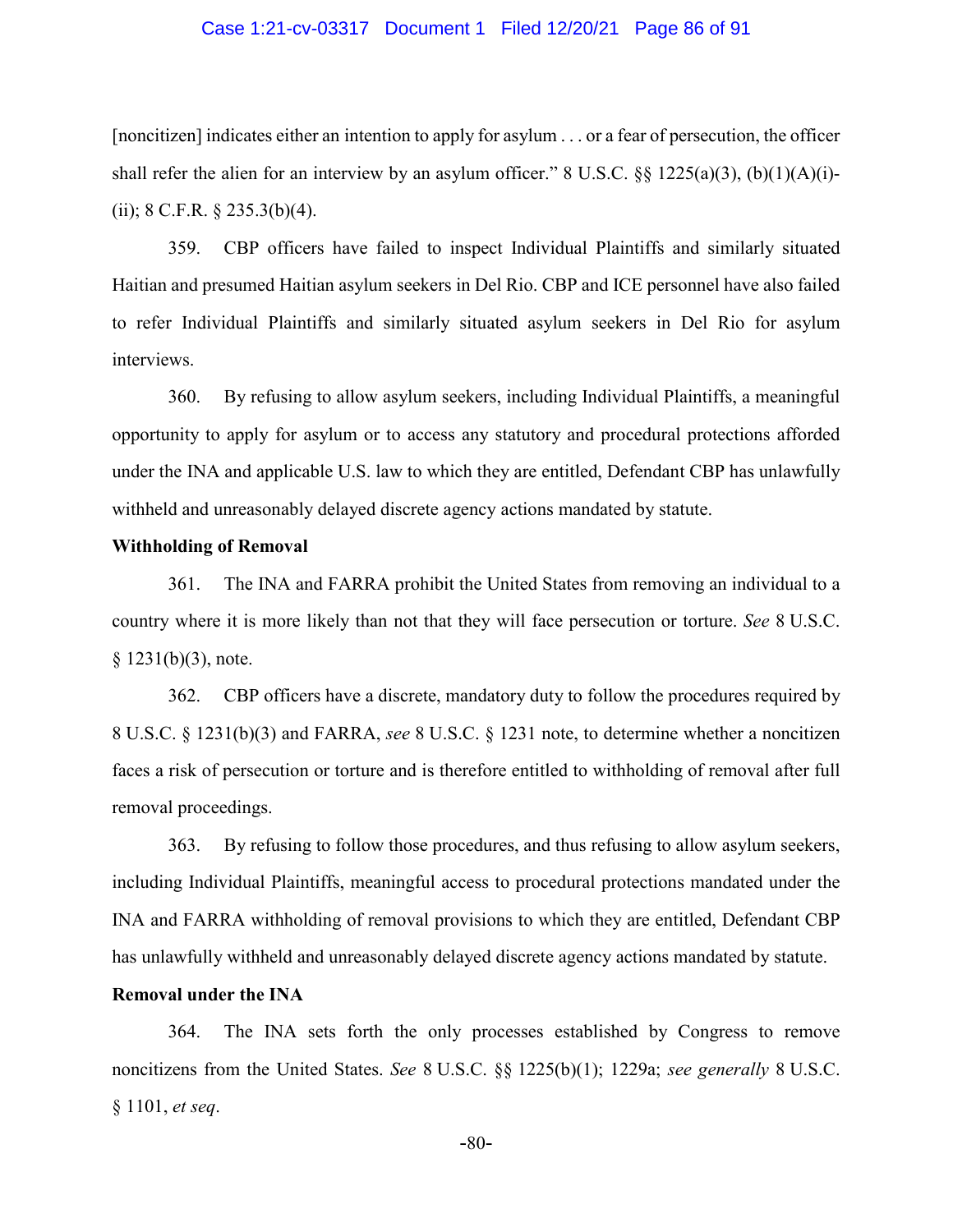### Case 1:21-cv-03317 Document 1 Filed 12/20/21 Page 87 of 91

365. To the extent Defendants seek to remove asylum seekers, including Individual Plaintiffs, from the United States, CBP and ICE officers have a discrete, mandatory obligation to follow the statutory and procedural protections relating to the removal of noncitizens under the INA and applicable U.S. law.

366. By refusing to follow the removal procedures set forth in the INA, *see* 8 U.S.C. §§ 1225(b)(1); 1229, and therefore refusing to allow asylum seekers, including Individual Plaintiffs, meaningful access to statutory and procedural protections relating to the removal of noncitizens mandated by the INA to which they are entitled, Defendants CBP and ICE have unlawfully withheld and unreasonably delayed discrete agency actions mandated by statute.

\* \* \*

367. CBP and ICE's failure to act as required by law, including the INA, FARRA, and other applicable U.S. law, is final agency action within the meaning of the APA.

368. CBP and ICE's failure to act as required by law has caused, and will continue to cause, ongoing harm to Plaintiffs. Among other things, Defendants CBP and ICE's failure to act as required by law has harmed Individual Plaintiffs by denying them a meaningful opportunity to apply for asylum and other relief as required under U.S. law and an opportunity to access procedural protections to which they and other asylum seekers are entitled under the INA, FARRA, and other applicable U.S. law.

369. CBP and ICE's failure to act also harms Haitian Bridge, which must divert resources away from its programs to assist the thousands of Haitian asylum seekers harmed by CBP and ICE's conduct.

370. Plaintiffs have no adequate alternative to review under the APA and thus seek review and an order compelling Defendants to take actions required by the INA, FARRA, and other applicable U.S. law pursuant to 5 U.S.C. § 706(1).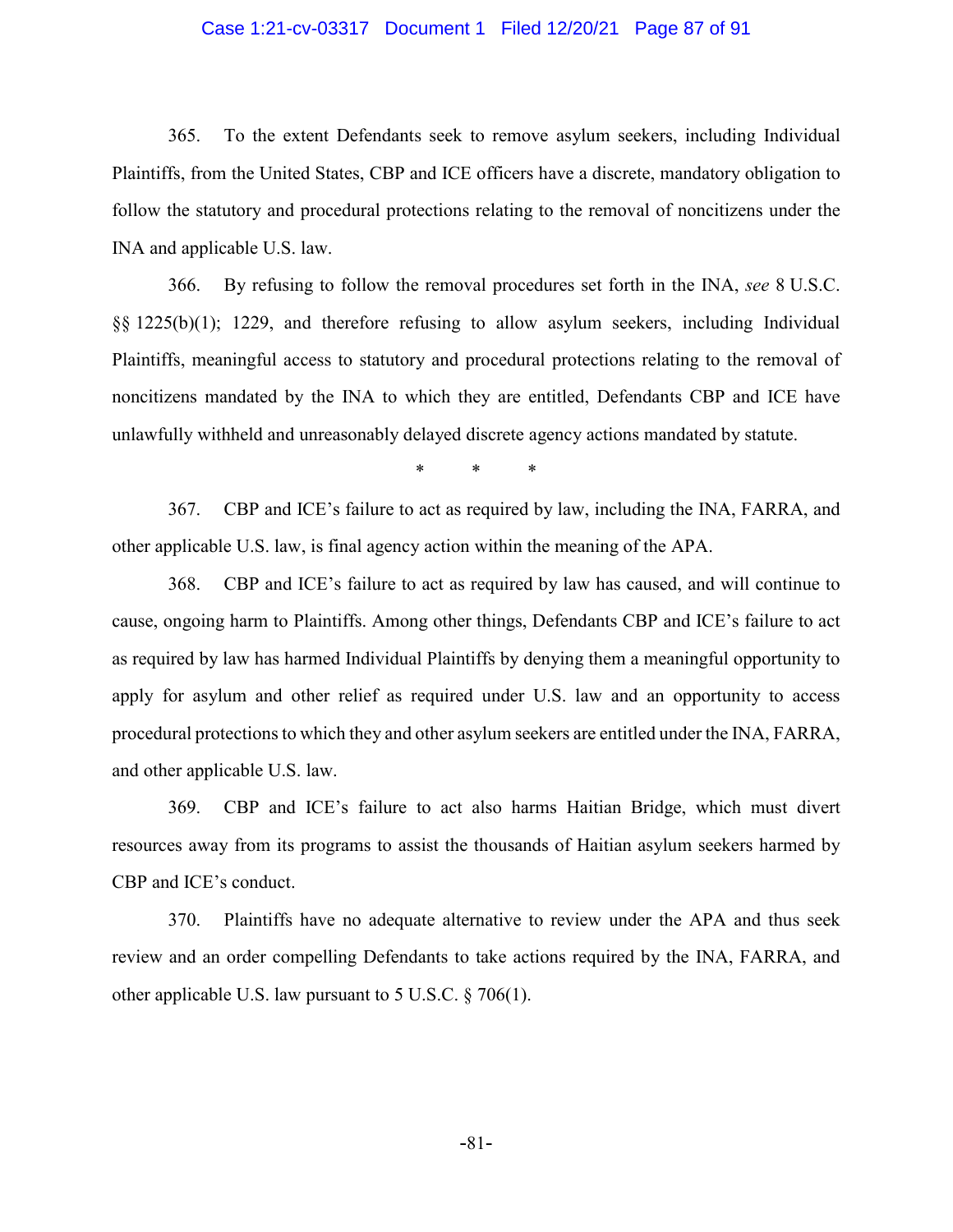## **EIGHTH CLAIM FOR RELIEF**

## **Violation of the Administrative Procedure Act, 5 U.S.C. § 706(2) Arbitrary and Capricious, An Abuse of Discretion, Not in Accordance with Law and In Excess of Statutory Authority 8 U.S.C. §§ 1158, 1231 (Haitian Deterrence Policy)** *All Plaintiffs Against DHS Defendants*

371. Plaintiffs reallege and incorporate by reference each allegation contained in the preceding paragraphs as if set forth fully herein.

372. DHS Defendants' Haitian Deterrence Policy subjects Individual Plaintiffs and similarly situated individuals to gross abuses, including the denial of basic human needs, dignity in government detention, access to counsel and to the asylum process, and the right to nonrefoulement, in an effort to deter Haitian asylum seekers from coming to the United States.

373. DHS Defendants' issuance, administration, and application of the Haitian Deterrence Policy is arbitrary and capricious because DHS Defendants have failed to consider or factor in Plaintiffs' humanitarian needs or right to access the U.S. asylum process and to access counsel when seeking asylum in the United States; failed to articulate a reasoned explanation for the decision to deny Individual Plaintiffs and similarly situated individuals these rights; and provided an explanation so implausible that it could not be ascribed to agency expertise.

374. The Haitian Deterrence Policy is further arbitrary and capricious because in its adoption and implementation, DHS Defendants considered factors that Congress did not intend for them to consider when engaging with and intercepting asylum seekers.

375. Additionally, by adopting and implementing the Haitian Deterrence Policy, DHS Defendants have acted in a manner not in accordance with law, contrary to constitutional right, in excess of their statutorily prescribed authority, and without observance of procedure required by law in violation of section 706(2) of the APA. *See* 5 U.S.C. §§ 706(2)(A)-(D).

376. By adopting and implementing a policy that contravenes the right to apply for asylum and the right to non-refoulement enshrined in the INA, DHS Defendants act not in accordance with law. *See* 8 U.S.C. §§ 1158, 1231.

377. By adopting and implementing a policy that departs from standard procedures and was motivated at least in part by discriminatory purpose based on race and presumed national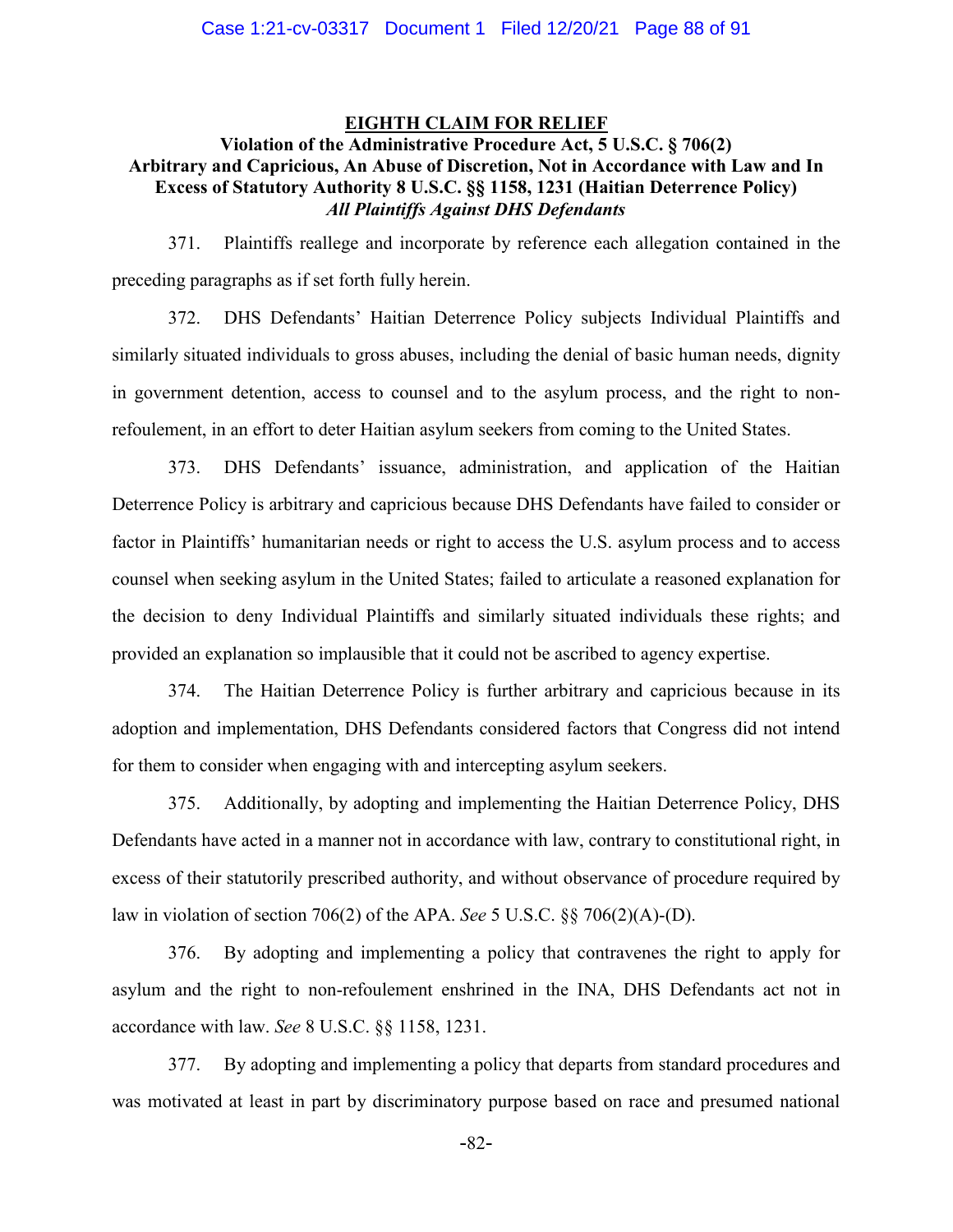### Case 1:21-cv-03317 Document 1 Filed 12/20/21 Page 89 of 91

origin, DHS Defendants also act contrary to constitutional right. *See* U.S. Const. Amend. V.

378. DHS Defendants' adoption and implementation of the Haitian Deterrence Policy constitute final agency action within the meaning of the APA.

379. DHS Defendants' actions have caused, and will continue to cause, ongoing harm to Plaintiffs. Among other things, DHS Defendants' application of the Haitian Deterrence Policy to Individual Plaintiffs has harmed them by denying them a meaningful opportunity to apply for asylum and other relief as required by U.S. law and to access procedural protections to which they and other asylum seekers are entitled under the INA, FARRA, and other applicable U.S. law.

380. DHS Defendants' application of the Haitian Deterrence Policy to Haitian and presumed Haitian asylum seekers, including Individual Plaintiffs, also harms Haitian Bridge by impairing its programming and forcing it to divert resources away from its programs to assist the thousands of Haitian asylum seekers harmed by DHS Defendants' conduct.

381. Plaintiffs, who have no adequate remedy at law, seek immediate review under the APA and declaratory and injunctive relief restraining DHS Defendants from continuing to implement the Haitian Deterrence Policy against Individual Plaintiffs and similarly situated Haitian asylum seekers.

#### **PRAYER FOR RELIEF**

WHEREFORE, Plaintiffs pray for the following relief:

a. An order certifying a class, pursuant to Federal Rules of Civil Procedure 23(b)(1) and (b)(2),), of all Haitian, or presumed Haitian, individuals who (1) sought access to the U.S. asylum process in or around the CBP Encampment near the Del Rio Port of Entry between September 9 and 24, 2021 and (2) were denied access to the U.S. asylum process;

b. An order appointing the undersigned as class counsel;

c. An order declaring unlawful the Title 42 Process as applied to Individual Plaintiffs and class members;

d. An order declaring unlawful the Haitian Deterrence Policy as applied to Individual

-83-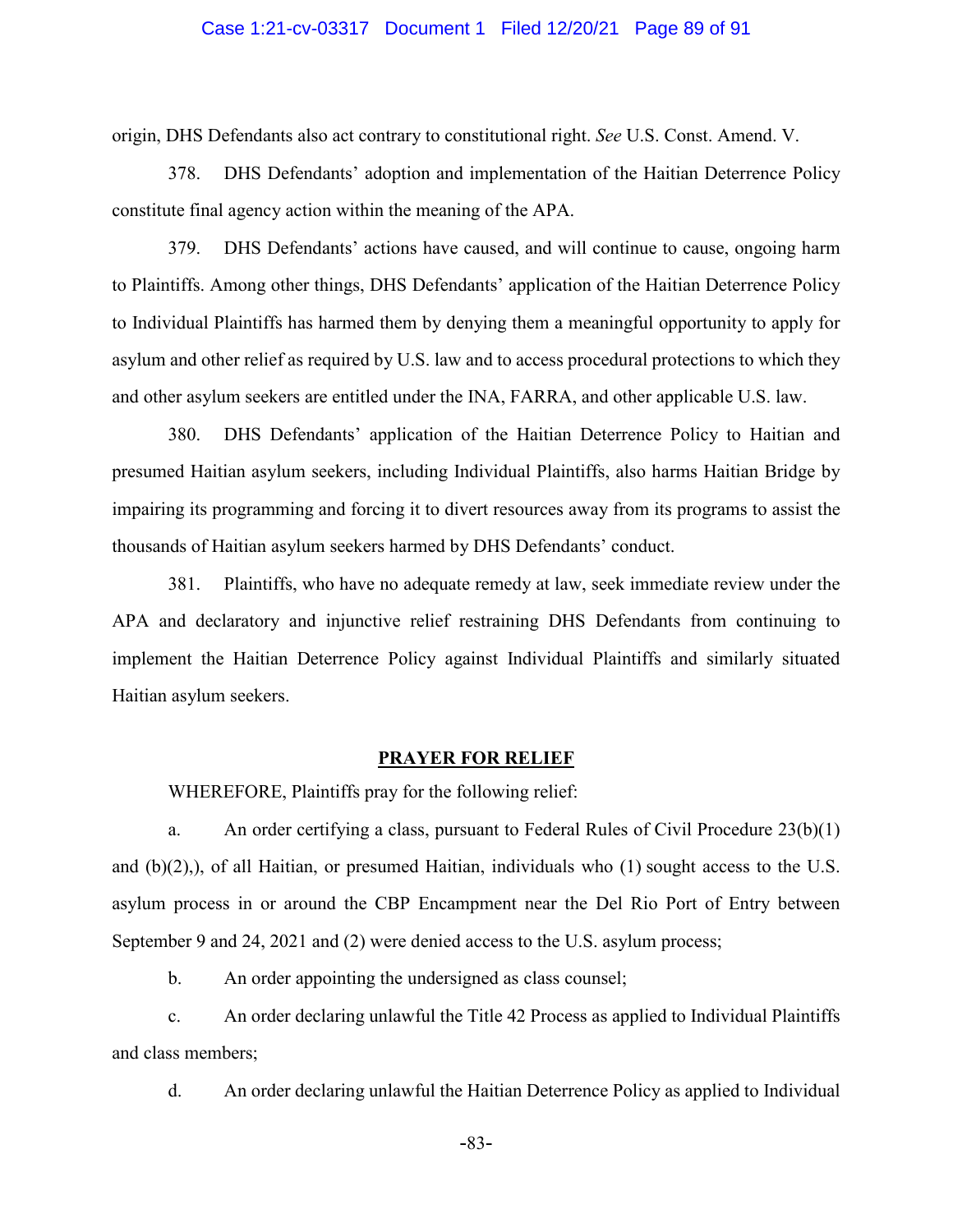### Case 1:21-cv-03317 Document 1 Filed 12/20/21 Page 90 of 91

Plaintiffs and class members;

e. An order declaring that Defendants' application of the Title 42 Process and the Haitian Deterrence Policy alleged herein deprives Plaintiffs and class members of their Fifth Amendment rights;

f. An order enjoining Defendants from applying the Title 42 Process to Individual Plaintiffs and class members;

g. An order enjoining Defendants from applying the Haitian Deterrence Policy to Plaintiffs and class members;

h. An order staying further expulsions of Individual Plaintiffs and class members under the Title 42 Process, removing them from the Title 42 Process, and affording them the statutory and procedural protections to which they are eligible under the U.S. asylum process and applicable laws, including access to asylum and withholding of removal under the INA and CAT withholding of removal under FARRA;

i. An order allowing each of the Individual Plaintiffs and class members to return to the United States and requiring Defendants to facilitate return, with appropriate precautionary health measures, so that Individual Plaintiffs may pursue their asylum claims in the United States;

j. An order awarding Plaintiffs their costs of suit and reasonable attorneys' fees and expenses pursuant to any applicable statute or regulation; and

k. An order granting such further relief as the Court deems just, equitable, and proper.

-84-